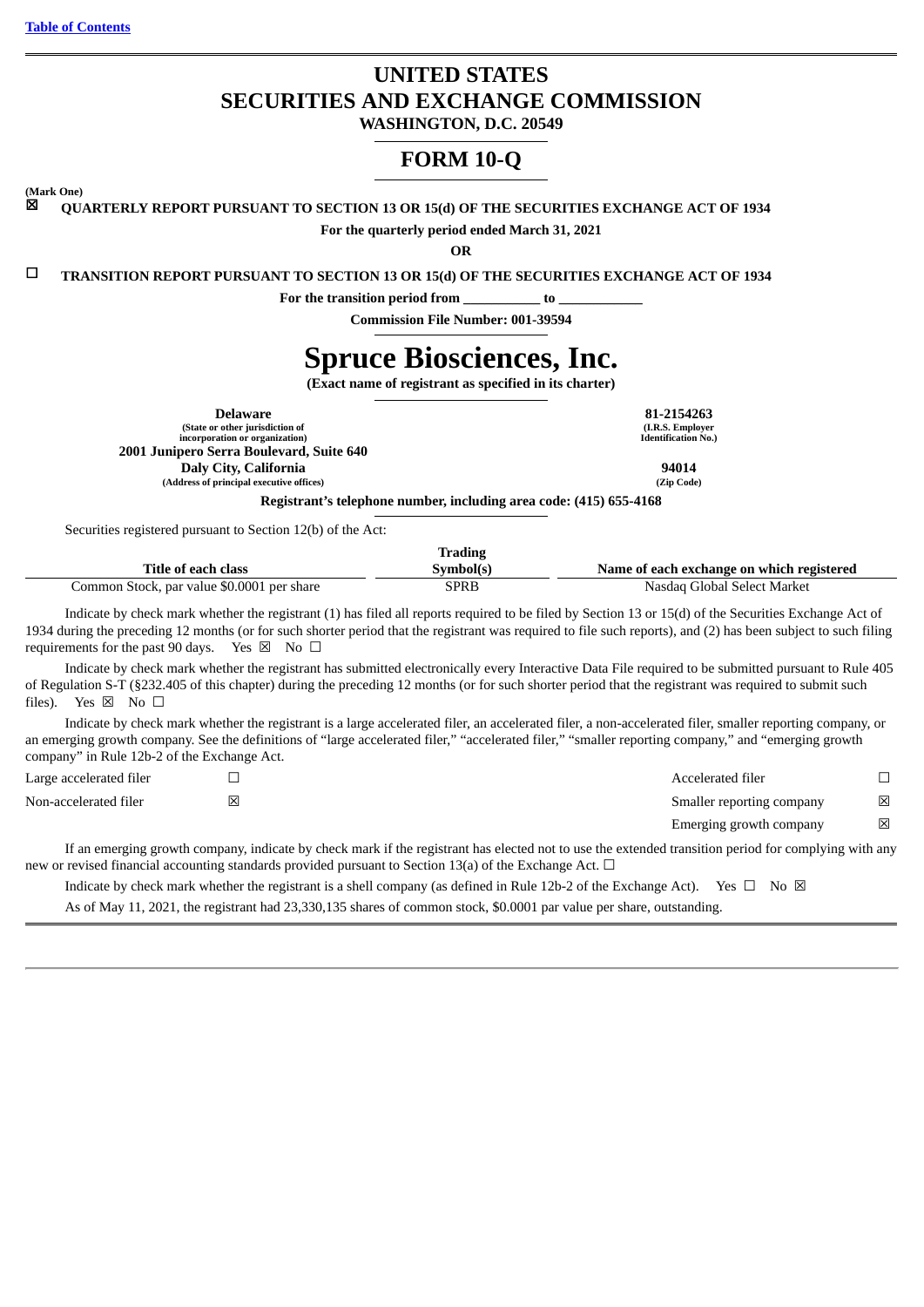## **Table of Contents**

## <span id="page-1-0"></span>**SUMMARY OF RISKS ASSOCIATED WITH OUR BUSINESS**

|          |                                                                                                | Page           |
|----------|------------------------------------------------------------------------------------------------|----------------|
| PART I.  | <b>FINANCIAL INFORMATION</b>                                                                   |                |
| Item 1.  | Unaudited Condensed Financial Statements for the Three Months Ended March 31, 2021 and 2020:   |                |
|          | <b>Condensed Balance Sheets</b>                                                                |                |
|          | <b>Condensed Statements of Operations</b>                                                      | $\overline{2}$ |
|          | <b>Condensed Statement of Stockholders' Equity</b>                                             | 3              |
|          | <b>Condensed Statement of Redeemable Convertible Preferred Stock and Stockholders' Deficit</b> |                |
|          | <b>Condensed Statements of Cash Flows</b>                                                      | 5              |
|          | <b>Notes to the Condensed Financial Statements</b>                                             | 6              |
| Item 2.  | <b>Management's Discussion and Analysis of Financial Condition and Results of Operations</b>   | 15             |
| Item 3.  | <b>Quantitative and Qualitative Disclosures About Market Risk</b>                              | 23             |
| Item 4.  | <b>Controls and Procedures</b>                                                                 | 24             |
| PART II. | <b>OTHER INFORMATION</b>                                                                       |                |
| Item 1.  | <b>Legal Proceedings</b>                                                                       | 25             |
| Item 1A. | <b>Risk Factors</b>                                                                            | 25             |
| Item 2.  | <b>Unregistered Sales of Equity Securities and Use of Proceeds</b>                             | 73             |
| Item 3.  | <b>Defaults Upon Senior Securities</b>                                                         | 73             |
| Item 4.  | <b>Mine Safety Disclosures</b>                                                                 | 73             |
| Item 5.  | <b>Other Information</b>                                                                       | 73             |
| Item 6.  | <b>Exhibits</b>                                                                                | 74             |
|          | <b>Signatures</b>                                                                              | 75             |
|          |                                                                                                |                |
|          |                                                                                                |                |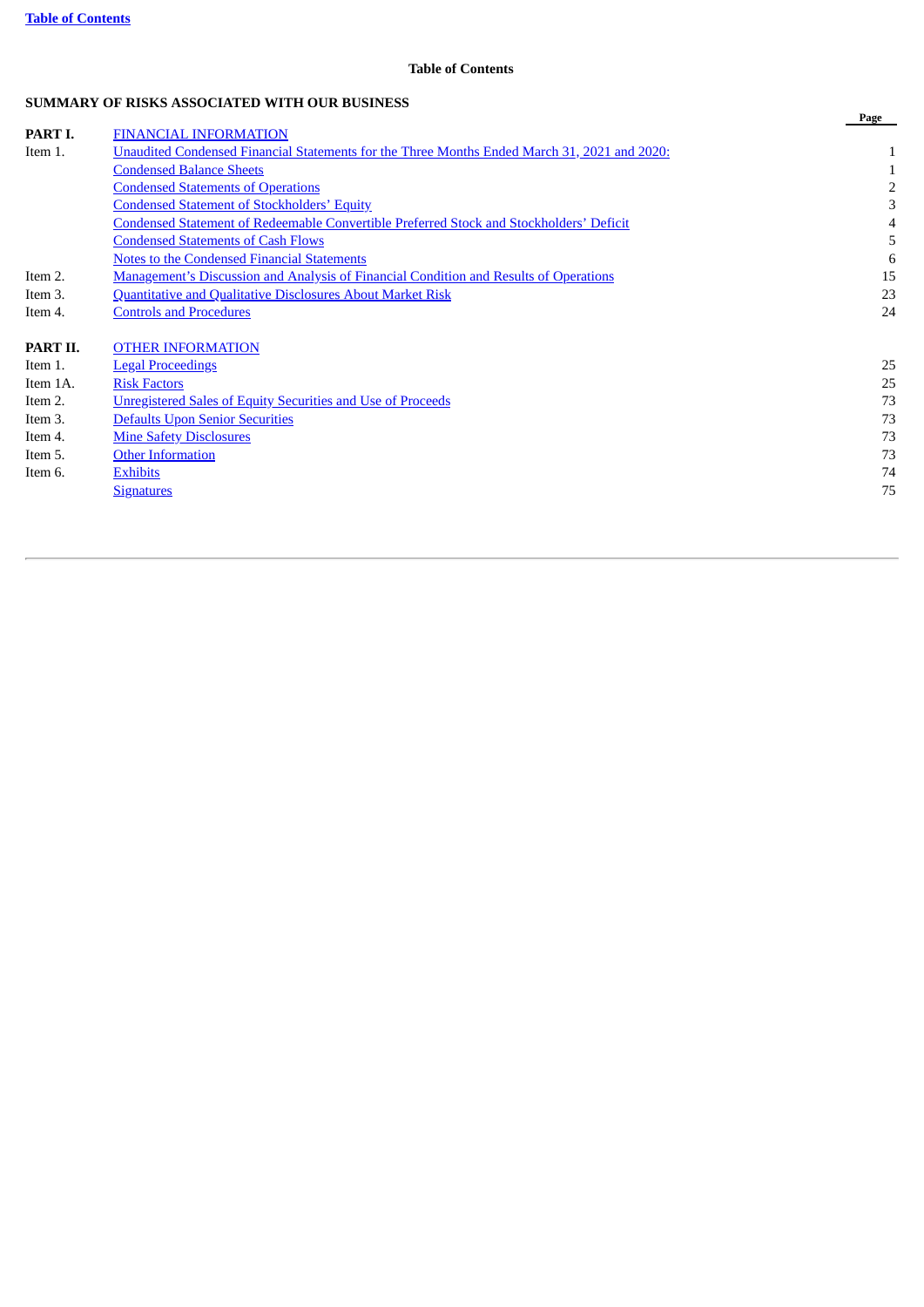## **SUMMARY OF RISKS ASSOCIATED WITH OUR BUSINESSES**

We face risks and uncertainties associated with our business, many of which are beyond our control. Some of the material risks associated with our business include the following:

- We have a limited operating history, have incurred significant net losses since our inception, and anticipate that we will continue to incur significant net losses for the foreseeable future. We expect these losses to increase as we continue our clinical development of, and seek regulatory approvals for, tildacerfont and any future product candidates.
- We will need substantial additional financing to develop tildacerfont and any future product candidates and implement our operating plans. If we fail to obtain additional financing, we may be forced to delay, reduce or eliminate our product development programs or commercialization efforts.
- We currently depend entirely on the success of tildacerfont, which is our only product candidate. If we are unable to advance tildacerfont in clinical development, obtain regulatory approval, and ultimately commercialize tildacerfont, or experience significant delays in doing so, our business will be materially harmed.
- Our clinical trials may fail to adequately demonstrate the safety and efficacy of tildacerfont, which could prevent or delay regulatory approval and commercialization.
- Any delays in the commencement or completion, or termination or suspension, of our clinical trials could result in increased costs to us, delay or limit our ability to generate revenue, and adversely affect our commercial prospects.
- The U.S. Food and Drug Administration, or FDA, and comparable foreign regulatory authorities may require us to initiate one or more additional clinical trials for tildacerfont in adult patients with classic congenital adrenal hyperplasia, or CAH, including a Phase 3 clinical trial or trials. The estimated timing or scope of any such future clinical trials is not currently ascertainable. Even if regulatory approvals are obtained, we may never be able to successfully commercialize tildacerfont.
- Preclinical and clinical drug development involves a lengthy and expensive process with uncertain outcomes, and results of earlier studies and trials may not be predictive of future trial results. We may incur additional costs or experience delays in completing, or ultimately be unable to complete, the development and commercialization of tildacerfont and any future product candidates.
- Our business has been and could continue to be adversely affected by the evolving and ongoing COVID-19 global pandemic in regions where we or third parties on which we rely have significant manufacturing facilities, concentrations of clinical trial sites or other business operations. The COVID-19 pandemic could adversely affect our operations, as well as the business or operations of our manufacturers, clinical research organizations, or CROs, or other third parties with whom we conduct business.
- Tildacerfont is, and any future product candidates will be, subject to extensive regulation and compliance obligations, which are costly and time-consuming, and such regulation may cause unanticipated delays or prevent the receipt of the required approvals to commercialize tildacerfont and any future product candidates.
- If the market opportunities for tildacerfont and any future product candidates are smaller than we believe they are, our future revenue may be adversely affected, and our business may suffer.
- We may not be successful in our efforts to expand our pipeline by identifying additional indications and formulations for which to investigate tildacerfont in the future. We may expend our limited resources to pursue a particular indication or formulation for tildacerfont and fail to capitalize on product candidates, indications, or formulations that may be more profitable or for which there is a greater likelihood of success.
- We currently have no marketing and sales organization and have yet to commercialize a product. If we are unable to establish marketing and sales capabilities or enter into agreements with third parties to market and sell tildacerfont and any future product candidates, we may not be able to generate product revenues.
- We rely on third parties to conduct our clinical trials. If these third parties do not successfully carry out their contractual duties or meet expected deadlines, we may not be able to obtain regulatory approval for or commercialize tildacerfont.
- If we are unable to obtain and maintain sufficient intellectual property protection for tildacerfont, any future product candidates, and other proprietary technologies we develop, or if the scope of the intellectual property protection obtained is not sufficiently broad, our competitors could develop and commercialize products similar or identical to ours, and our ability to successfully commercialize tildacerfont, if approved, and any future product candidates, and other proprietary technologies if approved, may be adversely affected.
- Our principal stockholders and management own a significant percentage of our stock and will be able to exert significant control over matters subject to stockholder approval.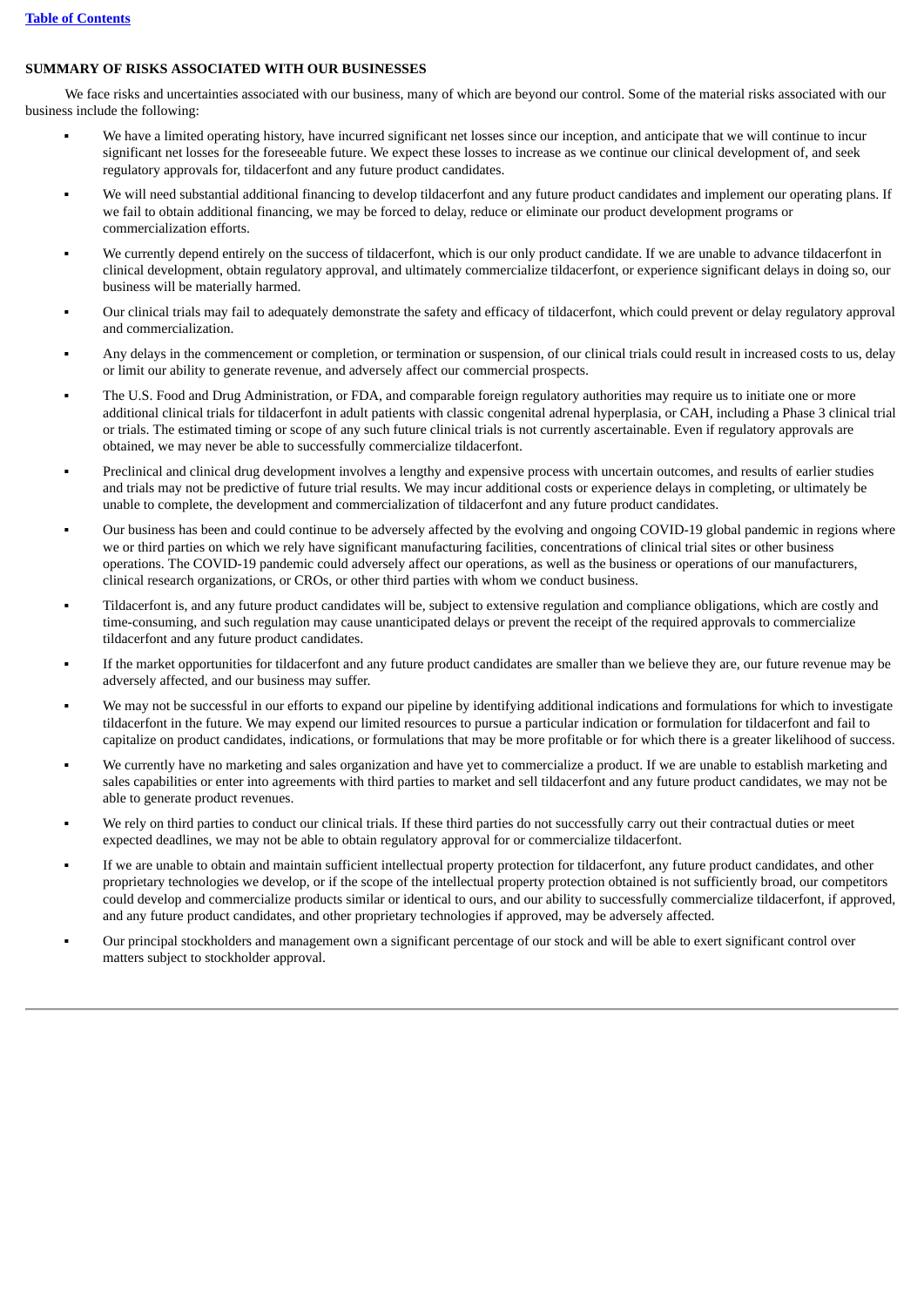<span id="page-3-2"></span><span id="page-3-1"></span><span id="page-3-0"></span>**Item 1. Financial Statements**

## **PART I—FINANCIAL INFORMATION**

## **SPRUCE BIOSCIENCES, INC. CONDENSED BALANCE SHEETS (unaudited) (in thousands, except share amounts)**

| <b>ASSETS</b>                                                                                                                                         |           |
|-------------------------------------------------------------------------------------------------------------------------------------------------------|-----------|
|                                                                                                                                                       |           |
| Current assets:                                                                                                                                       |           |
| \$<br>\$<br>Cash and cash equivalents<br>148,627                                                                                                      | 157,150   |
| Prepaid expenses<br>2,687                                                                                                                             | 2,971     |
| Other current assets<br>272                                                                                                                           | 276       |
| Total current assets<br>151,586                                                                                                                       | 160,397   |
| <b>Restricted cash</b><br>216                                                                                                                         | 216       |
| Right-of-use assets<br>1,716                                                                                                                          | 1,793     |
| Other assets<br>473                                                                                                                                   | 477       |
| \$<br>\$<br><b>Total assets</b><br>153,991                                                                                                            | 162,883   |
| <b>LIABILITIES AND STOCKHOLDERS' EQUITY</b>                                                                                                           |           |
| Current liabilities:                                                                                                                                  |           |
| \$<br>\$<br>Accounts payable<br>2,566                                                                                                                 | 3,628     |
| Term loan, current portion                                                                                                                            | 2,554     |
| Accrued expenses and other current liabilities<br>3,558                                                                                               | 2,496     |
| Accrued compensation and benefits<br>727                                                                                                              | 1,085     |
| Total current liabilities<br>6,851                                                                                                                    | 9,763     |
| Term loan, net of current portion<br>4,843                                                                                                            | 1,922     |
| Lease liability, net of current portion<br>1,566                                                                                                      | 1,653     |
| Other liabilities<br>8                                                                                                                                | 118       |
| <b>Total liabilities</b><br>13,268                                                                                                                    | 13,456    |
| Commitments and contingencies (Note 7)                                                                                                                |           |
| Stockholders' equity:                                                                                                                                 |           |
| Preferred stock, \$0.0001 par value, 10,000,000 shares authorized, and no shares issued<br>and outstanding as of March 31, 2021 and December 31, 2020 |           |
| Common stock, \$0.0001 par value, 200,000,000 shares authorized, 23,301,872 and 23,260,399                                                            |           |
| $\overline{2}$<br>shares issued and outstanding as of March 31, 2021 and December 31, 2020, respectively                                              | 2         |
| Additional paid-in capital<br>211,449                                                                                                                 | 210,266   |
| Accumulated deficit<br>(70, 728)                                                                                                                      | (60, 841) |
| Total stockholders' equity<br>140,723                                                                                                                 | 149,427   |
| \$<br>Total liabilities and stockholders' equity<br>\$<br>153,991                                                                                     | 162,883   |

*See accompanying notes to the condensed financial statements.*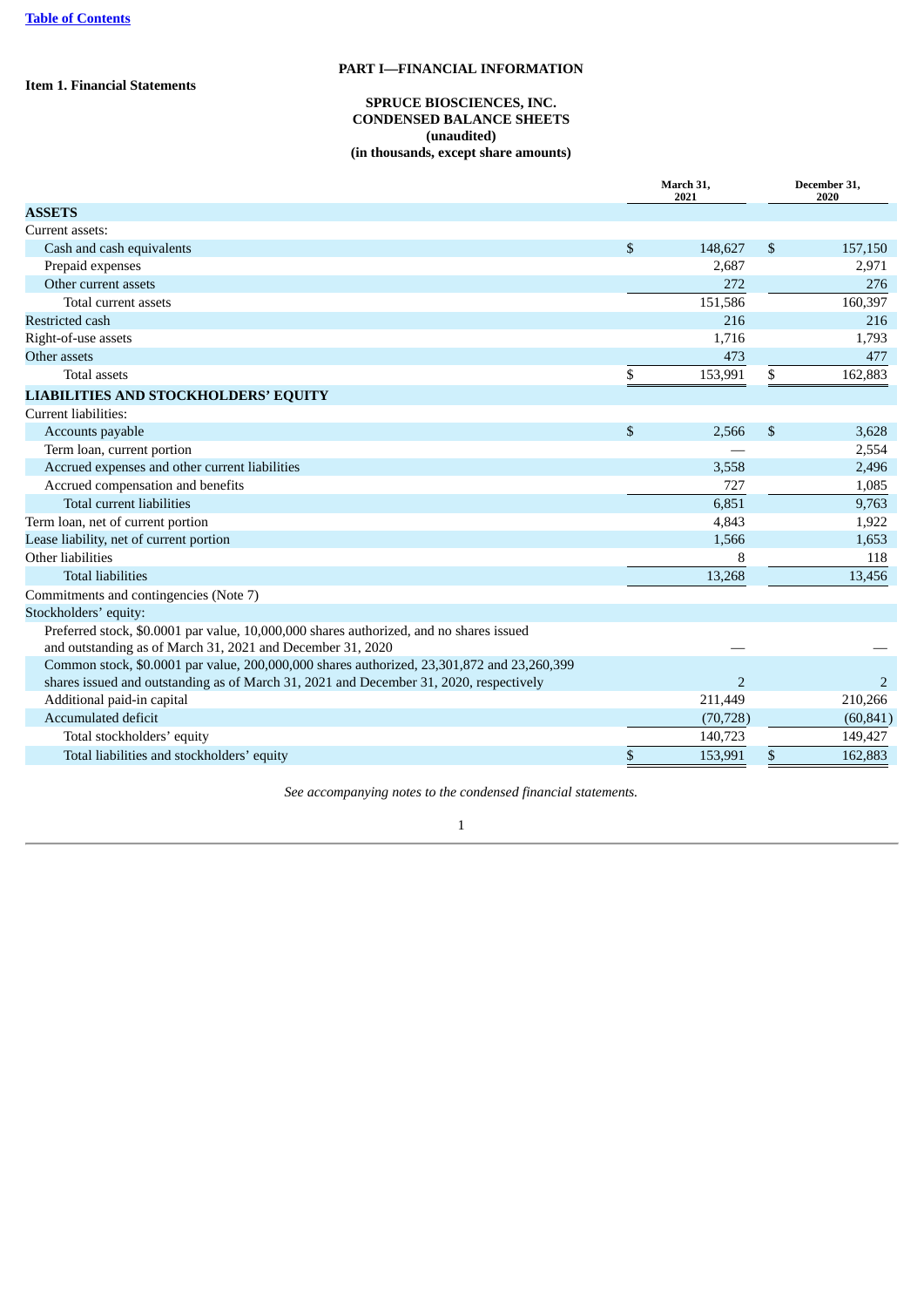## **SPRUCE BIOSCIENCES, INC. CONDENSED STATEMENTS OF OPERATIONS (unaudited) (in thousands, except share and per share amounts)**

<span id="page-4-0"></span>

|                                                                           | <b>Three Months Ended</b><br>March 31, |    |          |  |
|---------------------------------------------------------------------------|----------------------------------------|----|----------|--|
|                                                                           | 2021                                   |    | 2020     |  |
| Operating expenses:                                                       |                                        |    |          |  |
| Research and development                                                  | \$<br>6,714                            | \$ | 4,610    |  |
| General and administrative                                                | 3,103                                  |    | 523      |  |
| Total operating expenses                                                  | 9,817                                  |    | 5,133    |  |
| Loss from operations                                                      | (9,817)                                |    | (5, 133) |  |
| Interest expense                                                          | (89)                                   |    | (74)     |  |
| Other income, net                                                         | 19                                     |    | 39       |  |
| Net loss                                                                  | (9,887)                                |    | (5, 168) |  |
| Net loss per share, basic and diluted                                     | (0.42)                                 |    | (6.76)   |  |
| Weighted-average shares of common stock outstanding, basic and<br>diluted | 23,283,658                             |    | 764,408  |  |

*See accompanying notes to the condensed financial statements.*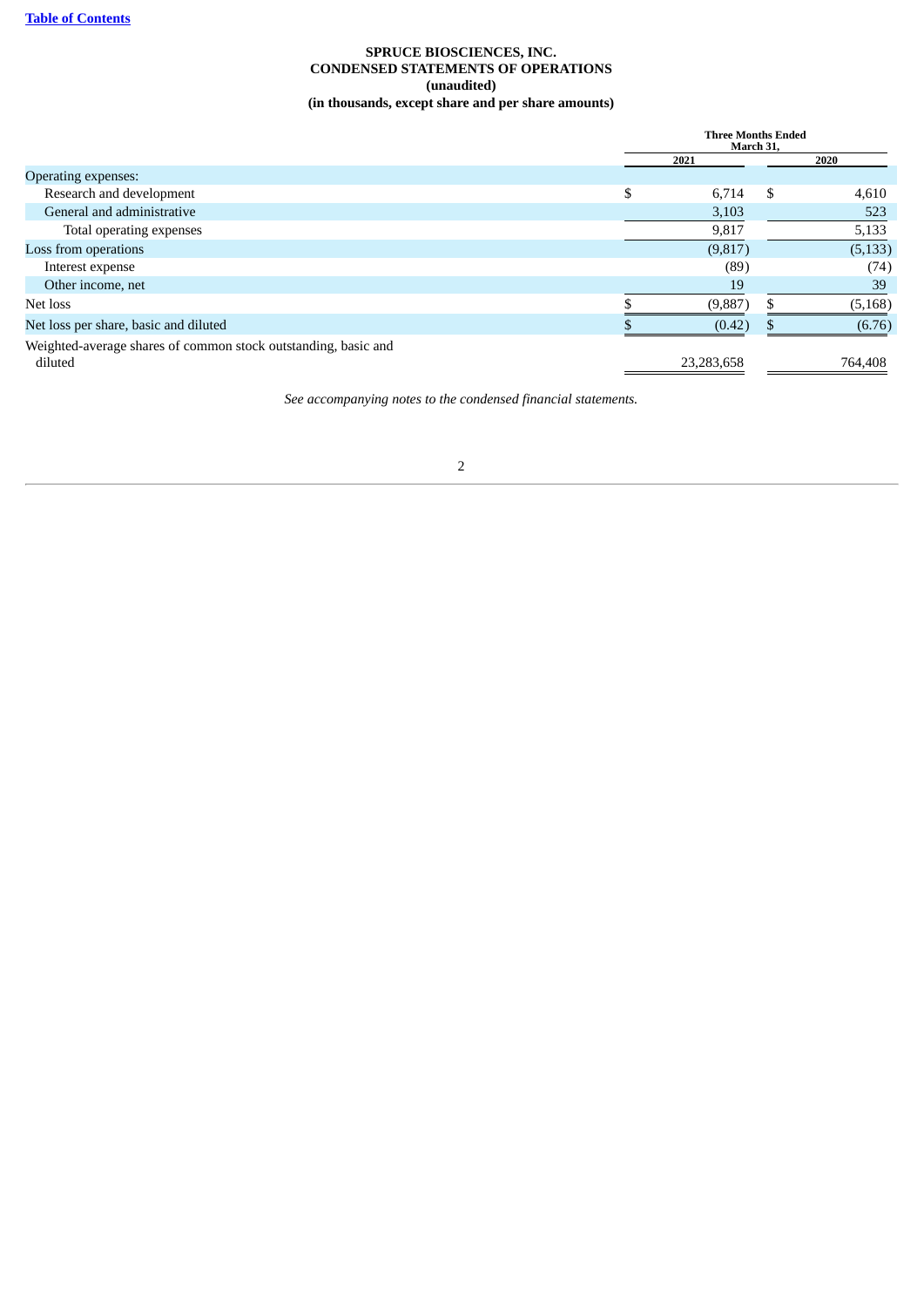## **SPRUCE BIOSCIENCES, INC. CONDENSED STATEMENT OF STOCKHOLDERS' EQUITY (unaudited) (in thousands, except share amounts)**

<span id="page-5-0"></span>

|                                      |               |        |         | <b>Additional</b> |             | <b>Total</b>  |  |  |  |  |  |  |  |  |  |  |  |  |  |  |  |  |  |  |  |  |                |               |
|--------------------------------------|---------------|--------|---------|-------------------|-------------|---------------|--|--|--|--|--|--|--|--|--|--|--|--|--|--|--|--|--|--|--|--|----------------|---------------|
|                                      | Common Stock  |        |         | Paid-In           | Accumulated | Stockholders' |  |  |  |  |  |  |  |  |  |  |  |  |  |  |  |  |  |  |  |  |                |               |
|                                      | <b>Shares</b> | Amount | Capital |                   |             |               |  |  |  |  |  |  |  |  |  |  |  |  |  |  |  |  |  |  |  |  | <b>Deficit</b> | <b>Equity</b> |
| <b>Balance as of January 1, 2021</b> | 23,260,399    |        |         | 210,266           | (60, 841)   | 149,427       |  |  |  |  |  |  |  |  |  |  |  |  |  |  |  |  |  |  |  |  |                |               |
| Exercise of stock options            | 41.473        |        |         | 63                |             | 63            |  |  |  |  |  |  |  |  |  |  |  |  |  |  |  |  |  |  |  |  |                |               |
| Stock-based compensation             |               |        |         | 1,120             |             | 1,120         |  |  |  |  |  |  |  |  |  |  |  |  |  |  |  |  |  |  |  |  |                |               |
| Net loss                             |               |        |         |                   | (9,887)     | (9,887)       |  |  |  |  |  |  |  |  |  |  |  |  |  |  |  |  |  |  |  |  |                |               |
| <b>Balance as of March 31, 2021</b>  | 23,301,872    |        |         | 211,449           | (70, 728)   | 140,723       |  |  |  |  |  |  |  |  |  |  |  |  |  |  |  |  |  |  |  |  |                |               |

*See accompanying notes to the condensed financial statements.*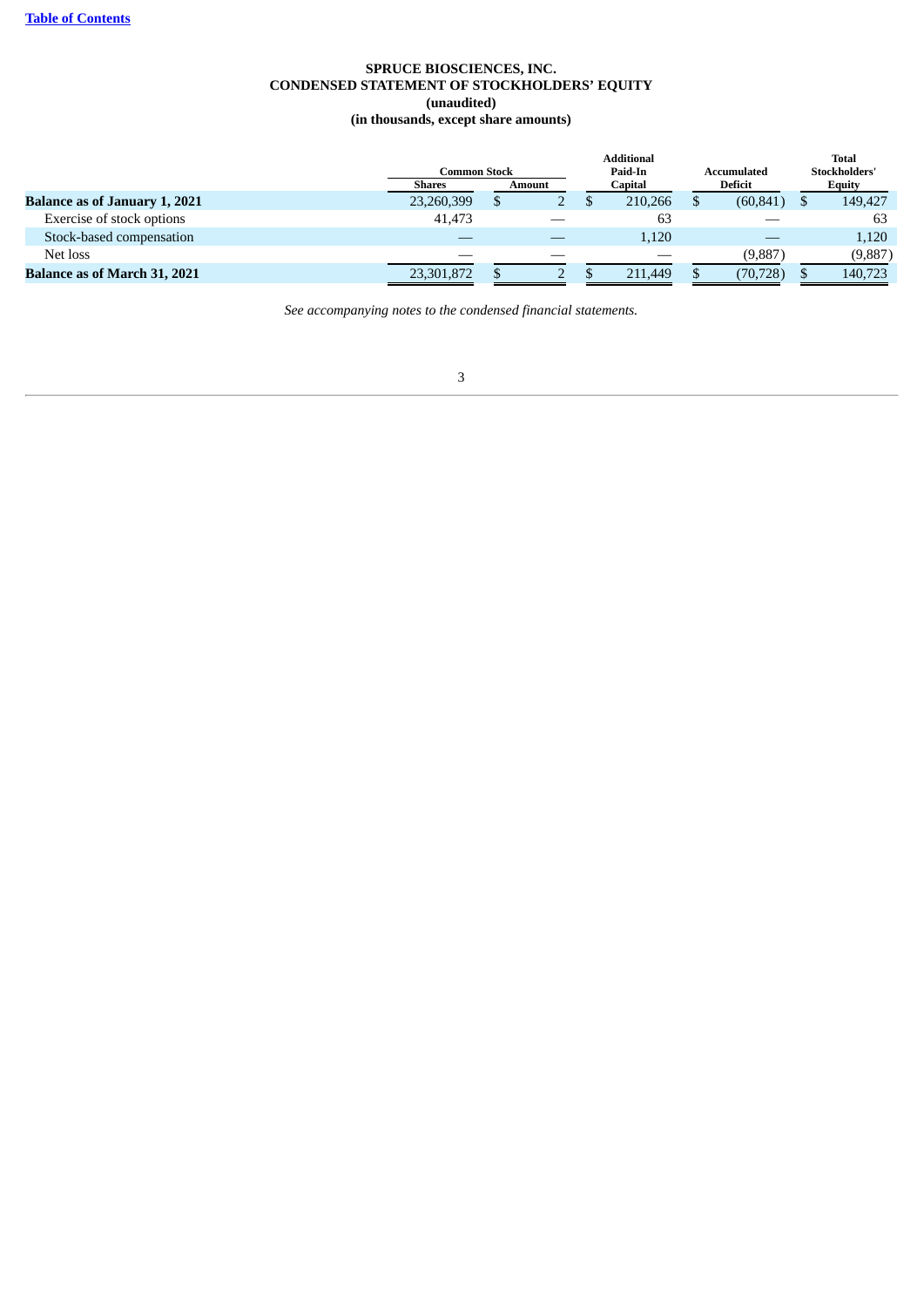## **SPRUCE BIOSCIENCES, INC. CONDENSED STATEMENT OF REDEEMABLE CONVERTIBLE PREFERRED STOCK AND STOCKHOLDERS' DEFICIT (unaudited)**

**(in thousands, except share amounts)**

|                                                                                                    | <b>Series A</b> |          | <b>Redeemable Convertible Preferred Stock</b><br><b>Series B</b> |          | Common Stock  |        |  | <b>Additional</b><br>Paid-In | Accumulated | <b>Total</b><br>Stockholders' |
|----------------------------------------------------------------------------------------------------|-----------------|----------|------------------------------------------------------------------|----------|---------------|--------|--|------------------------------|-------------|-------------------------------|
|                                                                                                    | <b>Shares</b>   | Amount   | Shares                                                           | Amount   | <b>Shares</b> | Amount |  | Capital                      | Deficit     | Deficit                       |
| <b>Balance as of January 1, 2020</b>                                                               | 28,000,000      | \$27,813 |                                                                  | __       | 764,408       | S      |  | 664                          | (31,302)    | (30, 637)                     |
| <b>Issuance of Series B</b><br>redeemable convertible<br>preferred stock, net of<br>issuance costs |                 |          |                                                                  |          |               |        |  |                              |             |                               |
| of \$345                                                                                           |                 | __       | 36,666,665                                                       | 43,655   |               |        |  |                              |             |                               |
| Stock-based compensation                                                                           |                 |          |                                                                  |          |               |        |  | 32                           |             | 32                            |
| Net loss                                                                                           |                 |          |                                                                  |          |               |        |  |                              | (5, 168)    | (5, 168)                      |
| <b>Balance as of March 31, 2020</b>                                                                | 28,000,000      | \$27,813 | 36,666,665                                                       | \$43,655 | 764,408       |        |  | 696                          | (36, 470)   | (35, 773)                     |

*See accompanying notes to the condensed financial statements.*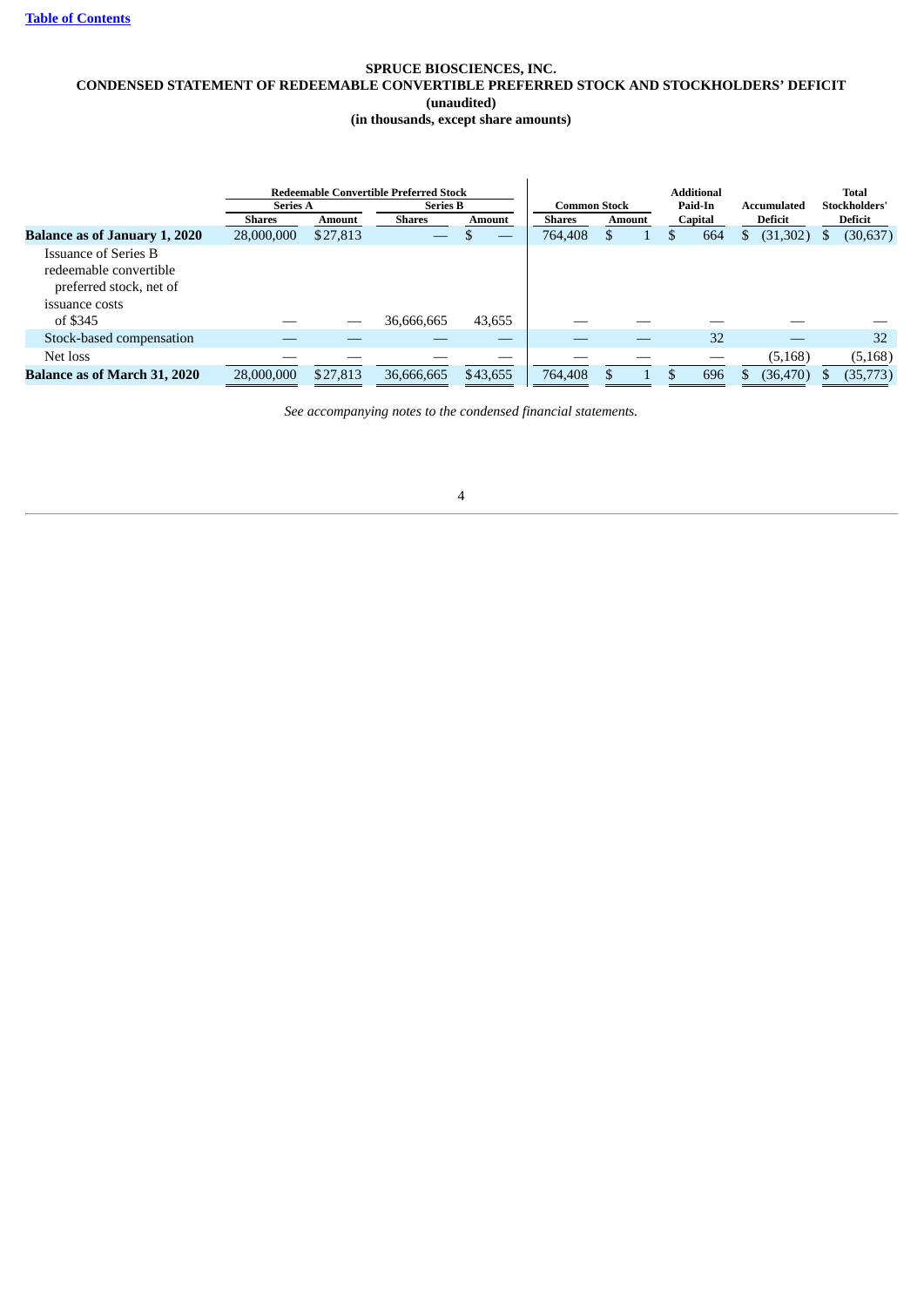## **SPRUCE BIOSCIENCES, INC. CONDENSED STATEMENTS OF CASH FLOWS (unaudited) (in thousands)**

<span id="page-7-0"></span>

| <b>Three Months Ended March 31,</b> |         |    |              |  |
|-------------------------------------|---------|----|--------------|--|
|                                     | 2021    |    | 2020         |  |
|                                     |         |    |              |  |
| \$                                  | (9,887) | -S | (5, 168)     |  |
|                                     |         |    |              |  |
|                                     | 1,120   |    | 32           |  |
|                                     | 13      |    | $\mathbf{1}$ |  |
|                                     | 77      |    |              |  |
|                                     |         |    |              |  |
|                                     | 291     |    | 56           |  |
|                                     | (82)    |    | (269)        |  |
|                                     | (358)   |    | (685)        |  |
|                                     | 16      |    | 36           |  |
|                                     | 23      |    | 41           |  |
|                                     | (8,787) |    | (5,956)      |  |
|                                     |         |    |              |  |
|                                     | (19)    |    |              |  |
|                                     | (19)    |    |              |  |
|                                     |         |    |              |  |
|                                     |         |    |              |  |
|                                     |         |    | 43,655       |  |
|                                     | 63      |    |              |  |
|                                     | 4,990   |    |              |  |
|                                     | (4,770) |    |              |  |
|                                     | 283     |    | 43,655       |  |
|                                     | (8,523) |    | 37,699       |  |
|                                     | 157,366 |    | 3,924        |  |
| \$                                  | 148,843 | \$ | 41,623       |  |
|                                     |         |    |              |  |
| \$                                  | 54      | \$ | 46           |  |
|                                     |         |    |              |  |

*See accompanying notes to the condensed financial statements.*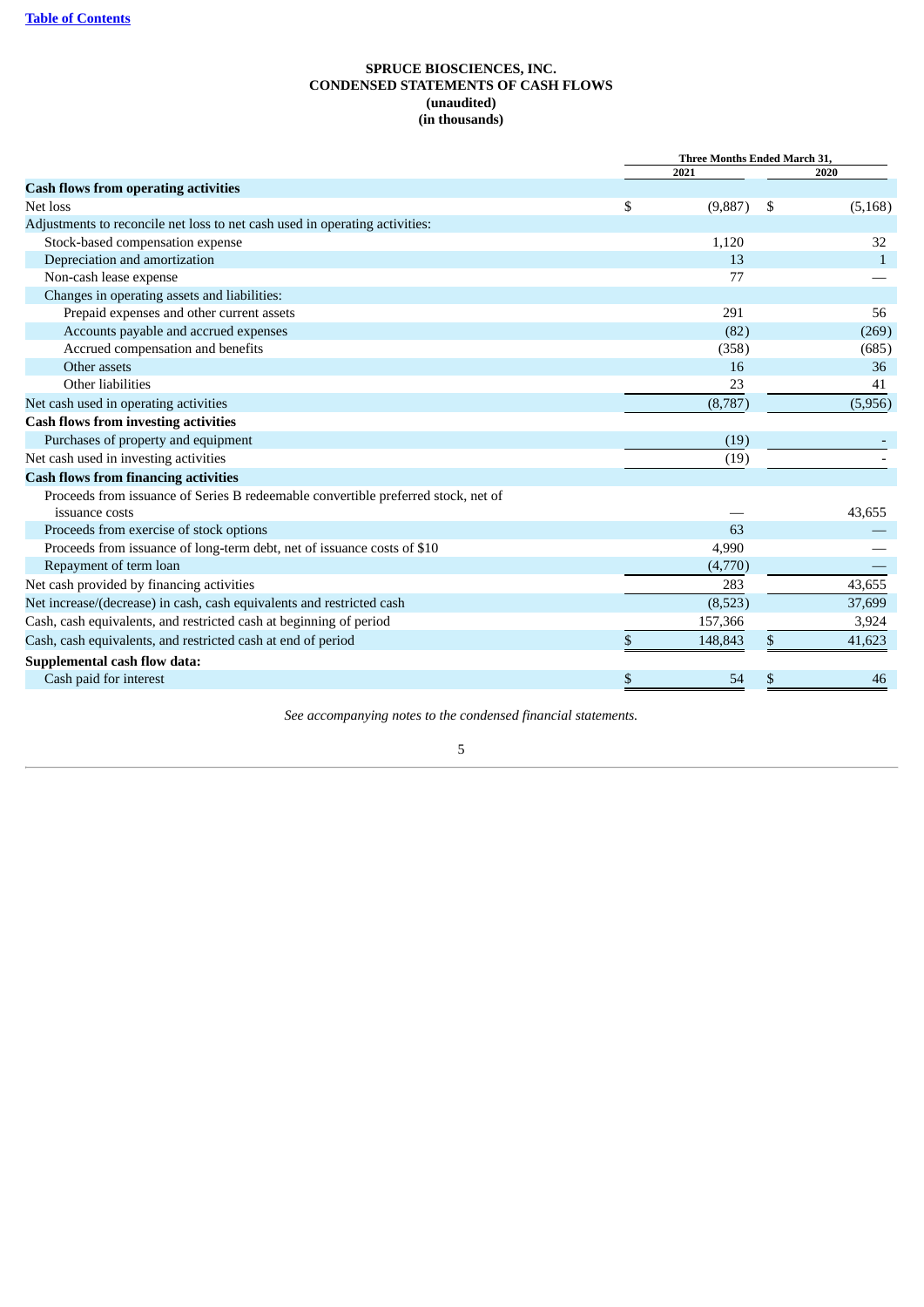## **SPRUCE BIOSCIENCES, INC. NOTES TO THE CONDENSED FINANCIAL STATEMENTS (unaudited)**

#### <span id="page-8-0"></span>**1. Organization and Principal Activities**

## **Description of Business**

Spruce Biosciences, Inc. (the Company) is a late-stage biopharmaceutical company focused on developing and commercializing novel therapies for rare endocrine disorders with significant unmet medical need. The Company is initially developing its wholly-owned product candidate, tildacerfont, as the potential first non-steroidal therapy for patients suffering from classic congenital adrenal hyperplasia (CAH). The Company is also developing tildacerfont for females suffering from a rare form of polycystic ovary syndrome (PCOS) with primary adrenal androgen excess, representing 3-5% of females with PCOS. The Company is located in Daly City, California and was incorporated in the state of Delaware in April 2016.

#### **Initial Public Offering**

In October 2020, the Company consummated its initial public offering (IPO) and issued a total of 6,900,000 shares of common stock, which includes 900,000 shares issued pursuant to the exercise of the underwriters' option to purchase additional shares, at an offering price of \$15.00 per share. In aggregate, the Company received net proceeds of \$93.4 million, after deducting underwriting discounts and commissions and offering expenses. Upon the closing of the IPO, all outstanding shares of the Company's redeemable convertible preferred stock automatically converted into 15,492,019 shares of common stock.

#### **Liquidity and Capital Resources**

 As of March 31, 2021, the Company had cash and cash equivalents of \$148.6 million, which is sufficient to fund its planned operations for a period of at least twelve months following the issuance of the accompanying condensed financial statements.

The Company has incurred significant losses and negative cash flows from operations. During the three months ended March 31, 2021, the Company incurred a net loss of \$9.9 million and used \$8.8 million of cash in operations. As of March 31, 2021, the Company had an accumulated deficit of \$70.7 million and does not expect positive cash flows from operations in the foreseeable future. The Company has funded its operations primarily through the issuance and sale of equity securities and debt.

The Company anticipates that it will need to raise substantial additional financing in the future to fund its operations. In order to meet these additional cash requirements, the Company may seek to sell additional equity or issue debt, convertible debt or other securities that may result in dilution to its stockholders. If the Company raises additional funds through the issuance of debt or convertible debt securities, these securities could have rights senior to those of its shares of common stock and could contain covenants that restrict its operations. There can be no assurance that the Company will be able to obtain additional equity or debt financing on terms acceptable to it, if at all. Debt financing, if available, would result in increased fixed payment obligations and may involve agreements that include covenants limiting or restricting the Company's ability to take specific actions such as incurring debt, making capital expenditures or declaring dividends. The Company's failure to obtain sufficient funds on acceptable terms when needed could have a material adverse effect on its business, results of operations, and financial condition.

#### **2. Summary of Significant Accounting Policies**

#### **Interim Condensed Financial Statements**

The financial statements have been prepared in accordance with accounting principles generally accepted in the United States of America (U.S. GAAP) and applicable rules and regulations of the U.S. Securities and Exchange Commission (SEC) for interim reporting. As permitted under those rules and regulations, certain notes or other financial information normally included in financial statements prepared in accordance with U.S. GAAP have been condensed or omitted. The condensed balance sheet as of March 31, 2021, the condensed statements of operations for the three months ended March 31, 2021 and 2020, the condensed statement of stockholders' equity for the three months ended March 31, 2021, the condensed statement of redeemable convertible preferred stock and stockholders' deficit for the three months ended March 31, 2020, and the condensed statement of cash flows for the three months ended March 31, 2021 and 2020 are unaudited. The interim condensed financial statements have been prepared on the same basis as the annual financial statements and, in the opinion of management, reflect all adjustments, which include only normal, recurring adjustments that are necessary to present fairly the Company's results for the interim periods presented. The condensed balance sheet as of December 31, 2020, is derived from the Company's audited financial statements. The results of operations for the three months ended March 31, 2021, are not necessarily indicative of the results to be expected for the year ending December 31, 2021, or for any other future annual or interim period.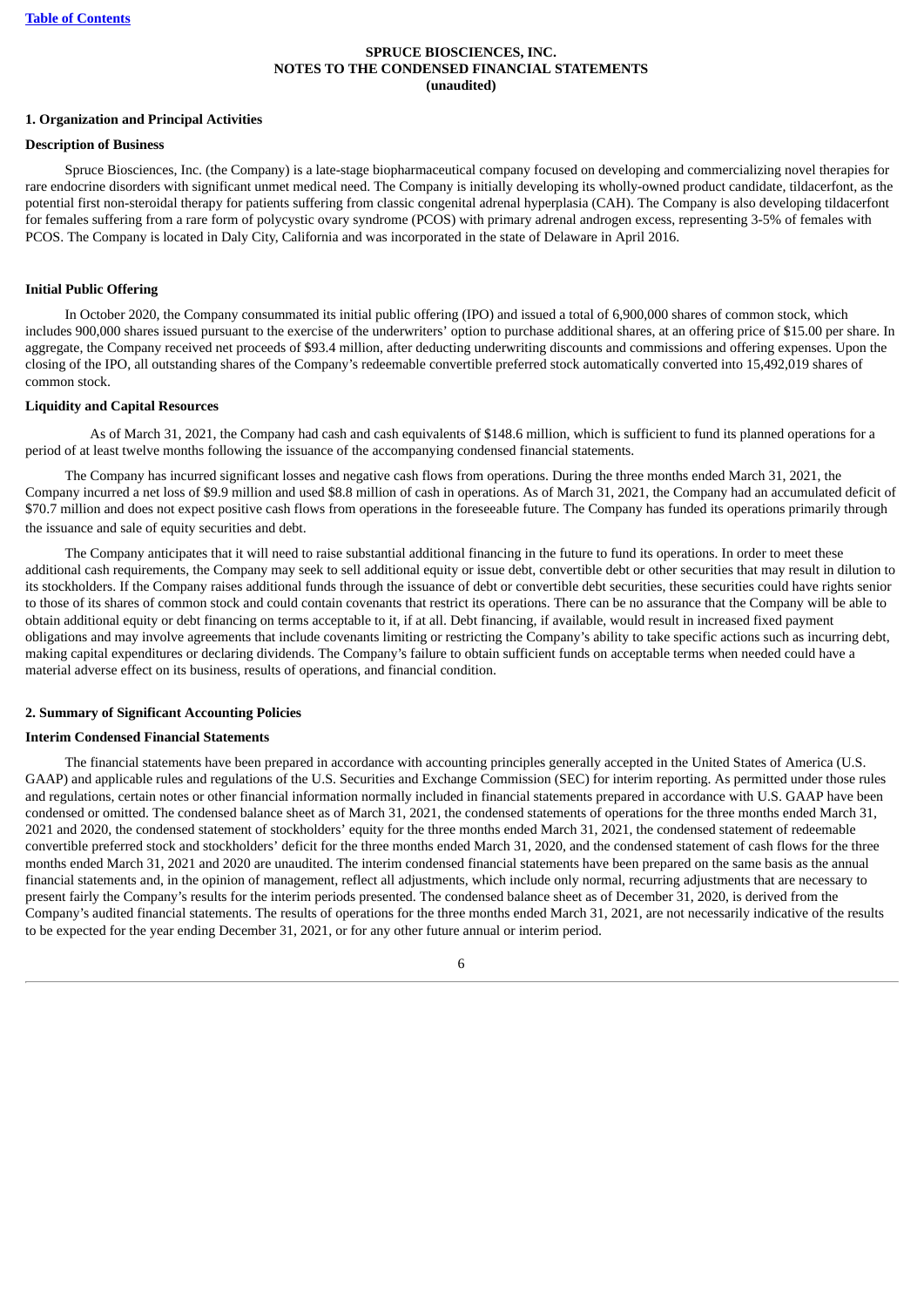These interim condensed financial statements should be read in conjunction with the Company's Annual Report on Form 10-K for the year ended December 31, 2020 filed with the SEC on March 22, 2021 (Annual Report).

## **Use of Estimates**

The preparation of financial statements in conformity with U.S. GAAP requires management to make estimates and assumptions that affect the reported amounts of assets, liabilities and expenses as well as related disclosure of contingent assets and liabilities. Significant estimates and assumptions reflected in these financial statements include, but are not limited to, accrued research and development expenses, valuation of common stock and stockbased compensation and income tax and uncertain tax positions. The Company bases its estimates on its historical experience and on assumptions that it believes are reasonable; however, actual results could significantly differ from those estimates.

#### **Risks and Uncertainties**

Any product candidates developed by the Company will require approvals from the U.S. Food and Drug Administration (FDA) or foreign regulatory agencies prior to commercial sales. There can be no assurance that the Company's current and future product candidates will meet desired efficacy and safety requirements to obtain the necessary approvals. If approval is denied or delayed, it may have a material adverse impact on the Company's business and its financial statements.

The Company is subject to a number of risks similar to other late-stage biopharmaceutical companies including, but not limited to, dependency on the clinical and commercial success of the Company's product candidate, tildacerfont, ability to obtain regulatory approval of tildacerfont, the need for substantial additional financing to achieve its goals, uncertainty of broad adoption of its approved products, if any, by physicians and consumers, significant competition and untested manufacturing capabilities, and dependence on key individuals and sole source suppliers.

The Company's business has been and could continue to be adversely affected by the evolving COVID-19 pandemic. For example, the COVID-19 pandemic has resulted in and could result in delays to the Company's clinical trials for numerous reasons including additional delays or difficulties in enrolling patients, diversion of healthcare resources away from the conduct of clinical trials, interruption or delays in the operations of the FDA or other regulatory authorities, and delays in clinical sites receiving the supplies and materials to conduct our clinical trials. At this time, the extent to which the COVID-19 pandemic impacts the Company's business will depend on future developments, which are highly uncertain. The Company will continue to evaluate the impact that these events could have on its future operations, financial position, and results of operations and cash flows.

#### **Significant Accounting Policies**

There have been no significant changes to the accounting policies during the three months ended March 31, 2021, as compared to the significant accounting policies described in our Annual Report.

#### **Cash and Cash Equivalents**

The Company considers all highly liquid investments with remaining maturities at the date of purchase of three months or less to be cash equivalents. Cash equivalents consist of amounts invested in money market funds and are stated at fair value. There are no unrealized gains or losses on the cash equivalents for the periods presented.

## **Restricted Cash**

The Company has cash in a collateral account related to a letter of credit issued on behalf of the Company for the security deposit on the noncancelable operating lease for an office facility. The collateralized cash in connection with the letter of credit was classified as restricted cash on the balance sheet as of March 31, 2021 and December 31, 2020 based on the terms of the lease agreement, which expires in 2025, unless extended.

 The following table provides a reconciliation of cash, cash equivalents and restricted cash reported within the condensed statements of cash flows (in thousands):

|                                                  | March 31. |  |        |  |  |
|--------------------------------------------------|-----------|--|--------|--|--|
|                                                  | 2021      |  | 2020   |  |  |
| Cash and cash equivalents                        | 148.627   |  | 41,407 |  |  |
| Restricted cash                                  | 216       |  | 216    |  |  |
| Total cash, cash equivalents and restricted cash | 148.843   |  | 41.623 |  |  |

#### **Fair Value of Financial Instruments**

Fair value is defined as the exchange price that would be received for an asset or paid to transfer a liability, or an exit price, in the principal or most advantageous market for that asset or liability in an orderly transaction between market participants on the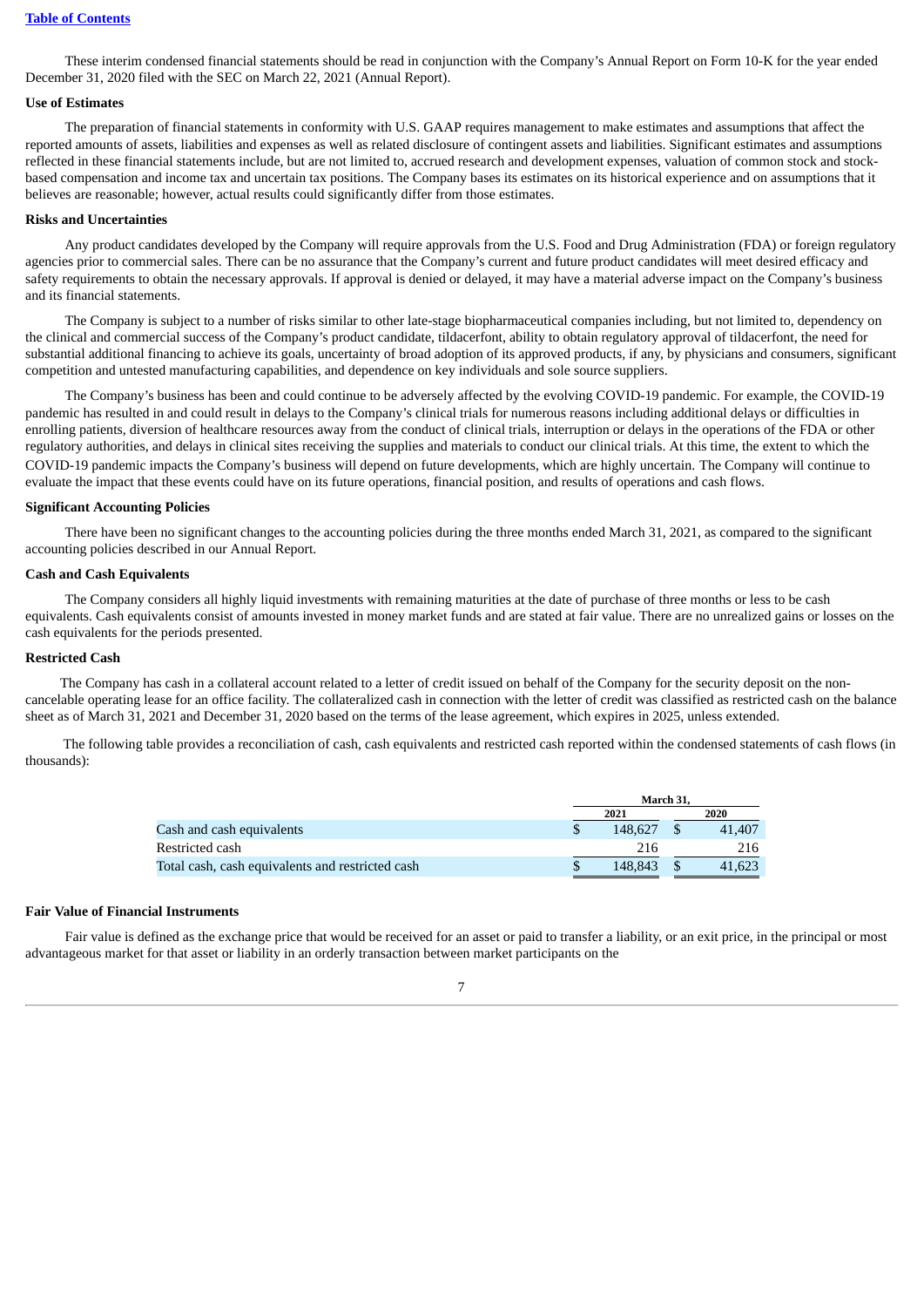measurement date. Fair value measurement establishes a fair value hierarchy that requires an entity to maximize the use of observable inputs, where available, and minimize the use of unobservable inputs when measuring fair value.

The Company determined the fair value of financial assets and liabilities using the fair value hierarchy that describes three levels of inputs that may be used to measure fair value, as follows:

- Level 1—Quoted prices in active markets for identical assets and liabilities;
- Level 2—Inputs other than Level 1 that are observable, either directly or indirectly, such as quoted prices for similar assets or liabilities, quoted prices in markets that are not active, or other inputs that are observable or can be corroborated by observable market data for substantially the full term of the assets or liabilities; and
- Level 3—Unobservable inputs that are supported by little or no market activity and that are significant to the fair value of the assets or liabilities.

The Company's financial instruments primarily consist of cash and cash equivalents, prepaid expenses, accounts payable, term loan, and accrued expenses. The carrying value of cash and cash equivalents, prepaid expenses, accounts payable, and accrued expenses are generally considered to be representative of their respective fair values because of the short-term nature of those instruments. The estimated fair value of the term loan is based on estimated interest rates currently available to the Company for debt with similar terms.

### **Emerging Growth Company Status**

The Company is an emerging growth company (EGC) as defined in the Jumpstart Our Business Startups Act of 2012 (JOBS Act) and may take advantage of reduced reporting requirements that are otherwise applicable to public companies. Section 107 of the JOBS Act exempts emerging growth companies from being required to comply with new or revised financial accounting standards until private companies are required to comply with those standards. The Company has elected to use the extended transition period for complying with new or revised accounting standards.

#### **Recent Accounting Pronouncements Not Yet Adopted**

In June 2016, the Financial Accounting Standards Board (FASB) issued ASU 2016-13, Measurement of Credit Losses on Financial Instruments (Topic 326): Measurement of Credit Losses on Financial Instruments (ASU 2016-13). ASU 2016-13 requires companies to measure credit losses utilizing a methodology that reflects expected credit losses and requires a consideration of a broader range of reasonable and supportable information to inform credit loss estimates. ASU 2016-13 is effective for non-EGC's electing to use the extended transition period for complying with new or revised accounting standards for fiscal years beginning after December 15, 2019, and for EGC's for fiscal years beginning after December 15, 2022, with early adoption permitted. The Company expects to adopt this ASU on January 1, 2023. The Company is currently assessing the impact of adopting this standard, but based on a preliminary assessment, does not expect the adoption of this guidance to have a material impact on its financial statements.

## **Recently Adopted Accounting Pronouncements**

In December 2019, the FASB issued Accounting Standards Update (ASU) 2019-12, Income Taxes (Topic 740): Simplifying the Accounting for Income Taxes. The amendments in ASU 2019-12 are intended to simplify various aspects related to accounting for income taxes. ASU 2019-12 removes certain exceptions to the general principles in Topic 740 and also clarifies and amends existing guidance to improve consistent application. ASU 2019-12 is effective for public business entities for fiscal years beginning after December 15, 2020 and the Company adopted on January 1, 2021. The adoption did not have any impact on the Company's condensed financial statements as of and for the three months ended March 31, 2021.

#### **3. Fair Value Measurements**

The Company measures and reports certain financial instruments as assets and liabilities at fair value on a recurring basis. Certain of the Company's financial instruments are not measured at fair value on a recurring basis but are recorded at amounts that approximate their fair value due to their liquid or short-term nature, such as cash, prepaid expenses, accounts payable and accrued expenses.

As of March 31, 2021, cash equivalents comprised of money market funds. The carrying amounts of cash equivalents approximate their fair value based upon quoted market prices and are classified as Level 1. The fair value of money market funds as of March 31, 2021 was \$123.0 million.

The estimated fair value of the term loan was \$5.0 million as of March 31, 2021 and was based on estimated interest rates currently available to the Company for debt with similar terms, a Level 3 input.

The Company did not have any financial assets measured nor liabilities recorded at fair value on a recurring or non-recurring basis as of December 31, 2020.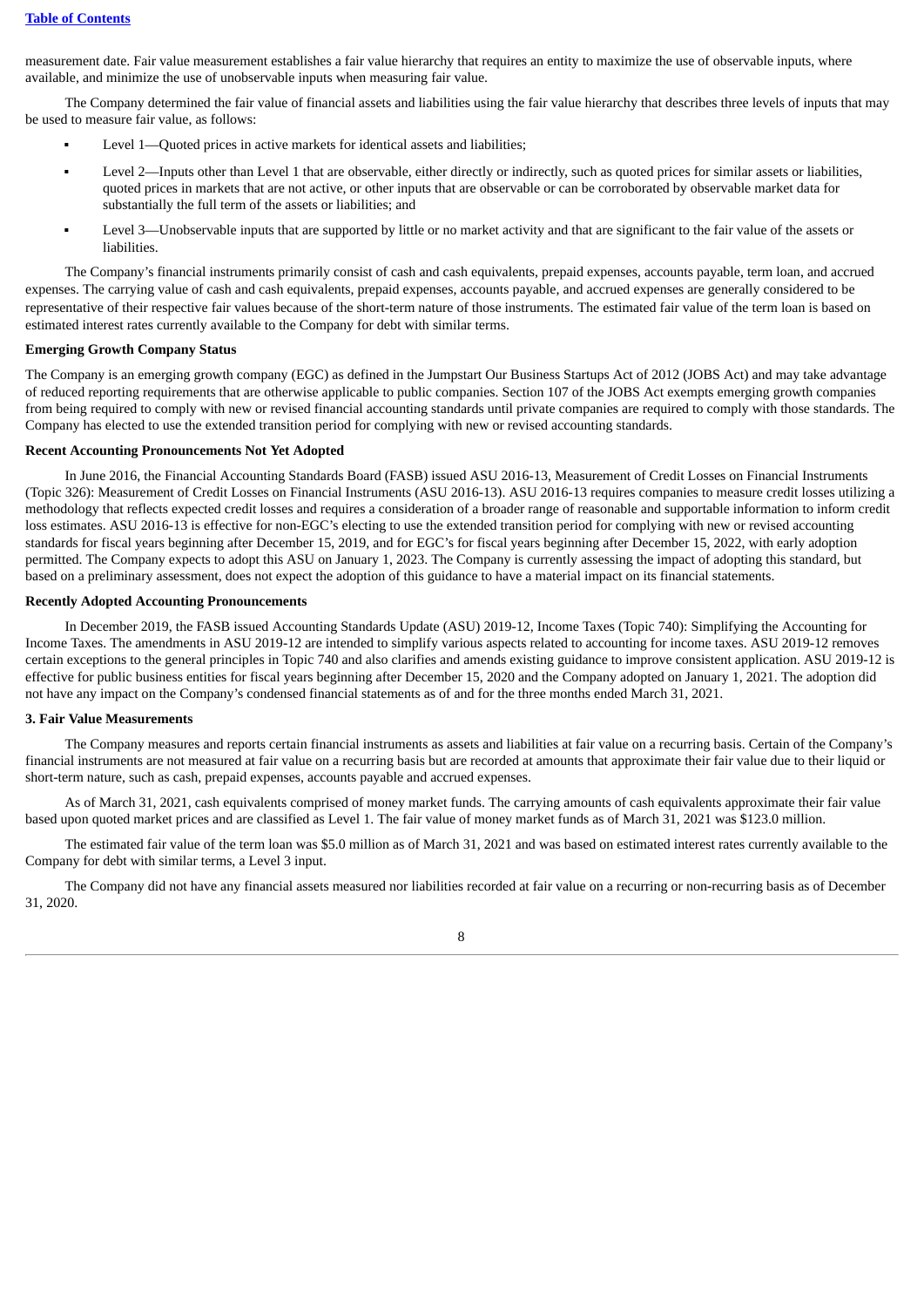## **Table of [Contents](#page-1-0)**

#### **4. Balance Sheet Components**

## **Accrued Expenses and Other Current Liabilities**

Accrued expenses and other current liabilities consisted of the following (in thousands):

|                                                      | March 31,<br>2021 | December 31.<br>2020 |
|------------------------------------------------------|-------------------|----------------------|
| Accrued research and development expenses            | 2.864             | 2.002                |
| Accrued general and administrative expenses          | 362               | 245                  |
| Lease liability, current portion                     | 332               | 249                  |
| Total accrued expenses and other current liabilities | 3.558             | 2.496                |

Accrued research and development expenses were primarily related to clinical trials, preclinical studies, and manufacturing.

#### **5. Leases**

The Company leases space under non-cancelable operating leases which require the Company to pay base rent, real estate taxes, insurance, general repairs, and maintenance. The Company does not have finance leases.

In February 2020, the Company entered into a non-cancelable operating lease for office space with a commencement date of September 2020. The monthly payments escalate over the 63-month term with total gross commitments of \$2.3 million. The lease includes an option to renew the lease term for an additional period of 60 months. The renewal option is not included in the lease term or minimum lease payments disclosures below as the Company is not reasonably certain to exercise the option. Lease incentives, which relate to rent abatement, were considered in the calculation of the lease liability and right-of-use asset. Lease expense for the three months ended March 31, 2021 and 2020 was \$110 thousand and nil, respectively.

In February 2019, the Company entered into a short-term lease for office space with a commencement date of March 2019. Total gross commitments over the 12-month term were \$0.2 million. In February 2020, the Company extended the lease for an additional three months for a total of \$42 thousand in additional commitments. The lease was terminated in May 2020. Short-term lease expense for the three months ended March 31, 2021 and 2020 was nil and \$42 thousand, respectively.

Lease right-of-use assets and liabilities are recognized at the commencement date based on the present value of the remaining minimum lease payments over the lease term, with certain adjustments. As the leases do not provide an implicit rate, the Company uses a collateralized incremental borrowing rate based on the information available at the commencement date to determine the lease liability. As of March 31, 2021, the weighted-average remaining lease term for operating leases was 4.7 years and the weighted-average discount rate was 7.0%. Cash paid for amounts included in the measurement of lease liabilities was \$37 thousand for the three months ended March 31, 2021.

The Company recognizes monthly operating lease expense on a straight-line basis over the term of the lease. Variable lease expense relates primarily to office lease common area maintenance, insurance, and property taxes, is expensed as incurred, and is excluded from the calculation of the lease liability and right-of-use-asset. Variable lease expense for the three months ended March 31, 2021 was \$2 thousand.

#### **6. Term Loan**

In September 2019, the Company entered into a Loan and Security Agreement (the Loan Agreement) with Silicon Valley Bank (SVB) providing for a term loan (the Term Loan). In April 2020, the Company and SVB entered into an agreement (the Deferral Agreement) whereby the parties agreed to extend the interest-only period, repayment dates of all monthly payments of principal due and the maturity date with respect to the Term Loan by six months. All other terms under the Loan Agreement remained unchanged. The Deferral Agreement was determined to be a debt modification, resulting in a prospective yield adjustment based on the revised terms.

In connection with the Loan Agreement, the Company issued a warrant to purchase up to an aggregate of 49,609 shares of common stock at \$1.44 per share. The Company determined the initial fair value of the warrant to be \$0.1 million using the Black-Scholes option-pricing model. The fair value of the warrant was recorded to equity and as a debt discount, which was being amortized to interest expense using the effective interest method over the term of the Term Loan. In November 2020, the warrant was net-exercised for 46,358 shares of common stock.

In March 2021, the Company entered into a First Amendment to Loan and Security Agreement (the First Amendment), pursuant to which the Company and SVB amended the Loan Agreement. The First Amendment increased the aggregate principal amount of the Term Loan commitment by SVB to up to \$30.0 million. Up to \$20.0 million is available under the first tranche of the Term Loan (First Tranche), \$5.0 million of which was advanced immediately to repay the outstanding obligations under the Term Loan prior to

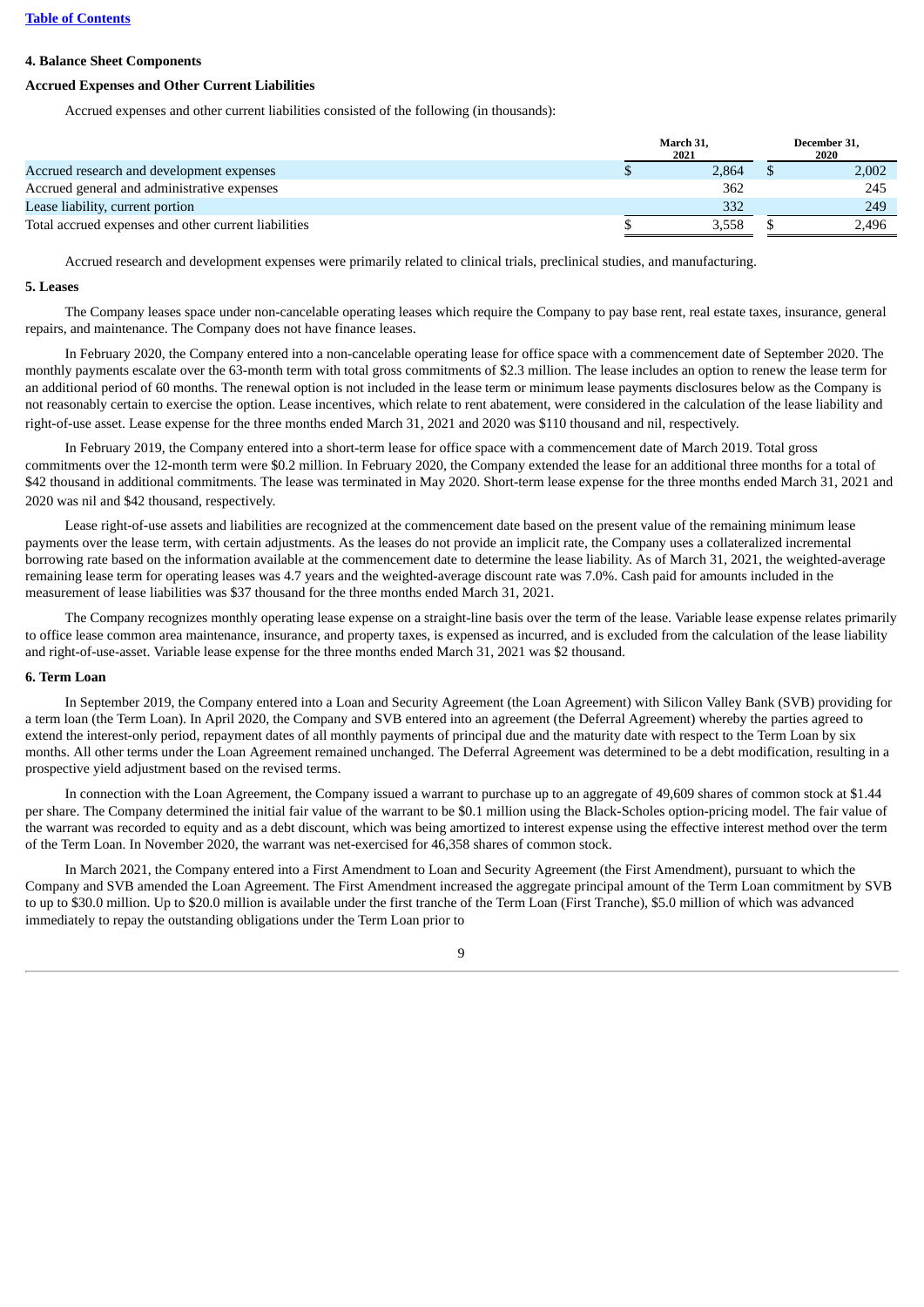## **Table of [Contents](#page-1-0)**

the First Amendment with the remainder of the First Tranche commitment available through December 31, 2021, and up to \$10.0 million is available under the second tranche (Second Tranche), subject to the completion of certain clinical and financial milestones, which Second Tranche commitment is available through December 31, 2022. Pursuant to the First Amendment, the Term Loan will mature on January 1, 2026. The First Amendment was determined to be a debt modification.

Pursuant to the First Amendment, the Company is required to make monthly payments of interest only commencing on the first day of the month following the funding date of each respective tranche and continuing thereafter through December 31, 2022 to the extent that the Company does not borrow any part of the Second Tranche or December 31, 2023 if the Company has borrowed some or all of the Second Tranche (the Interest-Only Period). Outstanding principal balances under the Term Loan, as amended by the First Amendment, bear interest at a floating per annum rate equal to (A) if the Company does not borrow under the Second Tranche, the greater of  $(x)$  1% above the prime rate or  $(y)$  4.25%; or  $(B)$  if the Company does borrow under the Second Tranche, the greater of  $(x)$  3% above the prime rate or  $(y)$  6.25%.

Following the interest-only period, the outstanding Term Loan balance will be payable in (i) 37 consecutive monthly payments (or 25 if the Company borrows under the Second Tranche) after the end of the Interest-Only Period and continuing on the same day of each month thereafter, in amounts that would fully amortize such Term Loan balance, as of the first business day of the first month following the interest-only period, over the repayment period, plus (ii) monthly payments of accrued but unpaid interest. The final payment due on the maturity date shall include all outstanding principal and all accrued unpaid interest and an End of Term Payment totaling (x) 6% of the original funded principal amount of the First Tranche if the Company does not borrow under the Second Tranche, or (y) 9.5% of the total original funded principal amount under the First and Second Tranche if the Company does borrow under the Second Tranche (the End of Term Payment). The Company may prepay amounts outstanding under the Term Loan at any time provided certain notification conditions are met, in which case, all outstanding principal plus accrued and unpaid interest, the End of Term Payment, a prepayment fee between 1% and 3% of the commitment amount of the First and Second Tranches, and any bank expenses become due and payable.

The Company incurred \$10 thousand of debt issuance costs in connection with the First Amendment and had unamortized issuance costs and unamortized debt discount under the Loan Agreement of \$2 thousand and \$16 thousand, respectively. The Company recorded these costs, including the unaccreted portion of the final payment obligation under the Loan Agreement as a discount from the carrying value of the Term Loan, which are being amortized using the effective interest method over the life of the First Amendment. The unamortized debt issuance costs and debt discount balance was \$0.2 million as of March 31, 2021.

The Term Loan and unamortized discount and debt issuance costs balances as of March 31, 2021 are shown below (in thousands):

|                                                    | March 31,<br>2021 |
|----------------------------------------------------|-------------------|
| Total Term Loan debt                               | 5,000             |
| Less: unamortized discount and debt issuance costs | (157)             |
| Total Term Loan, net                               | 4,843             |
| Less: Term Loan, current portion                   |                   |
| Term loan, net of current portion                  | 4.843             |

The Company is subject to customary affirmative and restrictive covenants under the Loan Agreement, as amended. The Company's obligations under the Loan Agreement, as amended, are secured by a first priority security interest in substantially all of its current and future assets, other than intellectual property. The Company also agreed not to encumber its intellectual property assets, except as permitted by the Loan Agreement, as amended.

The Loan Agreement, as amended, also contains customary indemnification obligations and customary events of default, including, among other things, the Company's failure to fulfill certain obligations under the Loan Agreement, as amended, and the occurrence of a material adverse change in its business, operations, or condition (financial or otherwise), a material impairment of the prospect of repayment of any portion of the loan, or a material impairment in the perfection or priority of lender's lien in the collateral or in the value of such collateral. In the event of default by the Company under the Loan Agreement, as amended, the lender would be entitled to exercise their remedies thereunder, including the right to accelerate the debt, upon which the Company may be required to repay all amounts then outstanding under the Loan Agreement, as amended. As of March 31, 2021, management believes that the Company was in compliance with all financial covenants under the Loan Agreement, as amended, and there had been no material adverse change.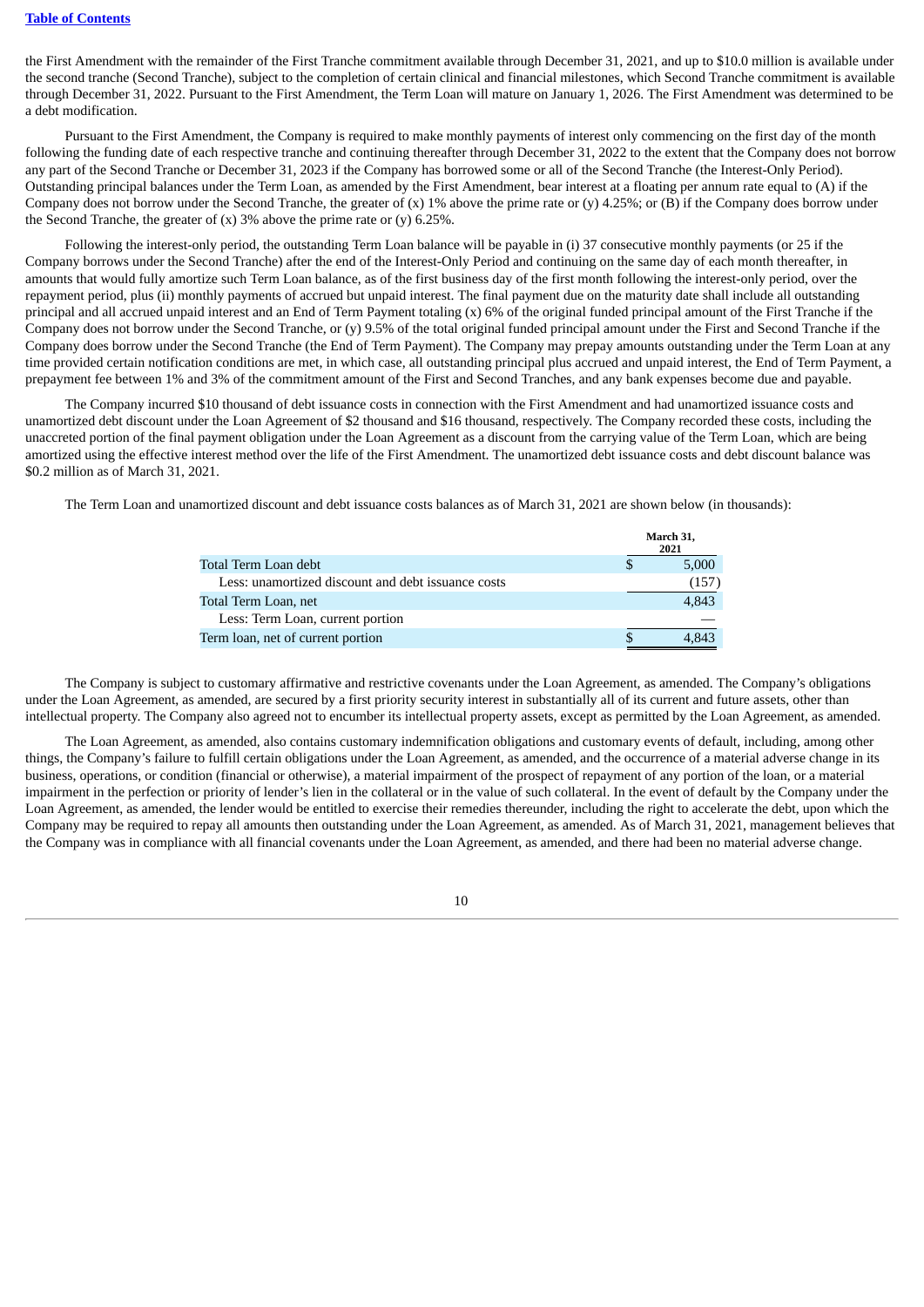The Company made interest payments on the Term Loan of \$54 thousand and \$46 thousand during the three months ended March 31, 2021 and 2020, respectively.

#### **7. Commitments and Contingencies**

From time to time, the Company may have certain contingent liabilities that arise in the ordinary course of business. The Company evaluates the likelihood of an unfavorable outcome in legal or regulatory proceedings to which it is a party and records a loss contingency on an undiscounted basis when it is probable that a liability has been incurred and the amount of the loss can be reasonably estimated. These judgments are subjective and based on the status of such legal proceedings, the merits of the Company's defenses, and consultation with legal counsel. Actual outcomes of these legal proceedings may differ materially from the Company's estimates.

#### **License Agreement**

In May 2016, the Company entered into a license agreement (the License Agreement), with Eli Lilly and Company (Lilly). Pursuant to the terms of the License Agreement, Lilly granted the Company an exclusive, worldwide, royalty bearing, sublicensable license under certain technology, patent rights, know-how and proprietary materials related to certain compounds, to research, develop, and commercialize such compounds for all pharmaceutical uses. The Company is also required to pay Lilly up to an aggregate of \$23.0 million upon the achievement, during the time the License Agreement remains in effect, of certain milestones relating to the clinical development and commercial sales of products licensed under the License Agreement. Such payments are for predetermined fixed amounts, are paid only upon the first occurrence of each event and are due shortly after achieving the applicable milestone. In addition, the Company is required to pay Lilly tiered royalties on annual worldwide net sales with rates ranging from mid-single digits to sub-teens. No additional amounts were paid by the Company to Lilly during any of the periods presented, nor were due as of such dates pursuant to the License Agreement.

#### **Legal Matters**

The Company's industry is characterized by frequent claims and litigation, including claims regarding intellectual property. As a result, the Company may be subject to various legal proceedings from time to time. The results of any future litigation cannot be predicted with certainty, and regardless of the outcome, litigation can have an adverse impact on the Company because of defense and settlement costs, diversion of management resources and other factors. The Company was not subject to any material legal proceedings during the three months ended March 31, 2021.

#### **8. Capital Structure**

## **Common Stock**

As of March 31, 2021 and December 31, 2020, the Company was authorized to issue 200,000,000 shares of common stock \$0.0001 par value per share. Holders of the Company's common stock are entitled to dividends if and when declared by the Board of Directors of the Company (Board of Directors). The holder of each share of common stock is entitled to one vote. As of March 31, 2021, no dividends were declared.

### *Shares reserved for future issuance*

Common stock reserved for future issuance, on an as converted basis, consisted of the following:

|                                                             | March 31, | December 31. |
|-------------------------------------------------------------|-----------|--------------|
|                                                             | 2021      | 2020         |
| Stock options, issued and outstanding                       | 2,588,298 | 2,278,771    |
| Stock options, available for future issuance                | 3,449,095 | 2,637,076    |
| Employee stock purchase plan, available for future issuance | 453,243   | 220,640      |
| Total shares reserved                                       | 6,490,636 | 5,136,487    |

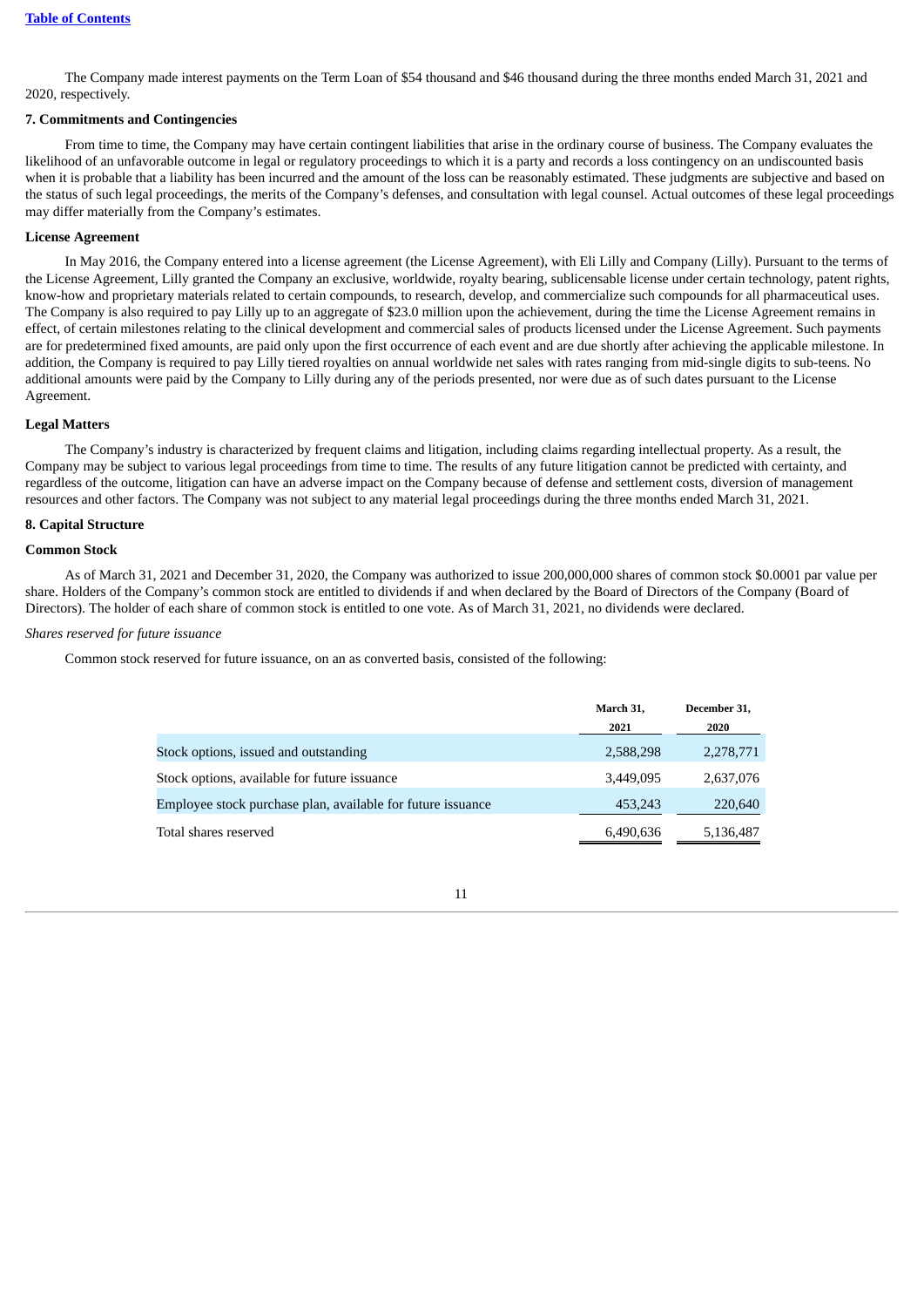## **Redeemable Convertible Preferred Stock**

Immediately prior to the closing of the IPO, all outstanding shares of the Company's redeemable convertible preferred stock converted into 15,492,019 shares of common stock and the related carrying value was reclassified to common stock and additional paid-in capital. There was no redeemable convertible preferred stock issued or outstanding as of March 31, 2021.

## **9. Equity Incentive Plans and Stock-Based Compensation Expense**

## **Equity Incentive Plans**

In October 2020, the Company adopted the 2020 Equity Incentive Plan (the 2020 Plan), which is a successor to and continuation of the Company's Amended and Restated 2016 Equity Incentive Plan (the 2016 Plan). Total shares reserved under the 2020 Plan was 2,647,684, inclusive of the shares that remained available for issuance under the 2016 Plan at the time the 2020 Plan became effective. Following the effectiveness of the 2020 Plan, no further grants will be made under the 2016 Plan; however, shares subject to awards granted under the 2016 Plan continue to be governed by the 2016 Plan. Any shares subject to outstanding stock options or other stock awards that were granted under the 2016 Plan that terminate or expire prior to exercise or settlement; are settled in cash; are forfeited or repurchased because of the failure to vest; or are reacquired or withheld to satisfy a tax withholding obligation or the purchase or exercise price in accordance with the terms of the 2016 Plan will also be reserved for issuance under the 2020 Plan.

Under the 2020 Plan and the 2016 Plan, individuals can be granted the ability to early exercise their options. There were no shares, related to the early exercise of options, subject to repurchase by the Company as of March 31, 2021.

A summary of the Company's stock option activity and related information is as follows (in thousands, except share and per share amounts):

|                                                  | Outstanding<br><b>Stock</b><br><b>Options</b> |               | Weighted-<br>Average<br>Exercise<br>Price | Weighted-<br>Average<br>Remaining<br>Contractual<br>Life (Years) |    | Aggregate<br><b>Intrinsic</b><br>Value |
|--------------------------------------------------|-----------------------------------------------|---------------|-------------------------------------------|------------------------------------------------------------------|----|----------------------------------------|
| Balance as of December 31, 2020                  | 2,278,771                                     | <sup>\$</sup> | 2.78                                      | 8.6                                                              | -S | 49,059                                 |
| Granted                                          | 355,000                                       |               | 20.31                                     |                                                                  |    |                                        |
| Exercised                                        | (41, 473)                                     |               | 1.50                                      |                                                                  |    |                                        |
| Forfeited/Cancelled                              | (4,000)                                       |               | 20.90                                     |                                                                  |    |                                        |
| Balance as of March 31, 2021                     | 2,588,298                                     | \$            | 5.18                                      | 8.7                                                              | -S | 30,984                                 |
| Vested and expected to vest as of March 31, 2021 | 2,569,295                                     | S             | 5.18                                      | 8.7                                                              | £. | 30,812                                 |
| Vested and exercisable as of March 31, 2021      | 683,689                                       | \$.           | 1.93                                      | 6.8                                                              |    | 10,079                                 |

Stock options vested and expected to vest differs from total stock options outstanding as it excludes performance-based stock options for which the performance criteria has not been achieved and achievement is not expected as of March 31, 2021.

The aggregate intrinsic values of options outstanding and exercisable were calculated as the difference between the exercise price of the options and the estimated fair value of the Company's common stock as of the respective balance sheet date. The total intrinsic value of options exercised were \$0.9 million for the three months ended March 31, 2021.

As of March 31, 2021, a total of 3,810,703 shares were authorized for issuance under the 2020 Plan and 3,449,095 shares remained available for issuance, and a total of 2,226,690 shares were authorized for issuance under the 2016 Plan and no shares remained available for issuance.

For the three months ended March 31, 2021, the weighted-average fair value of options granted was \$15.89 per share.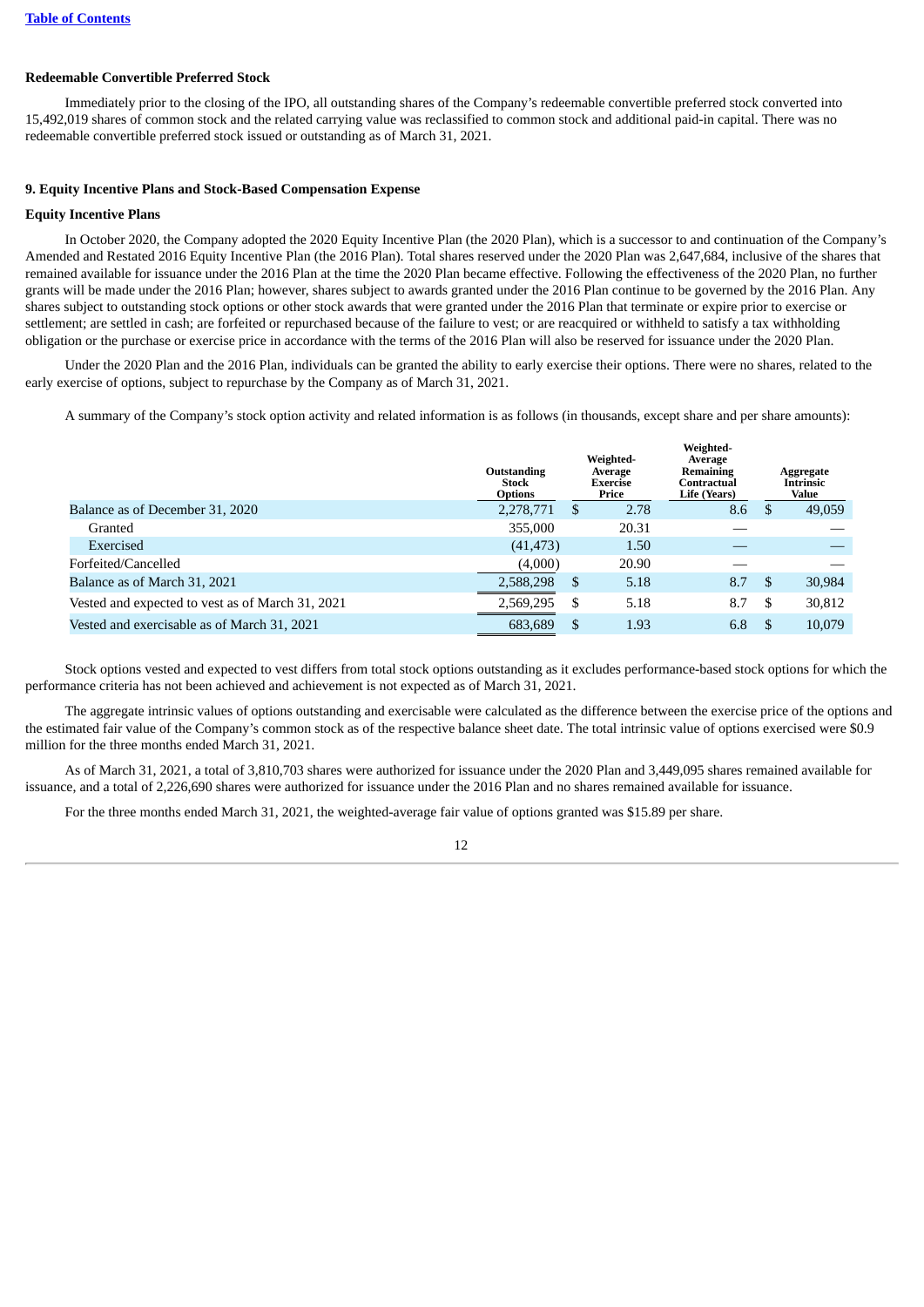#### **Stock-Based Compensation Expense**

The following table summarizes the components of stock-based compensation expense recognized in the Company's statement of operations and comprehensive loss during the three months ended March 31, 2021 and 2020 (in thousands):

|                                        | <b>Three Months Ended</b><br>March 31. |  |          |  |  |
|----------------------------------------|----------------------------------------|--|----------|--|--|
|                                        | 2021                                   |  | 2020     |  |  |
| Research and development               | 264                                    |  | 10       |  |  |
| General and administrative             | 856                                    |  | つつ       |  |  |
| Total stock-based compensation expense | 1.120                                  |  | วา<br>ےر |  |  |

During 2020, the Company granted options to purchase 127,042 shares of common stock to certain executive officers with performance criteria stipulating that no shares will vest unless certain financing and other related milestones are achieved. In January 2021, the Board of Directors determined that the performance-based vesting criteria of such options had been satisfied, which was deemed a modification. The fair value of the modified awards was \$2.4 million, which will be recognized over the requisite service period. For the three months ended March 31, 2021, the Company recorded stockbased compensation of \$0.5 million in connection with the modification.

Unrecognized stock-based compensation expense as of March 31, 2021 was approximately \$11.9 million, which is expected to be recognized over a weighted-average vesting term of 3.5 years.

#### **Employee Stock Purchase Plan**

The Board of Directors adopted and the Company's stockholders approved the 2020 Employee Stock Purchase Plan (the ESPP) in October 2020. The ESPP allows eligible employees to purchase shares of the Company's common stock at a discount through payroll deductions of up to 15% of their eligible compensation. At the end of each purchase period, employees are able to purchase shares at 85% of the lower of the fair market value of the Company's common stock as of the offering date or the applicable purchase date. A total of 220,640 shares of common stock were approved to be initially reserved for issuance under the ESPP. In addition, the number of shares of common stock available for issuance under the ESPP will be automatically increased on the first day of each calendar year during the first ten-years of the term of the ESPP, beginning with January 1, 2021 and ending with January 1, 2030, by an amount equal to the lessor of (i) 1% of the outstanding number of shares of the Company's common stock on December 31st of the preceding calendar year, (ii) 441,280 shares of common stock or (iii) such lesser amount as determined by the Board of Directors. As of March 31, 2021, 453,243 shares of common stock remained available for issuance under the ESPP.

#### **10. Income Taxes**

The Company accounts for income taxes under ASC Topic 740, Income Taxes. Under this standard, deferred tax assets and liabilities are recognized for future tax benefits or consequences attributable to temporary differences between the financial statement carrying amounts of existing assets and liabilities and their respective tax bases. Deferred tax assets and liabilities are measured using enacted tax rates expected to apply to taxable income in the years in which those temporary differences are expected to be recovered or settled.

A valuation allowance is provided for significant deferred tax assets when it is more likely than not that such assets will not be realized through future operations. No provision for income taxes has been recorded due to the available net operating loss carry forwards. Future tax benefits which may arise as a result of these losses have not been recognized in these financial statements, as their realization is determined not likely to occur and accordingly, the Company has recorded a valuation allowance for the future deferred tax assets.

#### **11. Net Loss Per Share**

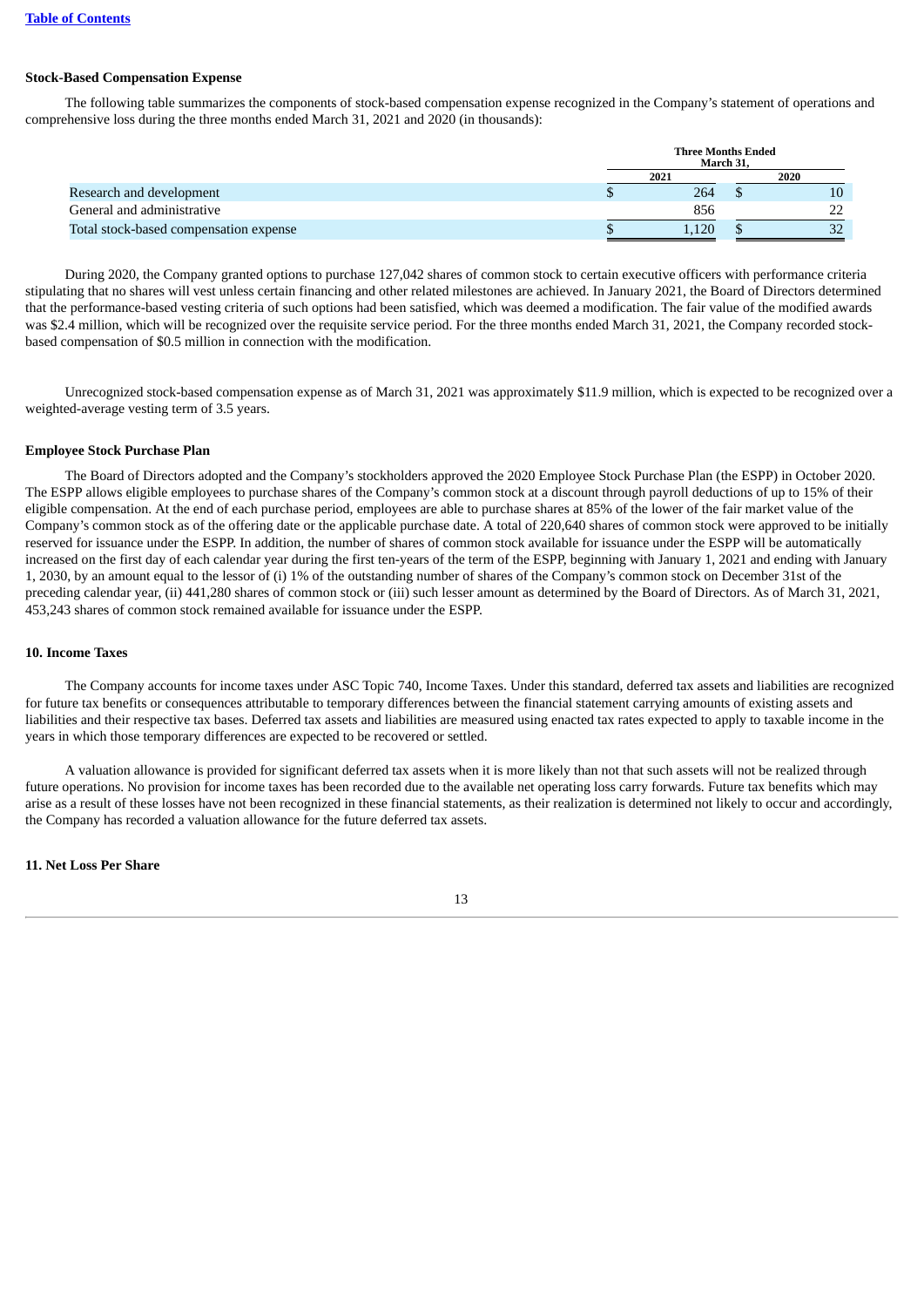The following table sets forth the computation of the basic and diluted net loss per share (in thousands, except share and per share amounts):

|                                            | <b>Three Months Ended</b><br>March 31. |  |          |  |
|--------------------------------------------|----------------------------------------|--|----------|--|
|                                            | 2021                                   |  |          |  |
| Numerator:                                 |                                        |  |          |  |
| Net loss                                   | (9,887                                 |  | (5, 168) |  |
| Denominator:                               |                                        |  |          |  |
| Weighted-average common shares outstanding | 23,283,658                             |  | 764,408  |  |
| Net loss per share, basic and diluted      | (0.42)                                 |  | (6.76)   |  |

Basic net loss per share was the same as diluted net loss per share for all periods as the inclusion of potentially dilutive securities would have been anti-dilutive. Potentially dilutive securities that were not included in the diluted per share calculations were as follows:

|                                                    | March 31.<br>2021<br>2020 |            |  |
|----------------------------------------------------|---------------------------|------------|--|
|                                                    |                           |            |  |
| Series A redeemable convertible preferred stock    |                           |            |  |
| (on an if-converted basis)                         |                           | 4,280,690  |  |
| Series B redeemable convertible preferred stock    |                           |            |  |
| (on an if-converted basis)                         |                           | 5,605,661  |  |
| Shares subject to outstanding common stock options | 2,588,298                 | 790,060    |  |
| Estimated shares issuable under the ESPP           | 24,118                    |            |  |
| Shares subject to common stock warrants            |                           | 49,609     |  |
| Total                                              | 2,612,416                 | 10,726,020 |  |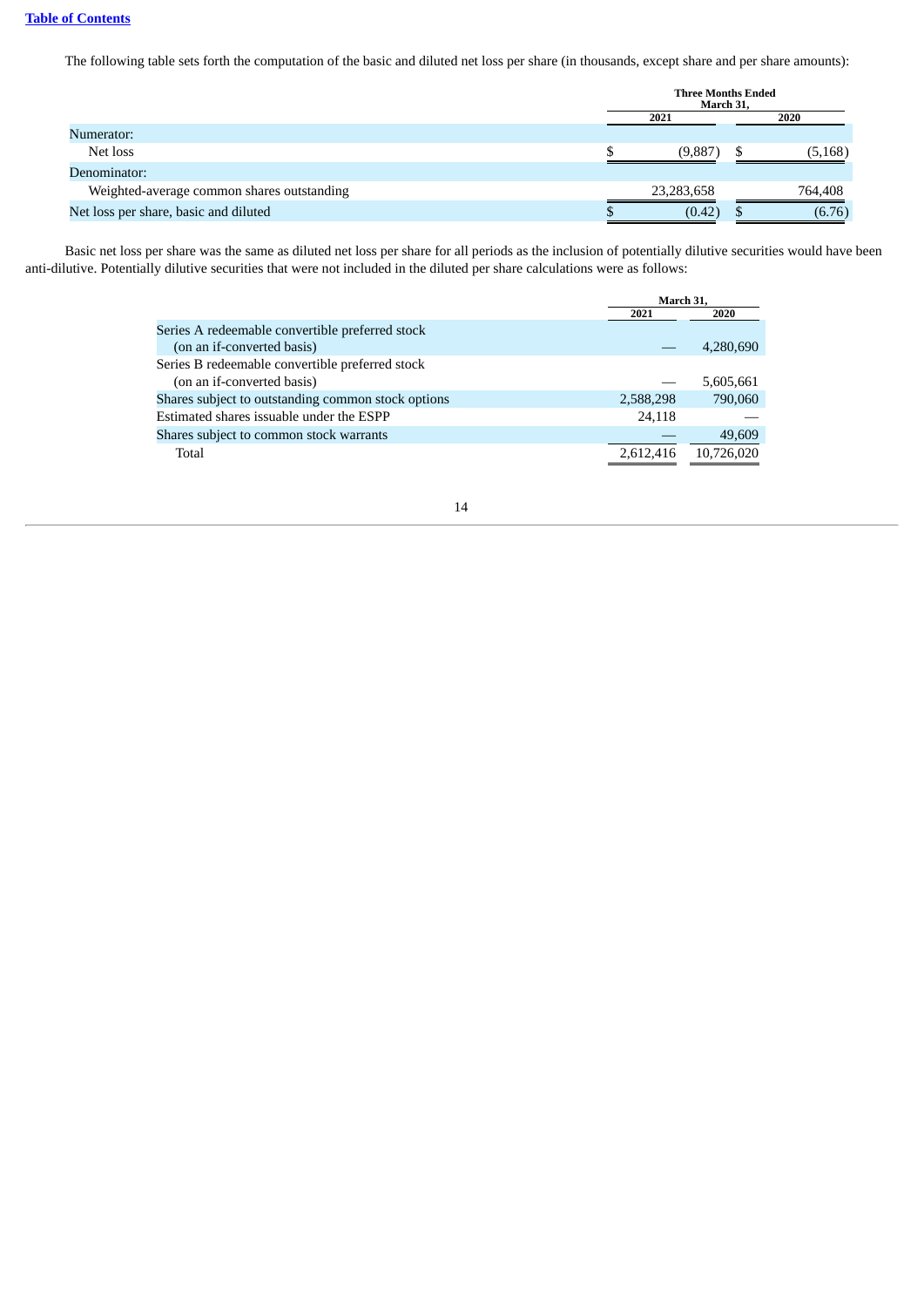#### <span id="page-17-0"></span>**Item 2. Management's Discussion and Analysis of Financial Condition and Results of Operations**

You should read the following discussion and analysis of our financial condition and results of operations in conjunction with our unaudited condensed financial statements and related notes to those statements included elsewhere in this Quarterly Report on Form 10-Q and our audited financial statements and notes thereto and the related Management's Discussion and Analysis of Financial Condition and Results of Operations included in our Annual Report on Form 10-K for the year ended December 31, 2020 filed with the Securities and Exchange Commission, or SEC, on March 22, 2021, or the Annual Report. Unless otherwise indicated, all references in this Quarterly Report on Form 10-Q to "Spruce," the "company," "we," "our," "us" or *similar terms refer to Spruce Biosciences, Inc.*

#### **Forward-Looking Statements**

In addition to historical financial information, this discussion contains forward-looking statements based upon current expectations that involve risks and uncertainties. Our actual results could differ materially from those anticipated in these forward-looking statements as a result of various factors, including those set forth in the section titled "Risk Factors" under Part II, Item 1A below. In some cases, you can identify forward-looking statements by terminology such as "anticipate," "believe," "continue," "could," "estimate," "expect," "intend," "may," "plan," "potentially," "predict," "should," *"will" or the negative of these terms or other similar expressions.*

In addition, statements that "we believe" and similar statements reflect our beliefs and opinions on the relevant subject. These statements are based upon information available to us as of the date of this Quarterly Report on Form 10-Q, and while we believe such information forms a reasonable basis for such statements, such information may be limited or incomplete, and our statements should not be read to indicate that we have conducted an exhaustive inquiry into, or review of, all potentially available relevant information. These statements are inherently uncertain and investors are cautioned not to *unduly rely upon these statements.*

#### **Overview**

We are a late-stage biopharmaceutical company focused on developing and commercializing novel therapies for rare endocrine disorders with significant unmet medical need. We are initially developing our wholly-owned product candidate, tildacerfont, as the potential first non-steroidal therapy to offer markedly improved disease control and reduce steroid burden for patients suffering from classic congenital adrenal hyperplasia, or CAH. Classic CAH is a serious and life-threatening disease with no known novel therapies approved in approximately 50 years. In a 12-week Phase 2a proof-of-concept clinical trial, tildacerfont-treated adult patients suffering from classic CAH who had poor disease control despite being on standard of care therapy achieved approximately 80% reductions in hormones that are key indicators of poor disease control. Furthermore, we are developing tildacerfont for females suffering from a rare form of polycystic ovary syndrome, or PCOS, with primary adrenal androgen excess, representing 3-5% of females with PCOS (estimated to be 150,000 to 200,000 patients in the United States). 171 subjects across seven clinical trials to date have been administered tildacerfont with no drug-related serious adverse events, or SAEs, reported.

We have initiated CAHmelia-203, a placebo-controlled, double-blind Phase 2b clinical trial in adult patients with classic CAH with poor disease control and anticipate topline results in the first half of 2022. We have also initiated CAHmelia-204, a second Phase 2b clinical trial in adult patients with classic CAH with good disease control focused on glucocorticoid reduction and anticipate topline results in the second half of 2022. Based on post-hoc analyses of our clinical data to date, we have chosen to target two distinct groups of classic CAH patients with either good disease control or poor disease control. These two groups, which together make up the entire classic CAH patient population, have differing disease challenges centered on excessive adrenal androgen levels or excessive glucocorticoid usage, both of which have the potential to be addressed by treatment with tildacerfont, if approved. We believe our strategy to study CAH patients in these two enriched sub-populations may enable us to observe clinically meaningful outcomes. Additionally, we believe these two clinical trials will provide sufficient patient exposures for our registrational safety database. Assuming positive results in CAHmelia-204, we plan to meet with the U.S. Food and Drug Administration, or FDA, and comparable foreign regulatory authorities to discuss registration.

We also plan to investigate tildacerfont for the treatment of classic CAH in children as young as two years of age, and plan to initiate the clinical development program for tildacerfont in the pediatric classic CAH population in the second half of 2021. We have received feedback from the FDA and European Medicines Agency, or EMA, on our planned Phase 2 clinical trial of tildacerfont in children with classic CAH. We have also submitted a pediatric investigational plan, or PIP, to the Pediatric Committee of the EMA regarding a registrational program in children with classic CAH. Beyond classic CAH, we believe tildacerfont has potential utility in a range of diseases where the underlying biology supports a need to reduce excess secretion of or hyperresponsiveness to adrenocorticotropic hormone, or ACTH. We are committed to leveraging our deep scientific knowledge of the biology of rare endocrine disorders, the benefits of tildacerfont, and our commercial expertise to dramatically transform the lives of individuals living with these devastating disorders.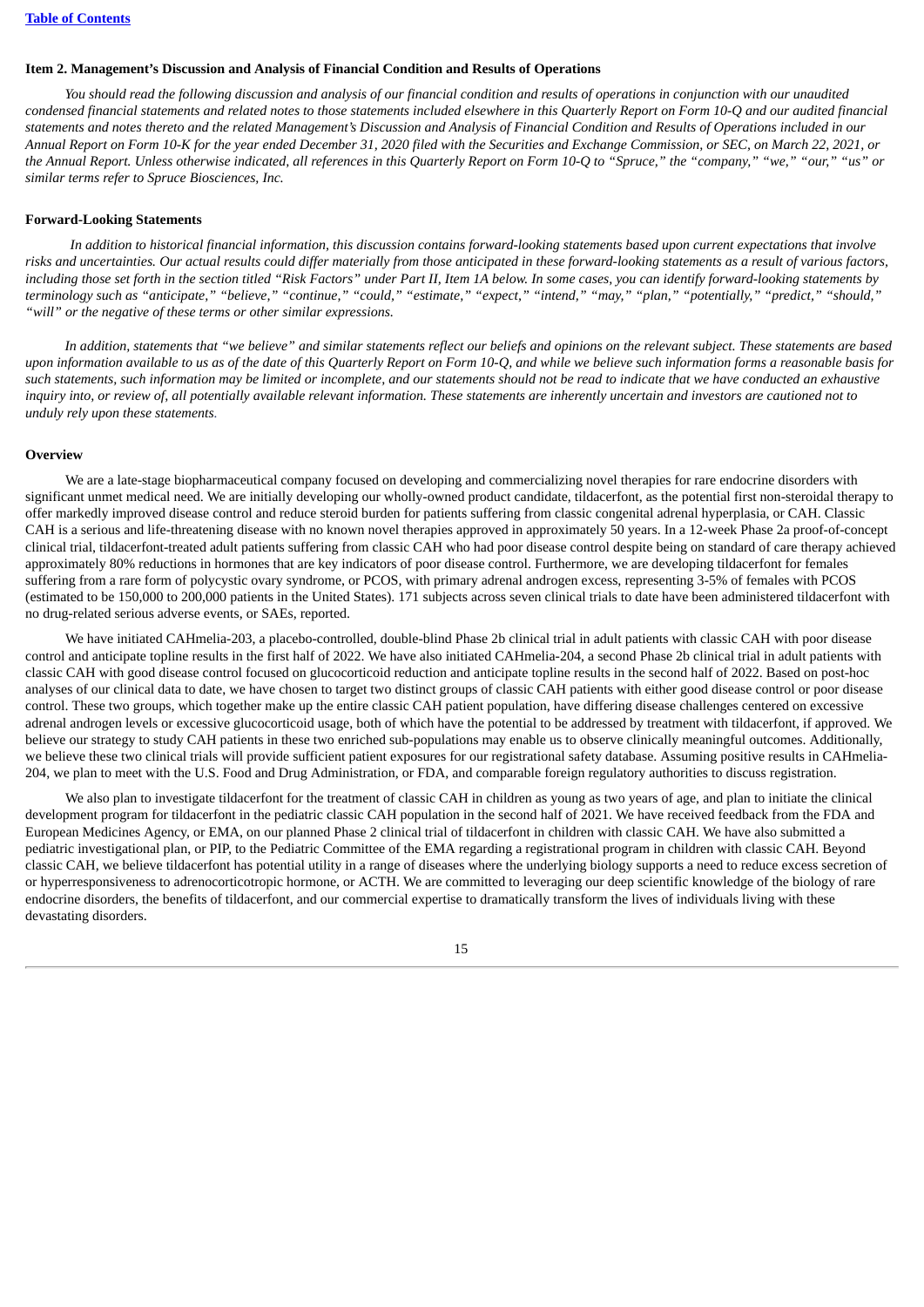PCOS is a hormonal disorder common among females of reproductive age affecting nearly five million females in the United States and approximately 115 million females worldwide. PCOS is characterized by elevated levels of androgens, cysts in the ovaries, and irregular periods. We have identified a subpopulation of patients where elevated levels of adrenal androgens are the cause of disease. We believe that tildacerfont may present a novel mechanism to reduce ACTH and provide a therapeutic option for females with this rare form of PCOS, representing 3-5% of females with PCOS (estimated to be 150,000 to 200,000 patients in the United States). We plan to file an investigational new drug application, or IND, to study tildacerfont in this patient population in the first half of 2021 and are pursuing orphan drug designation in this patient population. By leveraging our existing Phase 1 program, which includes safety, tolerability, and pharmacokinetics of tildacerfont, subject to the clearance of our planned IND, we plan to initiate a Phase 2 proof-of-concept clinical trial in the second half of 2021.

Since our inception in November 2014, we have focused primarily on raising capital, establishing and protecting our intellectual property portfolio, organizing and staffing our company, business planning, and conducting preclinical and clinical development of, and manufacturing development for, our product candidate, tildacerfont. We have no products approved for commercial sale and have not generated any revenue to date, and we continue to incur significant research and development and other expenses related to our ongoing operations. Our ability to generate product revenue sufficient to achieve profitability, if ever, will depend on the successful development of tildacerfont and any future product candidates. We intend to build a highly specialized commercial organization to support the commercialization of tildacerfont, if approved, in the United States and Europe. Given a relatively small number of endocrinologists and specialists treat a large proportion of patients with classic CAH, we believe this market can be effectively addressed with a modestsized targeted commercial sales force, alongside various high-touch patient initiatives. If tildacerfont is approved for additional indications, we plan to leverage our rare disorder commercial infrastructure and expertise to efficiently address those patient populations. We may also either build a commercial infrastructure or opportunistically seek strategic collaborations to benefit from the resources of biopharmaceutical companies specialized in either relevant disease areas or geographies.

We rely, and expect to continue to rely, on third parties for the manufacture of tildacerfont for preclinical studies and clinical trials, as well as for commercial manufacture if tildacerfont obtains marketing approval. We also rely, and expect to continue to rely, on third parties to package, label, store, and distribute tildacerfont, if marketing approval is obtained. We believe that this strategy allows us to maintain a more efficient infrastructure by eliminating the need for us to invest in our own manufacturing facilities, equipment, and personnel while also enabling us to focus our expertise and resources on the development of tildacerfont.

Since inception, we have incurred significant losses and negative cash flows from operations. During the three months ended March 31, 2021, we incurred a net loss of \$9.9 million and used \$8.8 million of cash in operations. As of March 31, 2021, we had an accumulated deficit of \$70.7 million, and we do not expect positive cash flows from operations for the foreseeable future. We expect to continue to incur significant and increasing losses for the foreseeable future, and our net losses may fluctuate significantly from period to period, depending on the timing of expenditures on our planned research and development activities.

In October 2020, we consummated our initial public offering, or IPO, and issued 6,900,000 shares of common stock for net proceeds of \$93.4 million, after deducting underwriting discounts and commissions and offering expenses. Since inception through March 31, 2021, we have raised aggregate gross proceeds of \$224.5 million, including \$103.5 million from our IPO in October 2020, \$116.0 million from the sale of our redeemable convertible preferred stock and \$5.0 million from the issuance of debt. As of March 31, 2021, we had cash and cash equivalents of \$148.6 million. We believe, based on our current operating plan, that our cash and cash equivalents as of March 31, 2021 will be sufficient to fund our operations for at least the next 12 months. We have based this projection on assumptions that may be inaccurate and as a result, we may utilize our capital resources sooner than we expect. We expect our expenses will increase significantly in connection with our ongoing activities, as we:

- advance tildacerfont through our ongoing Phase 2b clinical trials in adult patients with classic CAH;
- **•** pursue regulatory approvals of tildacerfont in adult patients with classic CAH;
- advance clinical development of tildacerfont in additional indications, including pediatric classic CAH and a subpopulation of females with a rare form of PCOS;
- build a highly specialized commercial organization to support the commercialization of tildacerfont, if approved, in the United States and Europe;
- build a commercial infrastructure or opportunistically seek strategic collaborations to benefit from the resources of biopharmaceutical companies specialized in either relevant disease areas or geographies, if tildacerfont is approved for additional indications;
- identify additional indications and formulations for which to investigate tildacerfont in the future and expand our pipeline of product candidates;
- implement operational, financial, and management information systems;

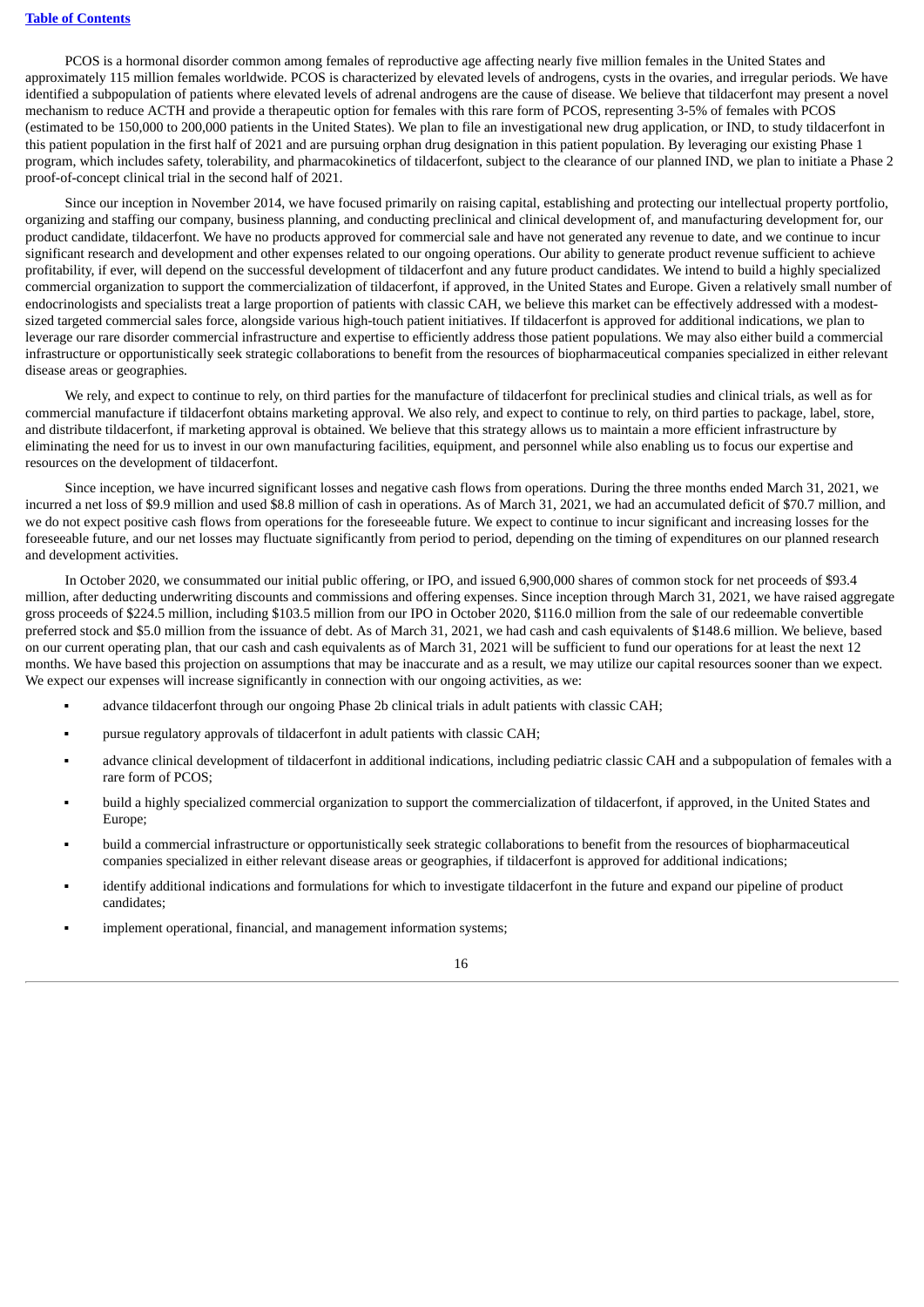- hire additional personnel;
- operate as a public company; and
- obtain, maintain, expand, and protect our intellectual property portfolio.

Our business has been and could continue to be adversely affected by the evolving COVID-19 pandemic. For example, the COVID-19 pandemic has resulted in and could result in delays to our clinical trials for numerous reasons including additional delays or difficulties in enrolling patients, diversion of healthcare resources away from the conduct of clinical trials, interruption or delays in the operations of the FDA or other regulatory authorities, and delays in clinical sites receiving the supplies and materials to conduct our clinical trials. At this time, the extent to which the COVID-19 pandemic impacts our business will depend on future developments, which are highly uncertain and cannot be predicted.

## **License Agreement with Eli Lilly and Company**

In May 2016, we entered into a license agreement, or the License Agreement, with Eli Lilly and Company, or Lilly. Pursuant to the terms of the License Agreement, Lilly granted us an exclusive, worldwide, royalty bearing, sublicensable license under certain technology, patent rights, know-how, and proprietary materials, which we refer to collectively as the Lilly IP, and such patents, the Lilly Licensed Patents, relating to the CRF1 receptor antagonist compounds either listed in the License Agreement or covered by patent rights controlled by Lilly, which we refer to collectively as the Lilly Compounds, to research, develop, commercialize, make, have made, use, sell, offer to sell, and import the Lilly Compounds and any products containing a Lilly Compound, including any products containing a Lilly Compound and one or more additional active pharmaceutical ingredients, or APIs, other than a Lilly Compound, which we refer to collectively as the Lilly Licensed Products, for all pharmaceutical uses, including all diagnostic, therapeutic, and prophylactic uses, for human or animal administration. Lilly retained rights under the Lilly IP and the Lilly Licensed Patents for internal research purposes.

As partial consideration for the rights granted to us under the License Agreement, we made a one-time upfront payment to Lilly of \$0.8 million. We are also required to pay Lilly up to an aggregate of \$23.0 million upon the achievement, during the time the License Agreement remains in effect, of certain milestones relating to the clinical development and commercial sales of the Lilly Licensed Products. Such payments are for predetermined fixed amounts, are paid only upon the first occurrence of each such event, and are due shortly after achieving the applicable milestone. In addition, we are required to pay Lilly tiered royalties on annual worldwide net sales of Lilly Licensed Products, with rates ranging from mid-single-digits to sub-teens, or the Lilly Royalties. The Lilly Royalties shall commence on a country-by-country basis on the date of the first commercial sale of Lilly Licensed Product in such country, and shall expire on a country-by-country basis on the latest of the following dates: (i) the tenth anniversary of the date of first commercial sale in such country, (ii) the expiration in such country of the last-to-expire Lilly Licensed Patent having a valid claim covering the manufacture, use, or sale of the Lilly Licensed Product as commercialized in such country, and (iii) the expiration of any data or regulatory exclusivity period for the Lilly Licensed Product in such country. Upon such expiration, the license granted to us with respect to such country shall become fully paid-up, royalty-free, perpetual and irrevocable. In addition, the Lilly Royalties may be reduced upon the occurrence of certain events.

## **Components of Results of Operations**

#### *Operating Expenses*

We classify operating expenses into two main categories: (i) research and development expenses and (ii) general and administrative expenses.

## *Research and Development Expenses*

Our research and development expenses consist of external and internal expenses incurred in connection with our research activities and development programs.

These expenses include:

- external expenses, consisting of:
	- o clinical development—expenses associated with clinical research organizations, or CROs, engaged to manage and conduct clinical trials;
	- o preclinical studies—expenses associated with preclinical studies performed by vendors;
	- o manufacturing—expenses associated with contract manufacturing; labeling, packaging, and distribution of clinical trial supplies; and consulting;
	- o other research and development—expenses associated with quality and regulatory compliance; and

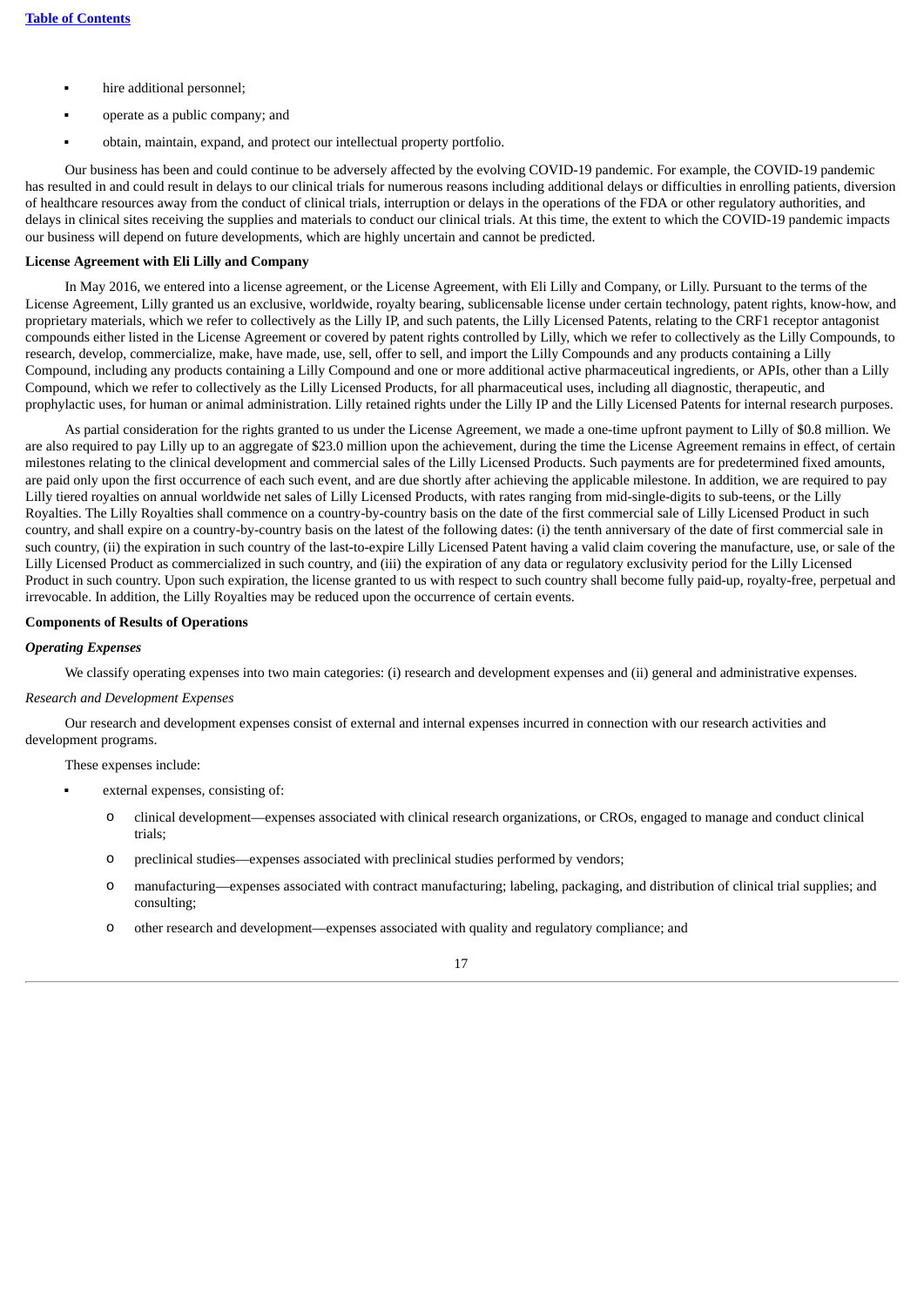▪ internal expenses, consisting of personnel, including expenses for salaries, bonuses, benefits, stock-based compensation, as well as allocation of certain expenses.

To date, most of these expenses have been incurred to advance tildacerfont. These expenses will primarily consist of expenses for the administration of clinical trials as well as manufacturing costs for clinical drug supply. We expect that significant additional spending will be required to progress tildacerfont through clinical development and regulatory approval.

Research and development expenses are recognized as they are incurred. If deposits are required by external vendors, a portion of the deposit is included as a prepaid expense until sufficient progress has occurred to amortize the deposit to expense in the statement of operations.

#### *General and Administrative Expenses*

General and administrative expenses consist primarily of personnel-related costs (including salaries, bonuses, benefits, and stock-based compensation expense) for personnel in executive, finance, and other administrative functions. General and administrative expenses also include legal fees, professional fees, insurance costs, facility costs not otherwise included in research and development expenses, and public company expenses such as costs associated with compliance with the rules and regulations of the SEC, and those of the Nasdaq Stock Market, Inc., or Nasdaq, listing rules.

We expect that our general and administrative expenses will continue to increase in the foreseeable future as additional administrative personnel and services are required to manage these functions of a public company, as we advance tildacerfont through clinical development and regulatory approval.

#### *Interest Expense*

Interest expense consists of interest incurred and non-cash amortization of debt discount and issuance costs in connection with the term loan, or Term Loan, provided pursuant to the Loan and Security Agreement entered into with Silicon Valley Bank in September 2019, or the Loan Agreement, as amended by a First Amendment to Loan and Security Agreement entered into with Silicon Valley Bank in March 2021, or the First Amendment.

#### *Other Income, Net*

Other income, net primarily consists of interest income earned on our cash and cash equivalents.

#### **Results of Operations**

## *Comparisons of the Three Months Ended March 31, 2021 and 2020*

The following table summarizes our results of operations for the periods presented (in thousands):

|                            | <b>Three Months Ended</b><br>March 31, |   |          |        |          |  |
|----------------------------|----------------------------------------|---|----------|--------|----------|--|
|                            | 2020<br>2021                           |   |          | Change |          |  |
| Operating expenses:        |                                        |   |          |        |          |  |
| Research and development   | \$<br>6,714                            | S | 4,610    | - \$   | 2,104    |  |
| General and administrative | 3,103                                  |   | 523      |        | 2,580    |  |
| Total operating expenses   | 9,817                                  |   | 5,133    |        | 4,684    |  |
| Loss from operations       | (9,817)                                |   | (5, 133) |        | (4, 684) |  |
| Interest expense           | (89)                                   |   | (74)     |        | (15)     |  |
| Other income, net          | 19                                     |   | 39       |        | (20)     |  |
| Net loss                   | (9,887)                                |   | (5, 168) |        | (4,719)  |  |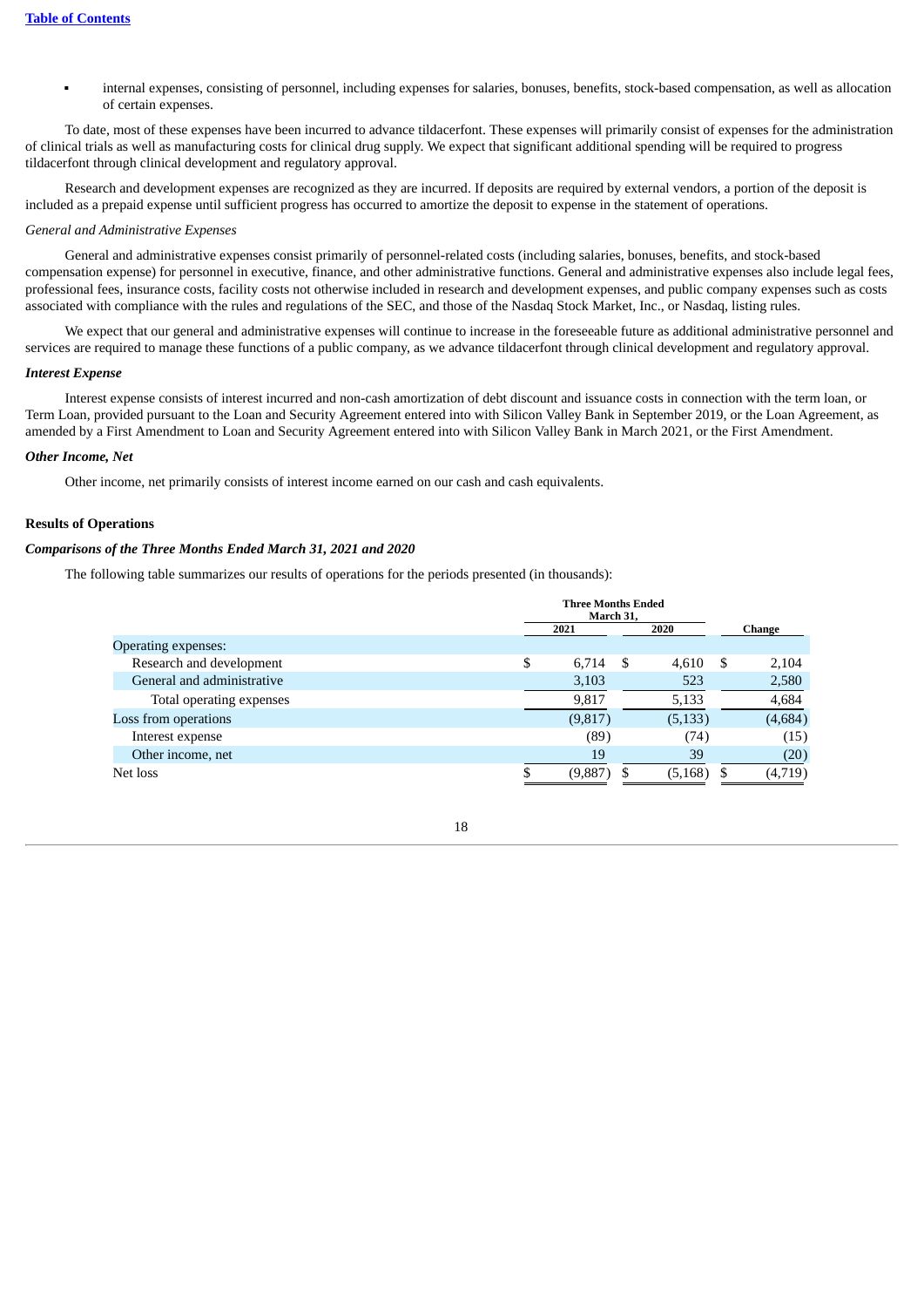#### *Research and Development Expenses*

Research and development expenses were \$6.7 million for the three months ended March 31, 2021, compared to \$4.6 million for the three months ended March 31, 2020. The overall increase in research and development expenses was primarily related to an increase in clinical development, manufacturing, and personnel costs, associated with progressing clinical development. The following table sets forth the primary external and internal research and development expenses for the periods presented below (in thousands).

|                                         | <b>Three Months Ended</b><br>March 31, |              |   |       |    |        |  |
|-----------------------------------------|----------------------------------------|--------------|---|-------|----|--------|--|
|                                         |                                        | 2020<br>2021 |   |       |    | Change |  |
| <b>External expenses:</b>               |                                        |              |   |       |    |        |  |
| Clinical development                    | \$                                     | 3,644        | S | 2,257 | -S | 1,387  |  |
| Manufacturing                           |                                        | 545          |   | 696   |    | (151)  |  |
| Preclinical studies                     |                                        | 581          |   | 350   |    | 231    |  |
| Other research and development          |                                        | 267          |   | 73    |    | 194    |  |
| Internal expenses:                      |                                        |              |   |       |    |        |  |
| Personnel                               |                                        | 1,601        |   | 1,185 |    | 416    |  |
| Allocated overhead                      |                                        | 76           |   | 49    |    | 27     |  |
| Total research and development expenses | D                                      | 6.714        |   | 4,610 |    | 2,104  |  |

#### *General and Administrative Expenses*

General and administrative expenses were \$3.1 million for the three months ended March 31, 2021, compared to \$0.5 million for the three months ended March 31, 2020. The overall increase in general and administrative expenses was primarily related to an increase of \$1.3 million in personnel-related expenses, an increase of \$0.7 million in legal and professional fees primarily related to operating as a public company, and an increase of \$0.4 million in directors' and officers' liability insurance premiums.

#### *Interest Expense*

Interest expense was \$0.1 million for the three months ended March 31, 2021, compared to \$0.1 million interest expense for the three months ended March 31, 2020. Interest expense incurred relate to the Term Loan with Silicon Valley Bank.

#### *Other Income, Net*

Other income, net was minimal for the three months ended March 31, 2021 and 2020.

#### **Liquidity and Capital Resources**

#### *Liquidity*

Since our inception, we have not generated any revenue from product sales and have incurred significant operating losses and negative cash flows from operations. We anticipate that we will continue to incur net losses for the foreseeable future. As of March 31, 2021, we had an accumulated deficit of \$70.7 million. As of March 31, 2021, we had cash and cash equivalents of \$148.6 million. In October 2020, we consummated our IPO and issued 6,900,000 shares of common stock for net proceeds of approximately \$93.4 million, after deducting underwriting discounts and commissions and offering expenses. We believe, based on our current operating plan, that our cash and cash equivalents as of March 31, 2021 will be sufficient to fund our operations for at least the next 12 months.

#### *Contractual Obligations and Commitments*

During the three months ended March 31, 2021, there were no material changes to our contractual obligations and commitments from those described under "Management's Discussion and Analysis of Financial Condition and Results of Operations" in our Annual Report.

We enter into contracts in the normal course of business with third-party contract manufacturing organizations and CROs for clinical trials, nonclinical studies and testing, drug substance and product manufacturing and other services for operating purposes. These contracts are generally cancelable by us upon prior written notice after a certain period. Payments due upon cancellation consist only of payments for services provided or expenses incurred, including noncancelable obligations of our service providers, up to the date of cancellation.

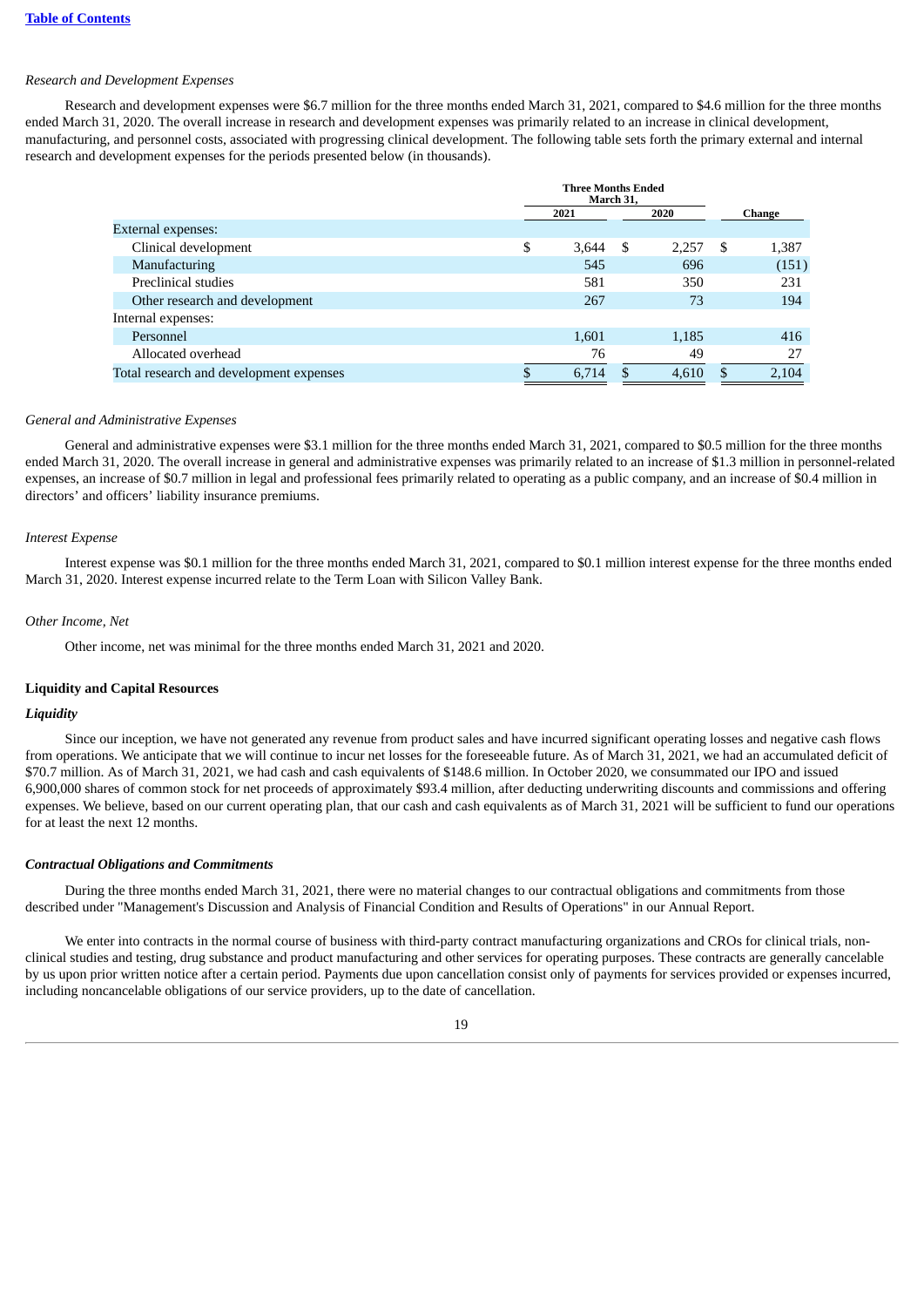We have also entered into the License Agreement under which we are obligated to make aggregate milestone payments upon the achievement of specified milestones as well as royalty payments. The payment obligations under the License Agreement are contingent upon future events, such as our achievement of specified milestones or generating product sales. As of March 31, 2021, we were unable to estimate the timing or likelihood of achieving these milestones or generating future product sales. See the section titled "License Agreement with Lilly and Company" above.

#### *Off-Balance Sheet Arrangements*

We did not have during the periods presented, and we do not currently have any off-balance sheet arrangements, as defined in the rules and regulations of the SEC.

#### *Loan Agreement*

In September 2019, we entered into the Loan Agreement with Silicon Valley Bank providing for the Term Loan. Pursuant to the Loan Agreement, we requested \$2.5 million from the first tranche in connection with the entry into the Loan Agreement and drew the second tranche of \$2.0 million in December 2019.

In April 2020, we and Silicon Valley Bank entered into the Deferral Agreement whereby we and Silicon Valley Bank agreed to extend the repayment dates of all monthly payments of principal due and the maturity date with respect to the Term Loan by six months. In March 2021, we entered into the First Amendment with Silicon Valley Bank. The First Amendment increased the aggregate principal amount of the Term Loan commitment by Silicon Valley Bank to up to \$30.0 million. Up to \$20.0 million is available under the first tranche of the Term Loan, or the First Tranche, \$5.0 million of which was advanced immediately to repay the outstanding obligations under the Term Loan prior to the First Amendment with the remainder of the First Tranche commitments available through December 31, 2021, and up to \$10.0 million is available under the second tranche, or the Second Tranche, subject to the completion of certain clinical and financial milestones which Second Tranche commitment is available through December 31, 2022. Pursuant to the First Amendment, the Term Loan will mature on January 1, 2026. As of March 31, 2021, \$5.0 million was outstanding under the Term Loan.

The Loan Agreement, as amended by the Deferral Agreement and the First Amendment, provides for monthly cash interest-only payments following the funding date of each respective tranche and continuing thereafter through December 31, 2022 to the extent that the Company does not borrow any part of the Second Tranche or December 31, 2023 if the Company has borrowed some or all of the Second Tranche. Outstanding principal balances under the Term Loan, as amended by the First Amendment, bear interest at a floating per annum rate equal to (A) if the Company does not borrow under the Second Tranche, the greater of (x) 1% above the prime rate or (y) 4.25%; or (B) if the Company does borrow under the Second Tranche, the greater of (x)  $3\%$  above the prime rate or (y) 6.25%.

Following the interest-only period, the outstanding Term Loan balance will be payable in (i) 37 consecutive monthly payments (or 25 if the Company borrows under the Second Tranche) after the end of the interest-only period and continuing on the same day of each month thereafter, in amounts that would fully amortize such Term Loan balance, as of the first business day of the first month following the amendment interest-only period, over the repayment period, plus (ii) monthly payments of accrued but unpaid interest. The final payment due on the maturity date shall include all outstanding principal and all accrued unpaid interest and an end of term payment totaling (x) 6% of the original funded principal amount of the First Tranche if the Company does not borrow under the Second Tranche, or (y) 9.5% of the total original funded principal amount under the First and Second Tranche if the Company does borrow under the Second Tranche (the End of Term Payment).

We may prepay amounts outstanding under the Term Loan at any time provided certain notification conditions are met, in which case, all outstanding principal plus accrued and unpaid interest, the End of Term Payment, a prepayment fee between 1% and 3% of the principal amount of the first and second tranches, and any bank expenses become due and payable.

The Loan Agreement, as amended, contains certain covenants that limit our ability to engage in certain transactions that may be in our long-term best interest, including entering into a change in control transaction. The Loan Agreement, as amended, also contains certain covenants that limit our ability to obtain additional debt financing, including incurring debt from third parties not permitted under the Loan Agreement, as amended, or incurring liens or encumbrances on our property. While we have not previously breached and are currently in compliance with the covenants contained in the Loan Agreement, as amended, we may breach these covenants in the future. Our ability to comply with these covenants may be affected by events and factors beyond our control. In the event that we breach one or more covenants, Silicon Valley Bank may choose to declare an event of default and require that we immediately repay all amounts outstanding under the Loan Agreement, terminate any commitment to extend further credit and foreclose on the collateral. In addition, if an event of default occurs under the Loan Agreement, as amended, Silicon Valley Bank may, among other things, accelerate the Term Loan or do any acts it considers necessary or reasonable to protect its security interest in the collateral under the Term Loan. Events of default include the occurrence of a material adverse change in our business, operations, or condition (financial

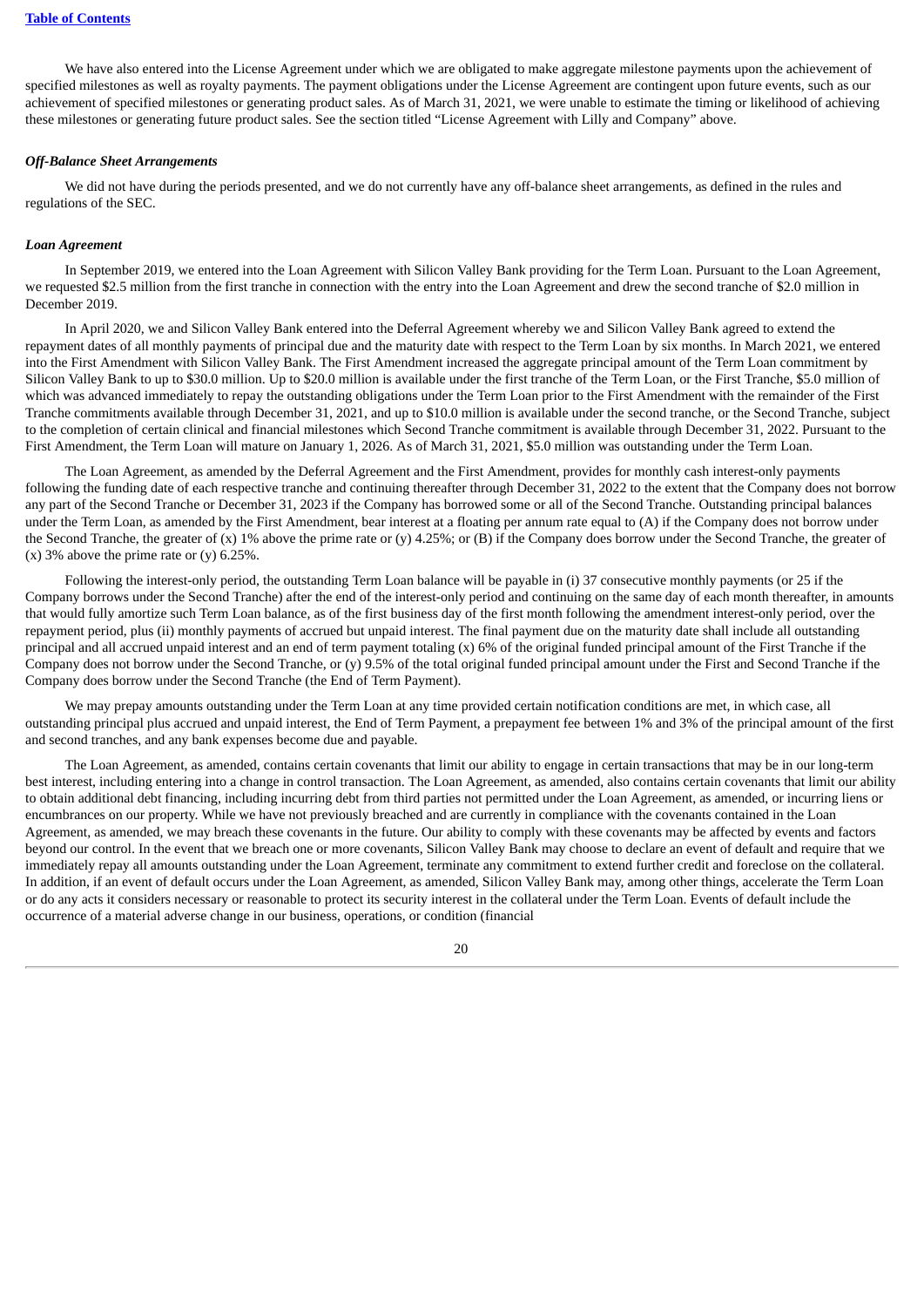or otherwise). The occurrence of any of these events could have a material adverse effect on our business, financial condition, and results of operations.

In connection with the first and second tranches under the Loan Agreement prior to the First Amendment, we issued a warrant to purchase up to an aggregate of 49,609 shares of common stock at \$1.44 per share. We determined the initial fair value of the warrant to be \$0.1 million using the Black-Scholes option-pricing model. The fair value of the warrant was recorded to equity and also as a debt discount, which is amortized to interest expense using the effective interest method over the term of the Term Loan. The warrant was net-exercised for 46,358 shares of our common stock in November 2020.

#### *Funding Requirements*

To date, we have not generated any revenue. We do not expect to generate any meaningful revenue unless and until we obtain regulatory approval and commercialize tildacerfont or any future product candidates, and we do not know when, or if at all, that will occur. We will continue to require additional capital to develop tildacerfont and fund operations for the foreseeable future. Our primary uses of cash are to fund our operations, which consist primarily of research and development expenses related to our clinical development programs, and to a lesser extent, general and administrative expenses.

At this time, we cannot reasonably estimate or know the nature, timing, and estimated costs of the efforts that will be necessary to complete the development of, and obtain regulatory approval for, tildacerfont or any of our future product candidates. We expect our research and development expenses to increase significantly in the foreseeable future as we continue to invest in research and development activities related to developing tildacerfont, as tildacerfont continues advancing in late stage studies for the treatment of classic CAH in adult patients, as we conduct clinical trials of tildacerfont in additional indications beyond classic CAH in adult patients, as we seek regulatory approvals for tildacerfont, and incur expenses associated with hiring additional personnel to support our research and development efforts. The process of conducting the necessary clinical research to obtain regulatory approval is costly and time-consuming, the successful development of tildacerfont is highly uncertain, and we may never succeed in achieving regulatory approval for tildacerfont in classic CAH in adult patients or other indications. In addition, we expect to incur additional costs associated with operating as a public company.

We may seek to raise capital through equity or debt financings, collaborative agreements or other arrangements with other companies, or through other sources of financing. Adequate additional funding may not be available to us on acceptable terms or at all. Our failure to raise capital as and when needed could have a negative impact on our financial condition and our ability to pursue our business strategies. We anticipate that we will need to raise substantial additional capital, the requirements of which will depend on many factors, including:

- the progress, costs, trial design, results of, and timing of our ongoing and planned clinical trials of tildacerfont;
- the outcome, costs and timing of seeking and obtaining FDA and any other regulatory approvals;
- **•** the number and characteristics of product candidates that we may pursue;
- our ability to manufacture sufficient quantities of tildacerfont;
- our plan to expand our research and development activities:
- the costs associated with manufacturing tildacerfont and establishing commercial supplies and sales, marketing, and distribution capabilities;
- the costs associated with securing and establishing commercialization;
- the costs of acquiring, licensing, or investing in product candidates;
- our ability to maintain, expand, and defend the scope of our intellectual property portfolio, including the amount and timing of any payments we may be required to make, or that we may receive, in connection with the licensing, filing, prosecution, defense, and enforcement of any patents or other intellectual property rights;
- our need and ability to retain key management and hire scientific, technical, business, and medical personnel;
- the effect of competing products and product candidates and other market developments;
- the timing, receipt, and amount of sales from tildacerfont and any future product candidates, if approved;
- our need to implement additional internal systems and infrastructure, including financial and reporting systems;
- the economic and other terms, timing of, and success of any collaboration, licensing, or other arrangements which we may enter in the future; and
- the effects of the disruptions to and volatility in the credit and financial markets in the United States and worldwide from the COVID-19 pandemic.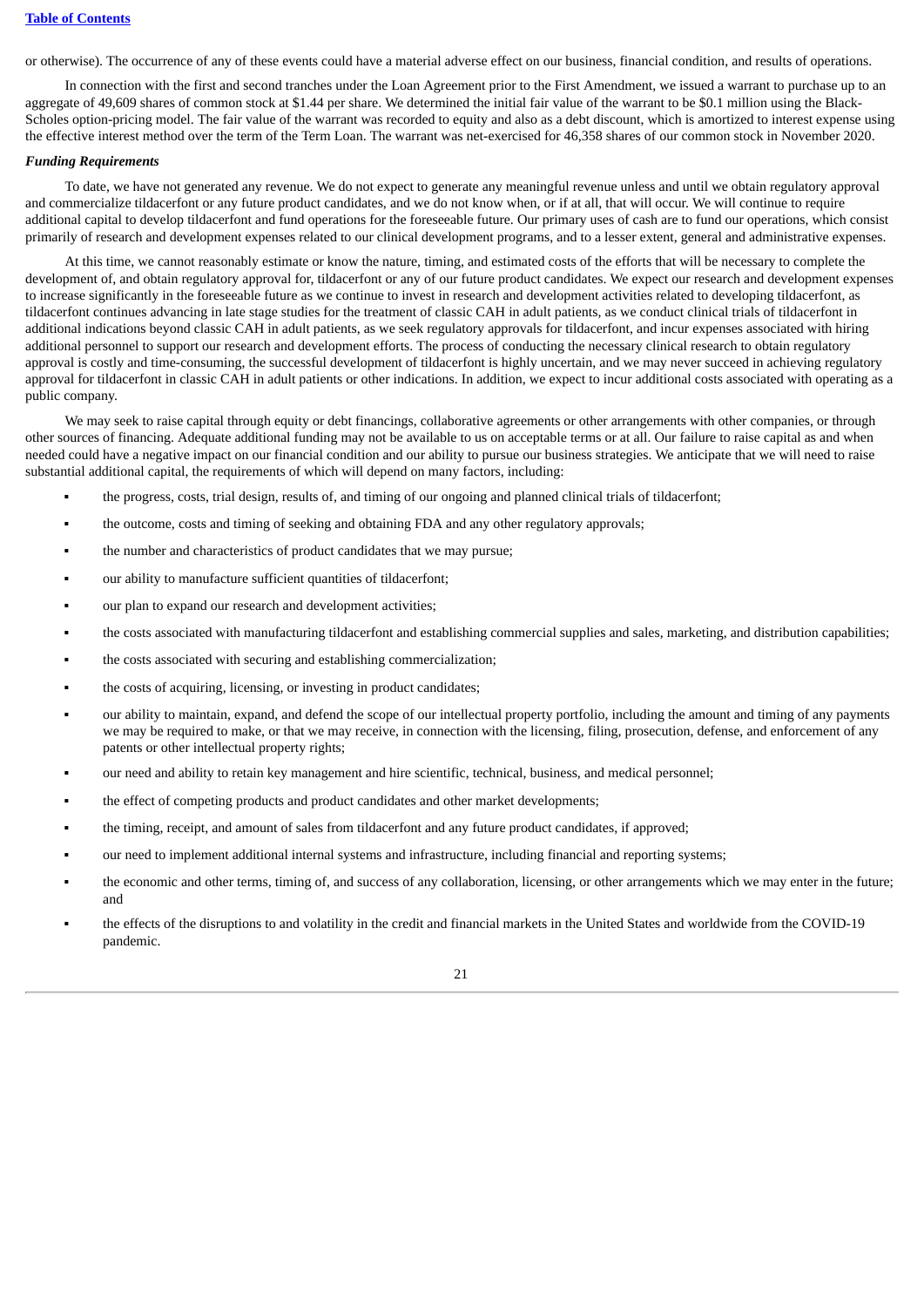If we raise additional funds by issuing equity securities, our stockholders will experience dilution. If we raise additional capital through debt financing, we may be subject to covenants that restrict our operations including limitations on our ability to incur liens or additional debt, pay dividends, repurchase our common stock, make certain investments, and engage in certain merger, consolidation, or asset sale transactions. Any debt financing or additional equity that we raise may contain terms that are not favorable to us or our stockholders.

We may be unable to raise additional funds or to enter into such agreements or arrangements on favorable terms, or at all. Our ability to raise additional funds may be adversely impacted by potential worsening global economic conditions and the disruptions to, and volatility in, the credit and financial markets in the United States and worldwide resulting from the COVID-19 pandemic and actions taken to slow its spread, including severely diminished liquidity and credit availability, declines in consumer confidence, declines in economic growth, increases in unemployment rates, and uncertainty about economic stability. If the equity and credit markets deteriorate, it may make any necessary debt or equity financing more difficult, more costly and more dilutive. If we are unable to raise additional capital in sufficient amounts or on terms acceptable to us, we may have to significantly delay, scale back, or discontinue the development or commercialization of tildacerfont or other research and development initiatives. We also could be required to seek collaborators for tildacerfont and any future product candidates at an earlier stage than otherwise would be desirable or on terms that are less favorable than might otherwise be available or relinquish or license on unfavorable terms our rights to tildacerfont and any future product candidates in markets where we otherwise would seek to pursue development or commercialization ourselves.

## *Summary Statement of Cash Flows*

The following table sets forth the primary sources and uses of cash, cash equivalents, and restricted cash for the periods presented below (in thousands):

|                                                             | <b>Three Months Ended</b><br>March 31, |      |         |  |  |
|-------------------------------------------------------------|----------------------------------------|------|---------|--|--|
|                                                             | 2021                                   | 2020 |         |  |  |
| Net cash used in operating activities                       | $(8,787)$ \$                           |      | (5,956) |  |  |
| Net cash used in investing activities                       | (19)                                   |      |         |  |  |
| Net cash provided by financing activities                   | 283                                    |      | 43,655  |  |  |
| Net increase in cash, cash equivalents, and restricted cash | (8,523)                                |      | 37,699  |  |  |

#### *Cash Used in Operating Activities*

For the three months ended March 31, 2021, net cash used in operating activities was \$8.8 million, which consisted of a net loss of \$9.9 million, partially offset by and a net change of \$0.1 million in our net operating assets and liabilities and by \$1.2 million in non-cash charges. The net change in our operating assets and liabilities was primarily due to a decrease in prepaid expenses and other current assets of \$0.3 million, offset by a decrease in accounts payable and accrued expenses of \$0.1 million, and a decrease in accrued compensation and noncurrent assets and liabilities of \$0.3 million. The non-cash charges of \$1.2 million consisted of stock-based compensation expense, non-cash lease expense, depreciation and amortization expense.

For the three months ended March 31, 2020, net cash used in operating activities was \$6.0 million, which consisted of a net loss of \$5.2 million, partially offset by and a net change of \$0.8 million in our net operating assets and liabilities and by \$33 thousand in non-cash charges. The net change in our operating assets and liabilities was primarily due to a decrease in prepaid expenses and other current assets of \$56 thousand, offset by a decrease in accounts payable and accrued expenses of \$0.3 million, and a decrease in accrued compensation and noncurrent assets and liabilities of \$0.7 million. The non-cash charges of \$33 thousand consisted of stock-based compensation expense and depreciation and amortization expense.

#### *Cash Used in Investing Activities*

For the three months ended March 31, 2021 and 2020, cash used in investing activities was less than \$0.1 million and related to the purchase of property and equipment.

#### *Cash Provided by Financing Activities*

For the three months ended March 31, 2021, cash provided by financing activities was \$0.3 million, consisting primarily of net proceeds from the issuance of long-term debt and proceeds from exercise of stock options.

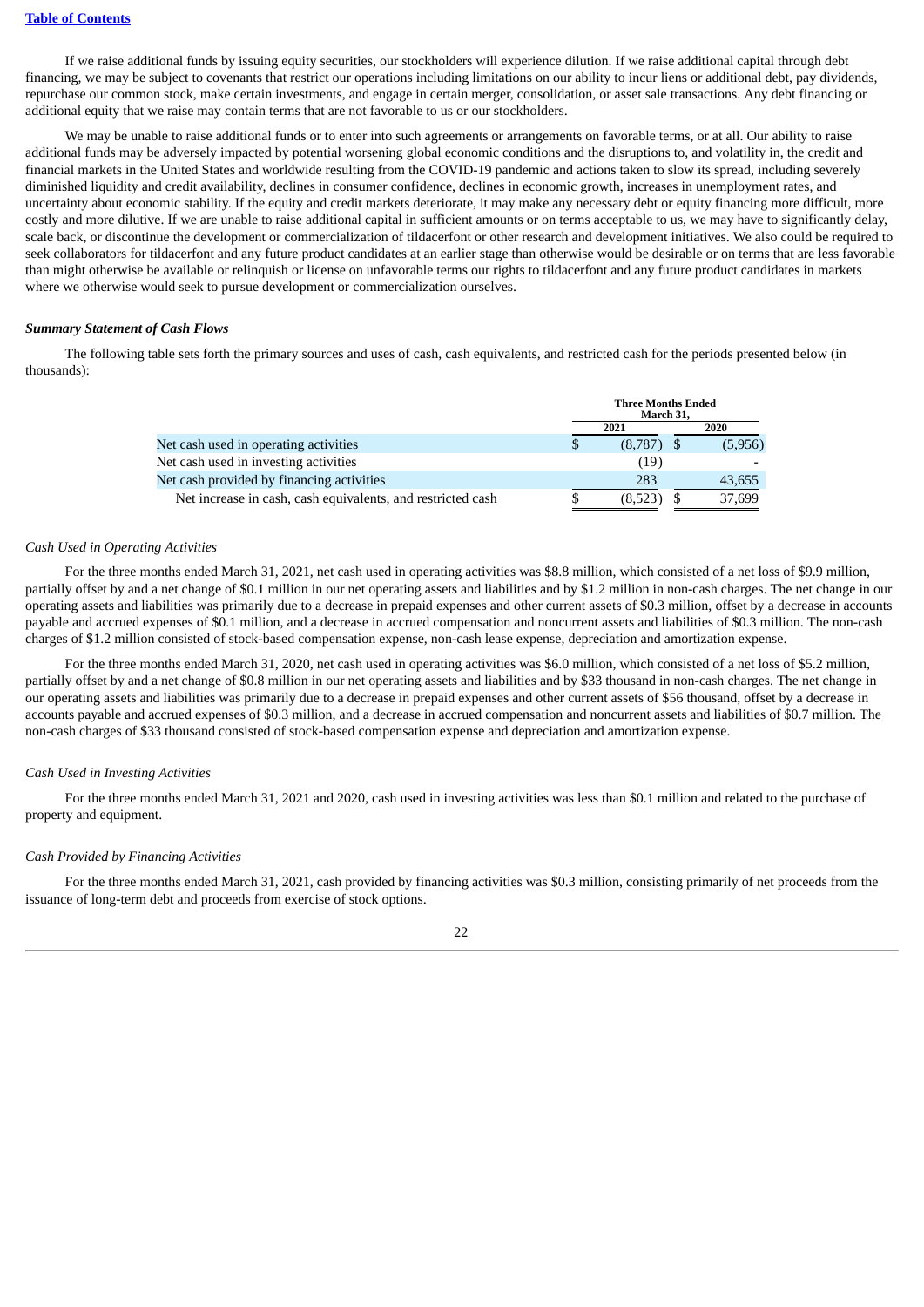For the three months ended March 31, 2020, cash provided by financing activities was \$43.7 million primarily from the issuance and sale of Series B redeemable convertible preferred stock.

#### **Critical Accounting Policies, Significant Judgments and Use of Estimates**

Our condensed financial statements have been prepared in accordance with generally accepted accounting principles in the United States. The preparation of these condensed financial statements requires us to make estimates and assumptions that affect the reported amounts of assets, liabilities and expenses, as well as the related disclosure of contingent assets and liabilities as of the date of the financial statements. Our estimates are based on our historical experience and on various other factors that we believe are reasonable under the circumstances, the results of which form the basis for making judgments about the carrying value of assets and liabilities that are not readily apparent from other sources. We evaluate our estimates and assumptions on an ongoing basis. Our actual results may differ from these estimates under different assumptions or conditions.

Our critical accounting policies are described in the section titled "Management's Discussion and Analysis of Financial Condition and Results of Operations—Critical Accounting Policies, Significant Judgments and Use of Estimates" in the Annual Report and the notes to our condensed financial statements appearing elsewhere in this Quarterly Report on Form 10-Q. During the three months ended March 31, 2021, there were no material changes to our critical accounting policies from those discussed in the Annual Report.

#### **JOBS Act**

We are an "emerging growth company" as defined in the Jumpstart Our Business Startups Act of 2012, or JOBS Act. The JOBS Act permits emerging growth companies to take advantage of an extended transition period to comply with new or revised accounting standards, delaying the adoption of these accounting standards until they would apply to private companies. We have elected to use this extended transition period under the JOBS Act until the earlier of the date we (i) are no longer an emerging growth company or (ii) affirmatively and irrevocably opt out of the extended transition period provided in the JOBS Act. As a result, our financial statements may not be comparable to companies that comply with new or revised accounting pronouncements as of public company effective dates.

We could be an emerging growth company until December 31, 2025, although circumstances could cause us to lose that status earlier, including if we become a "large accelerated filer" as defined in Rule 12b-2 under the Exchange Act or if we have total annual gross revenue of \$1.07 billion or more during any fiscal year before that time, in which cases we would no longer be an emerging growth company as of the following December 31 or, if we issue more than \$1.0 billion in non-convertible debt during any three year period before that time, we would cease to be an emerging growth company immediately.

#### <span id="page-25-0"></span>**Item 3. Quantitative and Qualitative Disclosures About Market Risk.**

#### **Interest Rate Risk**

Our cash and cash equivalents as of March 31, 2021 consisted of readily available checking and money market funds. Our primary exposure to market risk is interest income sensitivity, which is affected by changes in the general level of U.S. interest rates. However, because of the short-term nature of the instruments in our portfolio, a sudden change in market interest rates would not be expected to have a material impact on our financial condition and/or results of operations. We do not believe that our cash or cash equivalents have significant risk of default or illiquidity. While we believe our cash and cash equivalents do not contain excessive risk, we cannot provide absolute assurance that in the future our investments will not be subject to adverse changes in market value. In addition, we maintain significant amounts of cash and cash equivalents at one financial institution that is in excess of federally insured limits.

Additionally, the interest rate for borrowings under the Loan Agreement is variable. A hypothetical 10% relative change in interest rates during any of the periods presented would not have had a material impact on our financial statements. We do not currently engage in hedging transactions to manage our exposure to interest rate risk.

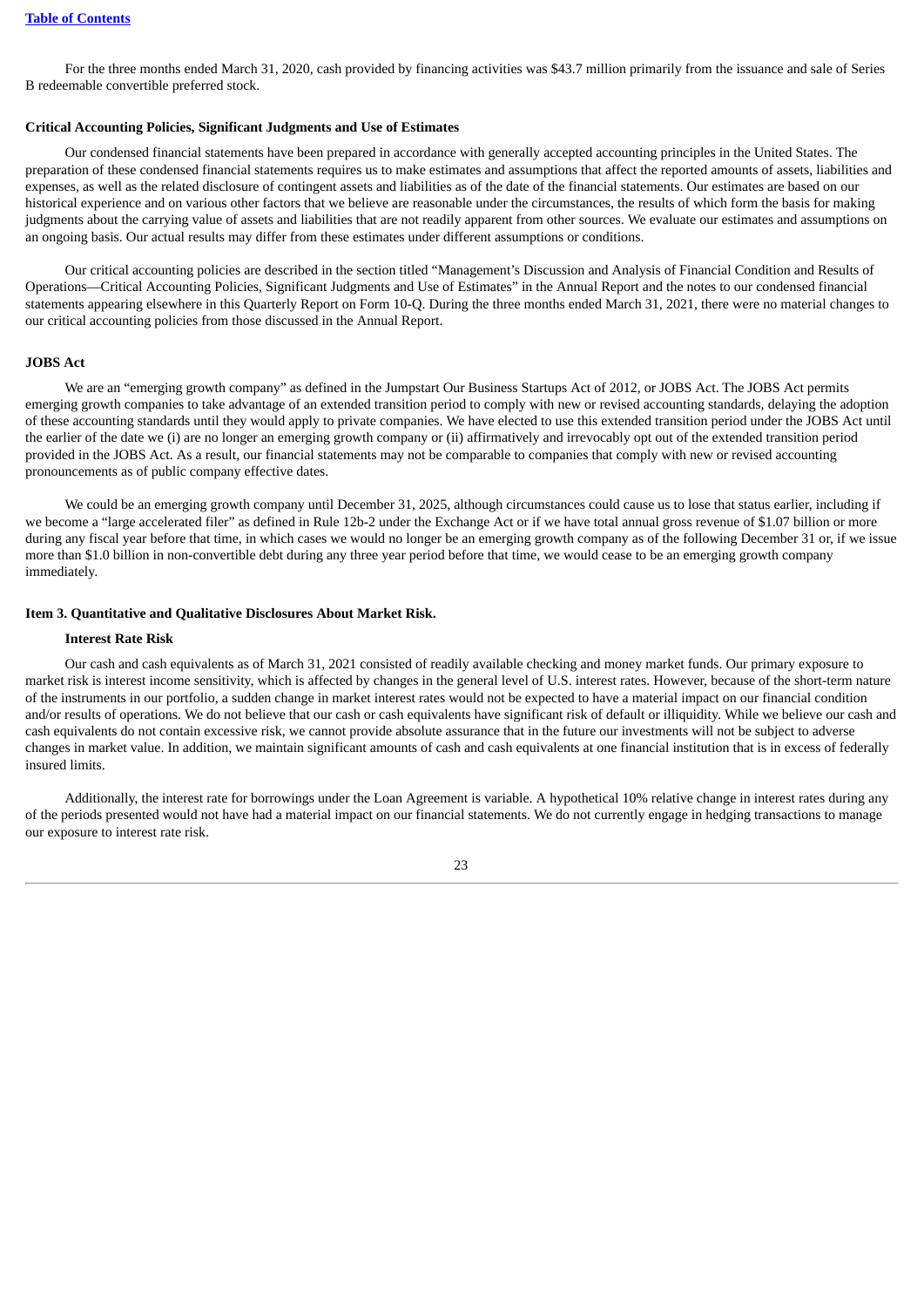#### **Foreign Currency Rate Risk**

Our operations include activities in the United States. In addition, we contract with vendors that are located outside of the United States and certain invoices are denominated in foreign currencies. While our operating results are exposed to changes in foreign currency exchange rates between the U.S. dollar and various foreign currencies, we do not believe that inflation, interest rate changes, or exchange rate fluctuations had a significant impact on our results of operations for any periods presented herein.

There was no material foreign currency risk for the three months ended March 31, 2021.

## **Effects of Inflation**

Inflation generally affects us by increasing our cost of labor and clinical trial costs. We do not believe that inflation and changing prices had a significant impact on our results of operations for any periods presented herein.

#### <span id="page-26-0"></span>**Item 4. Controls and Procedures**

#### **Evaluation of Disclosure Controls and Procedures**

Our management, with the participation and supervision of our Chief Executive Officer and our Chief Financial Officer, have evaluated our disclosure controls and procedures (as defined in Rules 13a-15(e) and 15d-15(e) under the Securities Exchange Act of 1934, as amended, or the Exchange Act) as of the end of the period covered by this Quarterly Report on Form 10-Q. Based on that evaluation, our Chief Executive Officer and Chief Financial Officer have concluded that, as of the end of the period covered by this Quarterly Report on Form 10-Q, our disclosure controls and procedures are effective to provide reasonable assurance that information we are required to disclose in reports that we file or submit under the Exchange Act is recorded, processed, summarized, and reported within the time periods specified in SEC rules and forms, and that such information is accumulated and communicated to our management, including our Chief Executive Officer and Chief Financial Officer, as appropriate, to allow timely decisions regarding required disclosure.

#### **Changes in Internal Control over Financial Reporting**

There were no changes in our internal control over financial reporting (as defined in Exchange Act Rules 13a-15(f) and 15d-15(f)) during the quarter ended March 31, 2021 that have materially affected, or are reasonably likely to materially affect, our internal control over financial reporting.

#### **Limitation on the Effectiveness of Disclosure Controls and Procedures**

In designing and evaluating our disclosure controls and procedures and internal control over financial reporting, our management recognizes that any controls and procedures, no matter how well designed and operated, can provide only reasonable, not absolute, assurance of achieving the desired control objectives. In addition, the design of disclosure controls and procedures and internal control over financial reporting must reflect the fact that there are resource constraints and our management is required to apply judgment in evaluating the benefits of possible controls and procedures relative to their costs. The design of any disclosure controls and procedures and internal control over financial reporting also are based in part upon certain assumptions about the likelihood of future events, and there can be no assurance that any design will succeed in achieving its stated goals under all potential future conditions.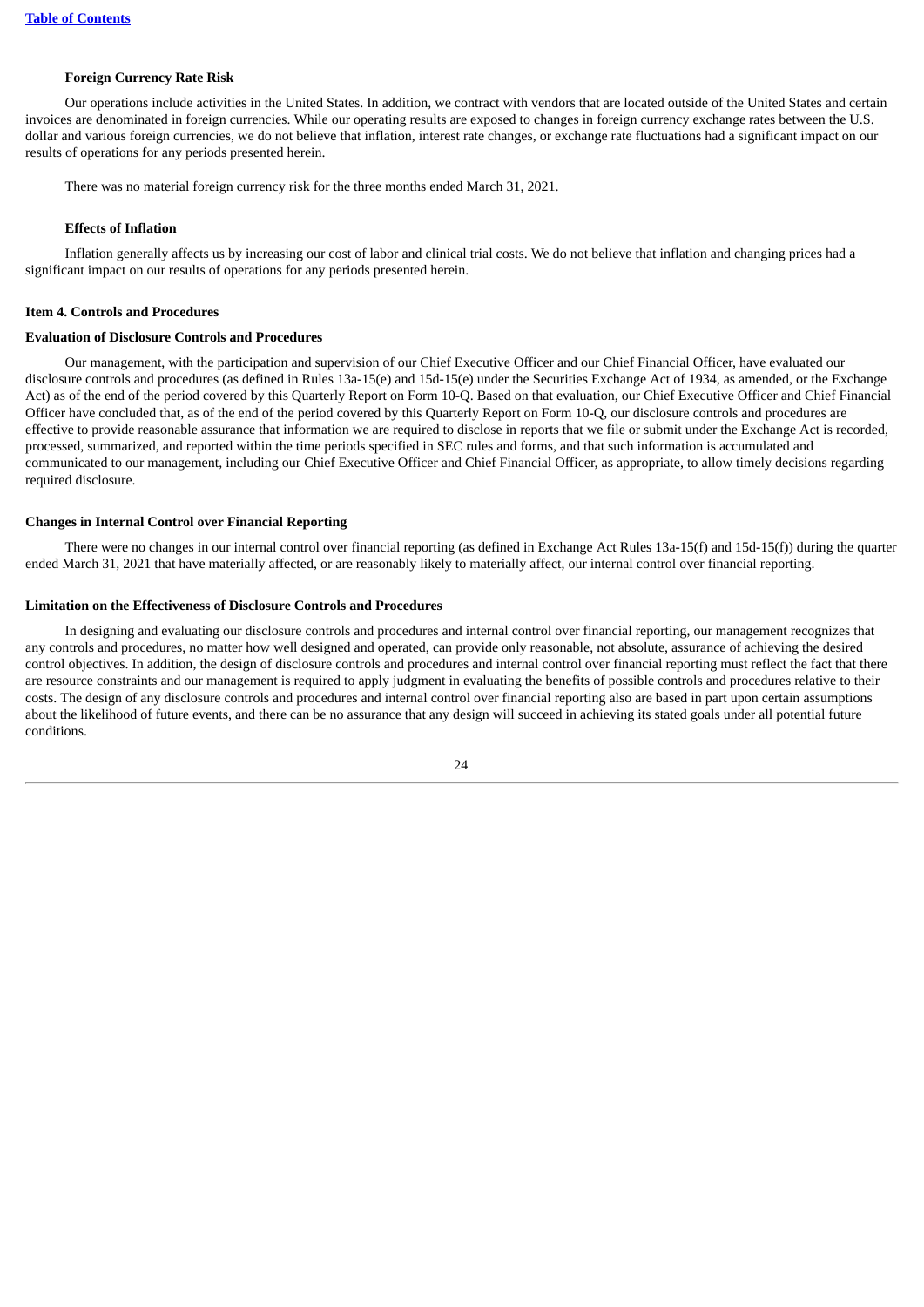#### **PART II—OTHER INFORMATION**

#### <span id="page-27-1"></span><span id="page-27-0"></span>**Item 1. Legal Proceedings**

From time to time, we may become involved in legal proceedings arising in the ordinary course of our business. We are not currently a party to any material legal proceedings. Regardless of outcome, litigation can have an adverse impact on us due to defense and settlement costs, diversion of management resources, negative publicity, reputational harm and other factors.

#### <span id="page-27-2"></span>**Item 1A. Risk Factors**

An investment in shares of common stock involves a high degree of risk. You should carefully consider the risks described below, as well as the other information in this Quarterly Report on Form 10-Q, including our unaudited condensed financial statements and the related notes and "Management's Discussion and Analysis of Financial Condition and Results of Operations" before deciding whether to purchase, hold or sell shares of our common stock. The occurrence of any of the risks described below could harm our business, financial condition, results of operations, growth prospects, and/or stock price or cause our actual results to differ materially from those contained in forward-looking statements we have made in this Quarterly Report on Form 10-Q and those we may make from time to time. You should consider all of the risk factors described when evaluating our business. We have marked with an asterisk (\*) those risk factors that reflect changes from the similarly titled risk factors included in the Annual Report.

#### **Risks Related to Our Business and Industry**

## We have a limited operating history, have incurred significant net losses since our inception, and anticipate that we will continue to incur significant *net losses for the foreseeable future.\**

We are a late-stage biopharmaceutical company founded in 2014, and our operations to date have focused primarily on raising capital, establishing and protecting our intellectual property portfolio, organizing and staffing our company, business planning, and conducting preclinical and clinical development of, and manufacturing development for, our only product candidate, tildacerfont. Additionally, as an organization, we have not yet demonstrated an ability to successfully complete clinical development, obtain regulatory approvals, manufacture a commercial-scale product, or conduct sales and marketing activities necessary for successful commercialization. As we build our capabilities and expand our organization, we have not yet demonstrated an ability to overcome many of the risks and uncertainties frequently encountered by companies in new and rapidly evolving fields, particularly in the biopharmaceutical area. Consequently, any predictions about our future performance may not be as accurate as they would be if we had a history of successfully developing and commercializing biopharmaceutical products.

Investment in biopharmaceutical product development is highly speculative because it entails substantial upfront capital expenditures and significant risk that any potential product candidate will fail to demonstrate adequate effectiveness in the targeted indication or an acceptable safety profile, gain regulatory approval and become commercially viable. We have no products approved for commercial sale and have not generated any revenue to date, and we continue to incur significant research and development and other expenses related to our ongoing operations. As a result, we are not profitable and have incurred significant net losses since our inception. If tildacerfont is not successfully developed and approved in the United States or Europe, we may never generate any revenue. For the three months ended March 31, 2021, we reported a net loss of \$9.9 million. As of March 31, 2021, we had an accumulated deficit of \$70.7 million.

We expect to continue to incur significant losses for the foreseeable future, and we expect these losses to increase as we continue our clinical development of, seek regulatory approvals for, and commercially launch tildacerfont and any future product candidates, if approved. We may encounter unforeseen expenses, difficulties, complications, delays, and other unknown factors that may adversely affect our business. The size of our future net losses will depend, in part, on the rate of future growth of our expenses and our ability to generate revenues. Our prior net losses and expected future net losses have had and will continue to have an adverse effect on our stockholders' equity and working capital. Because of the numerous risks and uncertainties associated with drug development, we are unable to accurately predict the timing or amount of increased expenses, or when, if at all, we will be able to achieve profitability.

## We will need substantial additional financing to develop tildacerfont and any future product candidates and implement our operating plan. If we fail to obtain additional financing, we may be forced to delay, reduce or eliminate our product development programs or commercialization efforts.\*

Our operations have consumed substantial amounts of cash since our inception. We expect to continue to spend substantial amounts to continue the clinical development of, and seek regulatory approval for, tildacerfont and any future product candidates. We will require significant additional amounts in order to prepare for commercialization, and, if approved, to launch and commercialize tildacerfont.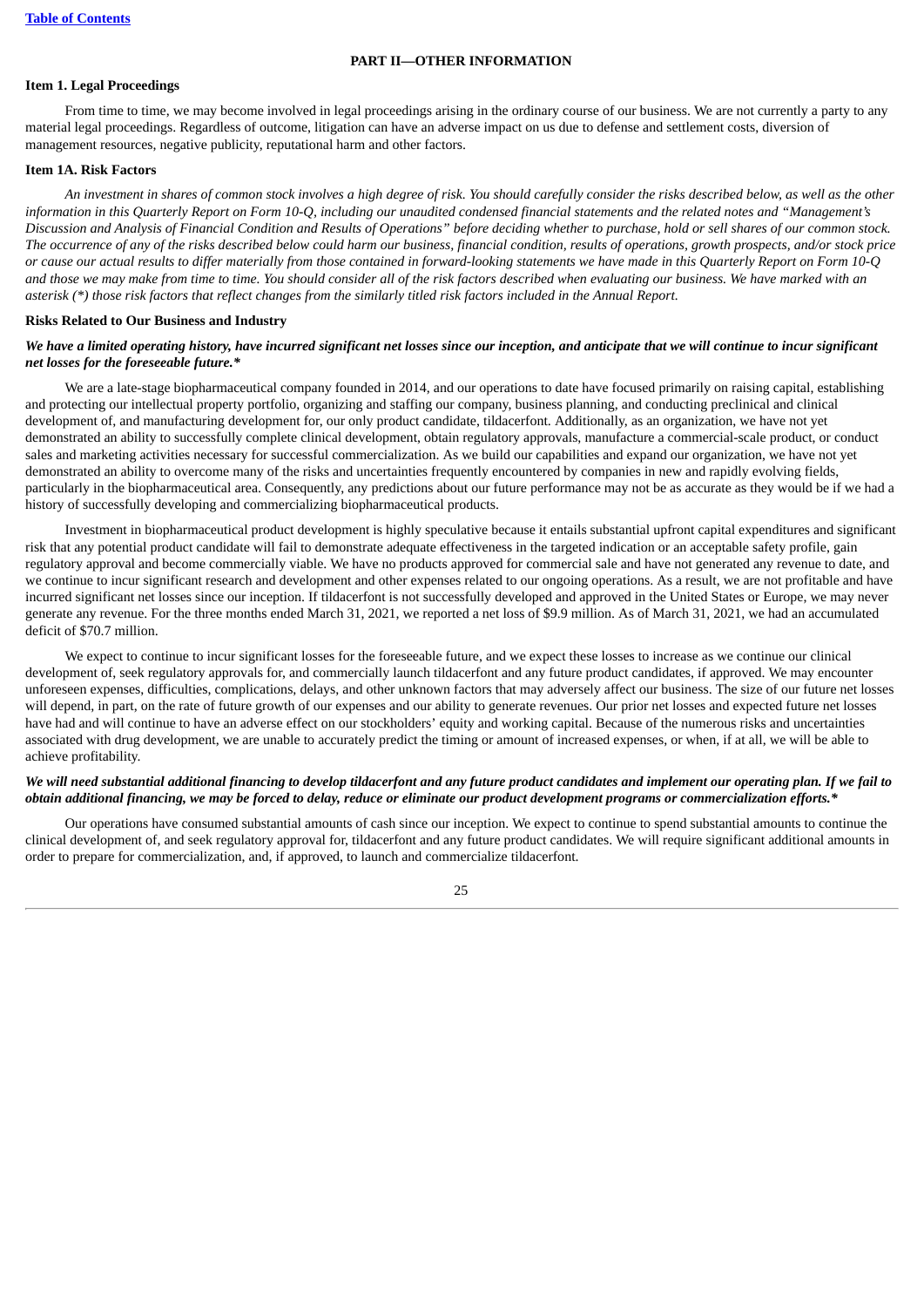As of March 31, 2021, we had cash and cash equivalents of \$148.6 million. In October 2020, we consummated our IPO and issued 6,900,000 shares of common stock for net proceeds of \$93.4 million, after deducting underwriting discounts and commissions and offering expenses. We believe, based on our current operating plan, that our cash and cash equivalents as of March 31, 2021 will be sufficient to fund our operations for at least the next 12 months.

However, changing circumstances may cause us to consume capital significantly faster than we currently anticipate, and we may need to spend more money than currently expected because of circumstances beyond our control. For example, as a result of the COVID-19 pandemic, we have amended our clinical trial protocols to enable remote visits to mitigate any potential impacts. As a result of this home health component, the overall costs of our Phase 2b clinical trials have increased and may continue to increase in the future.

We will require additional capital for the further development and commercialization of tildacerfont and any future product candidates and may need to raise additional funds sooner if we choose to expand more rapidly than we presently anticipate.

Additional funding may not be available on acceptable terms, or at all. As a result of the COVID-19 pandemic and actions taken to slow its spread, the global credit and financial markets have experienced volatility and disruptions, including severely diminished liquidity and credit availability, declines in consumer confidence, declines in economic growth, increases in unemployment rates, and uncertainty about economic stability. If the equity and credit markets deteriorate, it may make any necessary debt or equity financing more difficult, more costly or more dilutive. If we are unable to raise additional capital in sufficient amounts or on terms acceptable to us, we may have to significantly delay, scale back, or discontinue the development or commercialization of tildacerfont or other research and development initiatives. We also could be required to seek collaborators for tildacerfont and any future product candidates at an earlier stage than otherwise would be desirable or on terms that are less favorable than might otherwise be available or relinquish or license on unfavorable terms our rights to tildacerfont and any future product candidates in markets where we otherwise would seek to pursue development or commercialization ourselves.

Any of the above events could significantly harm our business, prospects, financial condition, and results of operations and cause the price of our common stock to decline.

## We currently depend entirely on the success of tildacerfont, which is our only product candidate. If we are unable to advance tildacerfont in clinical development, obtain regulatory approval, and ultimately commercialize tildacerfont, or experience significant delays in doing so, our business will be *materially harmed.\**

We currently only have one product candidate, tildacerfont, and our business and future success depends entirely on our ability to develop, obtain regulatory approval for, and then successfully commercialize, tildacerfont, which is currently in clinical development for adult patients with classic CAH. This may make an investment in our company riskier than similar companies that have multiple product candidates in active development that may be able to better sustain failure of a lead product candidate. We have initiated CAHmelia-203, a placebo-controlled, double-blind Phase 2b clinical trial in adult patients with classic CAH with poor disease control and anticipate topline results in the first half of 2022. We have also initiated CAHmelia-204, a second Phase 2b clinical trial in adult patients with classic CAH with good disease control focused on glucocorticoid reduction and anticipate topline results in the second half of 2022.

Assuming positive results in CAHmelia-204, we plan to meet with the FDA and comparable foreign regulatory authorities to discuss registration. While we believe these two clinical trials will provide sufficient patient exposures for our registrational safety database, the FDA and comparable foreign regulatory authorities may not agree and may require us to enroll additional patients or initiate one or more additional clinical trials, including a Phase 3 clinical trial or trials. If the FDA or comparable foreign regulatory authorities require us to conduct one or more clinical trials, including a Phase 3 clinical trial or trials, the design, duration, and scope of such clinical trials will be decided upon after further discussions with the FDA or comparable foreign regulatory authorities, and at this time are not ascertainable. As a result, we are unable to predict with certainty the estimated timing or scope of any future clinical trials of tildacerfont we may be required to conduct.

In addition, we have received feedback from the FDA and EMA on our planned Phase 2 clinical trial of tildacerfont in children with classic CAH in order to initiate the clinical development program for tildacerfont in the pediatric classic CAH population in the second half of 2021. We also plan to file an IND to study tildacerfont in a subpopulation of females with a rare form of PCOS in the first half of 2021 and plan to pursue orphan drug designation in this patient population. By leveraging our existing Phase 1 program, which includes safety, tolerability, and pharmacokinetics of tildacerfont, subject to the clearance of our planned IND, we plan to initiate a Phase 2 proof-of-concept clinical trial in the second half of 2021. The COVID-19 pandemic continues to evolve and any impacts on these projected milestones are highly uncertain and cannot be predicted with confidence.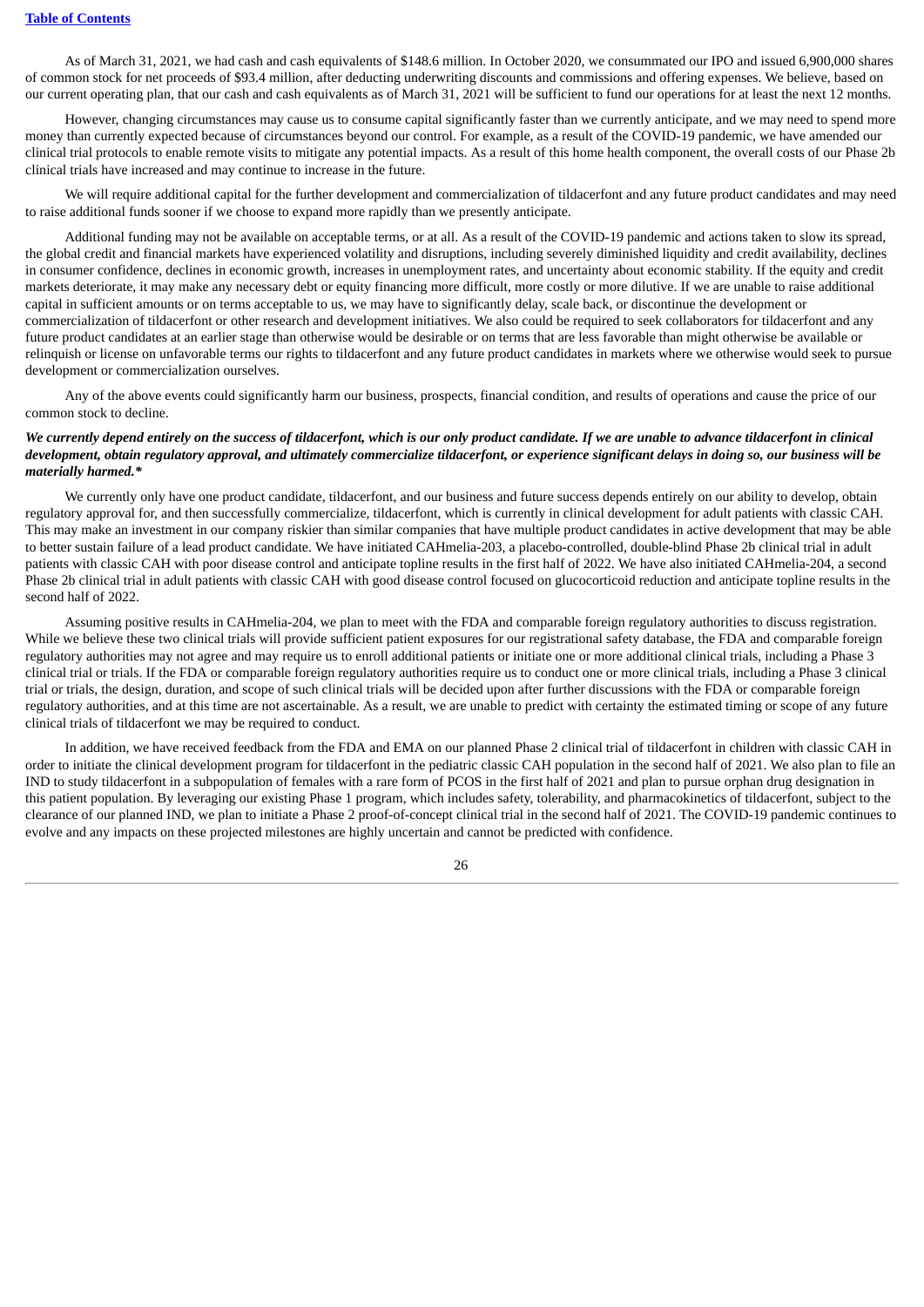The success of tildacerfont will depend on several factors, including the following:

- successful enrollment in our ongoing and planned clinical trials and completion of such clinical trials with favorable results;
- acceptance by the FDA and EMA of data from our ongoing Phase 2b clinical trials in adult patients with classic CAH;
- demonstrating safety and efficacy to the satisfaction of applicable regulatory authorities;
- the outcome, timing, and cost of meeting regulatory requirements established by the FDA, EMA, and other comparable foreign regulatory authorities;
- receipt of marketing approvals from applicable regulatory authorities, including one or more NDAs from the FDA, and maintaining such approvals;
- establishing commercial manufacturing capabilities and receiving/importing commercial supplies approved by the FDA and other regulatory authorities from any future third-party manufacturer;
- establishing sales, marketing, and distribution capabilities and commercializing tildacerfont, if approved, whether alone or in collaboration with others;
- establishing and maintaining patent and trade secret protection and regulatory exclusivity for tildacerfont;
- maintaining an acceptable safety profile of tildacerfont following approval; and
- maintaining and growing an organization of people who can develop and, if approved, commercialize, market, and sell tildacerfont to physicians, patients, healthcare payors, and others in the medical community.

If we do not achieve one or more of these factors, many of which are beyond our control, in a timely manner or at all, we could experience significant delays or an inability to obtain regulatory approvals or commercialize tildacerfont.

Even if regulatory approvals are obtained, we may never be able to successfully commercialize tildacerfont. In addition, we will need to transition at some point from a company with a development focus to a company capable of supporting commercial activities. We may not be successful in such a transition. Accordingly, we may not be able to generate sufficient revenue through the sale of tildacerfont to continue our business.

## Our clinical trials may fail to adequately demonstrate the safety and efficacy of tildacerfont, which could prevent or delay regulatory approval and *commercialization.*

Before obtaining regulatory approvals for the commercial sale of a product candidate, we must demonstrate through lengthy, complex, and expensive preclinical testing and clinical trials that a product candidate is both safe and effective for use in each target indication. Clinical trials often fail to demonstrate safety and efficacy of the product candidate studied for the target indication. Most product candidates that commence clinical trials are never approved by regulatory authorities for commercialization. We are seeking to develop treatments for rare endocrine disorders for which there is limited clinical experience, and our two ongoing Phase 2b clinical trials use novel endpoints that do not have regulatory precedent in classic CAH due to the lack of clinical trials in classic CAH, which add complexity to the conduct and analysis of data from our clinical trials and may delay or prevent regulatory approval. Additionally, any safety concerns observed in any one of our clinical trials in our targeted indications could limit the prospects for regulatory approval of tildacerfont in other indications.

## Preclinical and clinical drug development involves a lengthy and expensive process with uncertain outcomes, and results of earlier studies and trials may not be predictive of future trial results. We may incur additional costs or experience delays in completing, or ultimately be unable to complete, the *development and commercialization of tildacerfont and any future product candidates.*

Preclinical and clinical testing is expensive and can take many years to complete, and its outcome is inherently uncertain. A failure of one or more preclinical or clinical trials can occur at any stage of testing. The results of preclinical studies and early clinical trials of tildacerfont may not be predictive of the results of later-stage clinical trials. However, product candidates in later stages of clinical trials may fail to show the desired safety and efficacy traits despite having progressed through preclinical studies and initial clinical trials. For example, tildacerfont has not yet been evaluated in pediatric patients with classic CAH, and the results may not be similar to the results observed in clinical trials of adult patients. In addition, we intend to use doses in our two Phase 2b clinical trials that may not be safe or efficacious doses. As such, our hypotheses of efficacy may not show the desired clinical results. A number of companies in the biopharmaceutical industry have suffered significant setbacks in advanced clinical trials due to lack of efficacy or safety profiles, notwithstanding promising results in earlier trials. Moreover, preclinical and clinical data is often susceptible to varying interpretations and analyses. We may face significant setbacks as we conduct our two Phase 2b clinical trials in adult patients with classic CAH, which may delay or prevent regulatory approval of tildacerfont.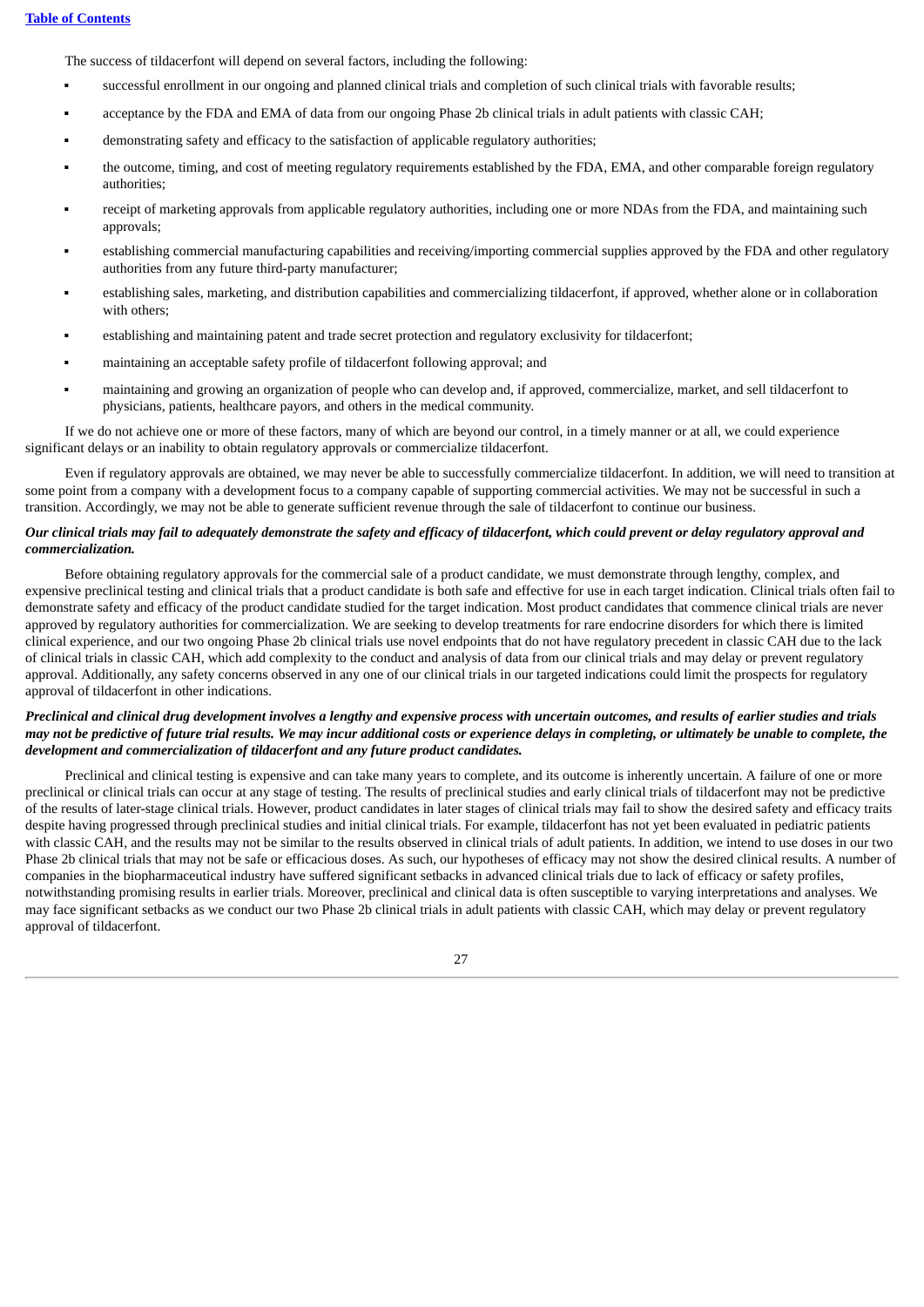Further, if patients drop out of our clinical trials, miss scheduled doses or follow-up visits, or otherwise fail to follow clinical trial protocols, whether as a result of the COVID-19 pandemic, actions taken to slow the spread of COVID-19 or otherwise, the integrity of data from our clinical trials may be compromised or not accepted by the FDA or other regulatory authorities, which would represent a significant setback for the applicable program.

## If we encounter difficulties enrolling patients in our clinical trials, our clinical development activities could be delayed or otherwise adversely affected.

We may not be able to initiate or continue our clinical trials for tildacerfont and any future product candidates if we are unable to identify and enroll a sufficient number of eligible patients to participate in these trials as required by the FDA and comparable foreign regulatory authorities. Patient enrollment, a significant factor in the timing of clinical trials, is affected by many factors including the size and nature of the patient population, the proximity of patients to clinical sites, the eligibility criteria for the clinical trial, the design of the clinical trial, competing clinical trials, and clinicians' and patients' perceptions as to the potential advantages of the product candidate being studied in relation to other available therapies, including any new drugs that may be approved for the indications we are investigating.

In particular, each indication for which we are evaluating tildacerfont is a rare endocrine disorder with limited patient populations from which to draw participants in clinical trials. For example, we estimate the total classic CAH populations are approximately 20,000 to 30,000 people in the United States and approximately 50,000 people in the European Union, or EU. We will be required to identify and enroll a sufficient number of patients with the disorder under investigation for our clinical trials of tildacerfont. Potential patients may not be adequately diagnosed or identified with the disorders which we are targeting or may not meet the entry criteria for our clinical trials. Additionally, other pharmaceutical companies with more resources and greater experience in drug development and commercialization are targeting these same endocrine disorders and are recruiting clinical trial patients from these patient populations, which may delay or make it more difficult to fully enroll our clinical trials. Our inability to enroll a sufficient number of patients for any of our current or future clinical trials would result in significant delays or may require us to abandon one or more clinical trials altogether.

Our clinical trials have been, and may in the future be, affected by the COVID-19 pandemic. For example, the COVID-19 pandemic may impact patient enrollment in our two ongoing Phase 2b clinical trials. In particular, some sites may pause enrollment to focus on, and direct resources to, COVID-19, while at other sites, patients may choose not to enroll or continue participating in the clinical trial as a result of the pandemic. In addition, patient visits to endocrinologists in the United States have slowed as a result of the COVID-19 pandemic. Further, according to the Centers for Disease Control and Prevention, people who have serious chronic medical conditions, including those such as classic CAH, are at higher risk of getting very sick from COVID-19. As a result, current or potential patients in our ongoing and planned clinical trials may choose to not enroll, not participate in follow-up clinical visits, or drop out of the trial as a precaution against contracting COVID-19. Further, some patients may not be able or willing to comply with clinical trial protocols if quarantines impede patient movement or interrupt healthcare services.

We are unable to predict with confidence the likelihood or duration of such patient enrollment delays and difficulties, whether related to COVID-19 or otherwise. If patient enrollment is delayed for an extended period of time, our Phase 2b clinical trials could be delayed or otherwise adversely affected.

## Any delays in the commencement or completion, or termination or suspension, of our clinical trials could result in increased costs to us, delay or limit *our ability to generate revenue, and adversely affect our commercial prospects.*

Before we can initiate clinical trials for tildacerfont or any future product candidates, we must submit the results of preclinical studies to the FDA, or comparable foreign regulatory authorities, along with other information, including information about chemistry, manufacturing and controls, and our proposed clinical trial protocol, as part of an IND or similar regulatory filing under which we must receive authorization to proceed with clinical development.

Before obtaining marketing approval from regulatory authorities for the sale of tildacerfont or any future product candidates, we must conduct extensive clinical trials to demonstrate the safety and efficacy of tildacerfont and any future product candidates in humans. Clinical testing is expensive, time-consuming, and uncertain as to outcome. In addition, we may rely in part on preclinical, clinical and quality data generated by CROs and other third parties for regulatory submissions for tildacerfont and any future product candidates. While we have or will have agreements governing these third parties' services, we have limited influence over their actual performance. If these third parties do not make data available to us, or, if applicable, do not make regulatory submissions in a timely manner, in each case pursuant to our agreements with them, our development programs may be significantly delayed, and we may need to conduct additional clinical trials or collect additional data independently. In either case, our development costs would increase.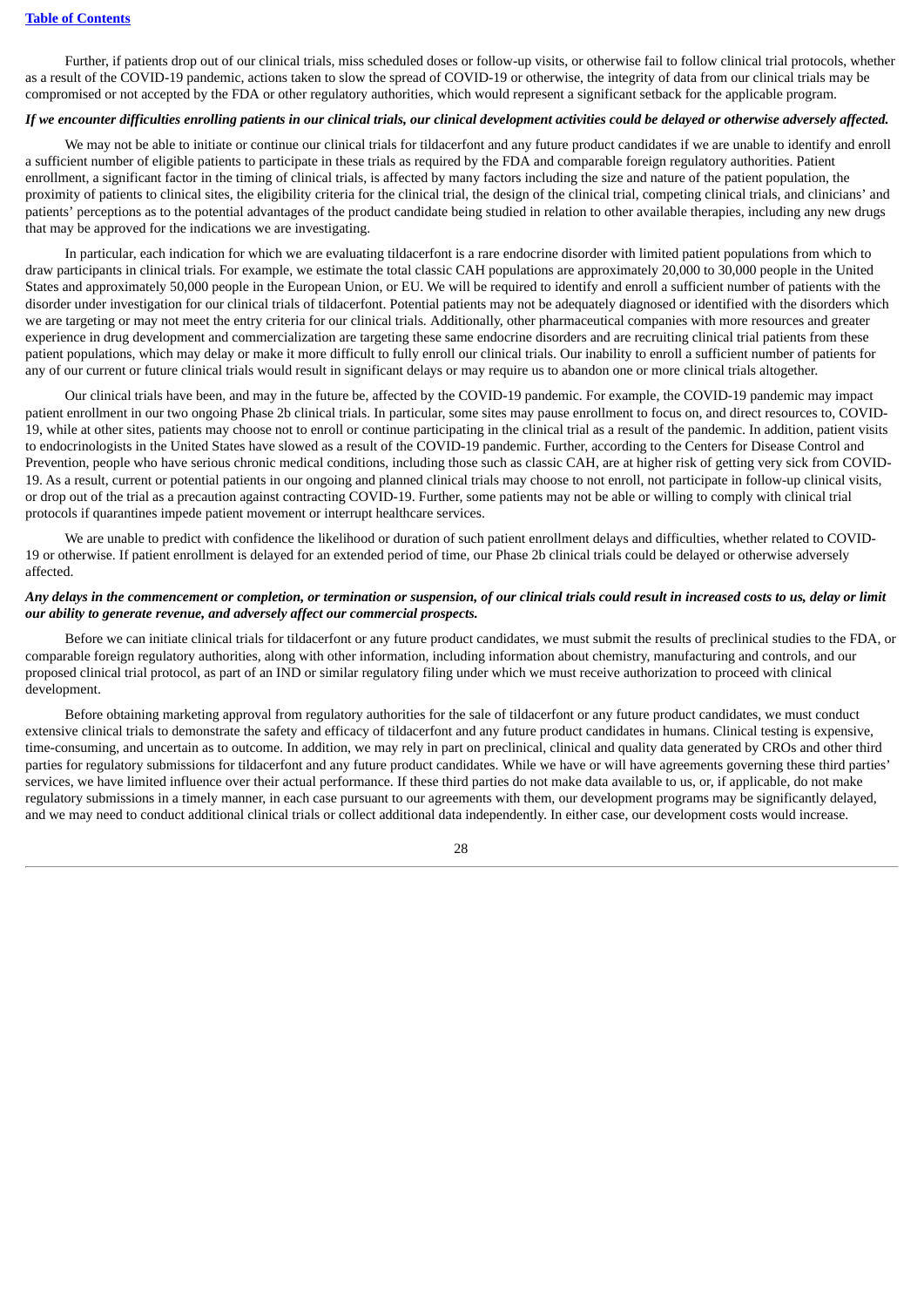## **Table of [Contents](#page-1-0)**

We do not know whether our current or any future clinical trials will begin on time or be completed on schedule, if at all. The commencement and completion of clinical trials can be delayed for a number of reasons, including delays related to:

- the FDA or comparable foreign regulatory authorities' failure to accept our proposed manufacturing processes and suppliers and/or requirement to provide additional information regarding our manufacturing processes before providing marketing authorization;
- obtaining regulatory authorizations to commence a clinical trial or reaching a consensus with regulatory authorities on clinical trial design or implementation;
- any failure or delay in reaching an agreement with CROs and clinical trial sites, the terms of which can be subject to extensive negotiation and may vary significantly among different CROs and clinical trial sites;
- obtaining approval from one or more institutional review boards, or IRBs, or Ethics Committees, or ECs;
- IRBs or ECs refusing to approve, suspending or terminating the clinical trial at an investigational site, precluding enrollment of additional subjects, or withdrawing their approval of the clinical trial;
- changes to clinical trial protocols;
- selection of clinical endpoints that require prolonged periods of clinical observation or analysis of the resulting data;
- sites deviating from clinical trial protocol or dropping out of a clinical trial;
- manufacturing sufficient quantities of tildacerfont or any future product candidates or obtaining sufficient quantities of combination therapies for use in clinical trials;
- subjects failing to enroll or remain in our trials at the rate we expect, or failing to return for post-treatment follow-up;
- subjects choosing an alternative treatment for the indications for which we are developing tildacerfont and any future product candidates, or participating in competing clinical trials;
- lack of adequate funding to continue the clinical trial;
- subjects experiencing severe or unexpected drug-related adverse effects;
- occurrence of SAEs in clinical trials of the same class of agents conducted by other companies;
- a facility manufacturing tildacerfont or any of its components being ordered by the FDA or comparable foreign regulatory authorities to temporarily or permanently shut down due to violations of current good manufacturing practice, or cGMP, regulations or other applicable requirements, or infections or cross-contaminations of tildacerfont in the manufacturing process;
- any changes to our manufacturing process, suppliers or formulation that may be necessary or desired;
- third-party vendors not performing manufacturing and distribution services in a timely manner or to sufficient quality standards;
- third-party clinical investigators losing the licenses or permits necessary to perform our clinical trials, not performing our clinical trials on our anticipated schedule or consistent with the clinical trial protocol, good clinical practice, or GCP, or other regulatory requirements;
- third-party contractors not performing data collection or analysis in a timely or accurate manner;
- third-party contractors becoming debarred or suspended or otherwise penalized by the FDA or other government or regulatory authorities for violations of regulatory requirements, in which case we may need to find a substitute contractor, and we may not be able to use some or all of the data produced by such contractors in support of our marketing applications; or
- the impacts of the COVID-19 pandemic on our ongoing and planned clinical trials.

In addition, disruptions caused by the COVID-19 pandemic may increase the likelihood that we encounter such difficulties or delays in initiating, enrolling, conducting, or completing our planned and ongoing clinical trials. We could also encounter delays if a clinical trial is suspended or terminated by us, by the IRBs or ECs of the institutions in which such trials are being conducted or by the FDA or comparable foreign regulatory authorities. Such authorities may impose such a suspension or termination due to a number of factors, including failure to conduct the clinical trial in accordance with regulatory requirements or our clinical protocols, inspection of the clinical trial operations or trial site by the FDA or comparable foreign regulatory authorities resulting in the imposition of a clinical hold, unforeseen safety issues or adverse side effects, failure to demonstrate a benefit from using a drug, changes in governmental regulations or administrative actions or lack of adequate funding to continue the clinical trial. In addition, changes in regulatory

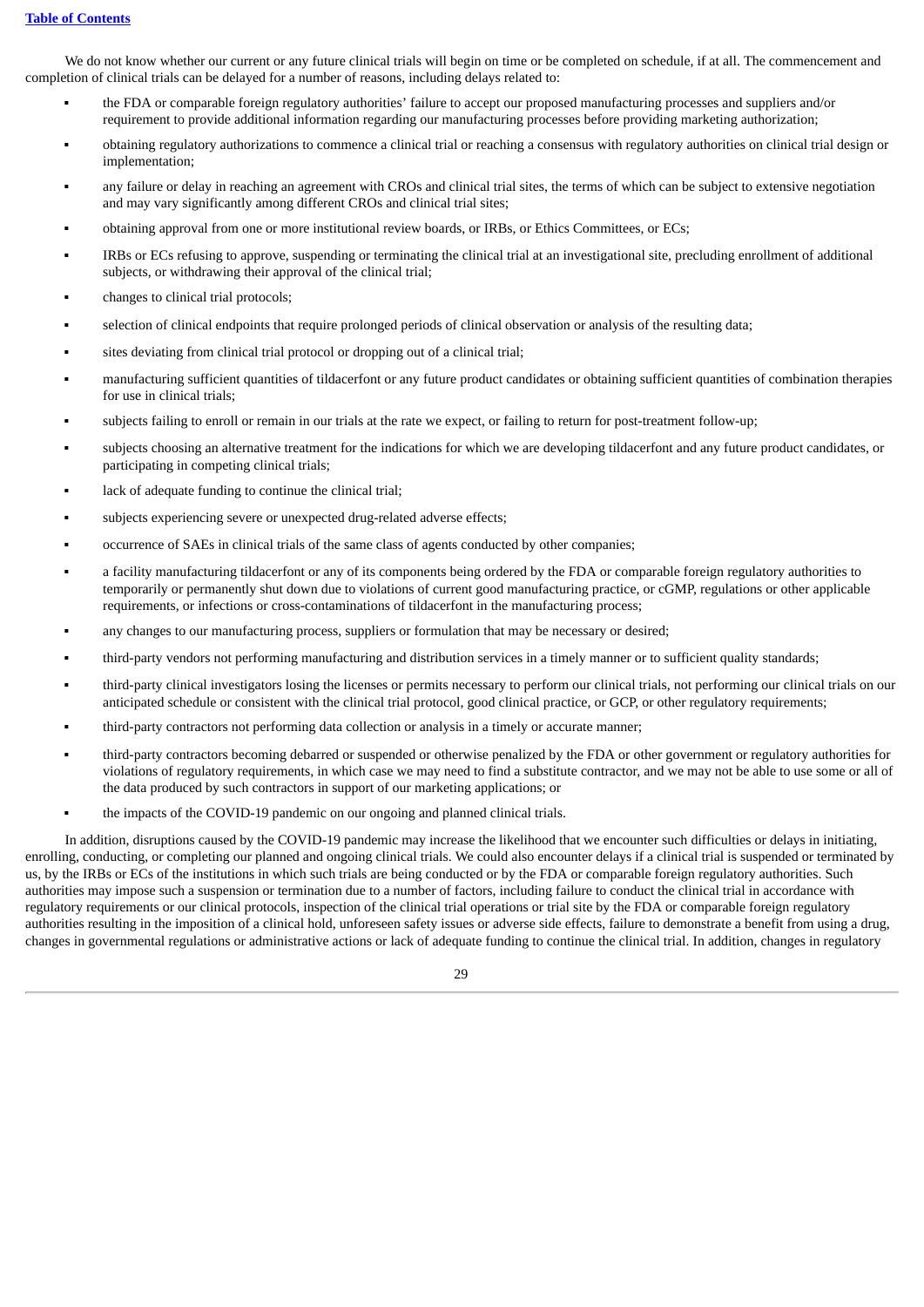requirements and policies may occur, and we have amended, and may need to further amend, clinical trial protocols to comply with these changes. Amendments may require us to resubmit our clinical trial protocols to IRBs for reexamination, which may impact the costs, timing, or successful completion of a clinical trial.

Further, conducting clinical trials in foreign countries, which we are doing for tildacerfont and may do for any future product candidates, presents additional risks that may delay completion of our clinical trials. These risks include the failure of enrolled patients in foreign countries to adhere to clinical protocol as a result of differences in healthcare services or cultural customs, managing additional administrative burdens associated with foreign regulatory schemes, as well as political and economic risks relevant to such foreign countries.

Moreover, principal investigators for our clinical trials may serve and have served as scientific advisors or consultants to us from time to time and receive compensation in connection with such services. Under certain circumstances, we may be required to report some of these relationships to the FDA or comparable foreign regulatory authorities. The FDA or comparable foreign regulatory authority may conclude that a financial relationship between us and a principal investigator has created a conflict of interest or otherwise affected interpretation of the trial. The FDA or comparable foreign regulatory authority may therefore question the integrity of the data generated at the applicable clinical trial site and the utility of the clinical trial itself may be jeopardized. This could result in a delay in approval, or rejection, of our marketing applications by the FDA or comparable foreign regulatory authority, as the case may be, and may ultimately lead to the denial of marketing approval of tildacerfont.

If we experience delays in the completion of, or termination of, any clinical trial of tildacerfont or any future product candidates, the commercial prospect of tildacerfont or any future product candidates will be harmed, and our ability to generate product revenue will be delayed. Moreover, any delays in completing our clinical trials will increase our costs, slow down our product candidate development and approval process and jeopardize our ability to commence product sales and generate revenue. In addition, many of the factors that cause, or lead to, termination or suspension of, or a delay in the commencement or completion of, clinical trials may also ultimately lead to the denial of regulatory approval of tildacerfont or any future product candidates. Further, delays to our clinical trials that occur as a result could shorten any period during which we may have the exclusive right to commercialize tildacerfont and our competitors may be able to bring products to market before we do, and the commercial viability of tildacerfont could be significantly reduced. Any of these occurrences may harm our business, financial condition, and prospects significantly.

## Tildacerfont is, and any future product candidates will be, subject to extensive regulation and compliance obligations, which are costly and timeconsuming, and such regulation may cause unanticipated delays or prevent the receipt of the required approvals to commercialize tildacerfont and any *future product candidates.*

The clinical development, manufacturing, labeling, storage, record-keeping, advertising, promotion, import, export, marketing, and distribution of tildacerfont is subject to extensive regulation by the FDA in the United States and by comparable foreign regulatory authorities in foreign markets. In the United States, we are not permitted to market tildacerfont and any future product candidates until we receive regulatory approval from the FDA. The process of obtaining regulatory approval is expensive, often takes many years following the commencement of clinical trials and can vary substantially based upon the type, complexity, and novelty of the product candidates involved, as well as the target indications and patient population. Approval policies or regulations may change, and the FDA has substantial discretion in the drug approval process, including the ability to delay, limit, or deny approval of a product candidate for many reasons. Despite the time and expense invested in clinical development of product candidates, regulatory approval is never guaranteed. Neither we nor any future collaborator is permitted to market tildacerfont and any future product candidates in the United States until we receive approval of an NDA from the FDA. We have not previously submitted an NDA to the FDA, or similar drug approval filings to comparable foreign authorities.

Prior to obtaining approval to commercialize a product candidate in the United States or in foreign markets, we must demonstrate with substantial evidence from adequate and well-controlled clinical trials, and to the satisfaction of the FDA or comparable foreign regulatory authorities, that such product candidates are safe and effective for their intended uses. Results from non-clinical studies and clinical trials can be interpreted in different ways. Even if we believe the non-clinical or clinical data for tildacerfont are promising, such data may not be sufficient to support approval by the FDA and comparable foreign regulatory authorities. The FDA or comparable foreign regulatory authorities, as the case may be, may also require us to conduct additional preclinical studies or clinical trials for tildacerfont and any future product candidates either prior to or post-approval, or may object to elements of our clinical development program.

Tildacerfont and any future product candidates could fail to receive regulatory approval for many reasons, including the following:

- serious and unexpected drug-related side effects may be experienced by participants in our clinical trials or by people using drugs similar to tildacerfont and any future product candidates;
- the population studied in the clinical trial may not be sufficiently broad or representative to assure safety in the full population for which we seek approval;

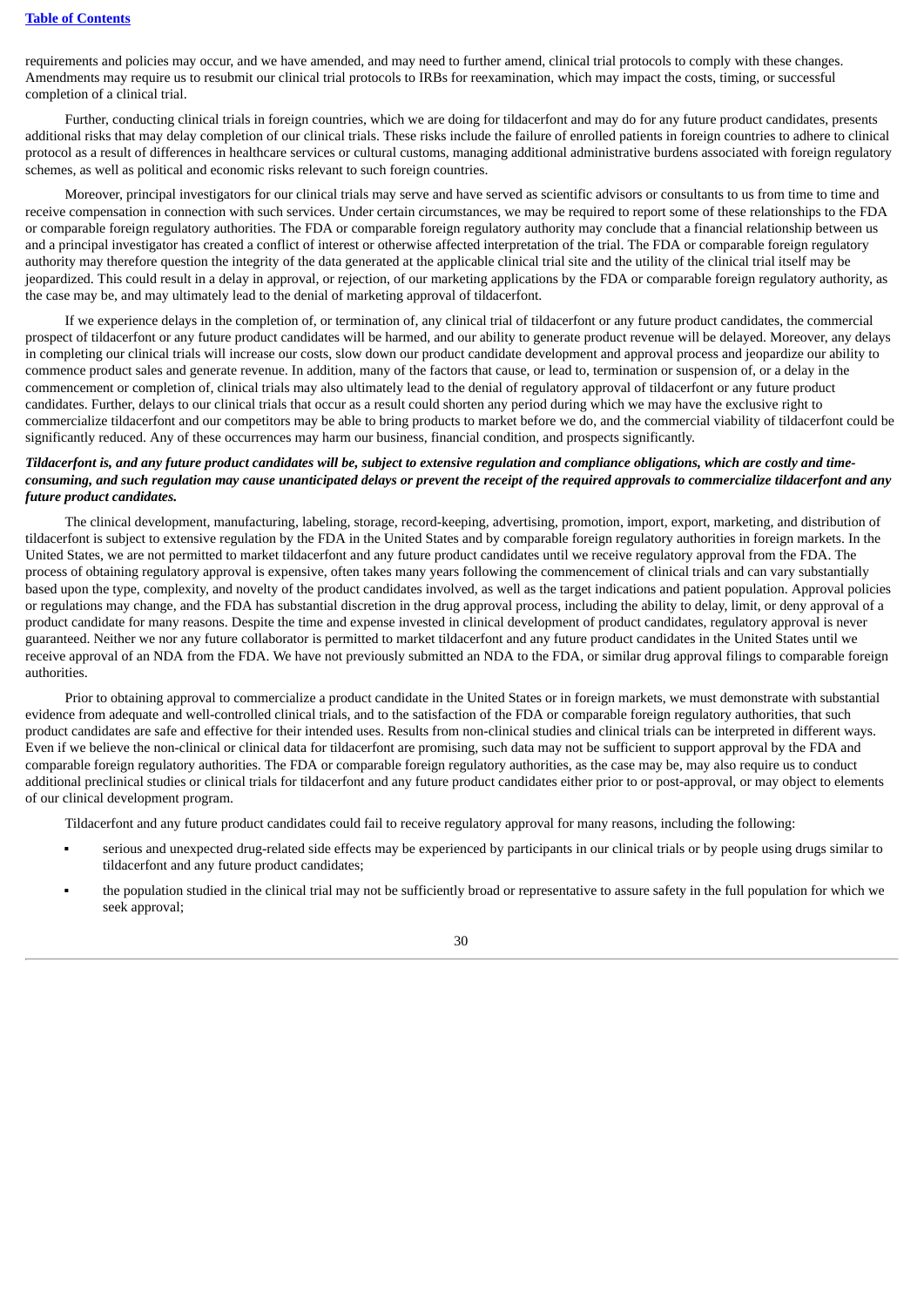- the FDA or comparable foreign regulatory authorities may not accept clinical data from trials which are conducted at clinical facilities or in countries where the standard of care is potentially different from that of the United States;
- we may be unable to demonstrate to the satisfaction of the FDA or comparable foreign regulatory authorities that a product candidate is safe and effective for any of its proposed indications;
- the results of clinical trials may not meet the level of statistical significance required by the FDA or comparable foreign regulatory authorities for approval;
- we may be unable to demonstrate that a product candidate's clinical and other benefits outweigh its safety risks;
- the FDA or comparable foreign regulatory authorities may disagree with our interpretation of data from preclinical studies or clinical trials;
- the data collected from clinical trials of tildacerfont and any future product candidates may not be sufficient to satisfy the FDA or comparable foreign regulatory authorities to support the submission of an NDA or other comparable submissions in foreign jurisdictions or to obtain regulatory approval in the United States or elsewhere, requiring, in the case of adult patients with classic CAH, additional clinical trials beyond our two ongoing Phase 2b clinical trials prior to any such approval;
- the FDA or comparable foreign regulatory authorities may fail to approve the manufacturing processes or facilities of third-party manufacturers with which we contract for clinical and commercial supplies; and
- the approval policies or regulations of the FDA or comparable foreign regulatory authorities may significantly change in a manner rendering our clinical data insufficient for approval.

Any of the above events could prevent us from achieving market approval of tildacerfont or any future product candidates and could substantially increase the costs of commercializing tildacerfont or any future product candidates. The demand for tildacerfont or any future product candidates could also be negatively impacted by any adverse effects of a competitor's product or treatment.

Of the large number of drugs in development, only a small percentage successfully complete the FDA or foreign regulatory approval processes and are commercialized. The lengthy approval process as well as the unpredictability of future clinical trial results may result in our failing to obtain regulatory approval to market tildacerfont and any future product candidates, which would significantly harm our business, financial condition, results of operations, and prospects.

Even if we eventually complete clinical trials and receive approval of an NDA or foreign marketing application for tildacerfont and any future product candidates, the FDA or comparable foreign regulatory authority may grant approval contingent on the performance of costly additional clinical trials, including Phase 4 clinical trials, and/or the implementation of a risk evaluation and mitigation strategy, or REMS, which may be required to ensure safe use of the drug after approval. The FDA or the comparable foreign regulatory authority also may approve a product candidate for a more limited indication or patient population than we originally requested, and the FDA or comparable foreign regulatory authority may not approve the labeling that we believe is necessary or desirable for the successful commercialization of a product. Any delay in obtaining, or inability to obtain, applicable regulatory approval would delay or prevent commercialization of that product candidate and would materially adversely impact our business and prospects.

## Our business has been and could continue to be adversely affected by the evolving and ongoing COVID-19 global pandemic in regions where we or third parties on which we rely have significant manufacturing facilities, concentrations of clinical trial sites or other business operations. The COVID-19 pandemic could adversely affect our operations, as well as the business or operations of our manufacturers, CROs, or other third parties with whom *we conduct business.*

Our business has been and could continue to be adversely affected by the evolving COVID-19 pandemic, which was declared by the World Health Organization as a global pandemic. As COVID-19 continues to spread, we may experience ongoing disruptions that could severely impact our business and clinical trials, including:

- delays or difficulties in enrolling patients in our clinical trials;
- delays or difficulties in clinical site initiation, including difficulties in recruiting clinical site; investigators and clinical site staff;
- delays in clinical sites receiving the supplies and materials needed to conduct our clinical trials, including interruption in global shipping that may affect the transport of clinical trial materials;
- changes in local regulations as part of a response to the COVID-19 outbreak which may require us to change the ways in which our clinical trials are conducted, which may result in unexpected costs, or to discontinue the clinical trials altogether;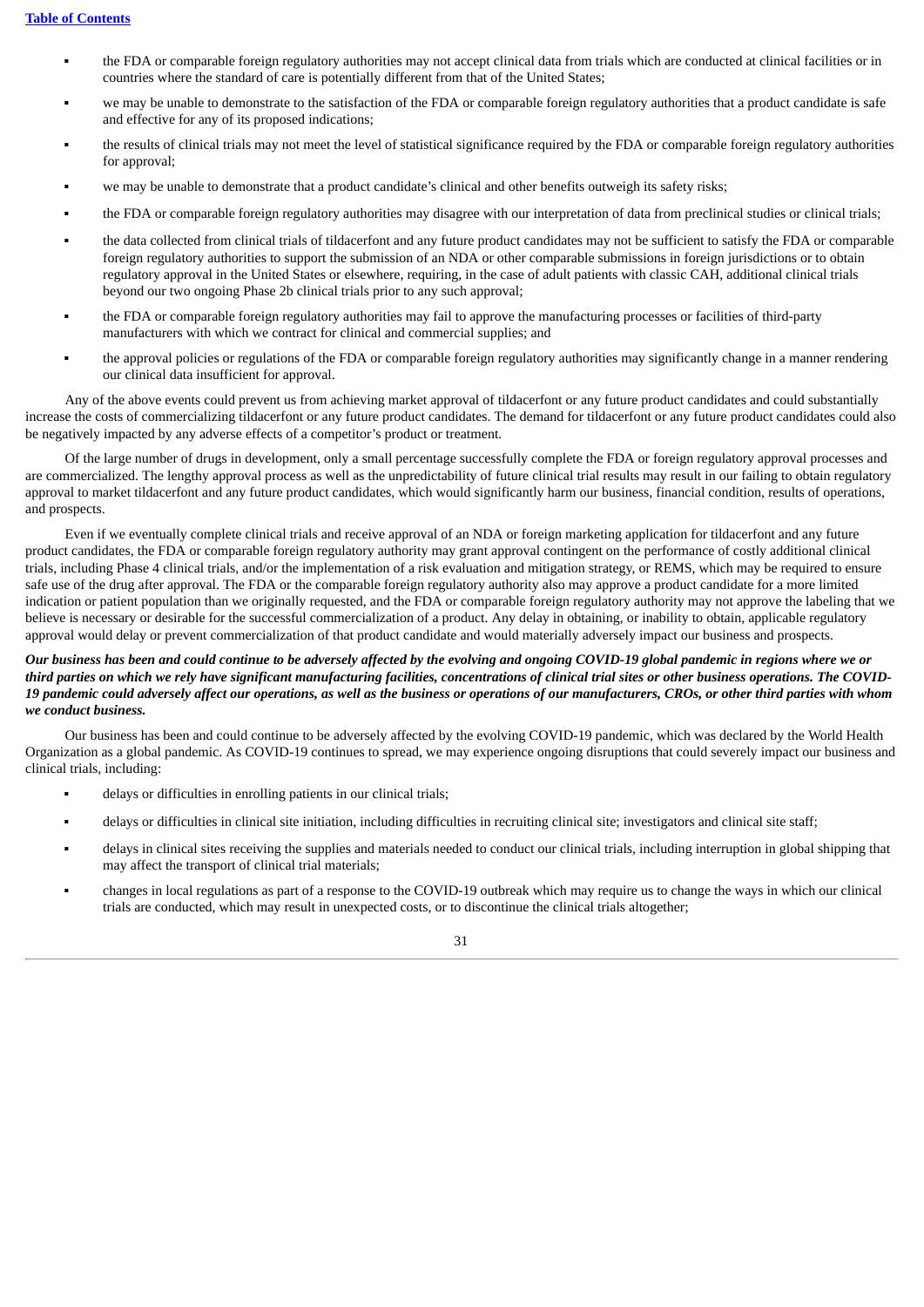- diversion of healthcare resources away from the conduct of clinical trials, including the diversion of hospitals serving as our clinical trial sites and hospital staff supporting the conduct of our clinical trials;
- interruption of key clinical trial activities, such as clinical trial site monitoring, due to limitations on travel imposed or recommended by federal or state governments, employers and others, or interruption of clinical trial subject visits and study procedures, the occurrence of which could affect the integrity of clinical trial data;
- interruptions or delays in the operations of the FDA or other regulatory authorities, which may impact review and approval timelines;
- risk that participants enrolled in our clinical trials will acquire COVID-19 while the clinical trial is ongoing, which could impact the results of the clinical trial, including by increasing the number of observed adverse events;
- refusal of the FDA to accept data from clinical trials in affected geographies; and
- increased costs relating to mitigating the impact of COVID-19 on any of the foregoing factors.

These and other disruptions in our operations and the global economy could negatively impact our business, operating results and financial condition.

Our clinical trials have been, and may in the future be, affected by the COVID-19 pandemic. For example, the COVID-19 pandemic may impact patient enrollment in our two ongoing Phase 2b clinical trials. In particular, some sites may pause enrollment to focus on, and direct resources to, COVID-19, while at other sites, patients may choose not to enroll or continue participating in the clinical trial as a result of the pandemic. In addition, patient visits to endocrinologists in the United States have slowed as a result of the COVID-19 pandemic. Further, according to the Centers for Disease Control and Prevention, people who have serious chronic medical conditions, including those such as classic CAH, are at higher risk of getting very sick from COVID-19. As a result, current or potential patients in our ongoing and planned clinical trials may choose to not enroll, not participate in follow-up clinical visits, or drop out of the trial as a precaution against contracting COVID-19. Further, some patients may not be able or willing to comply with clinical trial protocols if quarantines impede patient movement or interrupts healthcare services.

If patient enrollment is delayed for an extended period of time, our ongoing and planned clinical trials could be delayed or otherwise adversely affected. Similarly, our ability to recruit and retain principal investigators and site staff who, as healthcare providers, may have heightened exposure to COVID-19, may be adversely impacted.

In addition, ongoing or planned clinical trials may also be impacted by interruptions or delays in the operations of the FDA and comparable foreign regulatory agencies. For example, we and our CROs have also made certain adjustments to the operation of our trials in an effort to ensure the monitoring and safety of patients and minimize risks to trial integrity during the pandemic in accordance with the guidance issued by the FDA, and may need to make further adjustments in the future. For example, we have amended our clinical trial protocols to enable remote visits to mitigate any potential impacts as a result of the COVID-19 pandemic. As a result of this home health component, the overall costs of our Phase 2b clinical trials have increased and may continue to increase in the future. Many of these adjustments are new and untested, may not be effective, may affect the integrity of data collected, and may have unforeseen effects on the progress and completion of our clinical trials and the findings from such clinical trials.

In addition, we may encounter a shortage in supplies of, or in delays in shipping, our study drug or other components of the clinical trial vital for successful conduct of the trial. For example, in our two ongoing Phase 2b clinical trials, patients will continue to use their steroid regimen for the duration of the clinical trial. In particular, we have experienced a shortage of supply of hydrocortisone as a result of the COVID-19 pandemic, which if continued indefinitely, could adversely affect the timing and ultimately success of our clinical trials. Further, the successful conduct of our clinical trials depends on retrieving laboratory data from patients. Any failure by the laboratories with which we work to send us such data could impair the progress of such clinical trials. These events could delay our clinical trials, increase the cost of completing our clinical trials, and negatively impact the integrity, reliability, or robustness of the data from our clinical trials.

In addition, quarantines, shelter-in-place, and similar government orders, or the perception that such orders, shutdowns, or other restrictions on the conduct of business operations could occur, related to COVID-19 or other infectious diseases could impact personnel at our CROs or third-party manufacturing facilities upon which we rely, or the availability or cost of materials, which could disrupt the supply chain for tildacerfont. To the extent our suppliers and service providers are unable to comply with their obligations under our agreements with them or they are otherwise unable to deliver or are delayed in delivering goods and services to us due to the COVID-19 pandemic, our ability to continue meeting clinical supply demand for tildacerfont or otherwise advancing development of tildacerfont may become impaired.

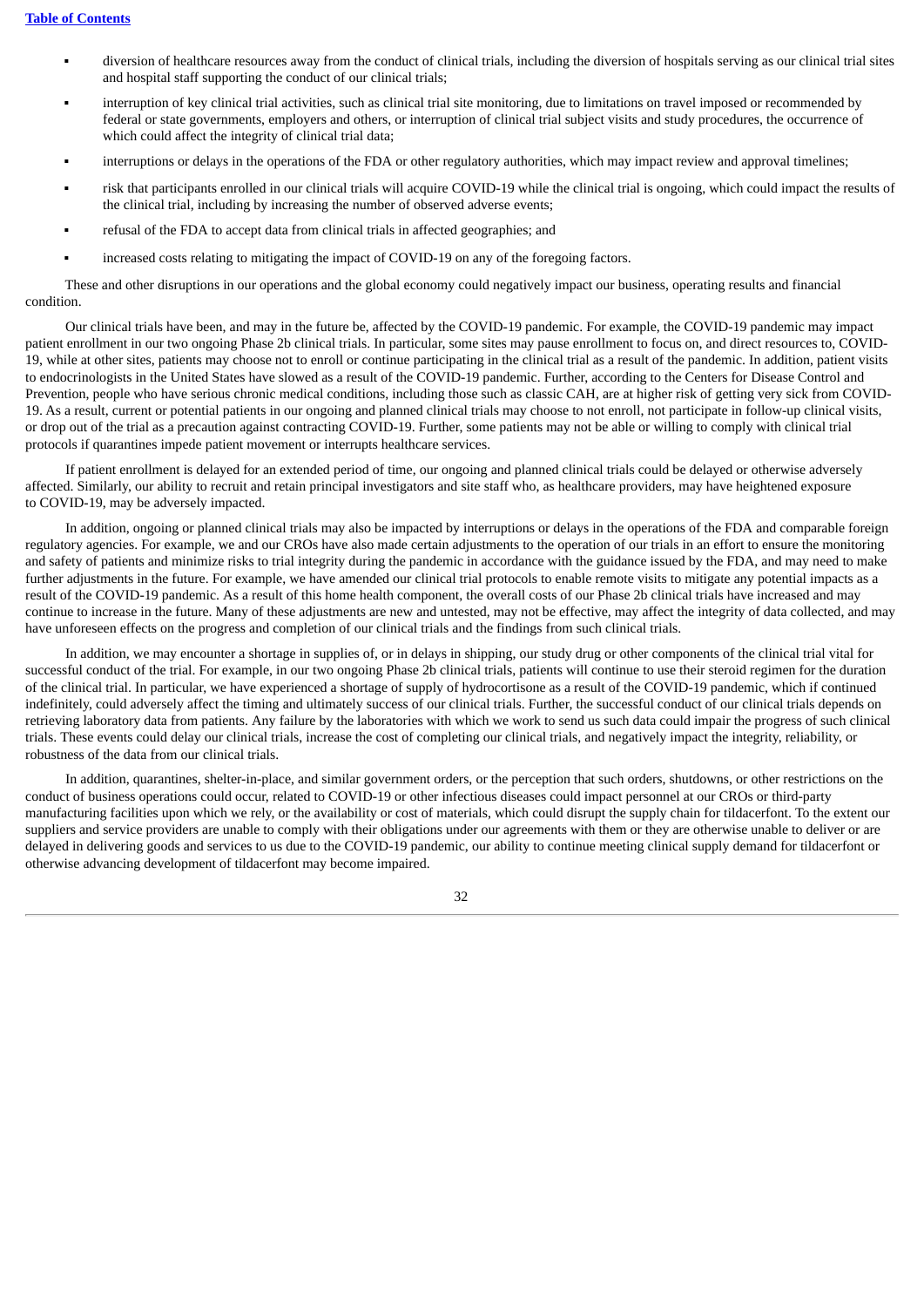The spread of COVID-19 and actions taken to reduce its spread may also materially affect us economically. While the potential economic impact brought by, and the duration of, the COVID-19 pandemic may be difficult to assess or predict, there could be a significant disruption of global financial markets, reducing our ability to access capital, which could in the future negatively affect our liquidity and financial position. In addition, the trading prices for other companies have been highly volatile as a result of the COVID-19 pandemic. As a result, we may face difficulties raising capital through sales of our common stock or such sales may be on unfavorable terms.

COVID-19 and actions taken to reduce its spread continue to evolve. The extent to which COVID-19 may impede the development of tildacerfont, reduce the productivity of our employees, disrupt our supply chains, delay our clinical trials, reduce our access to capital or limit our business development activities, will depend on future developments, which are highly uncertain and cannot be predicted with confidence.

In addition, to the extent the ongoing COVID-19 pandemic adversely affects our business and results of operations, it may also have the effect of heightening many of the other risks and uncertainties described in this "Risk Factors" section.

## Interim, topline, and preliminary data from our clinical trials that we announce or publish from time to time may change as more patient data become available and are subject to audit and verification procedures that could result in material changes in the final data.

From time to time, we may publicly disclose interim, topline, or preliminary data from our clinical trials, which is based on a preliminary analysis of then-available data, and the results and related findings and conclusions are subject to change following a more comprehensive review of the data related to the particular study or trial. We also make assumptions, estimations, calculations, and conclusions as part of our analyses of data, and we may not have received or had the opportunity to fully and carefully evaluate all data. As a result, the interim, topline, or preliminary results that we report may differ from future results of the same studies, or different conclusions or considerations may qualify such results, once additional data have been received and fully evaluated. Interim, topline, and preliminary data also remain subject to audit and verification procedures that may result in the final data being materially different from the preliminary data we previously published. As a result, such data should be viewed with caution until the final data are available. Adverse differences between preliminary, interim, or topline data and final data could significantly harm our business prospects.

Further, others, including regulatory agencies, may not accept or agree with our assumptions, estimates, calculations, conclusions, or analyses or may interpret or weigh the importance of data differently, which could impact the value of the particular program, the approvability, or commercialization of the particular product candidate or product and our company in general. In addition, the information we choose to publicly disclose regarding a particular study or clinical trial is based on what is typically extensive information, and you or others may not agree with what we determine is the material or otherwise appropriate information to include in our disclosure, and any information we determine not to disclose may ultimately be deemed significant with respect to future decisions, conclusions, views, activities or otherwise regarding a particular product, product candidate, or our business. If the interim, topline, or preliminary data that we report differ from actual results, or if others, including regulatory authorities, disagree with the conclusions reached, our ability to obtain approval for, and commercialize, tildacerfont and any future product candidates may be harmed, which could harm our business, operating results, prospects, or financial condition.

## If the market opportunities for tildacerfont and any future product candidates are smaller than we believe they are, our future revenue may be *adversely affected, and our business may suffer.*

If the size of the market opportunities in each of our target indications for tildacerfont and any future product candidates is smaller than we anticipate, we may not be able to achieve profitability and growth. We focus our clinical development of tildacerfont on treatments for rare endocrine disorders with relatively small patient populations. For example, we believe that tildacerfont has the potential to bring therapeutic benefit to patients suffering from endocrine disorders where the underlying disease biology supports a need to reduce excess secretion of or hyperresponsiveness to ACTH, including, but not limited to, a severe form of non-classic CAH in adults and a subpopulation of females with a rare form of PCOS with primary adrenal androgen excess, representing 3-5% of females with PCOS (estimated to be 150,000 to 200,000 patients in the United States). Given the relatively small number of patients who have the disorders that we are targeting and intend to target with tildacerfont, it is critical to our ability to grow and become profitable that we continue to successfully identify patients with these rare endocrine disorders. In addition, our estimates of the patient populations for our target indications have been derived from a variety of sources, including scientific literature, surveys of clinics, patient foundations, and market research, and may prove to be incorrect. Further, new studies may change the estimated incidence or prevalence of these disorders. The number of patients may turn out to be lower than expected. The effort to identify patients with diseases we seek to treat is in early stages, and we cannot accurately predict the number of patients for whom treatment might be possible. For example, while classic CAH is usually detected at birth through required newborn screening programs in most developed countries, new patients may become increasingly difficult to identify or gain access to, which would adversely affect our results of operations and our business. In addition, the potentially addressable patient population for classic CAH may be limited or may not be amenable to treatment with tildacerfont, if approved. Further, even if we obtain significant market share for tildacerfont in

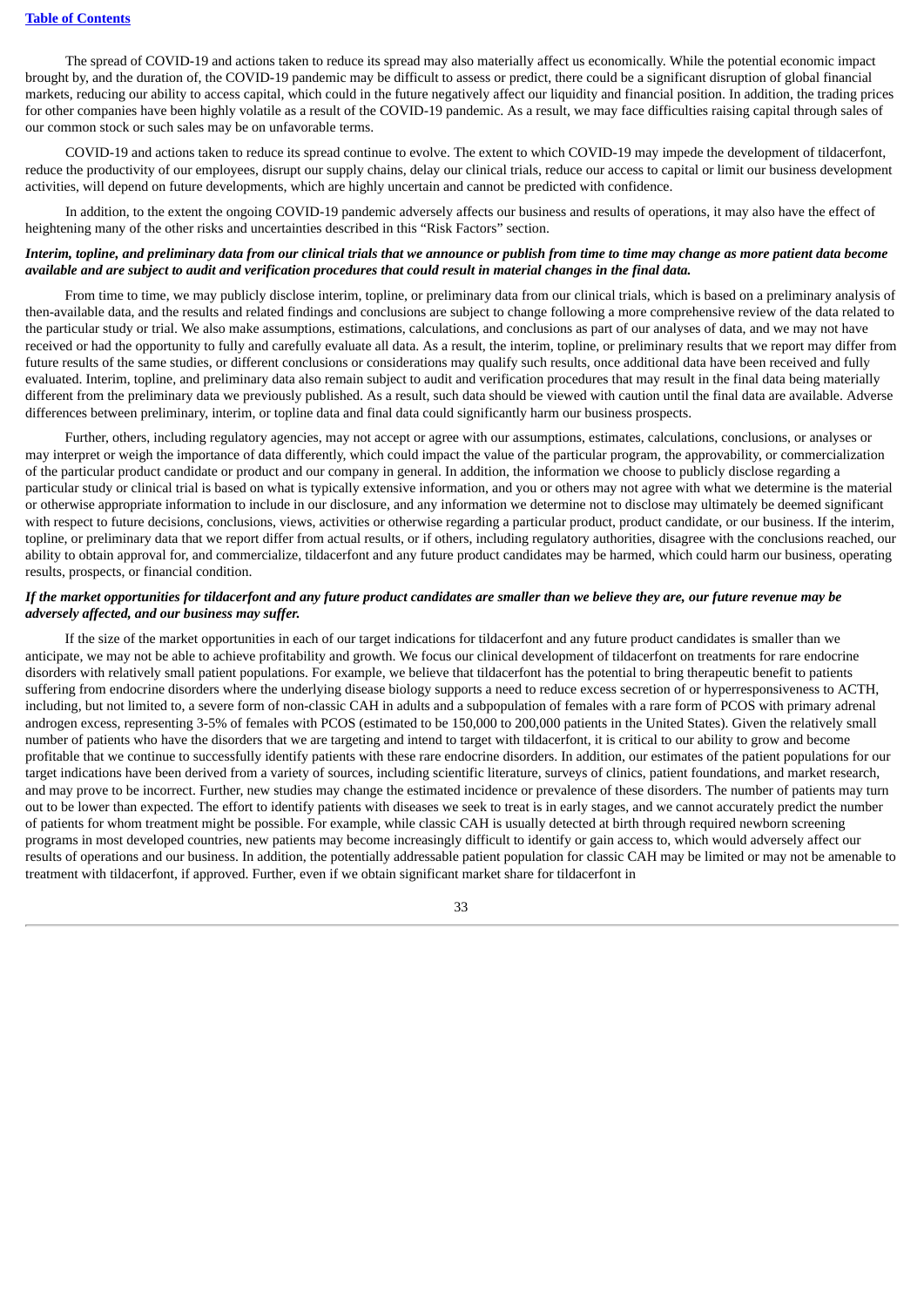classic CAH, we may never achieve profitability despite obtaining such significant market share, as other pharmaceutical companies with more resources and greater experience in drug development and commercialization are targeting this same endocrine disorder.

# We may not be successful in our efforts to expand our pipeline by identifying additional indications and formulations for which to investigate tildacerfont in the future. We may expend our limited resources to pursue a particular indication or formulation for tildacerfont and fail to capitalize on product candidates, indications, or formulations that may be more profitable or for which there is a greater likelihood of success.

Because we have limited financial and managerial resources, we are focused on specific indications and formulations for tildacerfont. As a result, we may fail to generate additional clinical development opportunities for tildacerfont for a number of reasons, including, tildacerfont may in certain indications, on further study, be shown to have harmful side effects, limited to no efficacy, or other characteristics that suggest it is unlikely to receive marketing approval and achieve market acceptance in such additional indications.

We plan to conduct several clinical trials for tildacerfont in parallel over the next several years, including multiple clinical trials in adult and pediatric patients with classic CAH and in a subpopulation of females with a rare form of PCOS. As a result, we may forgo or delay pursuit of opportunities with other indications that could have had greater commercial potential or likelihood of success. However, we may focus on or pursue one or more of our target indications over other potential indications and such development efforts may not be successful, which would cause us to delay the clinical development and approval of tildacerfont. Furthermore, research programs to identify additional indications for tildacerfont require substantial technical, financial, and human resources. We may also pursue additional formulations for tildacerfont, including transitioning from a tablet formulation to a granulate formulation. However, we may not successfully develop these additional formulations for chemistry-related, stability-related, or other reasons. Our resource allocation decisions may cause us to fail to capitalize on viable commercial products or profitable market opportunities. Our spending on current and future research and development programs for specific indications may not yield any commercially viable products.

Additionally, we may pursue additional in-licenses or acquisitions of development-stage assets or programs, which entails additional risk to us. Identifying, selecting and acquiring promising product candidates requires substantial technical, financial, and human resources expertise. Efforts to do so may not result in the actual acquisition or license of a particular product candidate, potentially resulting in a diversion of our management's time and the expenditure of our resources with no resulting benefit.

For example, if we are unable to identify programs that ultimately result in approved products, we may spend material amounts of our capital and other resources evaluating, acquiring and developing products that ultimately do not provide a return on our investment.

#### Obtaining and maintaining regulatory approval for a product candidate in one jurisdiction does not mean that we will be successful in obtaining *regulatory approval for that product candidate in other jurisdictions.*

Obtaining and maintaining regulatory approval for a product candidate in one jurisdiction does not guarantee that we will be able to obtain or maintain regulatory approval in any other jurisdiction, while a failure or delay in obtaining regulatory approval in one jurisdiction may have a negative effect on the regulatory approval process in others. For example, even if the FDA grants marketing approval for a product candidate, comparable regulatory authorities in foreign jurisdictions must also approve the manufacturing, marketing and promotion of the product candidate in those countries. Approval procedures vary among jurisdictions and can involve requirements and administrative review periods different from, and greater than, those in the United States, including additional preclinical studies or clinical trials as clinical trials conducted in one jurisdiction may not be accepted by regulatory authorities in other jurisdictions. In many jurisdictions outside the United States, a product candidate must be approved for reimbursement before it can be approved for sale in that jurisdiction. In some cases, the price that we intend to charge for tildacerfont is also subject to approval.

We expect to submit a Marketing Authorization Application, or MAA, to the EMA for approval of tildacerfont in the EU for the treatment of classic CAH. As with the FDA, obtaining approval of an MAA from the EMA is a similarly lengthy and expensive process and the EMA has its own procedures for approval for product candidates. Regulatory authorities in jurisdictions outside of the United States and the EU also have requirements for approval for product candidates with which we must comply prior to marketing in those jurisdictions. Obtaining foreign regulatory approvals and compliance with foreign regulatory requirements could result in significant delays, difficulties and costs for us and could delay or prevent the introduction of tildacerfont in certain countries. If we fail to comply with the regulatory requirements in international markets and/or receive applicable marketing approvals, our target market will be reduced and our ability to realize the full market potential of tildacerfont will be harmed, which would adversely affect our business, prospects, financial condition, and results of operations.

We currently have no marketing and sales organization and have yet to commercialize a product. If we are unable to establish marketing and sales capabilities or enter into agreements with third parties to market and sell tildacerfont and any future product candidates, we may not be able to *generate product revenues.*

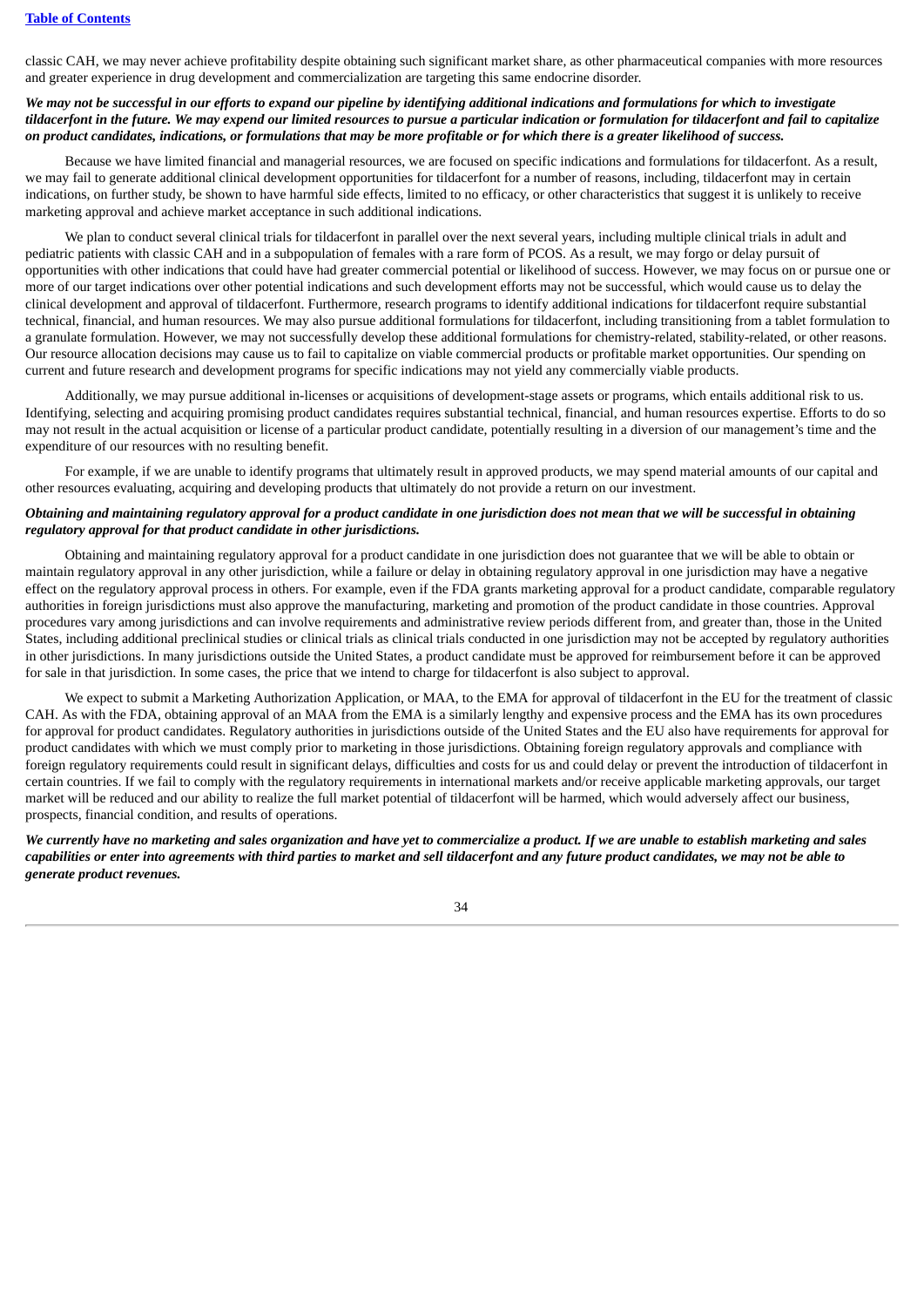We currently do not have a commercial organization for the marketing, sales, and distribution of pharmaceutical products. To commercialize tildacerfont and any future product candidates, we must build our marketing, sales, distribution, managerial and other non-technical capabilities or make arrangements with third parties to perform these services. We intend to build a highly specialized commercial organization to support the commercialization of tildacerfont, if approved, in the United States and Europe.

The establishment and development of our own sales force or the establishment of a contract sales force to market tildacerfont and any future product candidates will be expensive and time-consuming and could delay any commercial launch. Moreover, we may not be able to successfully develop this capability. We will have to compete with other pharmaceutical and biotechnology companies to recruit, hire, train, and retain marketing and sales personnel. We also face competition in our search for third parties to assist us with the sales and marketing efforts of tildacerfont. To the extent we rely on third parties to commercialize tildacerfont, if approved, we may have little or no control over the marketing and sales efforts of such third parties and our revenues from product sales may be lower than if we had commercialized tildacerfont and any future product candidates ourselves. In the event we are unable to develop our own marketing and sales force or collaborate with a third-party marketing and sales organization, we would not be able to commercialize tildacerfont or any future product candidates.

# Use of tildacerfont or any future product candidates could be associated with side effects, adverse events or other properties that could delay or prevent *regulatory approval or result in significant negative consequences following marketing approval, if any.*

As is the case with biopharmaceuticals generally, it is likely that there may be side effects and adverse events associated with the use of tildacerfont and any future product candidates. Results of our clinical trials could reveal a high and unacceptable severity and prevalence of side effects or unexpected characteristics. Undesirable side effects caused by tildacerfont and any future product candidates could cause us or regulatory authorities to interrupt, delay or halt clinical trials and could result in a more restrictive label or the delay or denial of regulatory approval by the FDA or other comparable foreign authorities. For example, although tildacerfont has been assessed in 171 patients across seven clinical trials in which it has been well tolerated with no drug-related SAEs, in our proof-of-concept, dose-escalating Phase 2a clinical trial in adults with classic CAH, one patient experienced a grade one liverrelated adverse event after 14 days of treatment at 1,000mg once daily. This patient had elevated levels of alanine transaminase, or ALT, between five and nine times the upper limit of normal, or ULN, elevations in aspartate aminotransferase, or AST, less than five times the ULN, and no increases in bilirubin. The event resolved on its own without additional medical intervention. No cases of liver enzyme elevations above three times the ULN were observed in any patient receiving total daily doses of 600mg, which is approximately three times the proposed therapeutic dose for adults with classic CAH, and below. If drug-related SAEs are observed, our trials could be suspended or terminated and the FDA or comparable foreign regulatory authorities could order us to cease further development of or deny approval for tildacerfont for any or all targeted indications. The drug-related side effects could affect patient recruitment or the ability of enrolled patients to complete the trial or result in potential product liability claims. Any of these occurrences may harm our business, financial condition, and prospects significantly.

Furthermore, only adults have been treated with tildacerfont, and the safety profile in pediatric patients is unknown and may be different than that observed in previous clinical trials. Results of our trials could reveal a high and unacceptable severity and prevalence of side effects.

Additionally, if tildacerfont and any future product candidates receive marketing approval, and we or others later identify undesirable side effects caused by such product candidate, a number of potentially significant negative consequences could result, including:

- we may be forced to suspend marketing of that product, or decide to remove the product form the marketplace;
- regulatory authorities may withdraw approvals or change their approvals of such product;
- regulatory authorities may require additional warnings on the label or limit access of that product to selective specialized centers with additional safety reporting and with requirements that patients be geographically close to these centers for all or part of their treatment;
- we may be required to create a medication guide outlining the risks of such side effects for distribution to patients;
- we may be required to change the way the product is administered;
- we could be subject to fines, injunctions, or the imposition of criminal or civil penalties, or to sued and held liable for harm caused to subjects or patients;
- we could be sued and held liable for harm caused to patients; and
- the product may become less competitive, and our reputation may suffer.

Any of these events could prevent us from achieving or maintaining market acceptance of tildacerfont and any future product candidates, if approved, and could significantly harm our business, results of operations, and prospects.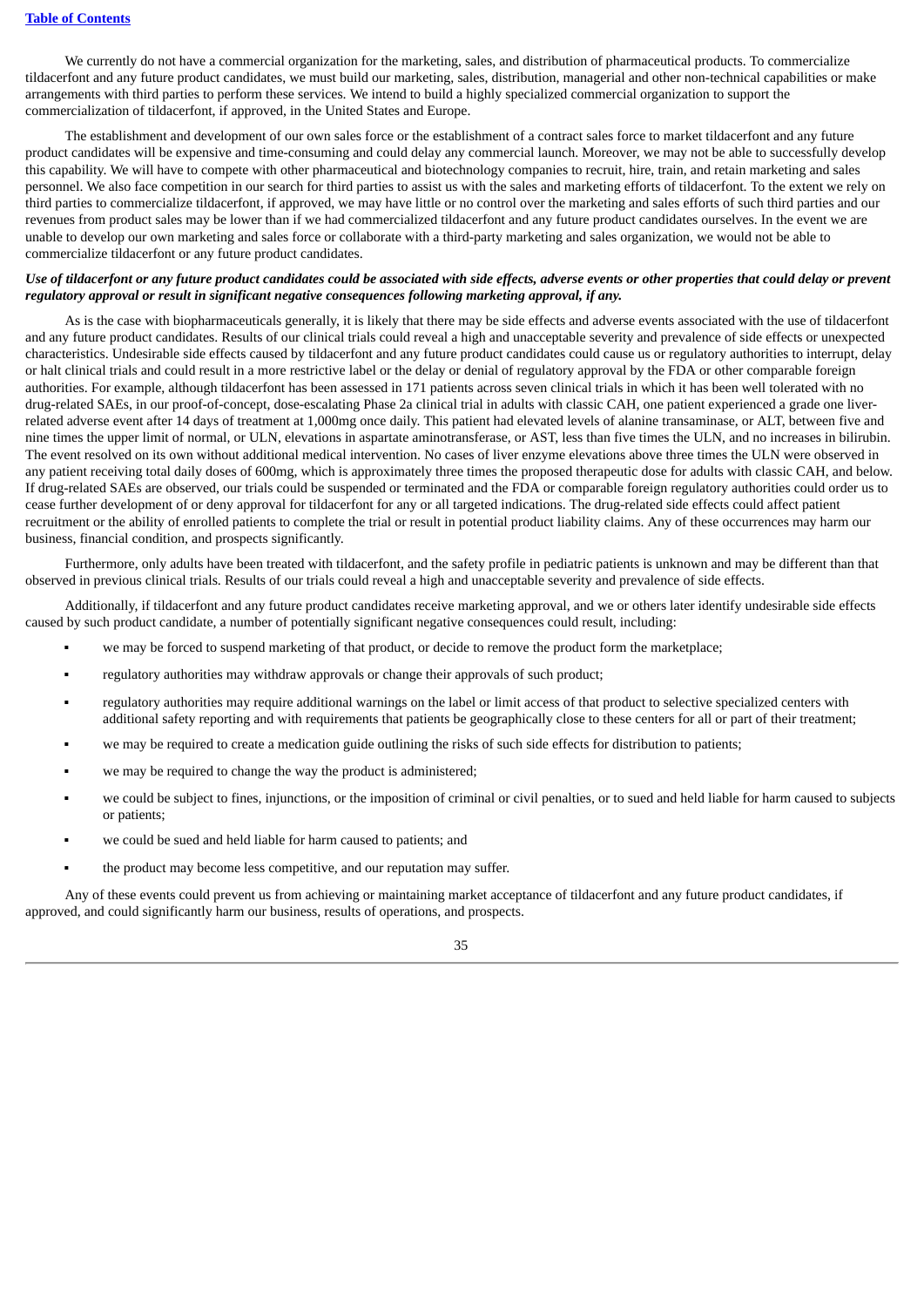# If we receive regulatory approval for tildacerfont and any future product candidates, we will be subject to ongoing regulatory obligations and continued regulatory review, which may result in significant additional expense and we may be subject to penalties if we fail to comply with regulatory *requirements or experience unanticipated problems with any product.*

Any regulatory approvals that we receive may be subject to limitations on the approved indicated uses for which the product may be marketed or to the conditions of approval, or contain requirements for potentially costly post-marketing testing, including post-market studies or clinical trials, and surveillance to monitor safety and effectiveness. The FDA may also require us to adopt a REMS to ensure that the benefits of treatment with such product candidate outweigh the risks for each potential patient, which may include, among other things, a communication plan to health care practitioners, patient education, extensive patient monitoring, or distribution systems and processes that are highly controlled, restrictive and more costly than what is typical for the industry. We or our collaborators may also be required to adopt a REMS or engage in similar actions, such as patient education, certification of health care professionals, or specific monitoring, if we or others later identify undesirable side effects caused by any product that we develop alone or with collaborators.

In addition, if the FDA or a comparable foreign regulatory authority approves a product candidate, the manufacturing, quality control, labeling, packaging, distribution, adverse event reporting, storage, advertising, promotion, import, export, and recordkeeping for the approved product will be subject to extensive and ongoing regulatory requirements. The FDA also requires submissions of safety and other post-marketing information and reports, registration, as well as continued compliance with cGMP requirements and GCP for any clinical trials that we conduct post-approval. Later discovery of previously unknown problems with a product candidate, including adverse events of unanticipated severity or frequency, or with our third-party manufacturers or manufacturing processes, or failure to comply with regulatory requirements, may result in, among other things:

- issue warning letters or untitled letters;
- mandate modifications to promotional materials or require us to provide corrective information to healthcare practitioners, or require other restrictions on the labeling or marketing of such products;
- require us to enter into a consent decree, which can include imposition of various fines, reimbursements for inspection costs, required due dates for specific actions and penalties for noncompliance;
- seek an injunction or impose civil or criminal penalties or monetary fines;
- suspend, withdraw or modify regulatory approval;
- suspend or modify any ongoing clinical trials;
- refuse to approve pending applications or supplements to applications filed by us;
- suspend or impose restrictions on operations, including costly new manufacturing requirements; or
- seize or detain products, refuse to permit the import or export of products, or require us to initiate a product recall.

The occurrence of any event or penalty described above may inhibit our ability to commercialize tildacerfont and any future product candidates and generate revenue and could require us to expend significant time and resources in response and could generate negative publicity.

Advertising and promotion of any product candidate that obtains approval in the United States will be heavily scrutinized by the FDA, the U.S. Federal Trade Commission, the Department of Justice, or the DOJ, the Office of Inspector General of the U.S. Department of Health and Human Services, or HHS, state attorneys general, members of the U.S. Congress, and the public. Additionally, advertising and promotion of any product candidate that obtains approval outside of the United States will be heavily scrutinized by comparable foreign entities and stakeholders. Violations, including actual or alleged promotion of our products for unapproved or off-label uses, are subject to enforcement letters, inquiries, and investigations, and civil and criminal sanctions by the FDA, DOJ, or comparable foreign bodies. Any actual or alleged failure to comply with labeling and promotion requirements may result in fines, warning letters, mandates to corrective information to healthcare practitioners, injunctions, or civil or criminal penalties.

The FDA's and other regulatory authorities' policies may change and additional government regulations may be enacted that could prevent, limit or delay regulatory approval for tildacerfont and any future product candidates. If we are slow or unable to adapt to changes in existing requirements or the adoption of new requirements or policies, or if we are not able to maintain regulatory compliance, we may lose any marketing approval that we may have obtained and we may not achieve or sustain profitability, which would adversely affect our business, prospects, financial condition, and results of operations.

Changes in funding for the FDA and other government agencies could hinder their ability to hire and retain key leadership and other personnel, or otherwise prevent new products and services from being developed or commercialized in a timely manner, which could negatively impact our business.

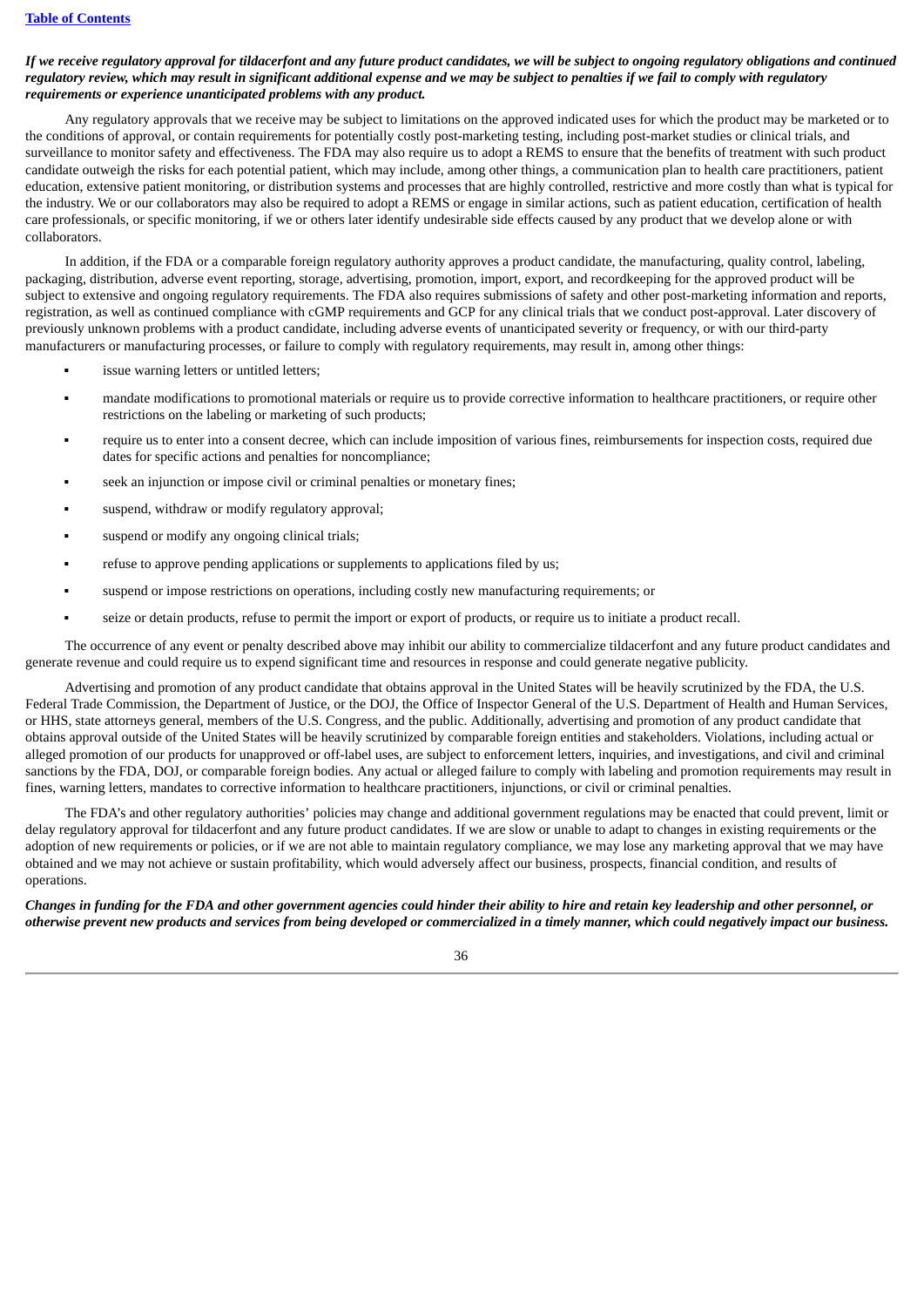The ability of the FDA to review and approve new products can be affected by a variety of factors, including government budget and funding levels, ability to hire and retain key personnel and accept the payment of user fees, and statutory, regulatory, and policy changes. Average review times at the agency have fluctuated in recent years as a result. In addition, government funding of other government agencies that fund research and development activities is subject to the political process, which is inherently fluid and unpredictable.

Disruptions at the FDA and other agencies may also slow the time necessary for new drugs to be reviewed and/or approved by necessary government agencies, which would adversely affect our business. For example, over the last several years, including for 35 days beginning on December 22, 2018, the U.S. government has shut down several times and certain regulatory agencies, such as the FDA, have had to furlough critical FDA employees and stop critical activities. If a prolonged government shutdown occurs, it could significantly impact the ability of the FDA to timely review and process our regulatory submissions, which could have a material adverse effect on our business.

Separately, in response to the global COVID-19 pandemic, in March 2020 the FDA announced its intention to postpone most foreign inspections of manufacturing facilities and products and routine surveillance inspections of domestic manufacturing facilities. In July 2020, the FDA restarted routine preannounced surveillance inspections of domestic manufacturing facilities on a risk-based basis. Regulatory authorities outside the United States have adopted similar restrictions or other policy measures in response to the COVID-19 pandemic. If a prolonged government shutdown occurs, or if global health concerns continue to prevent the FDA or other regulatory authorities from conducting their regular inspections, reviews, or other regulatory activities, it could significantly impact the ability of the FDA or other regulatory authorities to timely review and process our regulatory submissions, which could have a material adverse effect on our business.

# Even if we obtain requlatory approval for tildacerfont and any future product candidates, tildacerfont and any future product candidates may not qain *market acceptance among physicians, patients, healthcare payors and others in the medical community.*

Tildacerfont and any future product candidates may not be commercially successful. The commercial success of tildacerfont or any future product candidates, if approved, will depend significantly on the broad adoption and use of such product by physicians and patients for approved indications. The degree of market acceptance of tildacerfont or any future products, if approved, will depend on a number of factors, including:

- the clinical indications for which such product candidate is approved;
- physicians and patients considering the product as a safe and effective treatment;
- the potential and perceived advantages of the product over alternative treatments;
- **•** the prevalence and severity of any side effects;
- **•** product labeling or product insert requirements of the FDA or other regulatory authorities;
- **•** limitations or warnings contained in the labeling approved by the FDA or other regulatory authorities;
- the timing of market introduction of the product as well as competitive products;
- the cost of treatment in relation to alternative treatments;
- the availability of coverage and adequate reimbursement by third-party payors and government authorities;
- the willingness of patients to pay out-of-pocket in the absence of coverage and adequate reimbursement by third-party payors and government authorities;
- relative convenience and ease of administration, including as compared to alternative treatments and competitive therapies; and
- the effectiveness of our sales and marketing efforts and those of any collaboration or distribution partner on whom we rely for sales in foreign jurisdictions.

If tildacerfont and any future product candidate is approved but fails to achieve market acceptance among physicians, patients, healthcare payors or others in the medical community, we will not be able to generate significant revenues, which would have a material adverse effect on our business, prospects, financial condition, and results of operations. In addition, even if tildacerfont and any future product candidate gains acceptance, the markets for the treatment of patients with our target indications may not be as significant as we estimate.

#### If tildacerfont and any future product candidate is approved for marketing, and we are found to have improperly promoted off-label uses, or if *physicians prescribe or use tildacerfont and any future product candidates off-label, we may become subject to*

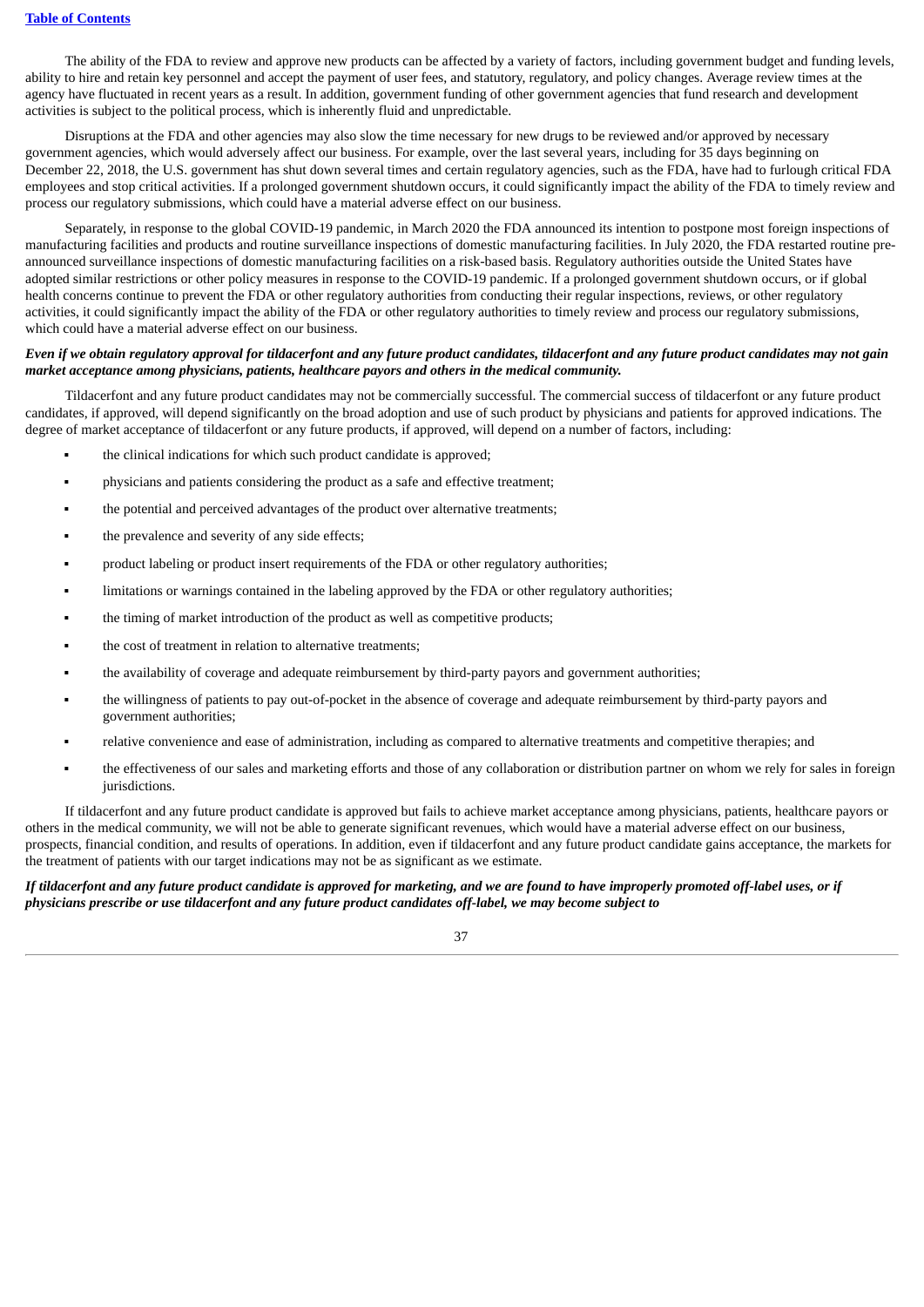# prohibitions on the sale or marketing of tildacerfont and any future product candidates, significant fines, penalties, sanctions, or product liability *claims, and our image and reputation within the industry and marketplace could be harmed.*

The FDA, DOJ, and comparable foreign authorities strictly regulate the marketing and promotional claims that are made about pharmaceutical products, such as tildacerfont, if approved. In particular, a product may not be promoted for uses or indications that are not approved by the FDA or comparable foreign authorities as reflected in the product's approved labeling. However, if we receive marketing approval for tildacerfont and any future product candidates, physicians can prescribe such product to their patients in a manner that is inconsistent with the approved label based on the physician's independent medical judgement. If we are found to have promoted such off-label uses, we may receive warning letters from the FDA and comparable foreign authorities and become subject to significant liability, which would materially harm our business. The federal government has levied large civil and criminal fines against companies for alleged improper promotion and has enjoined several companies from engaging in off-label promotion. If we become the target of such an investigation or prosecution based on our marketing and promotional practices, we could face similar sanctions, which would materially harm our business. In addition, management's attention could be diverted from our business operations, significant legal expenses could be incurred, and our reputation could be damaged. The FDA and other governmental authorities have also required that companies enter into consent decrees or permanent injunctions under which specified promotional conduct is changed or curtailed in order to resolve enforcement actions. If we are deemed by the FDA, DOJ, or other governmental authorities to have engaged in the promotion of tildacerfont or any future product candidate for off-label use, we could be subject to certain prohibitions or other restrictions on the sale or marketing and other operations or significant fines and penalties, and the imposition of these sanctions could also affect our reputation and position within the industry.

# Coverage and reimbursement may be limited or unavailable in certain market segments for tildacerfont and any future product candidates, which *could make it difficult for us to sell tildacerfont and any future product candidates profitably.*

Successful sales of tildacerfont and any future product candidates, if approved, depend on the availability of coverage and adequate reimbursement from third-party payors. Patients who are prescribed medicine for the treatment of their conditions generally rely on third-party payors to reimburse all or part of the costs associated with their prescription drugs. Coverage and adequate reimbursement from governmental healthcare programs, such as Medicare and Medicaid, and commercial payors is critical to new product acceptance, and we may not obtain such coverage or adequate reimbursement. Moreover, we focus our clinical development of tildacerfont on treatments for rare endocrine disorders with relatively small patient populations. As a result, we must rely on obtaining appropriate coverage and reimbursement for these populations.

Government authorities and third-party payors, such as private health insurers and health maintenance organizations, decide which drugs they will cover and the amount of reimbursement they will provide. Reimbursement by a third-party payor may depend upon a number of factors, including, but not limited to, the third-party payor's determination that use of a product is:

- a covered benefit under its health plan;
- safe, effective, and medically necessary;
- appropriate for the specific patient;
- cost-effective: and
- **•** neither experimental nor investigational.

Obtaining coverage and reimbursement approval for a product from a government or other third-party payor is a time-consuming and costly process that could require us to provide to the payor supporting scientific, clinical and cost-effectiveness data for the use of our products. We may not be able to provide data sufficient to obtain coverage and adequate reimbursement. Assuming we obtain coverage for a given product, the resulting reimbursement payment rates might not be adequate or may require co-payments that patients find unacceptably high. Patients are unlikely to use tildacerfont or any future product candidate unless coverage is provided and reimbursement is adequate to cover a significant portion of the cost. Additionally, the reimbursement rates and coverage amounts may be affected by the approved label for tildacerfont or any future product candidate. If coverage and reimbursement of our future products are unavailable or limited in scope or amount, or if pricing is set at unsatisfactory levels, we may be unable to achieve or sustain profitability.

In addition, the market for tildacerfont and any future product candidates will depend significantly on access to third-party payors' drug formularies or lists of medications for which third-party payors provide coverage and reimbursement. The industry competition to be included in such formularies often leads to downward pricing pressures on pharmaceutical companies. Also, third-party payors may refuse to include a particular branded drug in their formularies or otherwise restrict patient access through formulary controls or otherwise to a branded drug when a less costly generic equivalent or other alternative is available.

In the United States, no uniform policy of coverage and reimbursement for drug products exists among third-party payors. Third-party payors often rely upon Medicare coverage policy and payment limitations in setting their own reimbursement rates, but also have their own methods and approval process apart from Medicare determinations. Therefore, coverage and reimbursement for

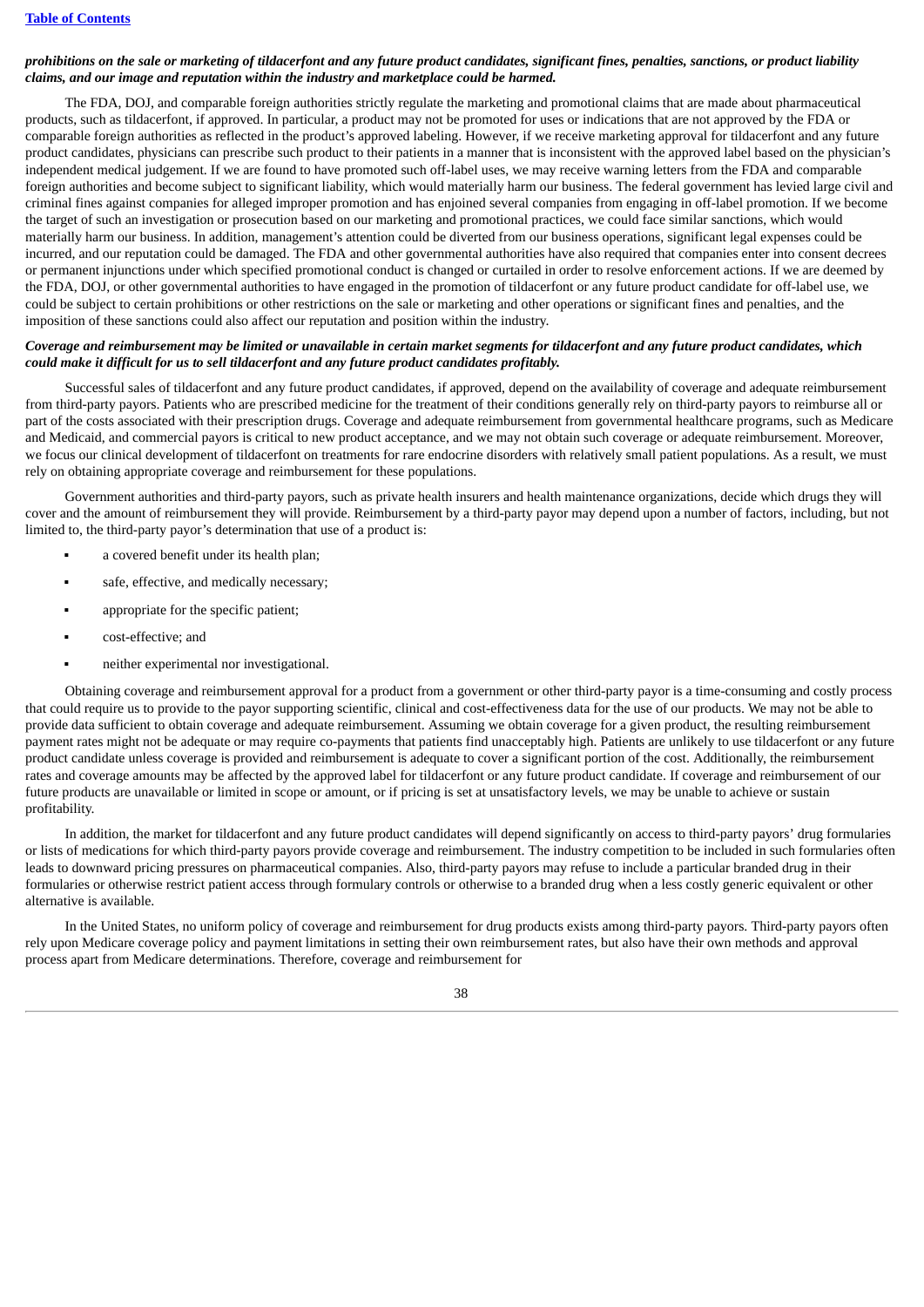drug products can differ significantly from payor to payor. As a result, the coverage determination process is often a time-consuming and costly process that will require us to provide scientific and clinical support for the use of tildacerfont and any future product candidates to each payor separately, with no assurance that coverage and adequate reimbursement will be obtained.

We intend to seek approval to market tildacerfont in the United States and in selected foreign jurisdictions. If we obtain approval in one or more foreign jurisdictions for tildacerfont, we will be subject to rules and regulations in those jurisdictions. In some foreign countries, particularly those in the EU, the pricing of prescription pharmaceuticals and biologics is subject to governmental control. In these countries, pricing negotiations with governmental authorities can take considerable time after obtaining marketing approval for a drug candidate. In addition, market acceptance and sales of a product will depend significantly on the availability of coverage and adequate reimbursement from third-party payors for a product and may be affected by existing and future health care reform measures.

# Recently enacted legislation, future legislation and healthcare reform measures may increase the difficulty and cost for us to obtain marketing approval for and commercialize tildacerfont and any future product candidates and may affect the prices we may set.\*

In the United States and some foreign jurisdictions, there have been, and we expect there will continue to be, a number of legislative and regulatory changes to the healthcare system, including cost-containment measures that may reduce or limit coverage and reimbursement for newly approved drugs and affect our ability to profitably sell any product candidates for which we obtain marketing approval. In particular, there have been and continue to be a number of initiatives at the U.S. federal and state levels that seek to reduce healthcare costs and improve the quality of healthcare.

For example, in March 2010, the Patient Protection and Affordable Care Act, as amended by the Health Care and Education Reconciliation Act, or collectively, the Affordable Care Act, was enacted in the United States. Among the provisions of the Affordable Care Act of importance to our potential product candidates are that it established an annual, nondeductible fee on any entity that manufactures or imports specified branded prescription drugs and biologic agents; expands eligibility criteria for Medicaid programs; increased the statutory minimum rebates a manufacturer must pay under the Medicaid Drug Rebate Program; created a new Medicare Part D coverage gap discount program; established a new Patient-Centered Outcomes Research Institute to oversee, identify priorities in and conduct comparative clinical effectiveness research, along with funding for such research; and established a Center for Medicare and Medicaid Innovation at the Centers for Medicare & Medicaid Services, or CMS, to test innovative payment and service delivery models to lower Medicare and Medicaid spending.

There have been executive, judicial and Congressional challenges to certain aspects of the Affordable Care Act. By way of example, legislation enacted in 2017, informally titled the Tax Cuts and Jobs Act, or the Tax Act, included a provision which repealed, effective January 1, 2019, the taxbased shared responsibility payment imposed by the Affordable Care Act on certain individuals who fail to maintain qualifying health coverage for all or part of a year that is commonly referred to as the "individual mandate." In addition, the 2020 federal spending package permanently eliminated, effective January 1, 2020, the Affordable Care Act-mandated "Cadillac" tax on high-cost employer-sponsored health coverage and medical device tax and, effective January 1, 2021, also eliminated the health insurer tax. On December 14, 2018, a Texas U.S. District Court Judge ruled that the Affordable Care Act is unconstitutional in its entirety because the "individual mandate" was repealed by Congress as part of the Tax Act. Additionally, on December 18, 2019, the U.S. Court of Appeals for the 5th Circuit ruled that that the individual mandate was unconstitutional and remanded the case back to the District Court to determine whether the remaining provisions of the Affordable Care Act are invalid as well. The United States Supreme Court is currently reviewing this case, although it is unknown when a decision will be made. On February 10, 2021, the Biden administration withdrew the federal government support for overturning the Affordable Care Act. Although the Supreme Court has not yet ruled on the constitutionality of the Affordable Care Act, on January 28, 2021, President Biden issued an executive order that initiated a special enrollment period for purposes of obtaining health insurance coverage through the Affordable Care Act marketplace, which began on February 15, 2021 and will remain open through August 15, 2021. The executive order also instructed certain governmental agencies to review and reconsider their existing policies and rules that limit access to healthcare, including among others, reexamining Medicaid demonstration projects and waiver programs that include work requirements, and policies that create unnecessary barriers to obtaining access to health insurance coverage through Medicaid or the Affordable Care Act. It is unclear how the Supreme Court ruling, other such litigation, and the healthcare reform measures of the Biden administration will impact the Affordable Care Act and our business.

In addition, other legislative changes have been proposed and adopted since the Affordable Care Act was enacted. On August 2, 2011, the Budget Control Act of 2011 was signed into law, which, among other things, included reductions to Medicare payments to providers of 2% per fiscal year, which went into effect on April 1, 2013 and, due to subsequent legislative amendments to the statute, will remain in effect through 2030, with the exception of a temporary suspension from May 1, 2020 through December 31, 2021 due to COVID-19 relief legislation, unless additional Congressional action is taken. In addition, on January 2, 2013, the American Taxpayer Relief Act of 2012 was signed into law, which, among other things, reduced Medicare payments to several providers, including hospitals, and increased the statute of limitations period for the government to recover overpayments to providers from three to five years.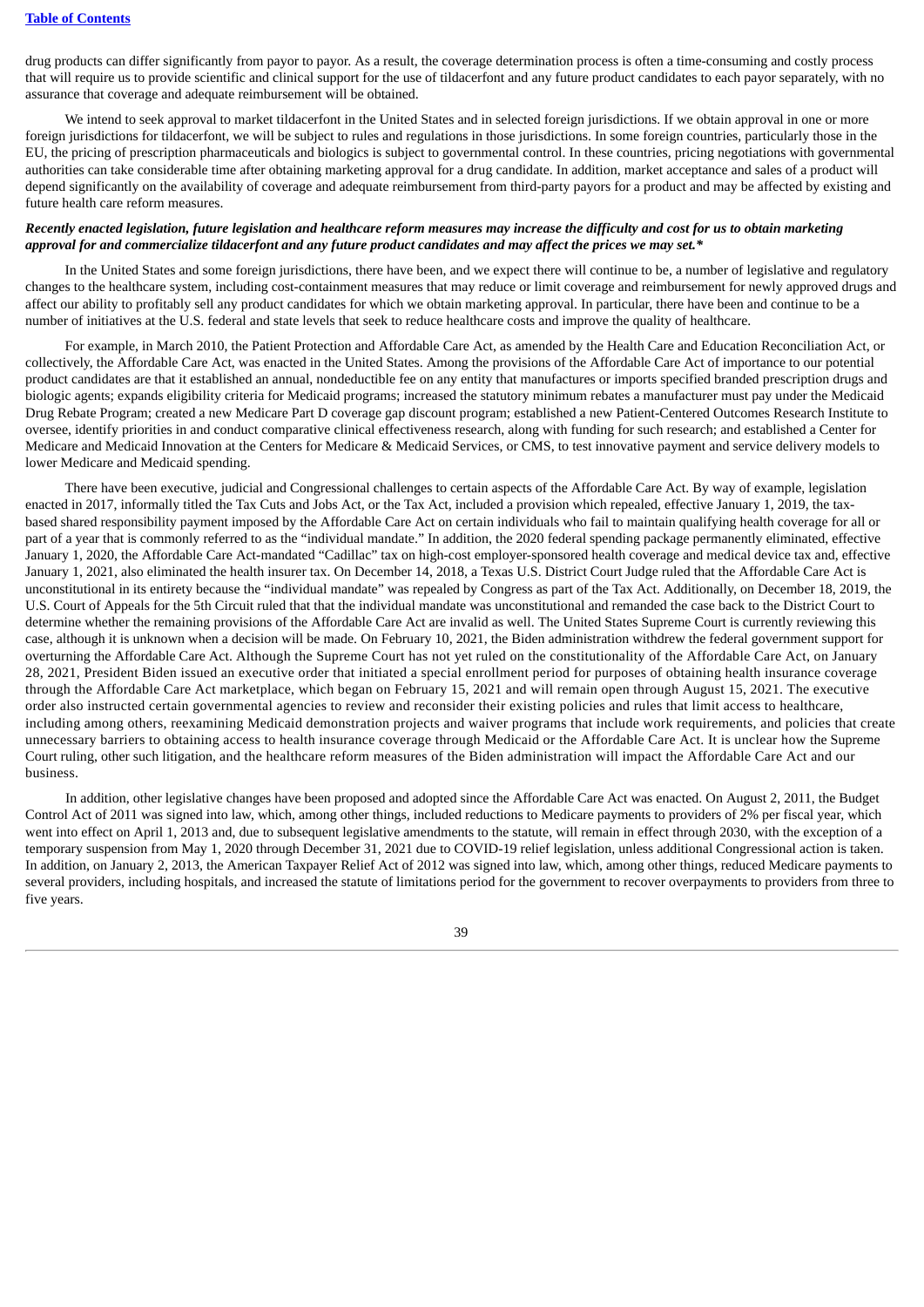Further, there has been heightened governmental scrutiny in the United States of pharmaceutical pricing practices in light of the rising cost of prescription drugs. Such scrutiny has resulted in several recent congressional inquiries and proposed and enacted federal and state legislation designed to, among other things, bring more transparency to product pricing, review the relationship between pricing and manufacturer patient programs, and reform government program reimbursement methodologies for products.

At the federal level, the previous Trump administration used several means to propose or implement drug pricing reform, including through federal budget proposals, executive orders and policy initiatives. For example, on July 24, 2020 and September 13, 2020, the Trump administration announced several executive orders related to drug pricing that attempted to implement several of the Trump administration's proposals. As a result, the FDA released a final rule on September 24, 2020, effective November 30, 2020, implementing a portion of the importation executive order. Further, on November 20, 2020, the HHS finalized a regulation removing safe harbor protection for price reductions from pharmaceutical manufacturers to plan sponsors under Medicare Part D, either directly or through pharmacy benefit managers, unless the price reduction is required by law. The implementation of the rule has been delayed by the Biden administration from January 1, 2022 to January 1, 2023 in response to ongoing litigation. The rule also creates a new safe harbor for price reductions reflected at the point-of-sale, as well as a new safe harbor for certain fixed fee arrangements between pharmacy benefit managers and manufacturers, the implementation of which have also been delayed until January 1, 2023. On November 20, 2020, CMS issued an interim final rule implementing the Trump administration's Most Favored Nation executive order, which would tie Medicare Part B payments for certain physicianadministered drugs to the lowest price paid in other economically advanced countries, effective January 1, 2021. On December 28, 2020, the United States District Court in Northern California issued a nationwide preliminary injunction against implementation of the interim final rule. It is unclear whether the Biden administration will work to reverse these measures or pursue similar policy initiatives.

At the state level, individual states in the United States have also increasingly passed legislation and implemented regulations designed to control pharmaceutical and biological product pricing, including price or patient reimbursement constraints, discounts, restrictions on certain product access and marketing cost disclosure and transparency measures, and, in some cases, designed to encourage importation from other countries and bulk purchasing. Legally mandated price controls on payment amounts by third-party payors or other restrictions could harm our business, results of operations, financial condition, and prospects. In addition, regional healthcare authorities and individual hospitals are increasingly using bidding procedures to determine what pharmaceutical products and which suppliers will be included in their prescription drug and other healthcare programs. This could reduce the ultimate demand for tildacerfont, if approved, or put pressure on our product pricing, which could negatively affect our business, results of operations, financial condition, and prospects.

We expect that the Affordable Care Act, these new laws, and other healthcare reform measures that may be adopted in the future may result in additional reductions in Medicare and other healthcare funding, more rigorous coverage criteria, new payment methodologies and additional downward pressure on the price that we receive for any approved product. In addition, it is possible that additional governmental action will be taken in response to the COVID-19 pandemic. Any reduction in reimbursement from Medicare or other government programs may result in a similar reduction in payments from third-party payors. The implementation of cost containment measures or other healthcare reforms may prevent us from being able to generate revenue, attain profitability or commercialize tildacerfont, if approved.

#### A variety of risks associated with marketing tildacerfont and any future product candidates internationally could materially adversely affect our *business.*

We plan to seek regulatory approval for tildacerfont and any future product candidates internationally and, accordingly, we expect that we will be subject to additional risks related to operating in foreign countries if we obtain the necessary approvals, including:

- differing regulatory requirements in foreign countries, including differing reimbursement, pricing and insurance regimes;
- the potential for so-called parallel importing, which is what happens when a local seller, faced with high or higher local prices, opts to import goods from a foreign market (with low or lower prices) rather than buying them locally;
- unexpected changes in tariffs, trade barriers, price and exchange controls, and other regulatory requirements;
- economic weakness, including inflation, or political instability in particular foreign economies and markets;
- compliance with tax, employment, immigration, and labor laws for employees living or traveling internationally;
- foreign taxes, including withholding of payroll taxes;
- foreign currency fluctuations, which could result in increased operating expenses and reduced revenues, and other obligations incident to doing business in another country;
- difficulties staffing and managing foreign operations;
- workforce uncertainty in countries where labor unrest is more common than in the United States;

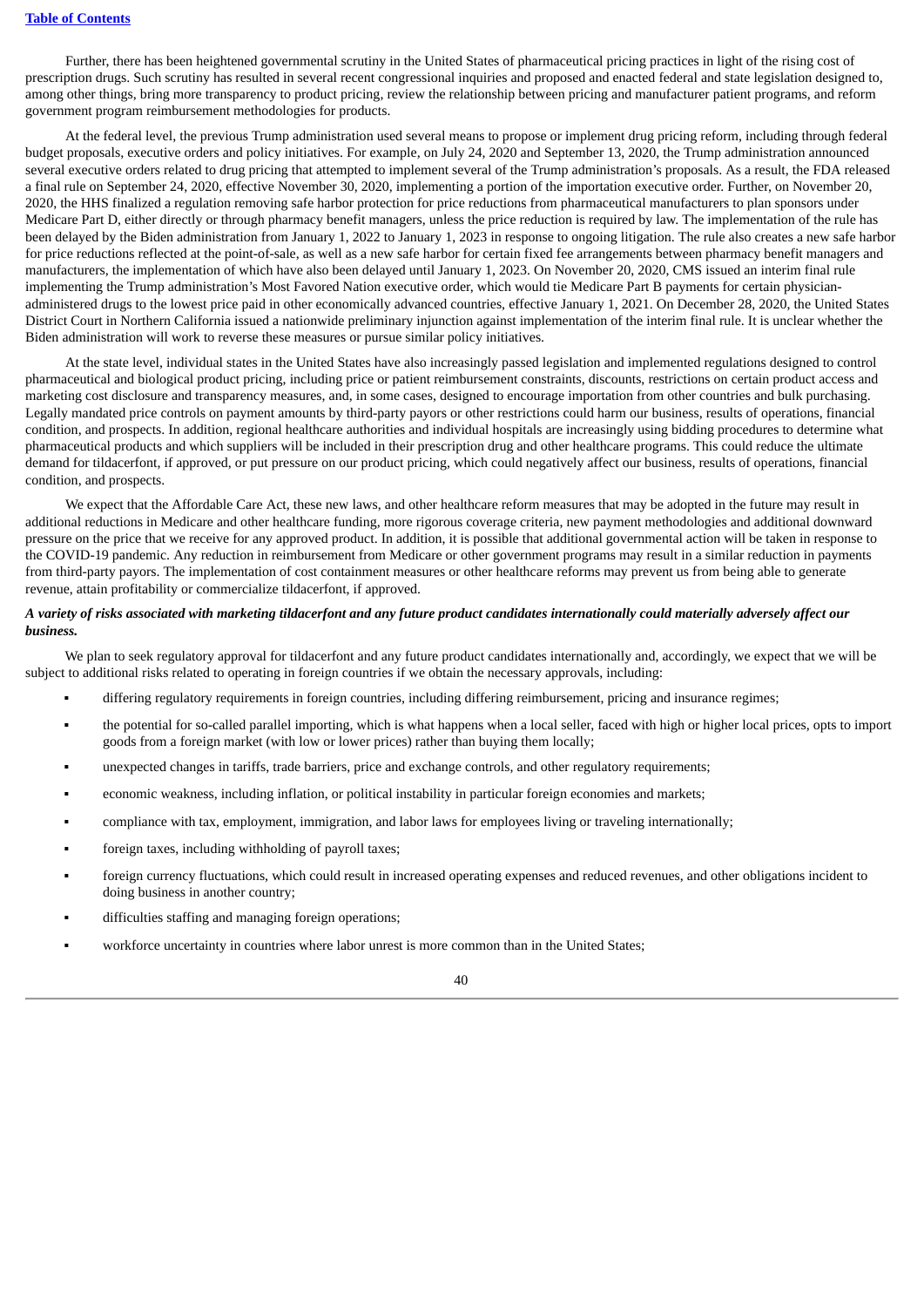- potential liability under the U.S. Foreign Corrupt Practices Act of 1977, or FCPA, or comparable foreign regulations;
- challenges enforcing our contractual and intellectual property rights, especially in those foreign countries that do not respect and protect intellectual property rights to the same extent as the United States;
- production shortages resulting from any events affecting raw material supply or manufacturing capabilities internationally; and
- business interruptions resulting from geo-political actions, including war and terrorism.

These and other risks associated with our international operations may materially adversely affect our ability to attain or maintain profitable operations.

#### If we fail to develop and commercialize additional product candidates, we may be unable to grow our business.

We may seek to in-license or acquire development-stage product candidates in endocrine disorders that have the potential to complement our existing portfolio. If we decide to pursue the development and commercialization of any additional product candidates, we may be required to invest significant resources to acquire or in-license the rights to such product candidates or to conduct drug discovery activities. We do not currently have the necessary drug discovery personnel or expertise adequate to discover and develop an additional product candidate on our own. Any other product candidates will require additional, time-consuming development efforts, and significant financial resources, prior to commercial sale, including preclinical studies, extensive clinical trials, and approval by the FDA and applicable foreign regulatory authorities. All product candidates are prone to the risks of failure that are inherent in pharmaceutical product development, including the possibility that the product candidate will not be shown to be sufficiently safe and/or effective for approval by regulatory authorities. In addition, we may not be able to acquire, discover, or develop any additional product candidates, and any additional product candidates we may develop may not be approved, manufactured, or produced economically, successfully commercialized or widely accepted in the marketplace, or be more effective than other commercially available alternatives. Research programs to identify new product candidates require substantial technical, financial, and human resources whether or not we ultimately identify any candidates. If we are unable to develop or commercialize any other product candidates, our business and prospects will suffer.

#### *If we fail to develop tildacerfont for additional indications, our commercial opportunity may be limited.*

One of our strategies is to pursue clinical development of tildacerfont in additional endocrine disorders, including, but not limited to, pediatric classic CAH and a subpopulation of females with a rare form of PCOS. The endocrine disorders we are targeting are all rare disorders and, as a result, the market size for the treatment of patients with such disorders is limited. In addition, CRF1 receptor antagonism may not be an appropriate or effective mechanism in indications where disease biology supports a need to reduce ACTH. Due to these factors, our ability to grow revenue may be dependent on our ability to successfully develop and commercialize tildacerfont for the treatment of additional indications. Developing, obtaining regulatory approval and commercializing tildacerfont for additional indications will require substantial additional funding and is prone to the risks of failure inherent in drug development. We may not be able to successfully advance any of these indications through the development process. Even if we receive regulatory approval to market tildacerfont for the treatment of any of these additional indications, any such additional indications may not be successfully commercialized, widely accepted in the marketplace, or more effective than other commercially available alternatives. If we are unable to successfully develop and commercialize tildacerfont for these additional indications, our commercial opportunity may be limited.

We face significant competition from other biotechnology and pharmaceutical companies, and our operating results will suffer if we fail to compete *effectively.\**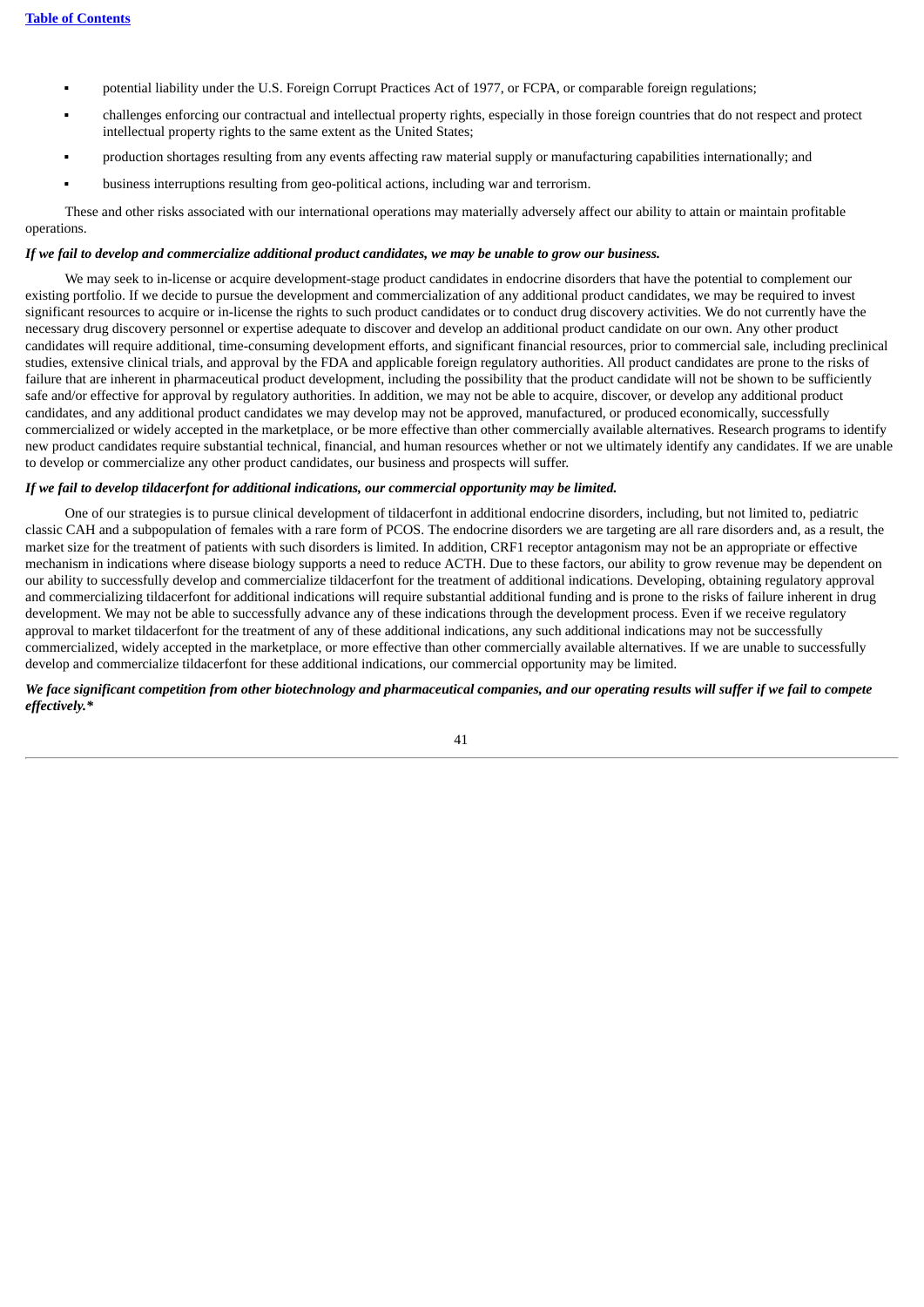The biopharmaceutical industry is characterized by intense competition and rapid innovation. Although we believe that we hold a leading position in our focus on rare endocrine disorders, our competitors may be able to develop other compounds or drugs that are able to achieve similar or better results. Our potential competitors include major multinational pharmaceutical companies, established biotechnology companies, specialty pharmaceutical companies and universities and other research institutions. Many of our competitors have substantially greater financial, technical and other resources, such as larger research and development staff and experienced marketing and manufacturing organizations and well-established sales forces. Smaller or earlystage companies may also prove to be significant competitors, particularly through collaborative arrangements with large, established companies. Mergers and acquisitions in the biotechnology and pharmaceutical industries may result in even more resources being concentrated in our competitors. Competition may increase further as a result of advances in the commercial applicability of technologies and greater availability of capital for investment in these industries. Our competitors may succeed in developing, acquiring or licensing on an exclusive basis drug products that are more effective or less costly than tildacerfont. We believe the key competitive factors that will affect the development and commercial success of tildacerfont are efficacy, safety and tolerability profile, reliability, convenience of dosing, price and reimbursement.

Although classic CAH is part of the newborn screening program in most developed countries, there are no known novel therapies that have been approved in approximately 50 years. We are aware of three other companies actively developing treatments for patients with classic CAH. Neurocrine Biosciences, Inc., or Neurocrine, is developing a CRF1 receptor antagonist and has completed a two-week Phase 2 clinical trial in adults with classic CAH. Neurocrine has initiated a Phase 2 clinical trial in a pediatric classic CAH population and a registrational trial for adult patients with classic CAH. Neurocrine has also initiated a registrational program in pediatric classic CAH in 2021. BridgeBio Pharma, Inc. plans to evaluate an AAV5 gene therapy product candidate to treat classic CAH in a Phase 1/2 proof of concept clinical trial in 2021. In addition, Crinetics Pharmaceuticals, Inc. has initiated a Phase 1 clinical trial in 2021 to evaluate the ability of an oral ACTH antagonist to suppress ACTH-stimulated secretion in healthy volunteers.

In addition, while tildacerfont ultimately seeks to significantly reduce steroid use for patients with classic CAH, patients will continue use of their steroid regimen. As corticosteroids are the current standard of care for the treatment of classic CAH, in the United States alone, there are more than two dozen companies manufacturing steroid-based products. One such company is Diurnal Group PLC, or Diurnal, which is developing an exogenous cortisol treatment with a modified release intended to more closely match the physiological release profile of cortisol but recently announced a failed Phase 3 clinical trial and placed its U.S. development activities on hold. Diurnal submitted a MAA to the EMA in December of 2019. In March 2021, the EMA announced a positive opinion from the Committee for Medicinal Products for Human Use (CHMP) on granting marketing approval for its exogenous cortisol treatment with a modified release for the treatment of adults and adolescents aged 12 and over with CAH. Diurnal also announced that it has withdrawn its application for maintenance of orphan drug designation in Europe and anticipates commercial launch in the third quarter of 2021.

Our commercial potential could be reduced or eliminated if our competitors develop and commercialize products that are safer, more effective, have fewer or less severe side effects, are more convenient, or are less expensive than products that we may develop. Our competitors also may obtain FDA or other regulatory approval for their products more rapidly than we may obtain approval for ours, which could result in our competitors establishing a strong market position before we are able to enter the market or make our development more complicated. We believe the key competitive factors affecting the success of tildacerfont are likely to be efficacy, safety, and convenience.

## Even though we have obtained orphan drug designation for tildacerfont for the treatment of CAH, we may not be able to obtain or maintain the *benefits associated with orphan drug status, including market exclusivity.*

Regulatory authorities in some jurisdictions, including the United States and the EU, may designate drugs for relatively small patient populations as orphan drugs. Under the Orphan Drug Act, the FDA may designate a drug as an orphan drug if it is intended to treat a rare disease or condition, which is generally defined as a patient population of fewer than 200,000 people in the United States, or a patient population of greater than 200,000 people in the United States, but for which there is no reasonable expectation that the cost of developing the drug will be recovered from sales in the United States. In the EU, the EMA Committee for Orphan Medicinal Products grants orphan drug designation to promote the development of products that are intended for the diagnosis, prevention or treatment of a life-threatening or chronically debilitating condition affecting not more than five in 10,000 people in the EU.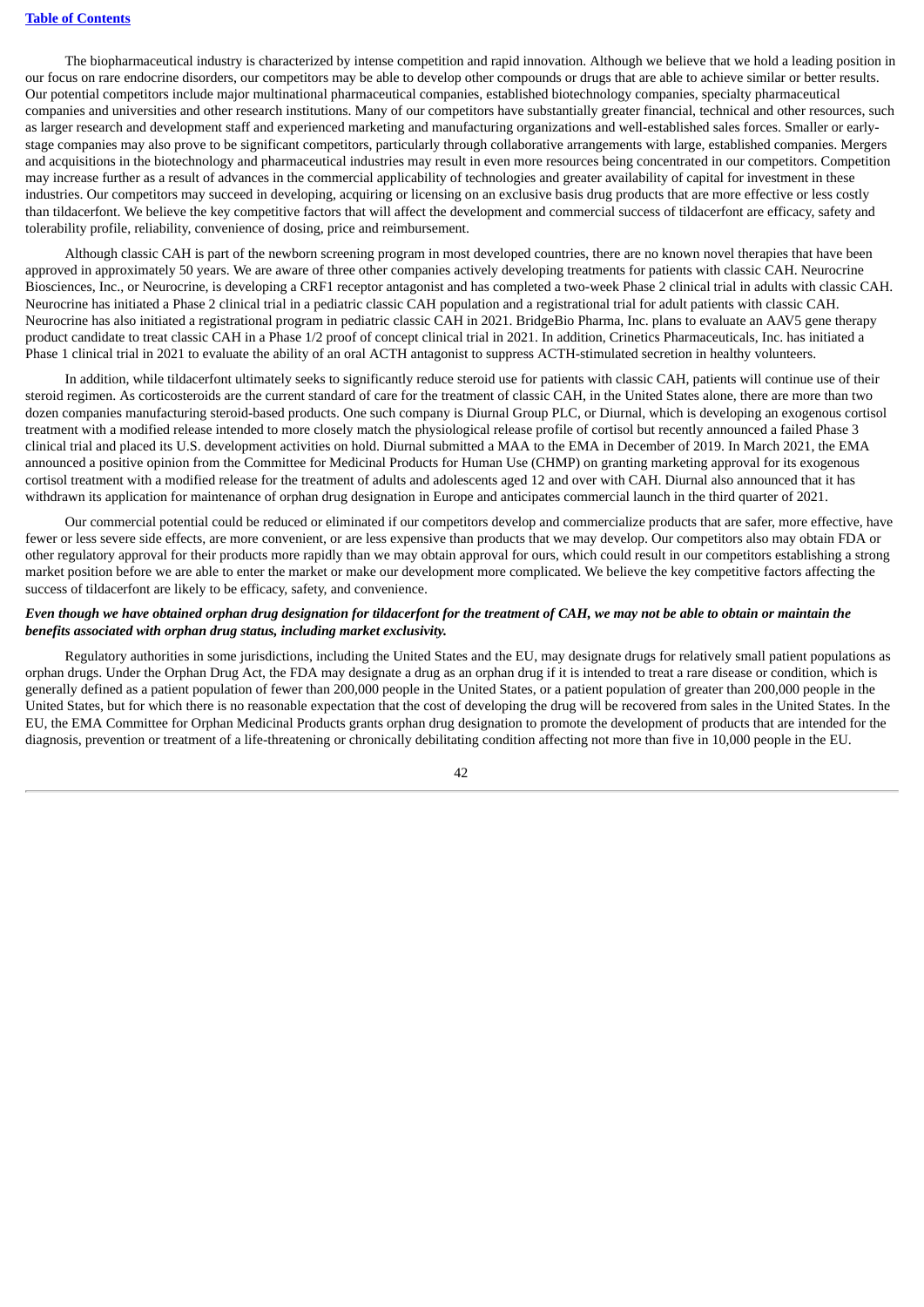We have received orphan drug designation for tildacerfont for the treatment of patients with CAH in both the US and EU. Generally, if a drug with an orphan drug designation subsequently receives the first marketing approval for the indication for which it has such designation, the drug may be entitled to a period of marketing exclusivity, which precludes the FDA or the EMA from approving another marketing application for the same drug and same indication for that time period. The applicable period is seven years in the United States and ten years in the EU, which may be extended by six months and two years, respectively, in the case of product candidates that have complied with the respective regulatory agency's agreed upon pediatric investigation plan. The exclusivity period in the EU can be reduced to six years if a drug no longer meets the criteria for orphan drug designation or if the drug is sufficiently profitable so that market exclusivity is no longer justified. Orphan drug exclusivity may be lost if the FDA or EMA determines that the request for designation was materially defective or if the manufacturer is unable to assure sufficient quantity of the drug to meet the needs of patients with the rare disease or condition. In addition, even after a drug is granted orphan exclusivity and approved, the FDA and the EMA can subsequently approve a different drug for the same condition or the same drug for a different condition, which may subject the orphan-exclusive product to off-label competition. As well, before the expiration of the orphan exclusivity period, the FDA or EMA may grant approval to a competitor if it concludes that a subsequent application for the same drug for the same indication is clinically superior in that it is shown to be safer, more effective or makes a major contribution to patient care. In the EU, the EMA may deny marketing approval for a product candidate if it determines such product candidate is structurally similar to an approved product for the same indication. In addition, if an orphan designated product receives marketing approval for an indication broader than or different from what is designated, such product may not be entitled to orphan exclusivity. Even though the FDA has granted orphan drug designation to tildacerfont for the treatment of classic CAH, if we receive approval for tildacerfont for a modified or different indication, our current orphan designations may not provide us with exclusivity.

Orphan drug designation does not convey any advantage in, or shorten the duration of, the regulatory review or approval process. Also, regulatory approval for any product candidate may be withdrawn, and other product candidates may obtain approval before us and receive orphan drug exclusivity, which could block us from entering the market.

Even if we obtain orphan drug exclusivity for tildacerfont, that exclusivity may not effectively protect us from competition because different drugs can be approved for the same condition before the expiration of the orphan drug exclusivity period.

### We are currently pursuing orphan drug designation for tildacerfont for the treatment of a subpopulation of females with a rare form of PCOS. The incidence and prevalence of this target patient population is based on our estimates and third-party data. If the market opportunity for this target population is larger than we estimate, we may be unable to receive orphan drug designation. Additionally, if orphan drug designation is granted, we *may be unable to maintain any benefits associated with orphan drug designation, including market exclusivity.*

Periodically, we make estimates regarding the incidence and prevalence of target patient populations based on various third-party sources and internally generated analysis. Our estimates may be inaccurate or based on imprecise data. As described above, under the Orphan Drug Act, the FDA may designate a drug as an orphan drug if it is intended to treat a rare disease or condition, which is generally defined as a patient population of fewer than 200,000 people in the United States, or a patient population of greater than 200,000 people in the United States, but for which there is no reasonable expectation that the cost of developing the drug will be recovered from sales in the United States. If our incidence or prevalence estimates for the subpopulation of females with a rare form of PCOS are incorrect, we may be unable to receive orphan drug designation.

Even if the FDA grants orphan drug designation for tildacerfont for the treatment of a subpopulation of females with a rare form of PCOS, exclusive marketing rights in the United States may be limited if we seek FDA marketing approval for an indication broader than the orphan designated indication. Additionally, any product candidate that initially receives orphan drug status designation, may lose such designation if the FDA later determines that the request for designation was materially defective or if the manufacturer is unable to assure sufficient quantities of the product to meet the needs of patients with the rare disease or condition. In addition, others may obtain orphan drug status for products addressing the same diseases or conditions as products we are developing, thus limiting our ability to compete in the markets addressing such diseases or conditions for a significant period of time. As a result, our business and prospects could suffer.

# We may form or seek strategic alliances or enter into additional licensing arrangements in the future, and we may not realize the benefits of such *alliances or licensing arrangements.*

We may form or seek strategic alliances, create joint ventures or collaborations or enter into additional licensing arrangements with third parties that we believe will complement or augment our development and commercialization efforts with respect to tildacerfont and any future product candidates that we may develop. We intend to establish commercial partnerships outside of the United States in selected foreign markets. Any of these relationships may require us to incur non-recurring and other charges, increase our near-and long-term expenditures, issue securities that dilute our existing stockholders, or disrupt our management and business. In addition, we face significant competition in seeking appropriate strategic partners and the negotiation process is time-consuming and complex. If we license products or businesses, we may not be able to realize the benefit of such transactions if we are unable to successfully integrate them with our existing operations and company culture. Following a strategic transaction or license, we may not

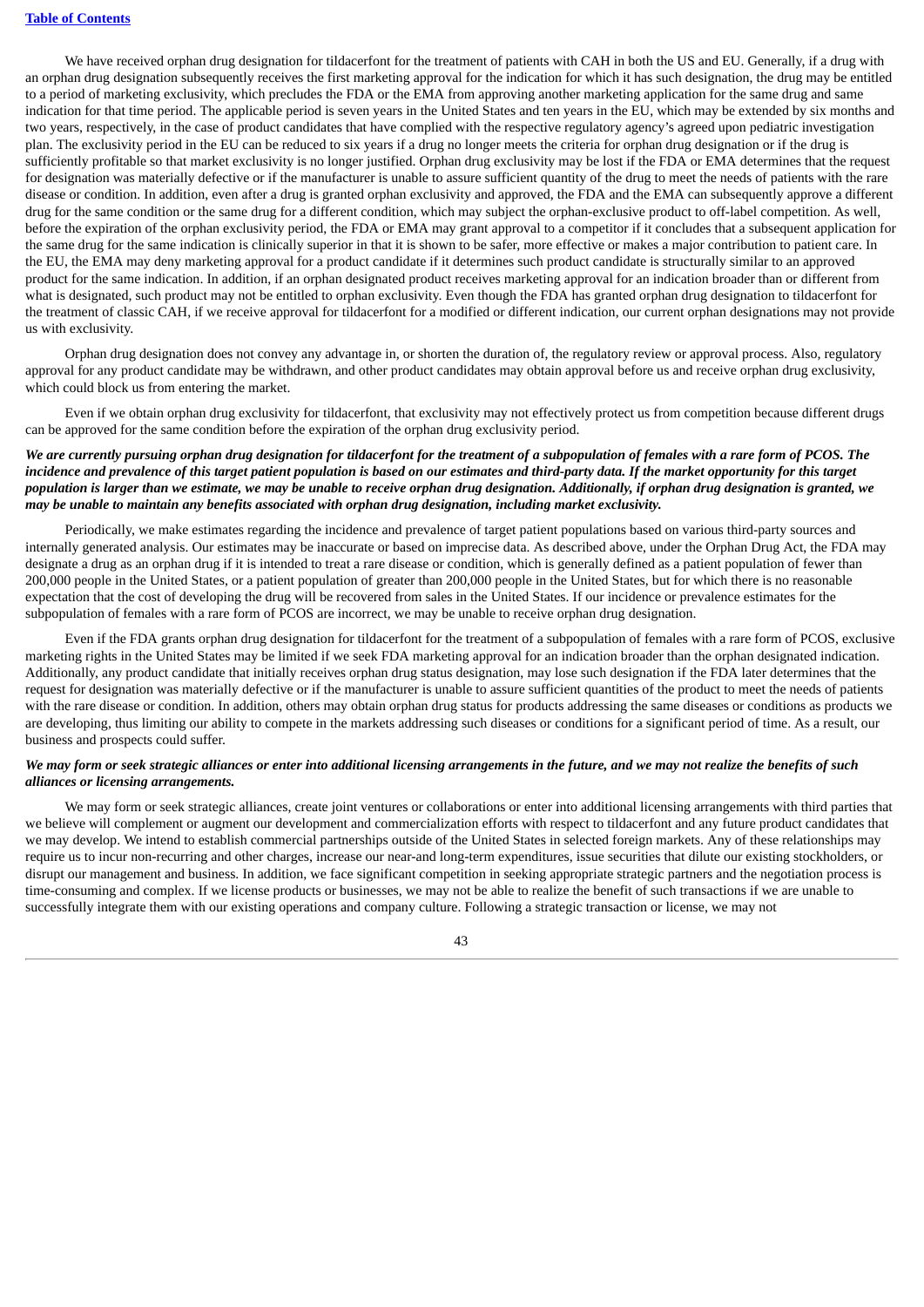# **Table of [Contents](#page-1-0)**

achieve the revenues or cash flows that justifies such transaction. Any delays in entering into new strategic partnership agreements related to tildacerfont could delay the development and commercialization of tildacerfont in certain geographies for certain indications, which would harm our business prospects, financial condition, and results of operations.

### Our failure to successfully in-license, acquire, develop, and market additional product candidates or approved products would impair our ability to *grow our business.*

Although a substantial amount of our efforts are focused on the clinical development, potential regulatory approval and commercialization of tildacerfont, a key element of our long-term strategy is to in-license, acquire, develop, market, and commercialize a portfolio of products to treat patients with endocrine disorders. Because we do not have the necessary internal research and development capabilities, unless we build such capabilities internally, we will be dependent upon pharmaceutical companies, academic scientists, and other researchers to sell or license products or technology to us. The success of this strategy depends partly upon our ability to identify and select promising biopharmaceutical product candidates and products, negotiate licensing or acquisition agreements with their current owners, and finance these arrangements. The process of proposing, negotiating, and implementing a license or acquisition of a product candidate or approved product is lengthy and complex. Other companies, including some with substantially greater financial, marketing, sales, and other resources, may compete with us for the license or acquisition of product candidates and approved products. We have limited resources to identify and execute the acquisition or in-licensing of third-party products, businesses, and technologies and integrate them into our current infrastructure. Moreover, we may devote resources to potential acquisitions or licensing opportunities that are never completed, or we may fail to realize the anticipated benefits of such efforts. We may not be able to acquire the rights to additional product candidates on terms that we find acceptable, or at all. Further, any product candidate that we acquire may require additional development efforts prior to commercial sale, including preclinical or clinical testing and approval by the FDA, the EMA and other similar regulatory authorities. All product candidates are prone to risks of failure during biopharmaceutical product development, including the possibility that a product candidate will not be shown to be sufficiently safe and effective for approval by regulatory authorities. In addition, any approved products that we acquire may not be manufactured or sold profitably or achieve market acceptance.

### We are highly dependent on our key personnel, and if we are not successful in attracting and retaining highly qualified personnel, we may not be able *to successfully implement our business strategy.*

Our ability to compete in the highly competitive biotechnology and pharmaceuticals industries depends upon our ability to attract and retain highly qualified managerial, scientific, and medical personnel. We are highly dependent on our management, scientific, and medical personnel. The loss of the services of any of our executive officers or other key employees and our inability to find suitable replacements could potentially harm our business, prospects, financial condition or results of operations.

We conduct our operations in Daly City, California. This region serves as the headquarters to many other biopharmaceutical companies and many academic and research institutions. Competition for skilled personnel in our market is intense and may limit our ability to hire and retain highly qualified personnel on acceptable terms or at all.

To induce valuable employees to remain at our company, in addition to salary and cash incentives, we have provided stock options that vest over time. The value to employees of stock options that vest over time may be significantly affected by movements in our stock price that are beyond our control and may at any time be insufficient to counteract more lucrative offers from other companies. Despite our efforts to retain valuable employees, members of our management, scientific, and development teams may terminate their employment with us on short notice. Although we have employment agreements and/or offer letters with our key employees, these arrangements provide for at-will employment, which means that any of our employees could leave our employment at any time, with or without notice. We do not maintain "key man" insurance policies on the lives of these individuals or the lives of any of our other employees. Our success also depends on our ability to continue to attract, retain and motivate highly skilled junior, mid-level, and senior managers as well as junior, mid-level, and senior scientific and medical personnel.

Many of the other biotechnology and pharmaceutical companies that we compete against for qualified personnel have greater financial and other resources, different risk profiles, and a longer history in the industry than we do. They may also provide more diverse opportunities and better chances for career advancement. Some of these characteristics are more appealing to high quality candidates than what we can offer. If we are unable to continue to attract and retain high quality personnel, the rate and success at which we can discover, develop and commercialize product candidates will be limited.

# We will need to grow the size of our organization, and we may experience difficulties in managing this growth.\*

As of March 31, 2021, we had 19 employees, all of whom are full-time. As our development and commercialization plans and strategies develop, and as we transition into operating as a public company, we expect to need additional development, managerial, operational, financial, sales, marketing, and other personnel. Future growth would impose significant added responsibilities on members of management, including:

identifying, recruiting, integrating, maintaining, and motivating additional employees;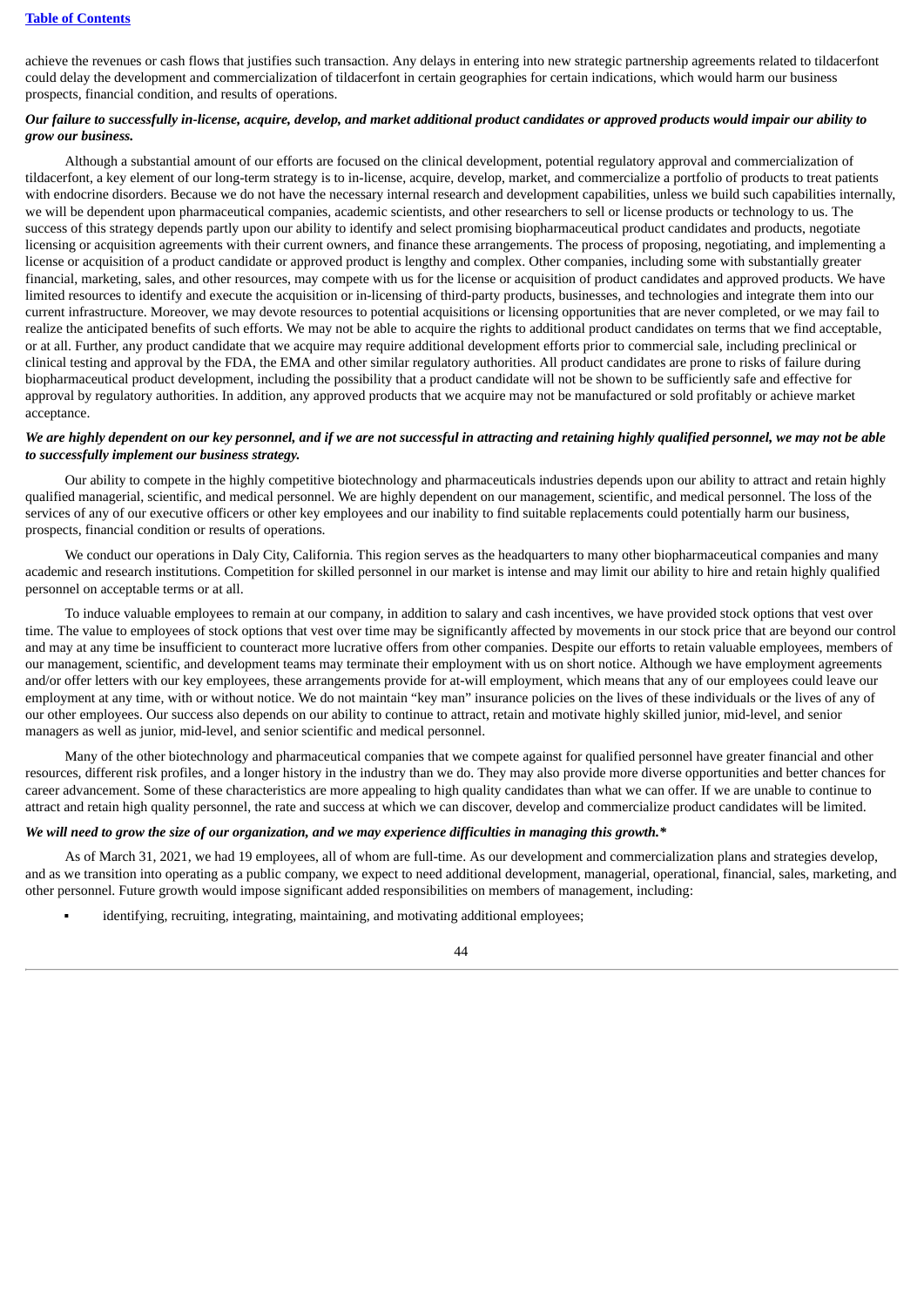- managing our internal development efforts effectively, including the clinical and regulatory review process for tildacerfont and any future product candidates, while complying with our contractual obligations to contractors and other third parties; and
- improving our operational, financial and management controls, reporting systems and procedures.

In addition, we initiated enrollment in CAHmelia-203, our ongoing placebo-controlled, double-blind Phase 2b clinical trial in adult patients with classic CAH with poor disease control, and in CAHmelia-204, our second Phase 2b clinical trial in adult patients with classic CAH with good disease control focused on glucocorticoid reduction. Our future financial performance and our ability to commercialize tildacerfont will depend, in part, on our ability to effectively manage any future growth, and our management may also have to divert a disproportionate amount of its attention away from day-today activities in order to devote a substantial amount of time to managing these growth activities. To date, we have used the services of outside vendors to perform tasks including clinical trial management, manufacturing, statistics and analysis, regulatory affairs, formulation development, and other drug development functions. Our growth strategy may also entail expanding our group of contractors or consultants to implement these tasks going forward. Because we rely on numerous consultants, effectively outsourcing many key functions of our business, we will need to be able to effectively manage these consultants to ensure that they successfully carry out their contractual obligations and meet expected deadlines. However, if we are unable to effectively manage our outsourced activities or if the quality or accuracy of the services provided by consultants is compromised for any reason, our clinical trials may be extended, delayed, or terminated, and we may not be able to obtain regulatory approval for tildacerfont and any future product candidates or otherwise advance our business. We may not be able to manage our existing consultants or find other competent outside contractors and consultants on economically reasonable terms, or at all. If we are not able to effectively expand our organization by hiring new employees and expanding our groups of consultants and contractors, we may not be able to successfully implement the tasks necessary to further develop and commercialize tildacerfont and any future product candidates and, accordingly, may not achieve our research, development and commercialization goals.

# Our indebtedness to Silicon Valley Bank may limit our flexibility in operating our business and adversely affect our financial health and competitive position, and our obligations to Silicon Valley Bank are secured by substantially all of our assets, excluding our intellectual property assets. If we *default on these obligations, Silicon Valley Bank could foreclose on our assets.\**

In September 2019, we entered into the Loan Agreement providing for the Term Loan. In April 2020, we entered into a deferral agreement with Silicon Valley Bank, or the Deferral Agreement, whereby we and Silicon Valley Bank agreed to extend the repayment dates of all monthly payments of principal due and the maturity date with respect to the Term Loan by six months. In March 2021, we entered into the First Amendment with Silicon Valley Bank. The First Amendment increased the aggregate principal amount of the Term Loan commitment by Silicon Valley Bank to up to \$30.0 million. As of December 31, 2020, we had \$4.5 million outstanding under the Loan Agreement. Following the First Amendment, the principal amount due under the Loan Agreement was \$5.0 million as of March 31, 2021.

All obligations under the Term Loan are secured by a first priority lien on substantially all of our assets, excluding intellectual property assets. We have agreed with Silicon Valley Bank not to encumber our intellectual property assets without its prior written consent unless a security interest in the underlying intellectual property is necessary to have a security interest in the accounts and proceeds that are part of the assets securing the Term Loan, in which case our intellectual property shall automatically be included within the assets securing the Term Loan. As a result, if we default on any of our obligations under the Loan Agreement, Silicon Valley Bank could foreclose on its security interest and liquidate some or all of the collateral, which would harm our business, financial condition, and results of operations and could require us to reduce or cease operations.

In order to service this indebtedness and any additional indebtedness we may incur in the future, we need to generate cash from our operating activities. Our ability to generate cash is subject, in part, to our ability to successfully execute our business strategy, as well as general economic, financial, competitive, regulatory, and other factors beyond our control. Our business may not be able to generate sufficient cash flow from operations, and future borrowings or other financings may not be available to us in an amount sufficient to enable us to service our indebtedness and fund our other liquidity needs. To the extent we are required to use cash from operations or the proceeds of any future financing to service our indebtedness instead of funding working capital, capital expenditures or other general corporate purposes, we will be less able to plan for, or react to, changes in our business, industry, and in the economy generally. This could place us at a competitive disadvantage compared to our competitors that have less indebtedness.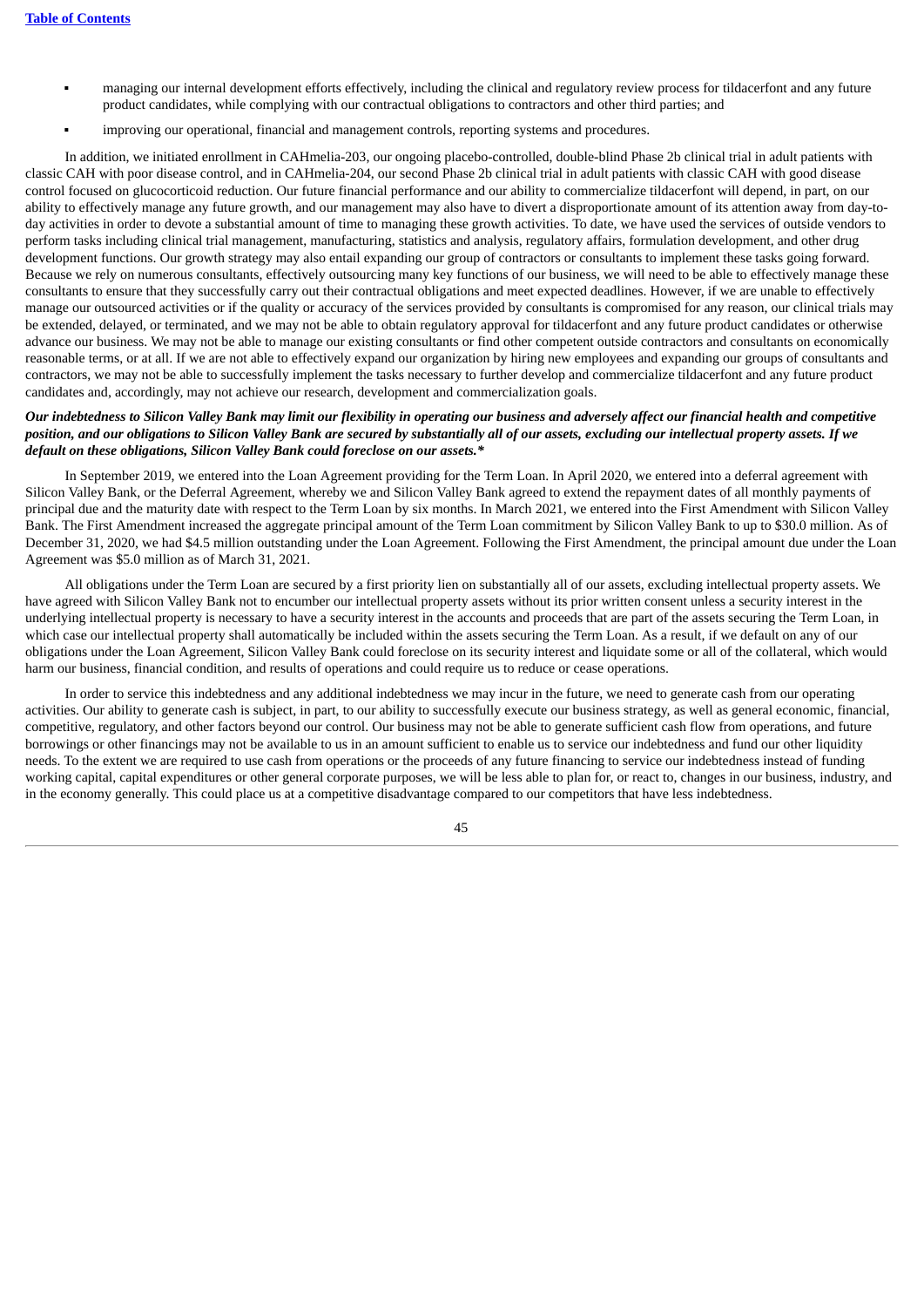The Loan Agreement contains certain covenants that limit our ability to engage in certain transactions that may be in our long-term best interest, including entering into a change in control transaction. The Loan Agreement also contains certain covenants that limit our ability to obtain additional debt financing, including incurring debt from third parties not permitted under the Loan Agreement or incurring liens or encumbrances on our property. While we have not previously breached and are currently in compliance with the covenants contained in the Loan Agreement, we may breach these covenants in the future. Our ability to comply with these covenants may be affected by events and factors beyond our control. In the event that we breach one or more covenants, Silicon Valley Bank may choose to declare an event of default and require that we immediately repay all amounts outstanding under the Loan Agreement, terminate any commitment to extend further credit and foreclose on the collateral. In addition, if an event of default occurs under the Loan Agreement, Silicon Valley Bank may, among other things, accelerate the Term Loan or do any acts it considers necessary or reasonable to protect its security interest in the collateral under the Term Loan. Events of default include the occurrence of a material adverse change in our business, operations, or condition (financial or otherwise). The occurrence of any of these events could have a material adverse effect on our business, financial condition, and results of operations.

For a more detailed description of the terms of the Loan Agreement, see the section titled "Management's Discussion and Analysis of Financial Condition and Results of Operations—Liquidity and Capital Resources—Loan Agreement" and Note 6 to our condensed financial statements, each included elsewhere in this Quarterly Report on Form 10-Q.

# Raising additional capital may cause dilution to our existing stockholders, restrict our operations, or require us to relinguish rights to our technologies *or product candidates.*

We may seek additional capital through a combination of equity offerings, debt financings, strategic partnerships and alliances, and licensing arrangements. To the extent that we raise additional capital through the sale of equity or convertible debt securities, your ownership interest will be diluted, and the terms of these securities may include liquidation or other preferences that adversely affect your rights as a stockholder. The incurrence of indebtedness would result in increased fixed payment obligations and could involve certain restrictive covenants, such as limitations on our ability to incur additional debt, limitations on our ability to acquire or license intellectual property rights, and other operating restrictions that could adversely impact our ability to conduct our business. If we raise additional funds through strategic partnerships and alliances and licensing arrangements with third parties, we may have to relinquish valuable rights to our technologies or current or future product candidates, or grant licenses on terms unfavorable to us.

# Our employees, independent contractors, principal investigators, CROs, consultants, strategic partners, and vendors may engage in misconduct or *other improper activities, including noncompliance with regulatory standards and requirements.*

We are exposed to the risk that employees, independent contractors, principal investigators, CROs, consultants, and vendors may engage in fraudulent or other illegal activity. Misconduct by these parties could include intentional, reckless and/or negligent conduct or disclosure of unauthorized activities to us that violates: (i) the rules of the FDA and other similar foreign regulatory bodies, including those rules that require the reporting of true, complete, and accurate information to the FDA and other similar foreign regulatory bodies; (ii) manufacturing standards; (iii) healthcare fraud and abuse laws in the United States and similar foreign fraudulent misconduct laws or (iv) laws that require the true, complete, and accurate reporting of our financial information or data. These laws may impact, among other things, our current activities with principal investigators and research subjects, as well as proposed and future sales, marketing, and education programs. In particular, the promotion, sales, and marketing of healthcare items and services, as well as certain business arrangements in the healthcare industry, are subject to extensive laws designed to prevent fraud, kickbacks, self-dealing, and other abusive practices. These laws and regulations may restrict or prohibit a wide range of pricing, discounting, marketing and promotion, structuring and commission(s), certain customer incentive programs, and other business arrangements generally. Activities subject to these laws also involve the improper use of information obtained in the course of patient recruitment for clinical trials.

If we obtain regulatory approval for tildacerfont and begin commercializing those products in the United States and in Europe, our potential exposure under such laws will increase significantly, and our costs associated with compliance with such laws are also likely to increase. If any such actions are instituted against us, and we are not successful in defending ourselves or asserting our rights, those actions could have a significant impact on our business, including the imposition of significant civil, criminal and administrative penalties, damages, disgorgement, monetary fines, imprisonment, possible exclusion from participation in Medicare, Medicaid and other federal healthcare programs, additional reporting requirements and/or oversight if we become subject to a corporate integrity agreement or similar agreement to resolve allegations of non-compliance with these laws, contractual damages, reputational harm, diminished profits and future earnings, and curtailment of our operations.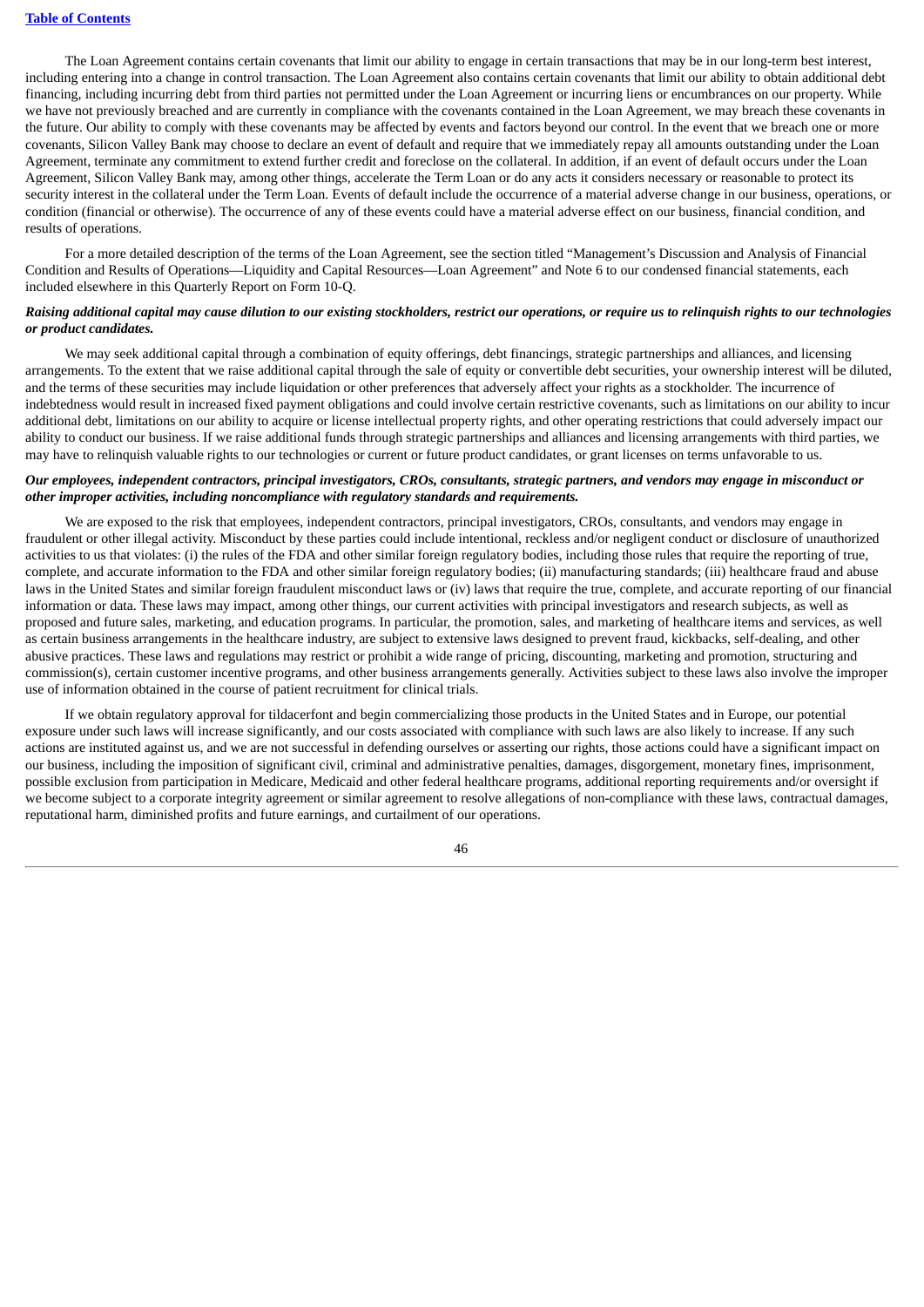# Our relationships with customers, physicians and third-party payors may be subject, directly or indirectly, to federal and state healthcare fraud and abuse laws, false claims laws, health information privacy and security laws, and other healthcare laws and regulations. If we or our employees, independent contractors, consultants, commercial partners, or vendors violate these laws, we could face substantial penalties.

Our relationships with customers, physicians, and third-party payors may be subject, directly or indirectly, to federal and state healthcare fraud and abuse laws, false claims laws, health information privacy and security laws, and other healthcare laws and regulations. These laws may impact, among other things, our clinical research program, as well as our proposed and future sales, marketing, and education programs. In particular, the promotion, sales and marketing of healthcare items and services is subject to extensive laws and regulations designed to prevent fraud, kickbacks, self-dealing, and other abusive practices. These laws and regulations may restrict or prohibit a wide range of pricing, discounting, marketing and promotion, sales commission, customer incentive, and other business arrangements. We may also be subject to federal, state and foreign laws governing the privacy and security of identifiable patient information. The U.S. healthcare laws and regulations that may affect our ability to operate include, but are not limited to:

- the federal Anti-Kickback Statute, which prohibits, among other things, any person or entity from knowingly and willfully, offering, paying, soliciting or receiving any remuneration, directly or indirectly, overtly or covertly, in cash or in kind, to induce, or in return for, the purchasing, leasing, ordering or arranging for the purchase, lease, or order of any item or service reimbursable under Medicare, Medicaid or other federal healthcare programs. The term "remuneration" has been broadly interpreted to include anything of value. Although there are a number of statutory exceptions and regulatory safe harbors protecting some common activities from prosecution, the exceptions and safe harbors are drawn narrowly. Practices that may be alleged to be intended to induce prescribing, purchases or recommendations, include any payments of more than fair market value, and may be subject to scrutiny if they do not qualify for an exception or safe harbor. In addition, a person or entity does not need to have actual knowledge of this statute or specific intent to violate it in order to have committed a violation.
- federal civil and criminal false claims laws, including the federal civil False Claims Act, and civil monetary penalty laws, which prohibit, among other things, individuals or entities from knowingly presenting, or causing to be presented, claims for payment or approval from Medicare, Medicaid, or other federal government programs that are false or fraudulent or knowingly making a false statement to improperly avoid, decrease or conceal an obligation to pay money to the federal government, including federal healthcare programs. In addition, the government may assert that a claim including items or services resulting from a violation of the federal Anti-Kickback Statute constitutes a false or fraudulent claim for purposes of the federal civil False Claims Act and the civil monetary penalties statute;
- the federal Health Insurance Portability and Accountability Act of 1996, or HIPAA, which created new federal civil and criminal statutes that prohibit knowingly and willfully executing, or attempting to execute, a scheme to defraud any healthcare benefit program or obtain, by means of false or fraudulent pretenses, representations, or promises, any of the money or property owned by, or under the custody or control of, any healthcare benefit program, including private third-party payors and knowingly and willfully falsifying, concealing or covering up by any trick, scheme or device, a material fact or making any materially false, fictitious or fraudulent statements in connection with the delivery of, or payment for, healthcare benefits, items or services. Similar to the federal Anti-Kickback Statute, a person or entity does not need to have actual knowledge of the statute or specific intent to violate it in order to have committed a violation;
- HIPAA, as amended by the Health Information Technology for Economic and Clinical Health Act, and their respective implementing regulations, which impose requirements on certain healthcare providers, health plans, and healthcare clearinghouses, known as covered entities, and their respective business associates that perform services for them that involve the use, or disclosure of, individually identifiable health information as well as their covered subcontractors; and
- the federal Physician Payments Sunshine Act, which requires certain manufacturers of drugs, devices, biologicals and medical supplies for which payment is available under Medicare, Medicaid or the Children's Health Insurance Program (with certain exceptions) to report annually to CMS information related to payments or other transfers of value made to physicians (defined to include doctors, dentists, optometrists, podiatrists and chiropractors) and teaching hospitals, as well as ownership and investment interests held by physicians and their immediate family members. Beginning in 2022, such reporting obligations will include payments and other transfers of value provided during the previous year to physician assistants, nurse practitioners, clinical nurse specialists, anesthesiologist assistants, certified nurse anesthetists, and certified nurse-midwives.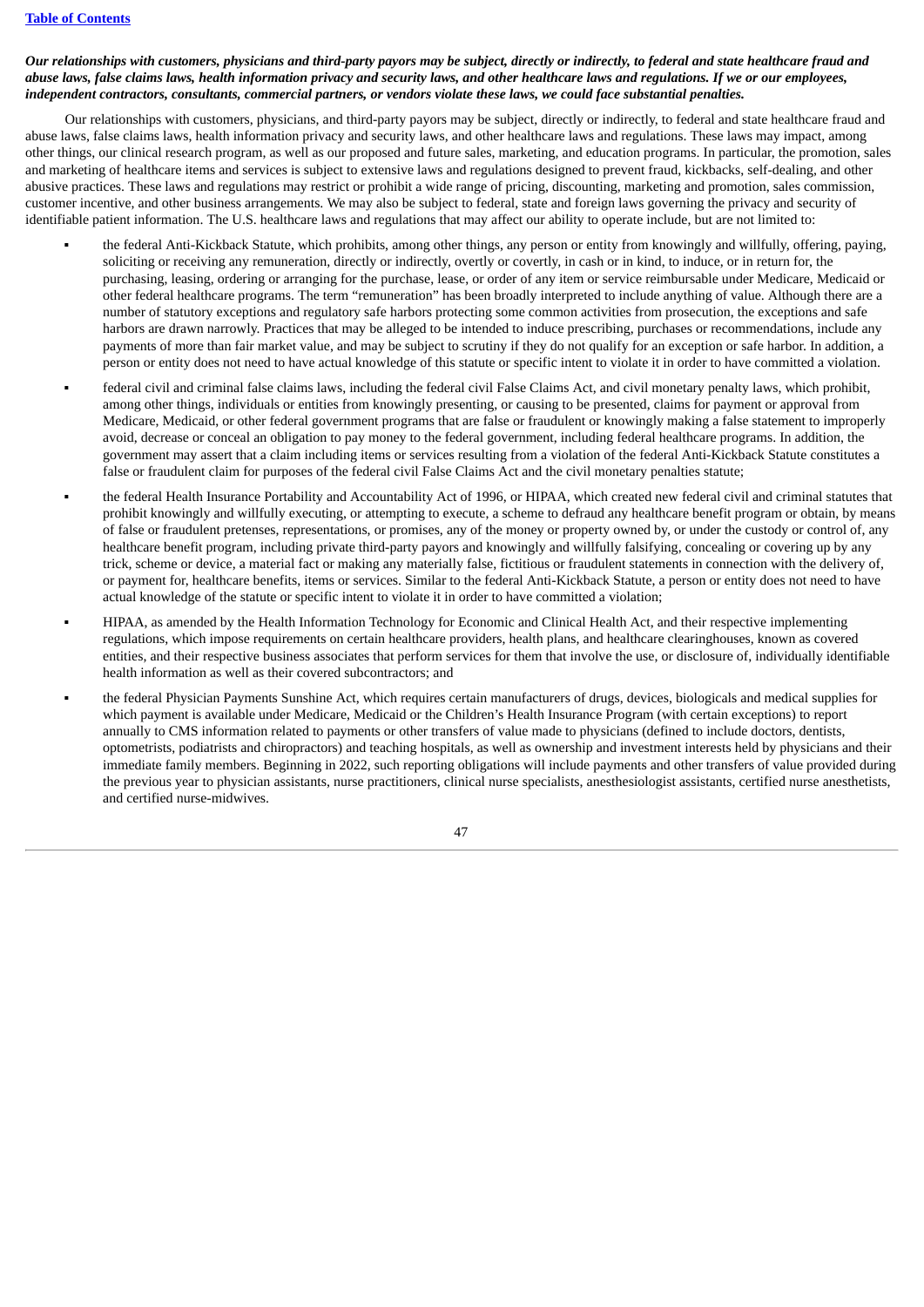#### **Table of [Contents](#page-1-0)**

We may also be subject to state and foreign equivalents of each of the healthcare laws described above, among others, some of which may be broader in scope. For example, we may be subject to the following: state anti-kickback and false claims laws that may apply to sales or marketing arrangements and claims involving healthcare items or services reimbursed by non-governmental third party payors, including private insurers, or that apply regardless of payor; state laws that require pharmaceutical companies to comply with the pharmaceutical industry's voluntary compliance guidelines and the relevant compliance guidance promulgated by the federal government; state laws that require drug manufacturers to report information related to payments and other transfers of value to physicians and other healthcare providers, marketing expenditures, or drug pricing; state and local laws requiring the registration of pharmaceutical sales and medical representatives; and state and foreign laws, such as the European Union General Data Protection Regulation, or GDPR, governing the privacy and security of health information in some circumstances, many of which differ from each other in significant ways and often are not preempted by HIPAA, thus complicating compliance efforts.

Additionally, we may be subject to federal consumer protection and unfair competition laws, which broadly regulate marketplace activities and activities that potentially harm consumers.

Because of the breadth of these laws and the narrowness of the statutory exceptions and regulatory safe harbors available, it is possible that some of our business activities, or our arrangements with physicians, could be subject to challenge under one or more of such laws. It is not always possible to identify and deter employee misconduct or business noncompliance, and the precautions we take to detect and prevent inappropriate conduct may not be effective in controlling unknown or unmanaged risks or losses or in protecting us from governmental investigations or other actions or lawsuits stemming from a failure to be in compliance with such laws or regulations. Efforts to ensure that our business arrangements will comply with applicable healthcare laws may involve substantial costs. It is possible that governmental and enforcement authorities will conclude that our business practices may not comply with current or future statutes, regulations or case law interpreting applicable fraud and abuse or other healthcare laws and regulations. If we or our employees, independent contractors, consultants, commercial partners and vendors violate these laws, we may be subject to investigations, enforcement actions and/or significant penalties, including the imposition of significant civil, criminal and administrative penalties, damages, disgorgement, monetary fines, imprisonment, possible exclusion from participation in Medicare, Medicaid and other federal healthcare programs, contractual damages, reputational harm, diminished profits and future earnings, additional reporting requirements and/or oversight if we become subject to a corporate integrity agreement or similar agreement to resolve allegations of non-compliance with these laws, and curtailment of our operations, any of which could adversely affect our ability to operate our business and our results of operations. In addition, the approval and commercialization of tildacerfont outside the United States will also likely subject us to foreign equivalents of the healthcare laws mentioned above, among other foreign laws.

# Our internal computer systems, or those used by our third-party collaborators or other contractors or consultants, may fail or suffer security breaches.

Despite the implementation of security and back-up measures, our internal computer, server, and other information technology systems as well as those of our third-party collaborators, consultants, contractors, suppliers, and service providers, may be vulnerable to damage from physical or electronic break-ins, computer viruses, malware, ransomware, natural disasters, terrorism, war, telecommunication and electrical failure, denial of service, and other cyberattacks or disruptive incidents that could result in unauthorized access to, use or disclosure of, corruption of, or loss of sensitive, and/ or proprietary data, including personal information, including health-related information, and could subject us to significant liabilities and regulatory and enforcement actions, and reputational damage. For example, the loss of clinical trial data from completed or ongoing clinical trials could result in delays in any regulatory approval or clearance efforts and significantly increase our costs to recover or reproduce the data, and subsequently commercialize the product. Additionally, theft of our intellectual property or proprietary business information could require substantial expenditures to remedy. If we or our third-party collaborators, consultants, contractors, suppliers, or service providers were to suffer an attack or breach, for example, that resulted in the unauthorized access to or use or disclosure of personal or health information, we may have to notify consumers, partners, collaborators, government authorities, and the media, and may be subject to investigations, civil penalties, administrative and enforcement actions, and litigation, any of which could harm our business and reputation. Likewise, we rely on our third-party research institution collaborators and other third parties to conduct clinical trials, and similar events relating to their computer systems could also have a material adverse effect on our business. The COVID-19 pandemic has generally increased the risk of cybersecurity intrusions. For example, there has been an increase in phishing and spam emails as well as social engineering attempts from "hackers" hoping to use the recent COVID-19 pandemic to their advantage. To the extent that any disruption or security breach were to result in a loss of, or damage to, our data or systems, or inappropriate or unauthorized access to or disclosure or use of confidential, proprietary, or other sensitive, personal, or health information, we could incur liability and suffer reputational harm, and the development and commercialization of tildacerfont could be delayed.

Failure to comply with data protection laws and regulations could lead to government enforcement actions (which could include civil or criminal penalties), private litigation, and/or adverse publicity and could negatively affect our operating results and business.\*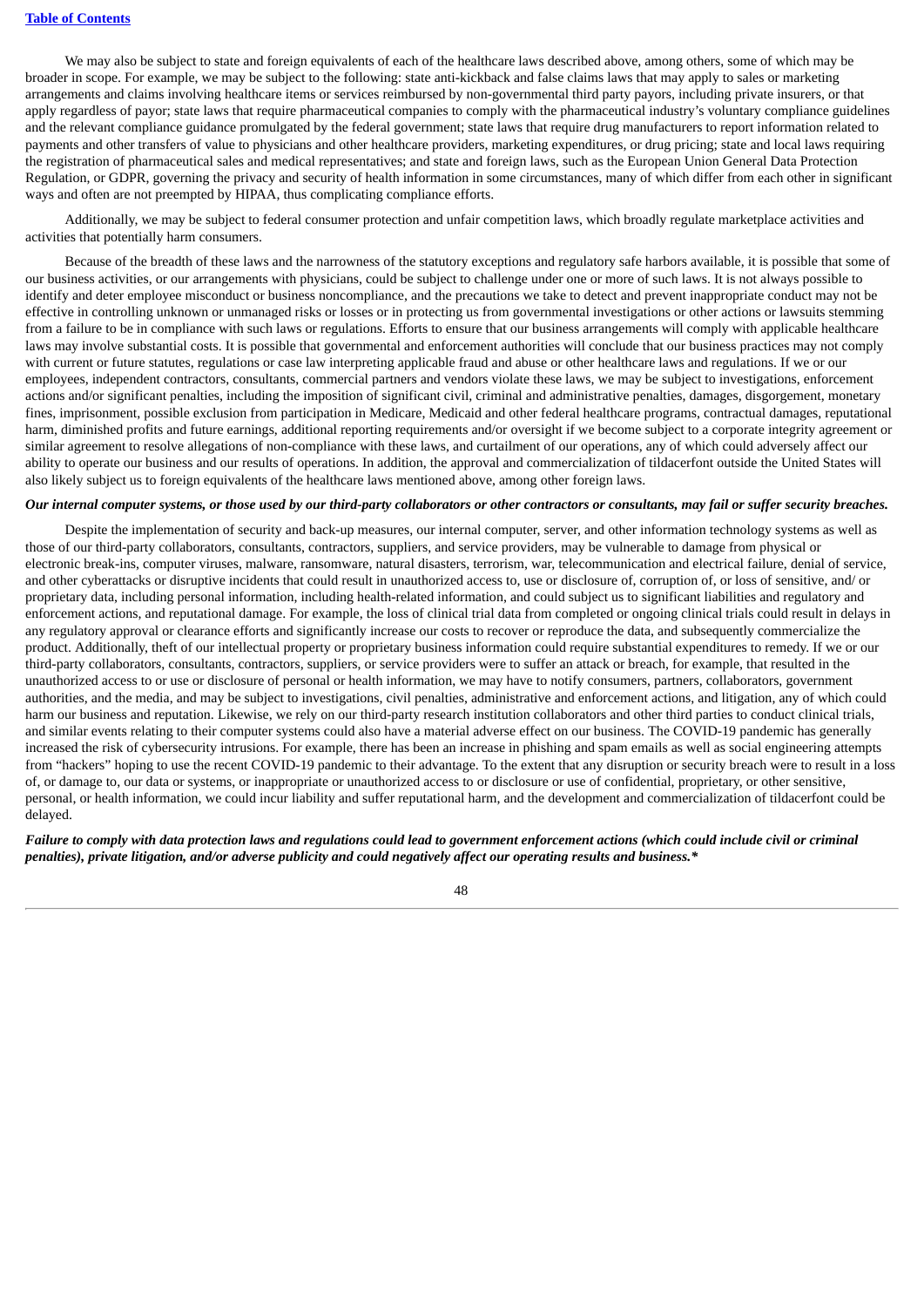We and our partners may be subject to federal, state, and foreign data protection laws and regulations, as well as other rules, standards, policies and contractual or other obligations, relating to the collection, use, retention, security, disclosure, transfer and other processing of personal data, collectively, Data Protection Requirements. If we fail, or are perceived to have failed, to address or comply with any such Data Protection Requirements, this could result in enforcement actions against us that could include investigations, fines, penalties, audits and inspections, additional reporting requirements and/or oversight, temporary or permanent bans on all or some processing of personal data or orders to destroy or not use personal data. Further, individuals or other relevant stakeholders could bring a variety of claims against us for our actual or perceived failure to comply with the Data Protection Requirements.

In the United States, numerous federal and state laws and regulations, including state data breach notification laws, state health information privacy laws, and federal and state consumer protection laws and regulations that govern the collection, use, disclosure, and protection of health-related and other personal information could apply to our operations or the operations of our partners. In addition, we may obtain health information from third parties (including research institutions from which we obtain clinical trial data) that are subject to privacy and security requirements under HIPAA. If we violate HIPAA, we may subject to significant administrative and civil penalties. Additionally, depending on the facts and circumstances, we could be subject to criminal penalties if we knowingly obtain, use, or disclose individually identifiable health information maintained by a HIPAA-covered entity in a manner that is not authorized or permitted by HIPAA.

Even when HIPAA does not apply, according to the Federal Trade Commission, or the FTC, failing to take appropriate steps to keep consumers' personal information secure may constitute unfair acts or practices in or affecting commerce in violation of the Federal Trade Commission Act. The FTC expects a company's data security measures to be reasonable and appropriate in light of the sensitivity and volume of consumer information it holds, the size and complexity of its business, and the cost of available tools to improve security and reduce vulnerabilities. Individually identifiable health information is considered sensitive data that merits stronger safeguards.

In addition, California recently enacted the California Consumer Privacy Act, or CCPA, which creates new individual privacy rights for California consumers (as defined in the law) and places increased privacy and security obligations on entities handling certain personal data of consumers or households. The CCPA requires covered companies to provide new disclosure to consumers about such companies' data collection, use and sharing practices, provide such consumers new ways to opt-out of certain sales or transfers of personal information, and provide consumers with additional causes of action. The CCPA became effective January 1, 2020, and the California Attorney General may bring enforcement actions for violations beginning July 1, 2020. The CCPA has been amended from time to time, and it remains unclear what, if any, further modifications will be made to this legislation or how it will be interpreted. As currently written, the CCPA may impact our business activities and exemplifies the vulnerability of our business to the evolving regulatory environment related to personal data and protected health information.

Foreign data protection laws, including the GDPR may also apply to health-related and other personal data we process in respect of certain of our operations. The GDPR applies to any processing operations carried out in the context of the activities of an establishment in the EEA as well as any processing operations relating to the offering of goods or services to individuals in the EEA and/or the monitoring of their behavior in the EEA. Further, notwithstanding the United Kingdom's withdrawal from the EU, by operation of the so called 'UK GDPR' (i.e., the GDPR as it continues to form part of the law of the United Kingdom by virtue of section 3 of the EU (Withdrawal) Act 2018 and as subsequently amended), the GDPR continues to apply in substantially equivalent form to processing operations carried out in the context of the activities of an establishment in the United Kingdom and any processing relating to the offering of goods or services to individuals in the United Kingdom and/or monitoring of their behavior in the United Kingdom. Therefore, reference to the GDPR herein also refers to the UK GDPR in the context of the United Kingdom, unless the context requires otherwise. The GDPR provides that EEA member states may make their own further laws and regulations to introduce specific requirements related to the processing of 'special categories of personal data,' including the personal data related to health and genetic information, which we may process in connection with clinical trials or otherwise; as well as personal data related to criminal offenses or convictions – in the United Kingdom, the United Kingdom Data Protection Act 2018 complements the UK GDPR in this regard. Such laws may introduce further conditions, including limitations which could limit our ability to collect, use and share personal data, and/or otherwise lead to greater divergence on the law that applies to the processing of such data types across the EEA and/or United Kingdom, compliance with which, as and where applicable, may increase our costs and could increase our overall compliance risk.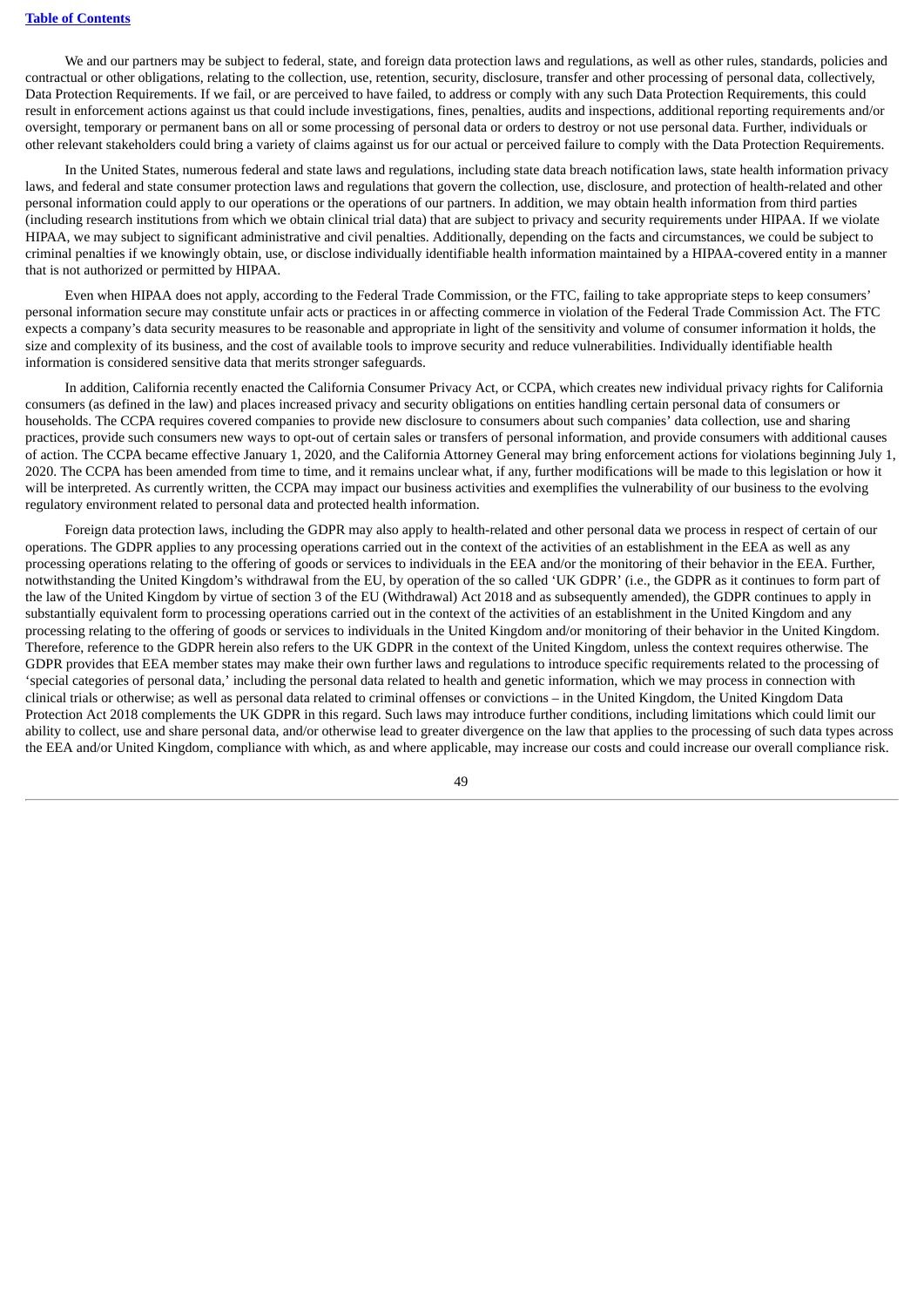#### **Table of [Contents](#page-1-0)**

The GDPR has imposed stringent requirements for controllers and processors of personal data, including, for example, by extending the rights available to affected data subjects, materially expanding the definition of what is expressly noted to constitute personal data (including expanding the relevant definition to capture expressly the 'pseudonymized' or key-coded data that is commonly processed in a clinical trial-related context), introducing mandatory personal data breach notifications to Supervisory Authorities and affected individuals (in certain circumstances), setting limitations on retention of information, increasing requirements pertaining to special categories of personal data (such as health data, biometric data, genetic information), and requiring that prescriptive obligations must be met when we engage third-party processors to process of personal data on our behalf. A particular issue presented by certain European data protection laws, including the GDPR, is that they generally restrict transfers of personal data from Europe, including the EEA, United Kingdom and Switzerland, to the United States and most other countries unless the parties to the transfer have implemented specific safeguards to protect the transferred personal data. Recent legal developments in the EU have created complexity and uncertainty regarding such transfers of personal data from the EEA to the United States, e.g. on July 16, 2020 in a case known colloquially as "Schrems II," the Court of Justice of the European Union, or the CJEU, invalidated the EU-US Privacy Shield Framework, or the Privacy Shield, under which personal data could be transferred from the EEA to U.S. entities who had self-certified under the Privacy Shield scheme. Following this decision, the United Kingdom government has similarly invalidated use of the EU-U.S. Privacy Shield as a mechanism for lawful personal data transfers from the United Kingdom to the United States under the so-called UK GDPR, and the Swiss Federal Data Protection and Information Commissioner announced that the Swiss-U.S. Privacy Shield does not provide adequate safeguards for the purposes of personal data transfers from Switzerland to the United States. The CJEU's decision in Schrems II also raised questions about whether one of the primary alternatives to the EU-U.S. Privacy Shield, namely, the European Commission's Standard Contractual Clauses, can lawfully be used for personal data transfers from Europe to the United States or other third countries that are not the subject of an adequacy decision of the European Commission. While the CJEU upheld the adequacy of the Standard Contractual Clauses in principle in Schrems II, it made clear that reliance on those Clauses alone may not necessarily be sufficient in all circumstances. Use of the Standard Contractual Clauses must now be assessed on a case-by-case basis taking into account the legal regime applicable in the destination country, in particular regarding applicable surveillance laws and relevant rights of individuals with respect to the transferred data. In the context of any given transfer, where the legal regime applicable in the destination country may or does conflict with the intended operation of the Standard Contractual Clauses and/or applicable European law, the decision in Schrems II and subsequent draft guidance from the European Data Protection Board, or EDPB, would require the parties to that transfer to implement certain supplementary technical, organizational and/or contractual measures to rely on the Standard Contractual Clauses as a compliant 'transfer mechanism.' However, the aforementioned draft guidance from the EDPB on such supplementary technical, organizational and/or contractual measures appears to conclude that no combination of such measures could be sufficient to allow effective reliance on the Standard Contractual Clauses in the context of transfers of personal data 'in the clear' to recipients in countries where the power granted to public authorities to access the transferred data goes beyond that which is 'necessary and proportionate in a democratic society' – which may, following the CJEU's conclusions in Schrems II on relevant powers of United States public authorities and commentary in that draft EDPB guidance, include the United States in certain circumstances (e.g., where Section 702 of the US Foreign Intelligence Surveillance Act applies). At present, there are few, if any, viable alternatives to the EU-U.S. Privacy Shield and the Standard Contractual Clauses. As such, if we are unable to implement a valid solution for personal data transfers from Europe, including, for example, obtaining individuals' explicit consent to transfer their personal data from Europe to the United States or other countries, we will face increased exposure to regulatory actions, substantial fines and injunctions against processing personal data from Europe. Inability to import personal data from Europe, including the EEA, United Kingdom or Switzerland, may also: restrict our activities in Europe; limit our ability to collaborate with partners as well as other service providers, contractors and other companies subject to European data protection laws; and/or require us to increase our data processing capabilities in Europe at significant expense or otherwise cause us to change the geographical location or segregation of our relevant systems and operations – any or all of which could adversely affect our financial results. Additionally, other countries outside of Europe have enacted or are considering enacting similar cross-border data transfer restrictions and laws requiring local data residency, which could increase the cost and complexity of delivering our services and operating our business. The type of challenges we face in Europe will likely also arise in other jurisdictions that adopt laws similar in construction to the GDPR or regulatory frameworks of equivalent complexity.

Following the United Kingdom's withdrawal from the EU on January 31, 2020 and end of the transition period on December 31, 2020, as noted above, the United Kingdom has introduced the UK GDPR which currently makes the privacy regimes of the EEA and United Kingdom similar, though it is possible that either the EU, and consequently those further states that make up the remainder of the EEA, or United Kingdom could elect to change their approach and create differences in legal requirements and regulation in this area. This could expose us to two parallel regimes, each of which potentially authorizes similar fines (see below) and other potentially divergent enforcement actions for certain violations. Furthermore, there will now be increasing scope for divergence in application, interpretation and enforcement of the data protection law as between the United Kingdom and EEA. For example, it is unclear whether transfers of personal data from the EEA to the United Kingdom will be permitted to take place on the basis of a future adequacy decision of the European Commission, or whether a "transfer mechanism," such as the Standard Contractual Clauses, will be required. For the meantime, under the post-Brexit Trade and Cooperation Agreement between the European Union and the United Kingdom, it has been agreed that transfers of personal data to the United Kingdom from EEA Member States will not be treated as "restricted transfers" to a non-EEA country for a period of up to four months from January 1, 2021, plus a potential further two-month extension,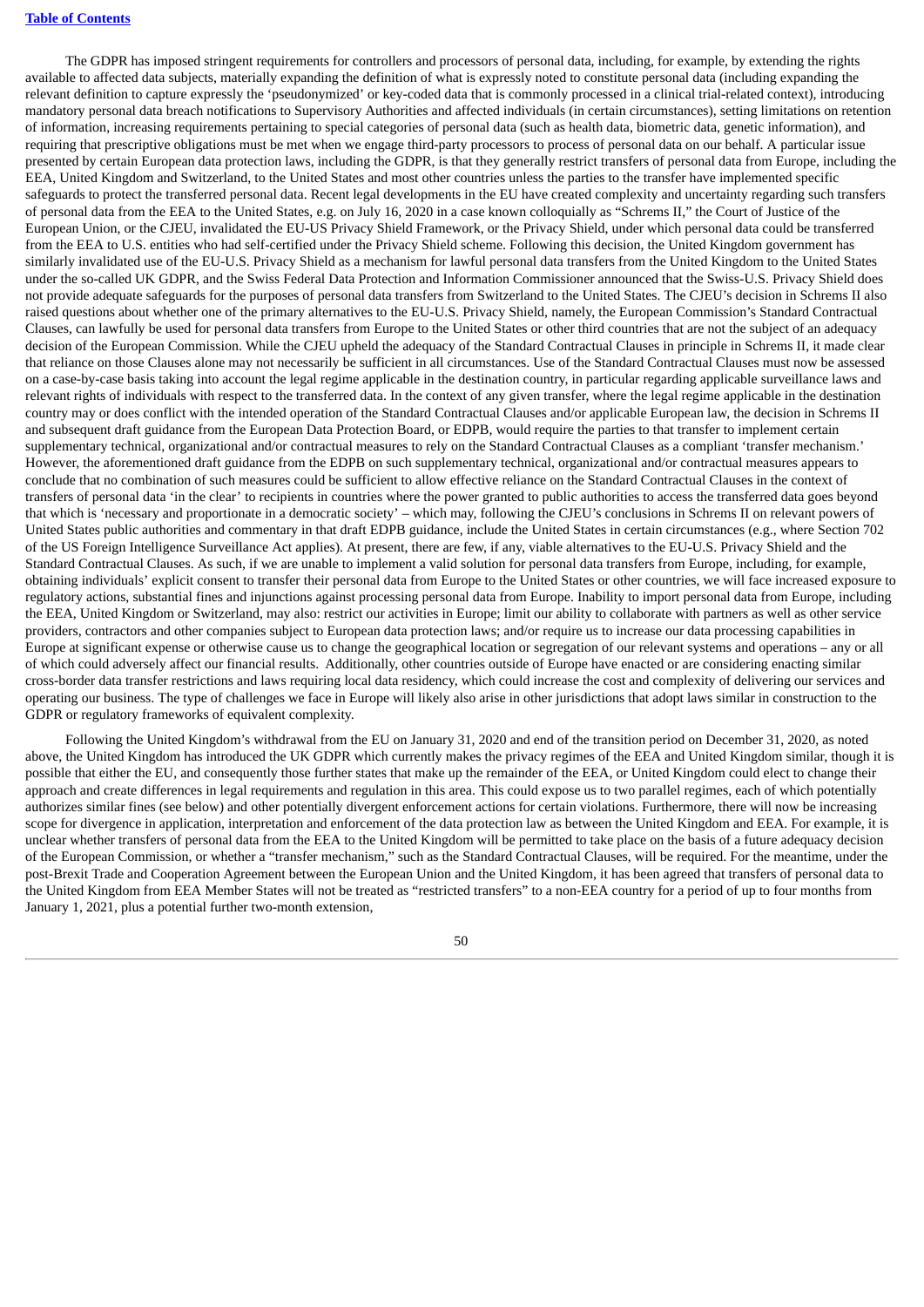or the extended adequacy assessment period. If the European Commission does not adopt an 'adequacy decision' in respect of the United Kingdom prior to the expiry of the extended adequacy assessment period, from that point onwards the United Kingdom will be an "inadequate third country" under the GDPR and transfers of data from the EEA to the United Kingdom will require a "transfer mechanism," such as the Standard Contractual Clauses.

Under the GDPR, fines of up to €20 million or up to 4% of an undertaking's total worldwide annual turnover of the preceding financial year, whichever is higher, may be imposed. Further, following the withdrawal of the UK from the EU and the end of the transitional period, we will have to comply with the GDPR and separately the UK GDPR, each regime having the ability to fine up to the greater of €20 million/ £17.5 million or 4% of global turnover. In addition to administrative fines, a wide variety of other potential enforcement powers are available to competent authorities in respect of potential and suspected violations of the GDPR, including extensive audit and inspection rights, and powers to order temporary or permanent bans on all or some processing of personal data carried out by noncompliant actors. Implementing mechanisms to endeavor to ensure compliance with the GDPR and relevant local legislation in EEA Member States and the UK may be onerous and may interrupt or delay our development activities, and adversely affect our business, financial condition, results of operations, and prospects. In addition to the foregoing, a breach of the GDPR or other applicable privacy and data protection laws and regulations could result in regulatory investigations, reputational damage, orders to cease/change our use of data, enforcement notices, or potential civil claims including class action-type litigation. While we have taken steps to comply with the GDPR where applicable, including by reviewing our security procedures, engaging data protection personnel, and entering into data processing agreements with relevant contractors, our efforts to achieve and remain in compliance may not be fully successful.

Compliance with U.S. and foreign privacy and security laws, rules and regulations could require us to take on more onerous obligations in our contracts, require us to engage in costly compliance exercises, restrict our ability to collect, use and disclose data, or in some cases, impact our or our partners' or suppliers' ability to operate in certain jurisdictions. Each of these constantly evolving laws can be subject to varying interpretations. Failure to comply with U.S. and foreign data protection laws and regulations could result in government investigations and enforcement actions (which could include civil or criminal penalties), fines, private litigation, and/or adverse publicity and could negatively affect our operating results and business. Moreover, patients about whom we or our partners obtain information, as well as the providers who share this information with us, may contractually limit our ability to use and disclose the information. Claims that we have violated individuals' privacy rights, failed to comply with data protection laws, or breached our contractual obligations, even if we are not found liable, could be expensive and time-consuming to defend and could result in adverse publicity that could harm our business.

# The withdrawal of the UK from the EU may adversely impact our ability to obtain reaulatory approvals of our product candidates in the EU, result in restrictions or imposition of taxes and duties for importing our product candidates into the EU, and may require us to incur additional expenses in *order to develop, manufacture and commercialize our product candidates in the EU.*

Following the result of a referendum in 2016, the UK left the EU on January 31, 2020, commonly referred to as Brexit. Pursuant to the formal withdrawal arrangements agreed between the UK and the EU, the UK was subject to a transition period until December 31, 2020, or the Transition Period, during which EU rules continued to apply. A trade and cooperation agreement, or the Trade and Cooperation Agreement, that outlines the future trading relationship between the United Kingdom and the European Union was agreed in December 2020.

Since a significant proportion of the regulatory framework in the UK applicable to our business and our product candidates is derived from EU directives and regulations, Brexit has had, and may continue to have, a material impact upon the regulatory regime with respect to the development, manufacture, importation, approval and commercialization of our product candidates in the UK or the EU. For example, Great Britain is no longer be covered by the centralized procedures for obtaining EU-wide marketing authorization from the EMA and, unless a specific agreement is entered into, a separate process for authorization of drug products, including tildacerfont and any future product candidates, will be required in Great Britain. It is currently unclear whether the Medicines & Healthcare products Regulatory Agency, or MHRA, in the UK is sufficiently prepared to handle the increased volume of marketing authorization applications that it is likely to receive. Any delay in obtaining, or an inability to obtain, any marketing approvals, as a result of Brexit or otherwise, would prevent us from commercializing our tildacerfont in the UK or the EU and restrict our ability to generate revenue and achieve and sustain profitability.

While the Trade and Cooperation Agreement provides for the tariff-free trade of medicinal products between the UK and the EU there may be additional non-tariff costs to such trade which did not exist prior to the end of the Transition Period. Further, should the UK diverge from the EU from a regulatory perspective in relation to medicinal products, tariffs could be put into place in the future. If any of these outcomes occur, we may be forced to restrict or delay efforts to seek regulatory approval in the UK or the EU for tildacerfont and any future product candidates, or incur significant additional expenses to operate our business, which could significantly and materially harm or delay our ability to generate revenues or achieve profitability of our business. Any further changes in international trade, tariff and import/export regulations as a result of Brexit or otherwise may impose unexpected duty costs or other non-tariff barriers on us. These developments, or the perception that any of them could occur, may significantly reduce global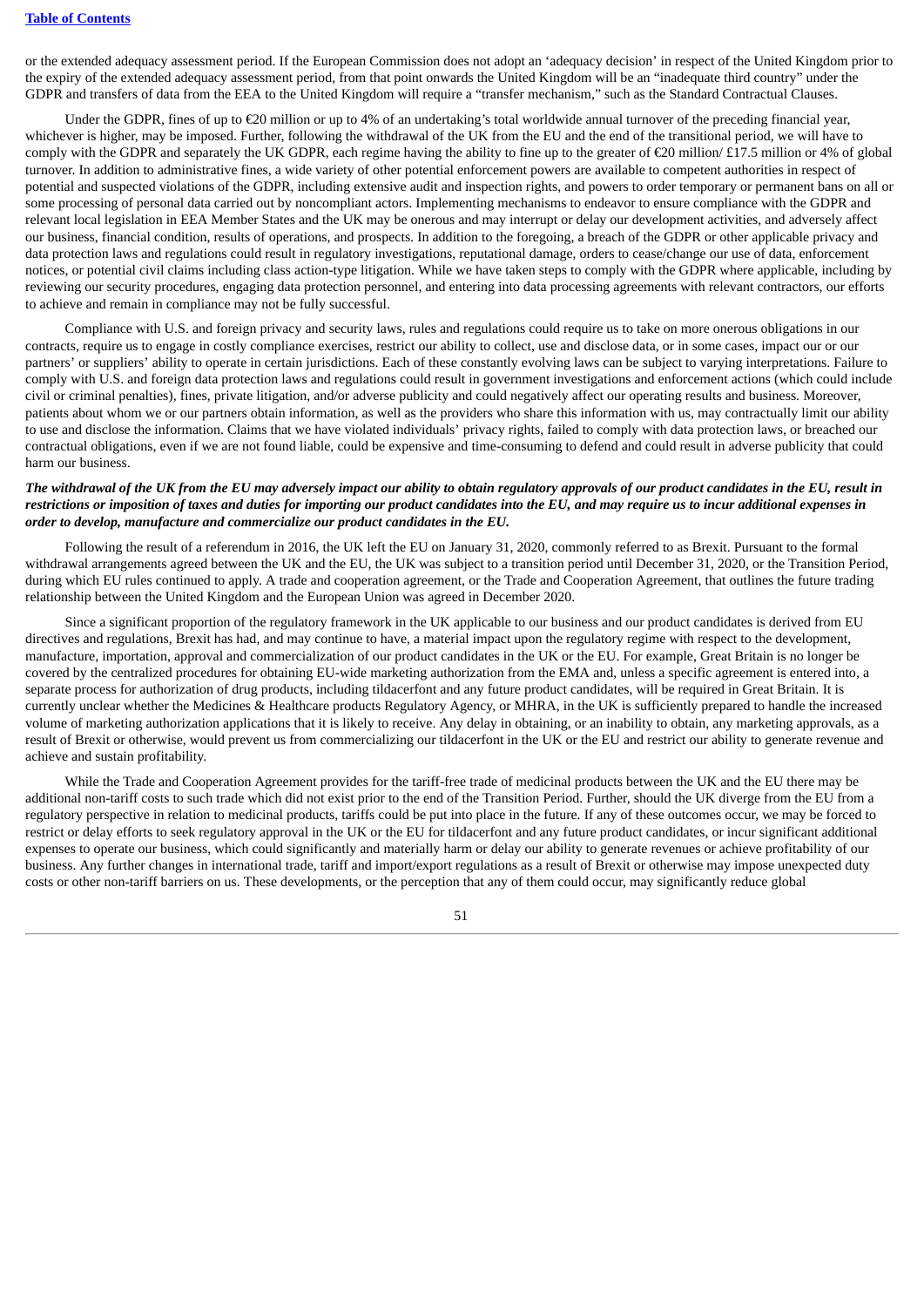trade and, in particular, trade between the impacted nations and the UK. It is also possible that Brexit may negatively affect our ability to attract and retain employees, particularly those from the EU.

# If product liability lawsuits are brought against us, we may incur substantial liabilities and may be required to limit commercialization of tildacerfont *and any future product candidates.*

We face an inherent risk of product liability as a result of the clinical testing of tildacerfont and any future product candidates and will face an even greater risk if we commercialize any products. For example, we may be sued if tildacerfont or any future product candidates causes or is perceived to cause injury or is found to be otherwise unsuitable during clinical testing, manufacturing, marketing, or sale. Any such product liability claims may include allegations of defects in manufacturing, defects in design, a failure to warn of dangers inherent in the product, negligence, strict liability, and a breach of warranties. Claims could also be asserted under state consumer protection acts. If we cannot successfully defend ourselves against product liability claims, we may incur substantial liabilities or be required to limit commercialization of tildacerfont. Even successful defense would require significant financial and management resources. Regardless of the merits or eventual outcome, liability claims may result in:

- decreased demand for tildacerfont and any future product candidates;
- **•** injury to our reputation;
- withdrawal of clinical trial participants;
- **•** initiation of investigations by regulatory authorities:
- costs to defend the related litigation;
- a diversion of management's time and our resources;
- substantial monetary awards to trial participants or patients;
- product recalls, withdrawals or labeling, marketing, or promotional restrictions;
- loss of revenue:
- exhaustion of any available insurance and our capital resources;
- the inability to commercialize tildacerfont and any future product candidates; or
- a decline in our share price.

Our inability to obtain and retain sufficient product liability insurance at an acceptable cost to protect against potential product liability claims could prevent or inhibit the commercialization of products we develop. We currently carry an aggregate of up to \$7.0 million of product liability insurance covering our clinical trials. Although we maintain such insurance, any claim that may be brought against us could result in a court judgment or settlement in an amount that is not covered, in whole or in part, by our insurance or that is in excess of the limits of our insurance coverage. If we determine that it is prudent to increase our product liability coverage due to the commercial launch of any approved product, we may be unable to obtain such increased coverage on acceptable terms, or at all. Our insurance policies also have various exclusions, and we may be subject to a product liability claim for which we have no coverage. We will have to pay any amounts awarded by a court or negotiated in a settlement that exceed our coverage limitations or that are not covered by our insurance, and we may not have, or be able to obtain, sufficient capital to pay such amounts.

## We are subject to U.S. and certain foreign export and import controls, sanctions, embargoes, anti-corruption laws and anti-money laundering laws and regulations. Compliance with these legal standards could impair our ability to compete in domestic and international markets. We can face criminal *liability and other serious consequences for violations, which can harm our business.*

We are subject to export control and import laws and regulations, including the U.S. Export Administration Regulations, U.S. Customs regulations, and various economic and trade sanctions regulations administered by the U.S. Treasury Department's Office of Foreign Assets Controls, and anticorruption and anti-money laundering laws and regulations, including the FCPA, the U.S. domestic bribery statute contained in 18 U.S.C. § 201, the U.S. Travel Act, the USA PATRIOT Act, and other state and national anti-bribery and anti-money laundering laws in the countries in which we conduct activities. Anti-corruption laws are interpreted broadly and prohibit companies and their employees, agents, clinical research organizations, contractors and other collaborators and partners from authorizing, promising, offering, providing, soliciting or receiving, directly or indirectly, improper payments or anything else of value to recipients in the public or private sector. We may engage third parties for clinical trials outside of the United States, to sell our products internationally once we enter a commercialization phase, and/or to obtain necessary permits, licenses, patent registrations and other regulatory approvals. We have direct or indirect interactions with officials and employees of government agencies or government-affiliated hospitals, universities and other organizations. We can be held liable for the corrupt or other illegal activities of our employees, agents, clinical research organizations, contractors and other collaborators and partners, even if we do not explicitly authorize or have actual knowledge of such activities. Any violations of the laws and regulations described above may result in

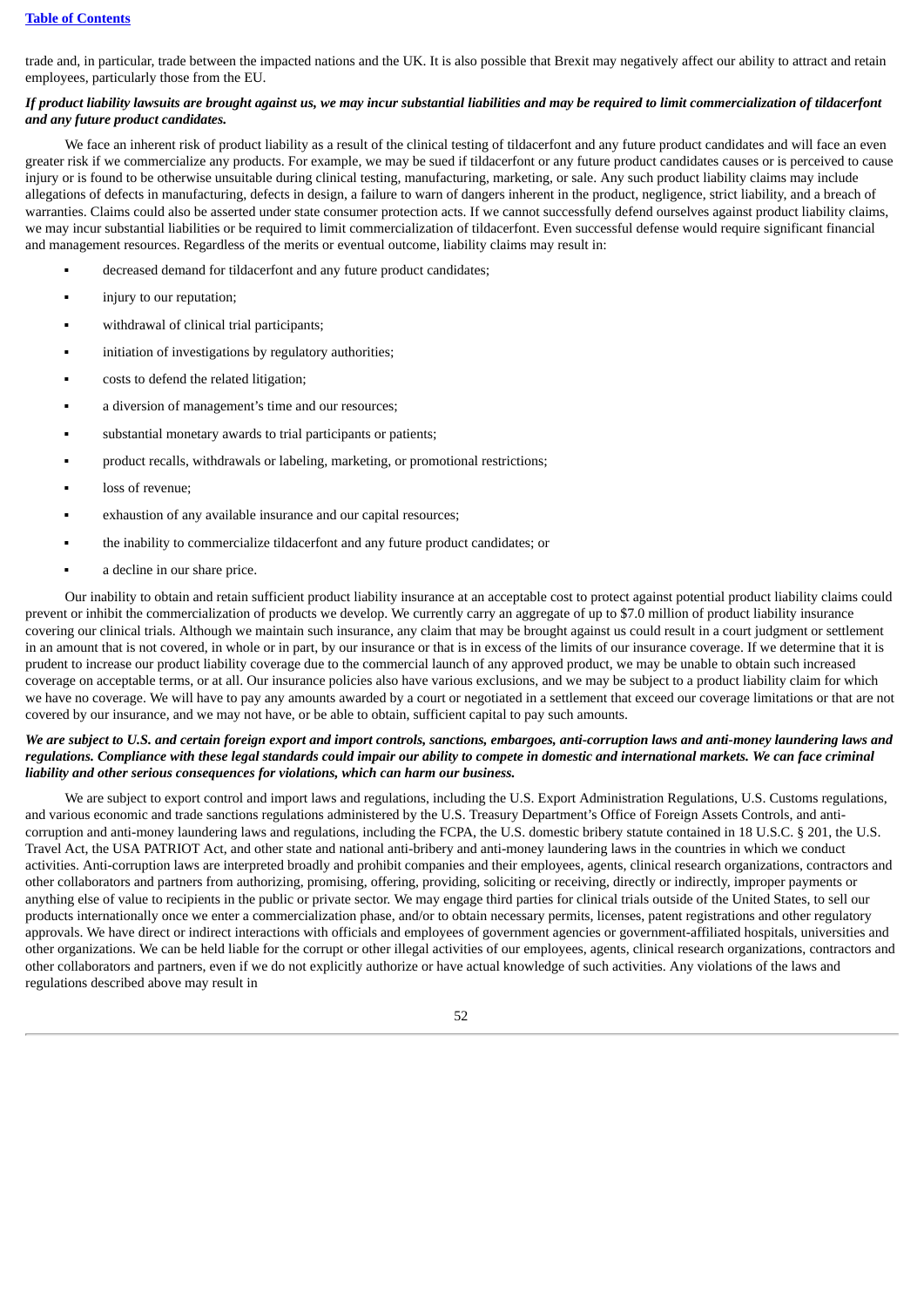substantial civil and criminal fines and penalties, imprisonment, the loss of export or import privileges, debarment, tax reassessments, breach of contract and fraud litigation, reputational harm, and other consequences.

#### Our ability to utilize our net operating loss carryforwards and certain other tax attributes may be limited.

We have incurred substantial losses during our history and do not expect to become profitable in the near future, and we may never achieve profitability. As of December 31, 2020, after reducing net operating losses, or NOLs, and tax credits for amounts not expected to be utilized, we had federal NOL carryforwards of approximately \$58.6 million and state NOL carryforwards of approximately \$58.4 million. The federal NOL carryforwards arising in taxable years beginning prior to 2018 will begin to expire in 2036 and state NOL carryforwards will begin to expire in 2036, unless previously utilized. We also have federal and state tax credit carryforwards totaling \$3.0 million and \$0.6 million, respectively. The federal tax credit carryforwards will begin to expire in 2036, unless previously utilized. The state tax credits will not expire.

Under the Tax Act, as modified by the Coronavirus Aid, Relief, and Economic Security Act, or CARES Act, federal NOL carryforwards generated in tax years beginning after December 31, 2017 may be carried forward indefinitely but, in the case of tax years beginning after 2020, may only be used to offset 80% of our taxable income annually. Similar rules may apply under state tax laws. For example, on June 29, 2020, California enacted A.B. 85 which imposed limits on the usability of California state net operating losses and certain tax credits in tax years beginning after 2019 and before 2023. Such limitations could result in the expiration of our carryforwards before they can be utilized and, if we are profitable, our future cash flows could be adversely affected due to our increased taxable income or tax liability. Our NOLs and tax credit carryforwards are subject to review and possible adjustment by the Internal Revenue Service and state tax authorities and may become subject to an annual limitations under Section 382 and 383 of the Internal Revenue Code of 1986, as amended. Under Section 382, certain cumulative changes in the ownership interest of significant stockholders over a rolling three-year period in excess of 50 percentage points (by value), could result in an ownership change that may limit our ability to utilize our NOL carryforwards and other tax attributes to offset future taxable income or tax liabilities. An ownership change analysis covering periods through December 31, 2020 concluded that an ownership change occurred in May 2016 and in August 2020. As a result of the ownership change, we derecognized NOL-related deferred tax assets down to the amount expected to be realized. Our ability to use our remaining NOL carryforwards may be further limited if we experience a Section 382 ownership change as a result of future changes in our stock ownership. As of December 31, 2020, we recorded a full valuation allowance on our net deferred tax assets.

# Changes in tax laws or regulations that are applied adversely to us or our customers may have a material adverse effect on our business, cash flow, *financial condition or results of operations.*

New income, sales, use or other tax laws, statutes, rules, regulations or ordinances could be enacted at any time, which could adversely affect our business operations and financial performance. Further, existing tax laws, statutes, rules, regulations or ordinances could be interpreted, changed, modified or applied adversely to us. For example, the Tax Act enacted many significant changes to the U.S. tax laws. Future guidance from the Internal Revenue Service and other tax authorities with respect to the Tax Act may affect us, and certain aspects of the Tax Act could be repealed or modified in future legislation. For example, the CARES Act, modified certain provisions of the Tax Act. In addition, it is uncertain if and to what extent various states will conform to the Tax Act, the CARES Act or any newly enacted federal tax legislation. Changes in corporate tax rates, the realization of net deferred tax assets relating to our operations, the taxation of foreign earnings, and the deductibility of expenses under the Tax Act or future reform legislation could have a material impact on the value of our net deferred tax assets, could result in significant one-time charges, and could increase our future U.S. tax expense.

#### **Risks Related to Our Reliance on Third Parties**

# We depend on intellectual property licensed from Lilly, the termination of which could result in the loss of significant rights, which would harm our *business.*

We are dependent on technology, patents, know-how, and proprietary materials, both our own and licensed from others. We entered into a license agreement with Lilly in May 2016 pursuant to which we were granted an exclusive, worldwide, royalty bearing, sublicensable license under certain technology, patent rights, know-how, and proprietary materials relating to certain CRF1 receptor antagonist compounds. Any termination of this license will result in the loss of significant rights and will restrict our ability to develop and commercialize tildacerfont.

We are generally also subject to all of the same risks with respect to protection of intellectual property that we license, as we are for intellectual property that we own, which are described below under "Risks Related to Our Intellectual Property." If we or our licensors fail to adequately protect this intellectual property, our ability to commercialize products could suffer.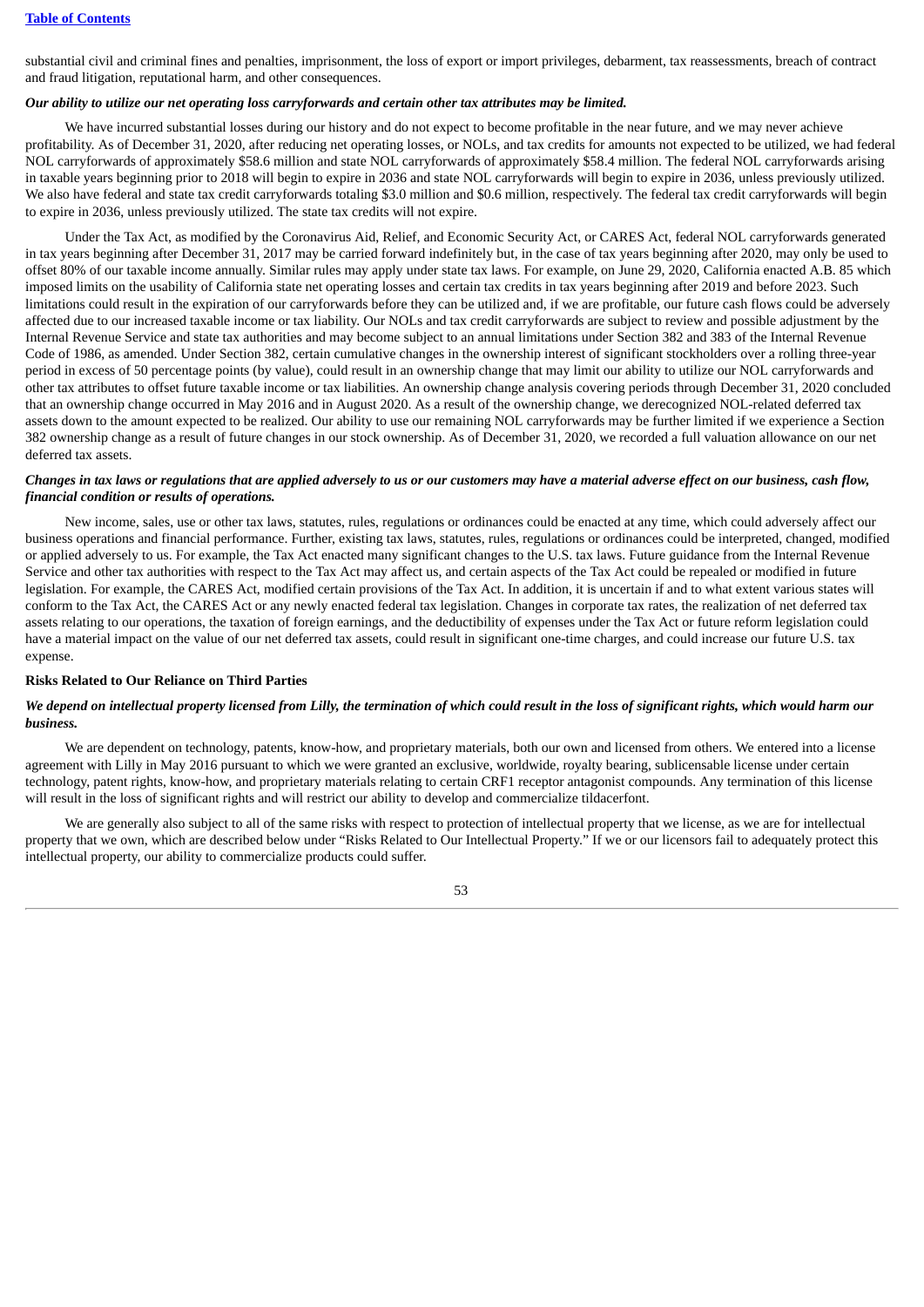# We rely on third parties to conduct our clinical trials. If these third parties do not successfully carry out their contractual duties or meet expected *deadlines, we may not be able to obtain regulatory approval for or commercialize tildacerfont.*

We currently rely on, and intend to continue relying on, third-party CROs in connection with our clinical trials for tildacerfont. We control or will control only certain aspects of their activities. Nevertheless, we are responsible for ensuring that each of our clinical trials is conducted in accordance with applicable protocol, legal, regulatory, and scientific standards, and our reliance on our CROs does not relieve us of our regulatory responsibilities. We and our CROs are required to comply with GCPs, which are regulations and guidelines enforced by the FDA and comparable foreign regulatory authorities for product candidates in clinical development. Regulatory authorities enforce these GCPs through periodic inspections of trial sponsors, principal investigators and trial sites. If we or any of these CROs fail to comply with applicable GCP regulations, the clinical data generated in our clinical trials may be deemed unreliable and the FDA or comparable foreign regulatory authorities may require us to perform additional clinical trials before approving our marketing applications. Upon inspection, such regulatory authorities may determine that our clinical trials do not comply with the GCP regulations. In addition, our clinical trials must be conducted with drug product produced under cGMP regulations and will require a large number of test subjects. Our failure or any failure by our CROs to comply with these regulations or to recruit a sufficient number of patients may require us to repeat clinical trials. which would delay the regulatory approval process. Moreover, our business may be implicated if any of our CROs violates federal or state fraud and abuse or false claims laws and regulations or healthcare privacy and security laws.

Our CROs are not our employees and, except for remedies available to us under our agreements with such CROs, we cannot control whether or not they devote sufficient time and resources to our ongoing preclinical, clinical and non-clinical programs. These CROs may also have relationships with other commercial entities, including our competitors, for whom they may also be conducting clinical trials or other drug development activities, which could affect their performance on our behalf. If our CROs do not successfully carry out their contractual duties or obligations or meet expected deadlines, if they need to be replaced or if the quality or accuracy of the clinical data they obtain is compromised due to the failure to adhere to our clinical protocols or regulatory requirements or for other reasons, our clinical trials may be extended, delayed, or terminated and we may not be able to complete development of, obtain regulatory approval for or successfully commercialize tildacerfont and any future product candidates. As a result, our financial results and the commercial prospects for tildacerfont and any future product candidates would be harmed, our costs could increase and our ability to generate revenues could be delayed.

Switching or adding CROs involves substantial cost and requires extensive management time and focus. In addition, there is a natural transition period when a new CRO commences work. As a result, delays occur, which can materially impact our ability to meet our desired clinical development timelines. Although we carefully manage our relationships with our CROs, we may encounter challenges or delays in the future and these delays or challenges may have a material adverse impact on our business, prospects, financial condition, and results of operations.

In addition, quarantines, shelter-in-place, and similar government orders, or the perception that such orders, shutdowns or other restrictions on the conduct of business operations could occur, related to COVID-19 or other infectious diseases could impact personnel at our CROs, which could disrupt our clinical timelines, which could have a material adverse impact on our business, prospects, financial condition, and results of operations.

# We rely completely on third parties to manufacture our preclinical and clinical drua supplies and we intend to rely on third parties to produce commercial supplies of tildacerfont and any future product candidates, if approved, and these third parties may fail to obtain and maintain regulatory approval for their facilities, fail to provide us with sufficient quantities of drug product or fail to do so at acceptable quality levels or prices.\*

We do not currently have nor do we plan to acquire the infrastructure or capability internally to manufacture our clinical drug supplies for use in the conduct of our clinical trials, and we lack the resources and the capability to manufacture tildacerfont and any future product candidates on a clinical or commercial scale. Instead, we rely on contract manufacturers for such production. In particular, we currently rely on a single-source manufacturer for drug product, and a single-source manufacturer for drug substance.

We do not currently have any long-term agreement with a manufacturer to produce raw materials, APIs, and the finished products of tildacerfont or the associated packaging and administration syringes used in our current product format and we may rely on single source suppliers for clinical supply of API and drug product of tildacerfont. We will need to identify and qualify a third-party manufacturer prior to commercialization of tildacerfont, and we intend to enter into agreements for commercial production with third-party suppliers. As tildacerfont is intended to treat rare endocrine disorders, we will only require a low-volume of raw materials and APIs, and in some cases with single-source suppliers and manufacturers. Our reliance on third-party suppliers and manufacturers, including single-source suppliers, could harm our ability to develop tildacerfont and any future product candidates or to commercialize any product candidates that are approved. Further, any delay in identifying and qualifying a manufacturer for commercial production could delay the potential commercialization of tildacerfont and any future product candidates, and, in the event that we do not have sufficient product to complete our clinical trials, it could delay such trials.

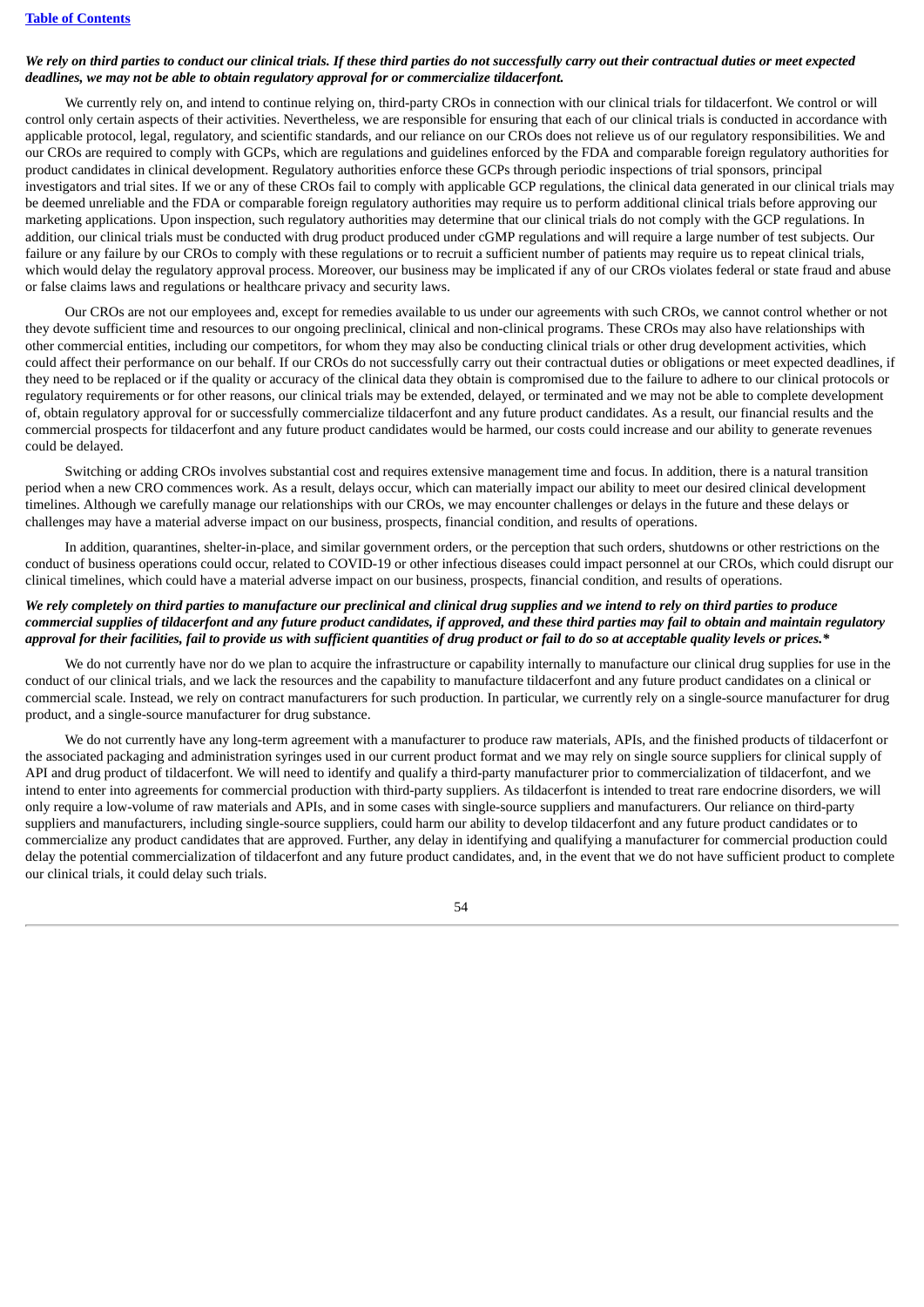The facilities used by our contract manufacturers to manufacture tildacerfont and any future product candidates must be approved by the applicable regulatory authorities, including the FDA, pursuant to inspections that will be conducted after an NDA or comparable foreign regulatory marketing application is submitted. We currently do not control the manufacturing process of tildacerfont and are completely dependent on our contract manufacturing partners for compliance with the FDA's cGMP requirements for manufacture of both the active drug substances and finished drug product. If our contract manufacturers cannot successfully manufacture material that conforms to our specifications and the FDA's strict regulatory requirements, they will not be able to secure or maintain FDA approval for the manufacturing facilities. In addition, we have no control over the ability of our contract manufacturers to maintain adequate quality control, quality assurance and qualified personnel. If the FDA or any other applicable regulatory authority does not approve these facilities for the manufacture of tildacerfont or any future product candidates or if it withdraws any such approval in the future, or if our suppliers or contract manufacturers decide they no longer want to supply or manufacture for us, we may need to find alternative manufacturing facilities, in which case we might not be able to identify manufacturers for clinical or commercial supply on acceptable terms, or at all, which would significantly impact our ability to develop, obtain regulatory approval for, or market tildacerfont and any future product candidates.

In addition, the manufacture of pharmaceutical products is complex and requires significant expertise and capital investment, including the development of advanced manufacturing techniques and process controls. Manufacturers of pharmaceutical products often encounter difficulties in production, particularly in scaling up and validating initial production and absence of contamination. These problems include difficulties with production costs and yields, quality control, including stability of the product, quality assurance testing, operator error, shortages of qualified personnel, as well as compliance with strictly enforced federal, state, and foreign regulations. Furthermore, if contaminants are discovered in our supply of tildacerfont or any future product candidates or in the manufacturing facilities, such manufacturing facilities may need to be closed for an extended period of time to investigate and remedy the contamination. Any stability or other issues relating to the manufacture of tildacerfont may occur in the future. In addition, quarantines, shelter-in-place, and similar government orders, or the perception that such orders, shutdowns, or other restrictions on the conduct of business operations could occur, related to COVID-19 or other infectious diseases could impact personnel at our third-party manufacturing facilities upon which we rely, or the availability or cost of materials, which could disrupt the supply chain for our product candidates. Additionally, our manufacturers may experience manufacturing difficulties due to resource constraints or as a result of labor disputes or unstable political environments. If our manufacturers were to encounter any of these difficulties, or otherwise fail to comply with their contractual obligations, our ability to provide our product candidate to patients in clinical trials would be jeopardized. Any delay or interruption in the supply of clinical trial supplies could delay the completion of clinical trials, increase the costs associated with maintaining clinical trial programs and, depending upon the period of delay, require us to commence new clinical trials at additional expense or terminate clinical trials completely.

#### If we or our third-party manufacturers use hazardous and biological materials in a manner that causes injury or violates applicable law, we may be *liable for damages.*

Our research and development activities involve the controlled use of potentially hazardous substances, including chemical and biological materials, by our third-party manufacturers. Our manufacturers are subject to federal, state, and local laws and regulations in the United States governing the use, manufacture, storage, handling and disposal of medical, radioactive and hazardous materials. Although we believe that our manufacturers' procedures for using, handling, storing and disposing of these materials comply with legally prescribed standards, we cannot completely eliminate the risk of contamination or injury resulting from medical, radioactive or hazardous materials. As a result of any such contamination or injury, we may incur liability or local, city, state or federal authorities may curtail the use of these materials and interrupt our business operations. In the event of an accident, we could be held liable for damages or penalized with fines, and the liability could exceed our resources. We do not have any insurance for liabilities arising from medical radioactive or hazardous materials. Compliance with applicable environmental laws and regulations is expensive, and current or future environmental regulations may impair our research, development, and production efforts, which could harm our business, prospects, financial condition, or results of operations.

#### **Risks Related to Our Intellectual Property**

If we are unable to obtain and maintain sufficient intellectual property protection for tildacerfont, any future product candidates, and other proprietary technologies we develop, or if the scope of the intellectual property protection obtained is not sufficiently broad, our competitors could develop and commercialize products similar or identical to ours, and our ability to successfully commercialize tildacerfont, if approved, any future product *candidates, and other proprietary technologies if approved, may be adversely affected.*

Our commercial success will depend in part on our ability to obtain and maintain a combination of patents, trade secret protection and confidentiality agreements to protect the intellectual property related to tildacerfont, any future product candidates, and other proprietary technologies we develop. If we are unable to obtain or maintain patent protection with respect to tildacerfont, any future product candidates, and other proprietary technologies we may develop, our business, financial condition, results of operations, and prospects could be materially harmed.

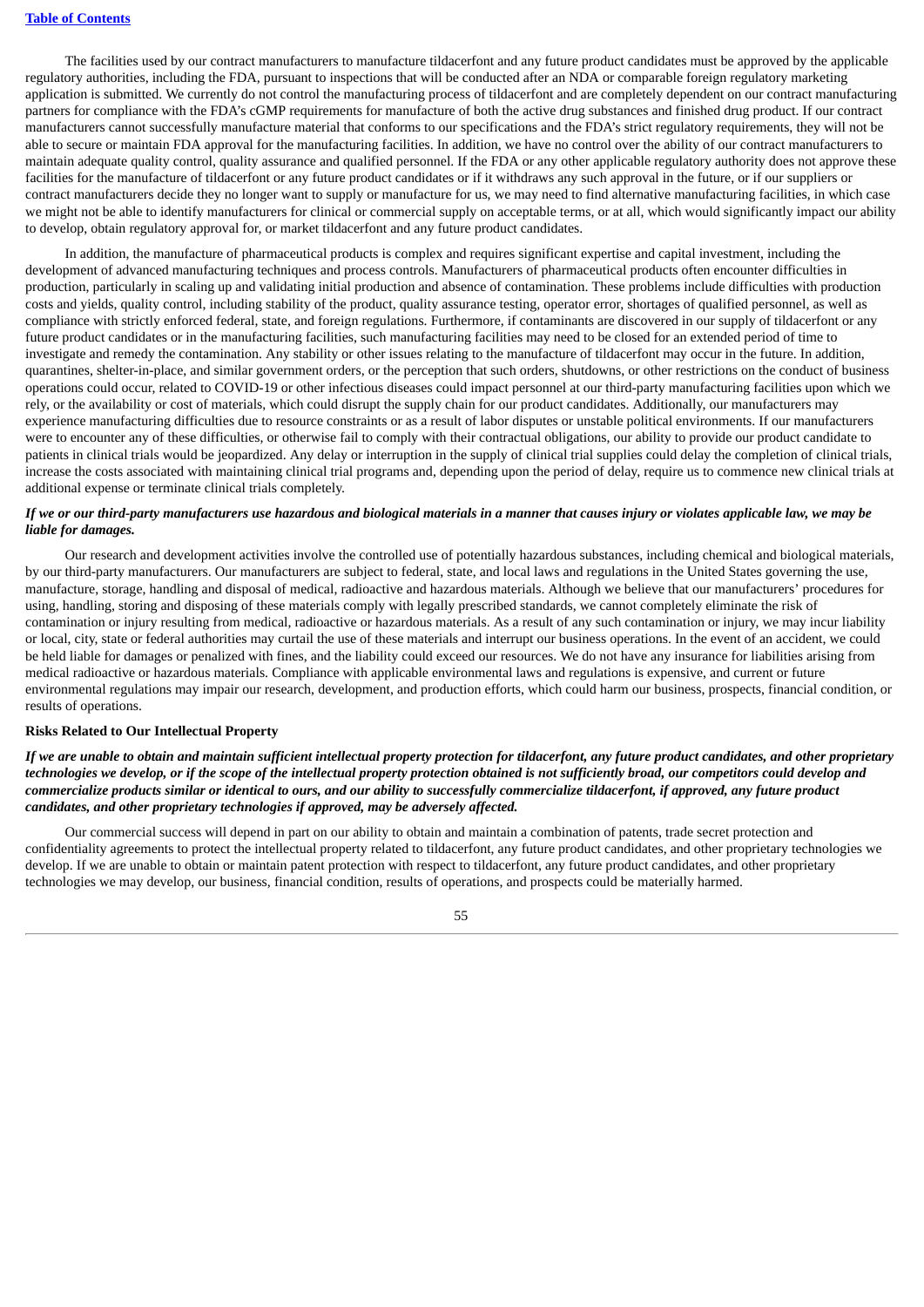The patent position of biotechnology and pharmaceutical companies is highly uncertain and involves complex legal, scientific, and factual questions and has been the subject of frequent litigation in recent years. As a result, the issuance, scope, validity, enforceability, and commercial value of our patent rights are highly uncertain. Our patent applications may not result in patents being issued which protect tildacerfont, any future product candidates, and other proprietary technologies we may develop or which effectively prevent others from commercializing competitive technologies and products. Further, no consistent policy regarding the breadth of claims allowed in pharmaceutical patents has emerged to date in the United States or in many jurisdictions outside of the United States. Changes in either the patent laws or interpretations of patent laws in the United States and other countries may diminish the value of our intellectual property. Accordingly, we cannot predict the breadth of claims that may be enforced in the patents that may be issued from the applications we currently or may in the future own or license from third parties. Further, if any patents we obtain or license are deemed invalid and unenforceable, our ability to commercialize or license our technology could be adversely affected.

The patent application process is subject to numerous risks and uncertainties, and there can be no assurance that we or any of our actual or potential future collaborators will be successful in protecting tildacerfont, any future product candidates, and other proprietary technologies and their uses by obtaining, defending and enforcing patents. These risks and uncertainties include the following:

- the United States Patent and Trademark Office, or USPTO, and various foreign governmental patent agencies require compliance with a number of procedural, documentary, fee payment and other provisions during the patent process, the noncompliance with which can result in abandonment or lapse of a patent or patent application, and partial or complete loss of patent rights in the relevant jurisdiction;
- patent applications may not result in any patents being issued;
- patents that may be issued or in-licensed may be challenged, invalidated, modified, revoked, circumvented, found to be unenforceable, or may otherwise not provide any competitive advantage;
- our competitors, many of whom have substantially greater resources than we do and many of whom have made significant investments in competing technologies, may seek or may have already obtained patents that will limit, interfere with, or eliminate our ability to make, use and sell our potential product candidates;
- other parties may have designed around our claims or developed technologies that may be related or competitive to our platform, may have filed or may file patent applications and may have received or may receive patents that overlap or conflict with our patent applications, either by claiming the same composition of matter, methods or formulations or by claiming subject matter that could dominate our patent position;
- any successful opposition to any patents owned by or licensed to us could deprive us of rights necessary for the practice of our technologies or the successful commercialization of any products or product candidates that we may develop;
- because patent applications in the United States and most other countries are confidential for a period of time after filing, we cannot be certain that we or our licensors were the first to file any patent application related to tildacerfont, any future product candidates, and other proprietary technologies and their uses;
- an interference proceeding can be provoked by a third party or instituted by the USPTO to determine who was the first to invent any of the subject matter covered by the patent claims of our applications for any application with an effective filing date before March 16, 2013;
- there may be significant pressure on the U.S. government and international governmental bodies to limit the scope of patent protection both inside and outside the United States for disease treatments that prove successful, as a matter of public policy regarding worldwide health concerns; and
- countries other than the United States may have patent laws less favorable to patentees than those upheld by U.S. courts, allowing foreign competitors a better opportunity to create, develop, and market competing product candidates in those countries.

The patent prosecution process is expensive, time-consuming, and complex, and we may not be able to file, prosecute, or maintain all necessary or desirable patent applications at a reasonable cost or in a timely manner. It is also possible that we will fail to identify patentable aspects of our research and development output before it is too late to obtain patent protection. Although we enter into non-disclosure and confidentiality agreements with parties who have access to patentable aspects of our research and development output, such as our employees, corporate collaborators, outside scientific collaborators, CROs, contract manufacturers, consultants, advisors and other third parties, any of these parties may breach such agreements and disclose such output before a patent application is filed, thereby jeopardizing our ability to seek patent protection for such output. In addition, our ability to obtain and maintain valid and enforceable patents depends on whether the differences between our inventions and the prior art allow our inventions to be patentable over the prior art. Furthermore, publications of discoveries in the scientific literature often lag behind the

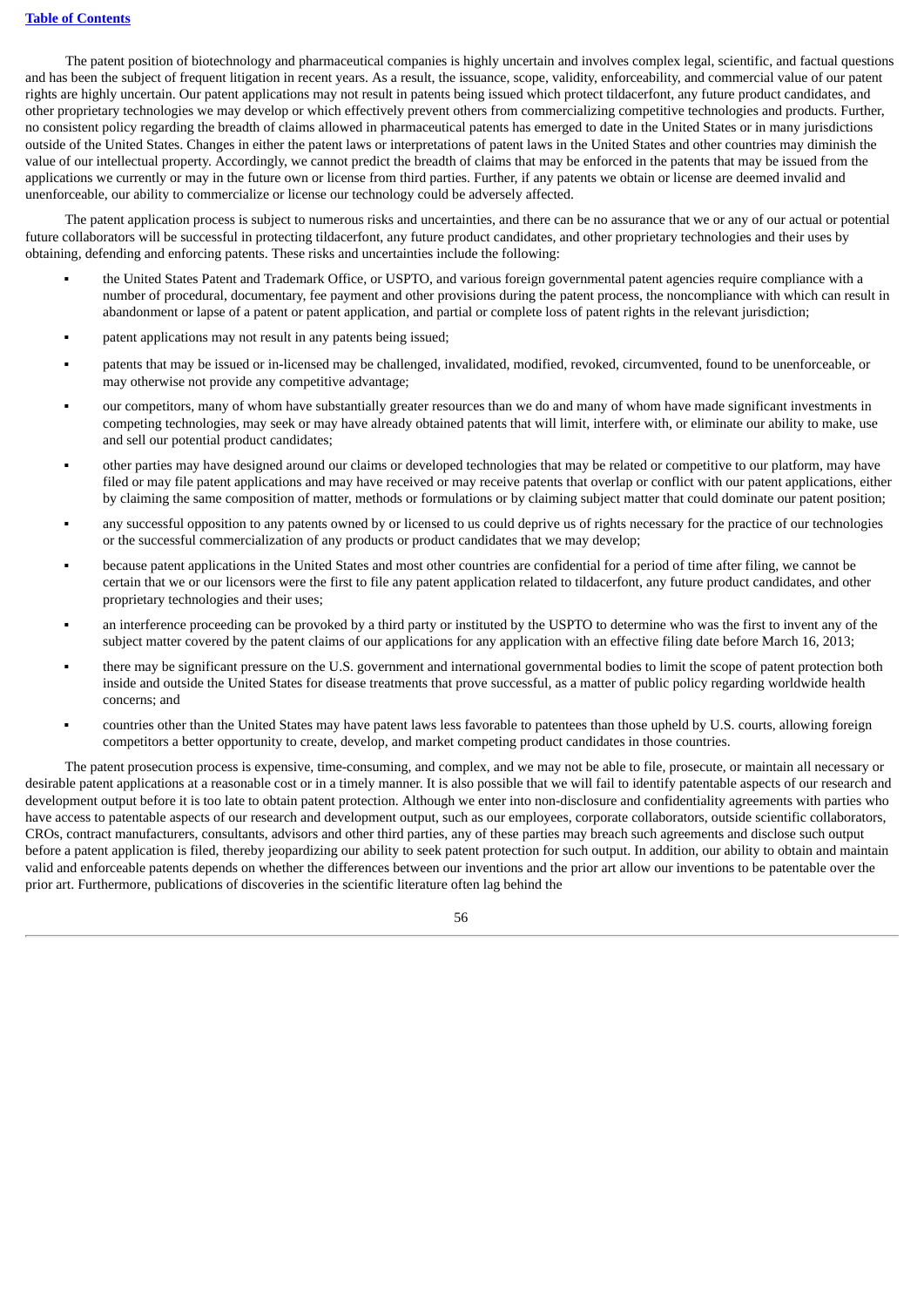actual discoveries, and patent applications in the United States and other jurisdictions are typically not published until 18 months after filing, or in some cases not at all. Therefore, we cannot be certain that we or our licensors were the first to make the inventions claimed in any of our owned or licensed patents or pending patent applications, or that we or our licensors were the first to file for patent protection of such inventions.

The degree of future protection for our proprietary rights is uncertain because legal means afford only limited protection and may not adequately protect our rights or permit us to gain or keep our competitive advantage. If we do not adequately protect our intellectual property and proprietary technology, competitors may be able to use tildacerfont, any future product candidates, and other proprietary technologies and erode or negate any competitive advantage we may have, which could have a material adverse effect on our financial condition and results of operations. For example:

- others may be able to make compounds that are similar to tildacerfont and any future product candidates but that are not covered by the claims of our patents;
- we might not have been the first to make the inventions covered by our pending patent applications;
- we might not have been the first to file patent applications for these inventions;
- others may independently develop similar or alternative technologies or duplicate any of our technologies;
- any patents that we obtain may not provide us with any competitive advantages;
- we may not develop additional proprietary technologies that are patentable;
- our competitors might conduct research and development activities in countries where we do not have patent rights or where patent protection is weak and then use the information learned from such activities to develop competitive products for sale in our major commercial markets;
- we cannot ensure that any of our patents, or any of our pending patent applications, if issued, or those of our licensors, will include claims having a scope sufficient to protect our products;
- we cannot ensure that we will be able to successfully commercialize our products on a substantial scale, if approved, before the relevant patents that we own or license expire; or
- the patents of others may have an adverse effect on our business.

Others have filed, and in the future are likely to file, patent applications covering products and technologies that are similar, identical or competitive to ours or important to our business. We cannot be certain that any patent application owned by a third party will not have priority over patent applications filed or in-licensed by us, or that we or our licensors will not be involved in interference, opposition or invalidity proceedings before U.S. or non-U.S. patent offices.

We cannot be certain that the claims in our issued patents and pending patent applications covering tildacerfont or any future product candidates will be considered patentable by the USPTO, courts in the United States, or by patent offices and courts in foreign countries. Furthermore, the laws of some foreign countries do not protect proprietary rights to the same extent or in the same manner as the laws of the United States. As a result, we may encounter significant problems in protecting and defending our intellectual property internationally.

The strength of patents in the biotechnology and pharmaceutical fields involves complex legal and scientific questions and can be uncertain. The patent applications that we own or in-license may fail to result in issued patents with claims that cover tildacerfont and any future product candidates in the United States or in foreign countries. Even if such patents do successfully issue, third parties may challenge the ownership, validity, enforceability, or scope thereof, which may result in such patents being narrowed, invalidated, or held unenforceable. Any successful opposition to our patents could deprive us of exclusive rights necessary for the successful commercialization of tildacerfont and any future product candidates. Furthermore, even if they are unchallenged, our patents may not adequately protect our intellectual property, provide exclusivity for tildacerfont or any future product candidates or prevent others from designing around our claims. If the breadth or strength of protection provided by the patents we hold with respect to tildacerfont or any future product candidates is threatened, it could dissuade companies from collaborating with us to develop, or threaten our ability to commercialize, tildacerfont or any future product candidates.

For U.S. patent applications in which claims are entitled to a priority date before March 16, 2013, an interference proceeding can be provoked by a third party or instituted by the USPTO to determine who was the first to invent any of the subject matter covered by the patent claims of our patents or patent applications. An unfavorable outcome could require us to cease using the related technology or to attempt to license rights from the prevailing party. Our business could be harmed if the prevailing party does not offer us a license on commercially reasonable terms. Our participation in an interference proceeding may fail and, even if successful, may result in substantial costs and distract our management and other employees.

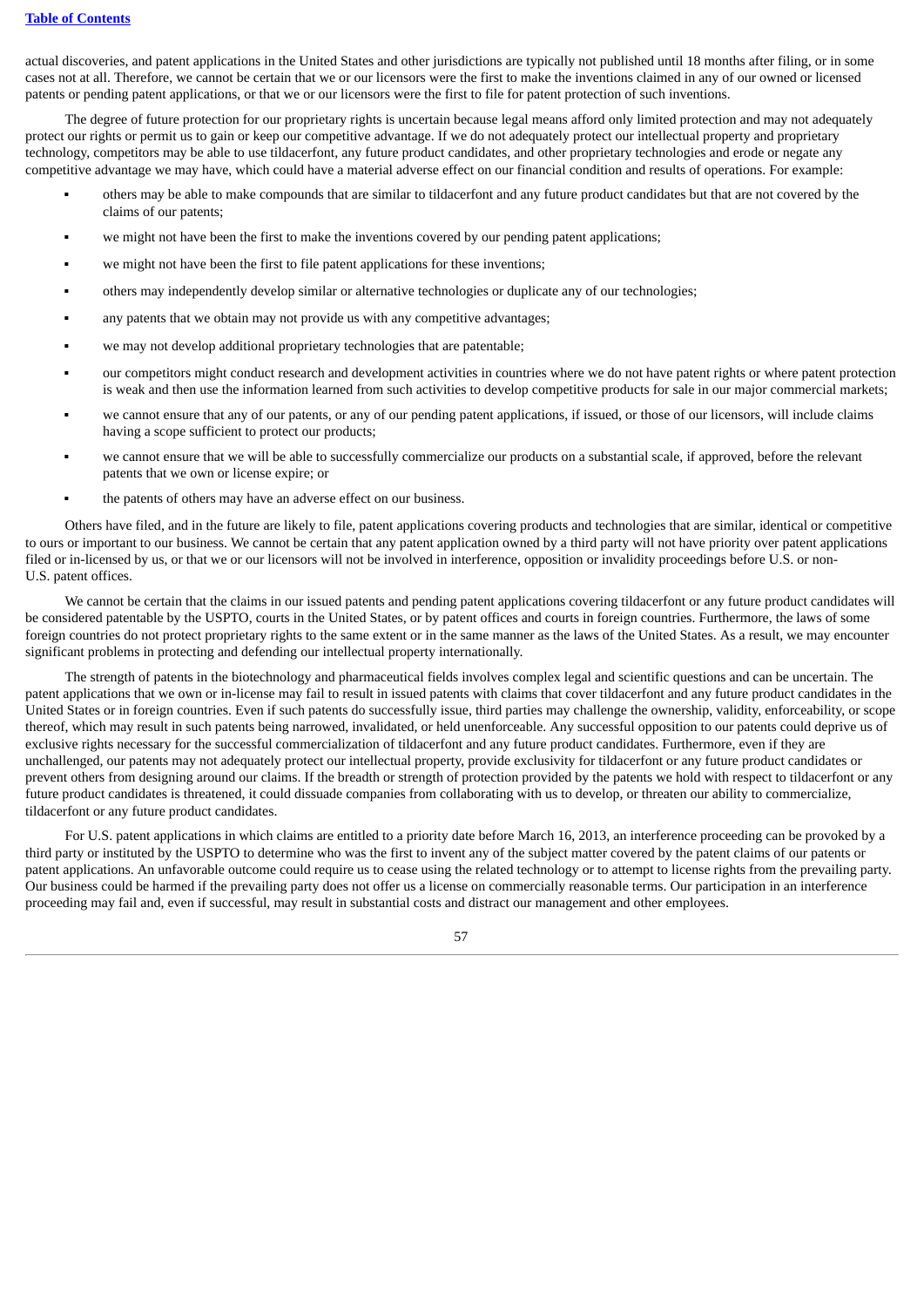For U.S. patent applications containing a claim not entitled to priority before March 16, 2013, there is greater level of uncertainty in the patent law. In September 2011, the Leahy-Smith America Invents Act, or America Invents Act, was signed into law. The America Invents Act includes a number of significant changes to U.S. patent law, including provisions that affect the way patent applications will be prosecuted and may also affect patent litigation. The USPTO is developing regulations and procedures to govern the administration of the America Invents Act, and many of the substantive changes to patent law associated with the America Invents Act, and in particular, the "first to file" provisions, were enacted on March 16, 2013. This will require us to be cognizant going forward of the time from invention to filing of a patent application and be diligent in filing patent applications, but circumstances could prevent us from promptly filing patent applications on our inventions. It remains unclear what impact the America Invents Act will have on the operation of our business. As such, the America Invents Act and its implementation could increase the uncertainties and costs surrounding the prosecution of our patent applications and the enforcement or defense of our issued patents, all of which could have a material adverse effect on our business and financial condition.

#### Patent terms may be inadequate to protect our competitive position on our product candidates for an adequate amount of time.

The term of any individual patent depends on applicable law in the country where the patent is granted. In the United States, provided all maintenance fees are timely paid, a patent generally has a term of 20 years from its application filing date or earliest claimed non-provisional filing date. Extensions may be available under certain circumstances, but the life of a patent and, correspondingly, the protection it affords is limited. Even if we or our licensors obtain patents covering our product candidates, when the terms of all patents covering a product expire, our business may become subject to competition from competitive products, including generic products. Given the amount of time required for the development, testing, and regulatory review and approval of new product candidates, patents protecting such candidates may expire before or shortly after such candidates are commercialized. As a result, our owned and licensed patent portfolio may not provide us with sufficient rights to exclude others from commercializing products similar or identical to ours.

#### *If we do not obtain patent term extension for tildacerfont, our business may be materially harmed.*

Depending upon the timing, duration, and specifics of any FDA marketing approval of tildacerfont, or any future product candidate we may develop, one or more of patents issuing from our U.S. patent applications may be eligible for limited patent term extension under the Drug Price Competition and Patent Term Restoration Action of 1984, or Hatch-Waxman Amendments. The Hatch-Waxman Amendments permit a patent extension term, or PTE, of up to five years as compensation for patent term lost during the FDA regulatory review process. A patent term extension cannot extend the remaining term of a patent beyond a total of 14 years from the date of product approval, only one patent may be extended and only those claims covering the approved drug, a method for using it or a method for manufacturing it may be extended. Similar patent term restoration provisions to compensate for commercialization delay caused by regulatory review are also available in certain foreign jurisdictions, such as in Europe under Supplemental Protection Certificate, or SPC. If we encounter delays in our development efforts, including our clinical trials, the period of time during which we could market tildacerfont and any future product candidates under patent protection would be reduced. Additionally, we may not receive an extension if we fail to apply within applicable deadlines, fail to apply prior to expiration of relevant patents, or otherwise fail to satisfy applicable requirements. Moreover, the applicable time period or the scope of patent protection afforded could be less than we request. If we are unable to obtain patent term extension or restoration, or the term of any such extension is less than we request, the period during which we will have the right to exclusively market our product will be shortened and our competitors may obtain approval of competing products following our patent expiration, and our revenue could be reduced.

#### If we fail to comply with our obligations in the agreements under which we license intellectual property rights from third parties, such as our license agreement with Lilly, or otherwise experience disruptions to our business relationships with our licensors, we could lose license rights that are *important to our business.\**

We are a party to a license agreement with Lilly under which we are granted intellectual property rights that are important to our business and our only product candidate, tildacerfont. If we fail to comply with our obligations under the license agreement, or we are subject to a bankruptcy, the license agreement may be terminated, in which event we would not be able to develop, commercialize or market tildacerfont.

Licensing of intellectual property rights is of critical importance to our business and involves complex legal, business and scientific issues. Disputes may arise between us and our licensors regarding intellectual property rights subject to a license agreement, including:

- the scope of rights granted under the license agreement and other interpretation-related issues;
- whether and the extent to which our technology and processes infringe on intellectual property rights of the licensor that are not subject to the license agreement;
- our right to sublicense intellectual property rights to third parties under collaborative development relationships;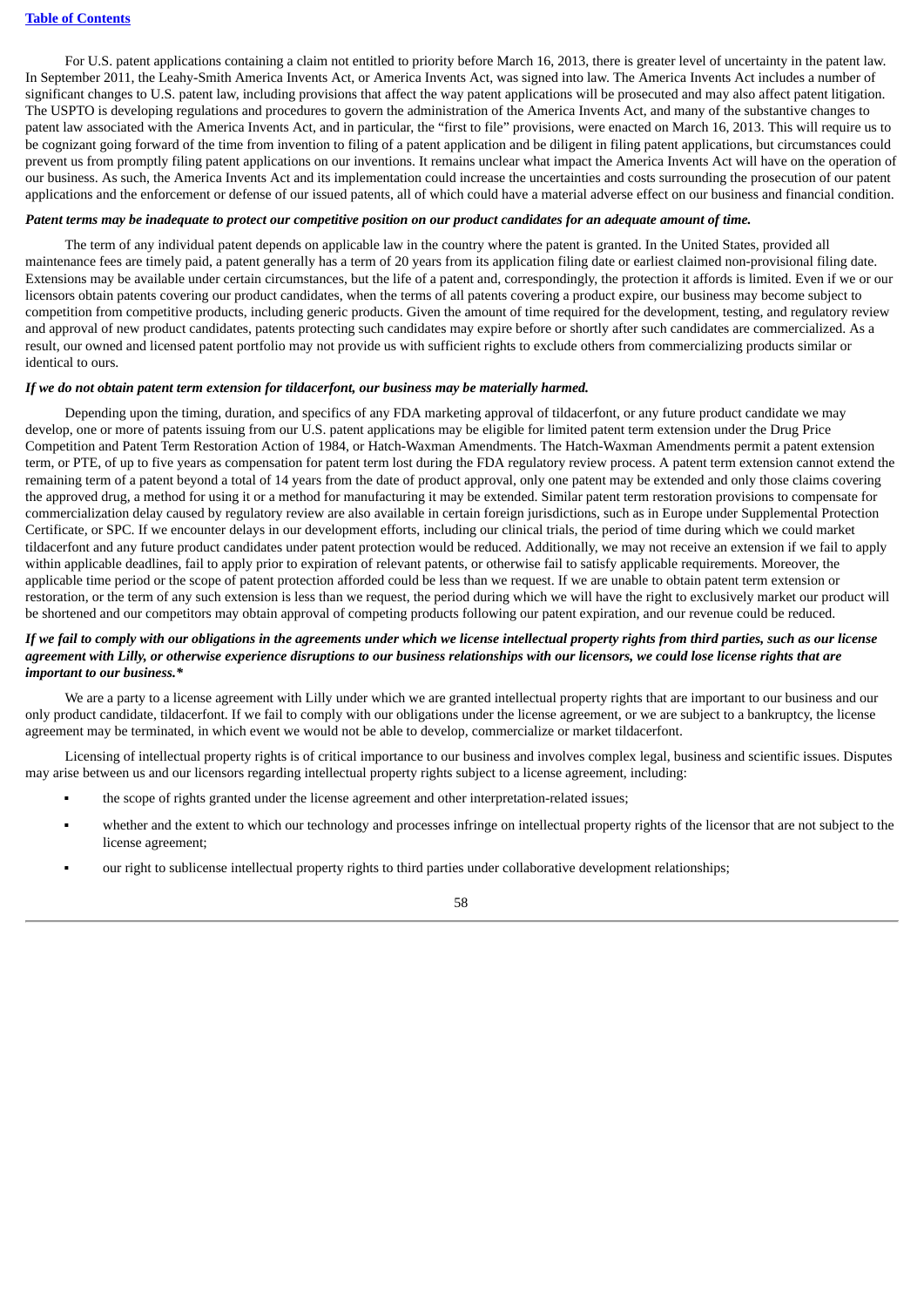- our diligence obligations with respect to the use of the licensed technology in relation to our development and commercialization of tildacerfont, and what activities satisfy those diligence obligations; and
- the ownership of inventions and know-how resulting from the joint creation or use of intellectual property by our licensors and us and our partners.

Further, our current licensor or any future licensor may not always act in our best interest. If disputes over intellectual property rights that we have licensed prevent or impair our ability to maintain our current licensing arrangements on acceptable terms, our business, results of operations, financial condition, and prospects may be adversely affected. We may enter into additional licenses in the future and if we fail to comply with obligations under those agreements, we could suffer adverse consequences.

We are generally also subject to all of the same risks with respect to protection of intellectual property that we license as we are for intellectual property that we own, which are described below. If we, our current licensor, or any future licensor fail to adequately protect this intellectual property, our ability to commercialize tildacerfont and any future product could be impeded.

# Obtaining and maintaining our patent protection depends on compliance with various procedural, document submission, fee payment and other requirements imposed by governmental patent agencies, and our patent protection could be reduced or eliminated for non-compliance with these *requirements.\**

The USPTO and various foreign governmental patent agencies require compliance with a number of procedural, documentary, fee payment, and other similar provisions during the patent process. Periodic maintenance fees, renewal fees, annuity fees and various other governmental fees on any issued patents and/or applications are due to be paid to the USPTO and foreign patent agencies in several stages over the lifetime of the patents and/or applications. We have systems in place to remind us to pay these fees, and we employ an outside firm and rely on our outside counsel to pay these fees due to foreign patent agencies. These systems and processes may be negatively impacted by the COVID-19 pandemic in various aspects. While an inadvertent lapse may sometimes be cured by payment of a late fee or by other means in accordance with the applicable rules, there are situations in which noncompliance can result in abandonment or lapse of the patent or patent application, resulting in partial or complete loss of patent rights in the relevant jurisdiction. In such an event, our competitors might be able to enter the market with similar or identical products or technology earlier than should otherwise have been the case, which would have a material adverse effect on our business, financial condition, results of operations, and prospects.

#### Changes in U.S. patent law could diminish the value of patents in general, thereby impairing our ability to protect tildacerfont.

As is the case with other biotechnology and pharmaceutical companies, our success is heavily dependent on intellectual property, particularly on obtaining and enforcing patents. Our patent rights may be affected by developments or uncertainty in U.S. or foreign patent statutes, patent case law, USPTO rules and regulations or the rules and regulations of foreign patent offices. Obtaining and enforcing patents in the biotechnology and pharmaceutical industry involve both technological and legal complexity, and is therefore costly, time-consuming and inherently uncertain. In addition, the United States may, at any time, enact changes to U.S. patent law and regulations, including by legislation, by regulatory rule-making, or by judicial precedent, that adversely affect the scope of patent protection available and weaken the rights of patent owners to obtain patents, enforce patent infringement and obtain injunctions and/or damages. For example, the scope of patentable subject matter under 35 U.S.C. 101 has evolved significantly over the past several years as the Court of Appeals for the Federal Circuit and the Supreme Court issued various opinions, and the USPTO modified its guidance for practitioners on multiple occasions. Other countries may likewise enact changes to their patent laws in ways that adversely diminish the scope of patent protection and weaken the rights of patent owners to obtain patents, enforce patent infringement, and obtain injunctions and/or damages.

Further, the United States and other governments may, at any time, enact changes to law and regulation that create new avenues for challenging the validity of issued patents. For example, the America Invents Act created new administrative post-grant proceedings, including post-grant review, inter partes review, and derivation proceedings that allow third parties to challenge the validity of issued patents. This applies to all of our U.S. patents, even those issued before March 16, 2013. Because of a lower evidentiary standard in USPTO proceedings compared to the evidentiary standard in U.S. federal courts necessary to invalidate a patent claim, a third party could potentially provide evidence in a USPTO proceeding sufficient for the USPTO to hold a claim invalid even though the same evidence would be insufficient to invalidate the claim if first presented in a district court action. In addition to increasing uncertainty with regard to our ability to obtain patents in the future, this combination of events has created uncertainty with respect to the value of patents, once obtained. Depending on decisions by the U.S. Congress, the federal courts, and the USPTO, the laws and regulations governing patents could change in unpredictable ways that could weaken our ability to obtain new patents or to enforce our existing patents and patents that we might obtain in the future.

#### *We may not be able to protect our intellectual property rights throughout the world.*

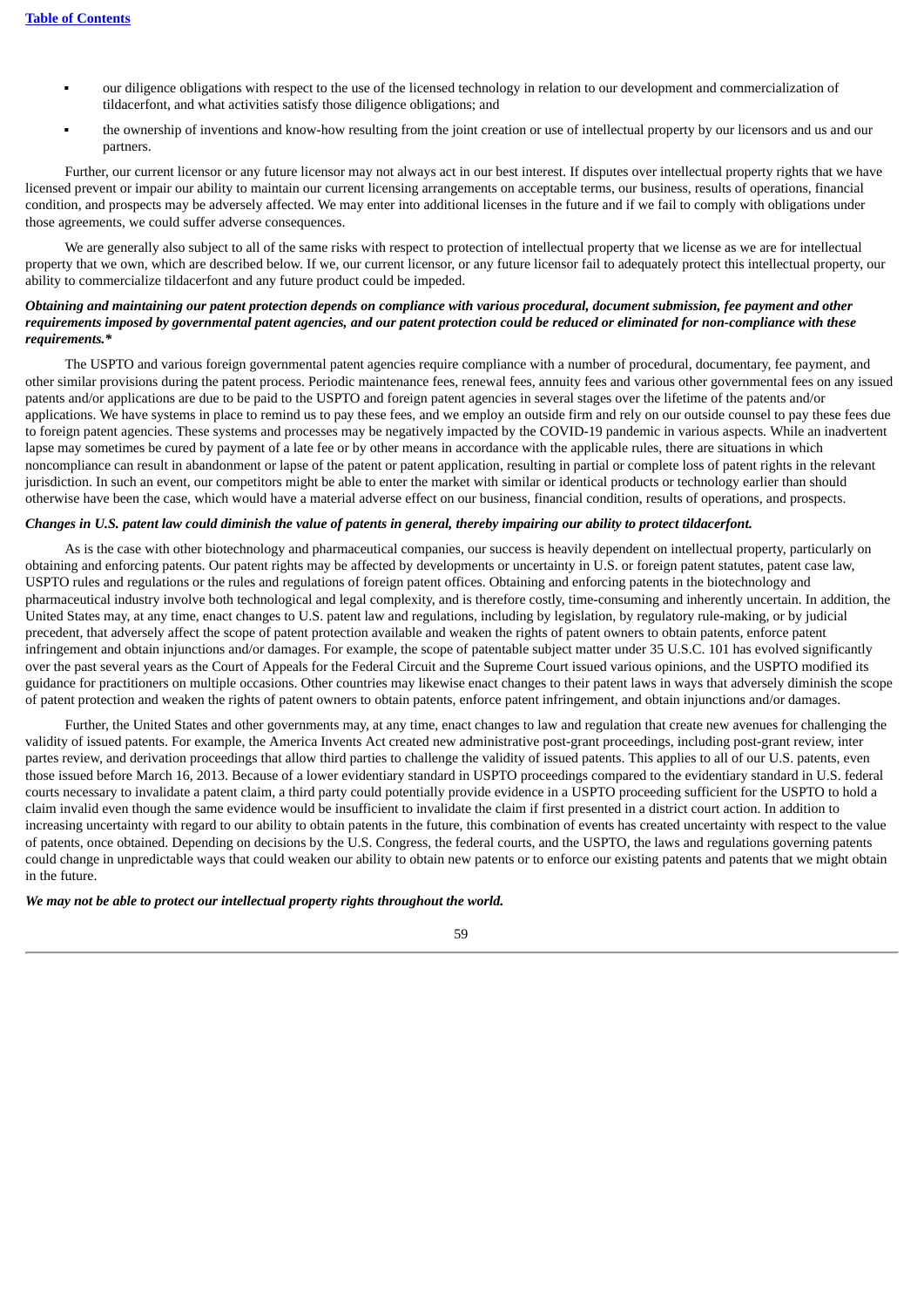Patents are of national or regional effect. Filing, prosecuting, and defending patents on tildacerfont, any future product candidates, and other proprietary technologies we develop in all countries throughout the world would be prohibitively expensive. In addition, the laws of some foreign countries do not protect intellectual property rights in the same manner and to the same extent as laws in the United States. Consequently, we may not be able to prevent third parties from practicing our inventions in all countries outside the United States. Competitors may use our technologies in jurisdictions where we have not obtained patent protection to develop their own products and further, may export otherwise infringing products to territories where we have patent protection, but enforcement of such patent protection is not as strong as that in the United States. These products may compete with our products and our patents or other intellectual property rights may not be effective or sufficient to prevent them from competing.

The requirements for patentability may differ in certain countries. For example, unlike other countries, China has a heightened requirement for patentability, and specifically requires a detailed description of medical uses of a claimed drug. In India, unlike the United States, there is no link between regulatory approval for a drug and its patent status. In addition to India, certain countries in Europe and developing countries, including China, have compulsory licensing laws under which a patent owner may be compelled to grant licenses to third parties. In addition, some countries limit the enforceability of patents against government agencies or government contractors.

In those countries, we may have limited remedies if patents are infringed or if we are compelled to grant a license to a third party, which could materially diminish the value of those patents. This could limit our potential revenue opportunities. Accordingly, our efforts to enforce intellectual property rights around the world may be inadequate to obtain a significant commercial advantage from the intellectual property that we own or license.

Many companies have encountered significant problems in protecting and defending intellectual property rights in foreign jurisdictions. The legal systems of certain countries, particularly certain developing countries, do not favor the enforcement of patents, trade secrets, and other intellectual property protection, particularly those relating to biotechnology or pharmaceutical products, which could make it difficult for us to stop the infringement of our patents or marketing of competing products in violation of our proprietary rights generally. Proceedings to enforce our patent rights in foreign jurisdictions could result in substantial costs and divert our efforts and attention from other aspects of our business, could put our patents at risk of being invalidated or interpreted narrowly, and could provoke third parties to assert claims against us. We may not prevail in any lawsuits that we initiate and the damages or other remedies awarded, if any, may not be commercially meaningful. Accordingly, our efforts to enforce our intellectual property rights around the world may be inadequate to obtain a significant commercial advantage from the intellectual property that we develop or license.

#### We may become subject to claims challenging the inventorship or ownership of our patents and other intellectual property.

We may be subject to claims that former employees (including former employees of our licensors), collaborators or other third parties have an interest in our patents rights, trade secrets, or other intellectual property as an inventor or co-inventor. The failure to name the proper inventors on a patent application can result in the patents issuing thereon being unenforceable. For example, we may have inventorship disputes arise from conflicting views regarding the contributions of different individuals named as inventors, the effects of foreign laws where foreign nationals are involved in the development of the subject matter of the patent, conflicting obligations of third parties involved in developing tildacerfont or as a result of questions regarding coownership of potential joint inventions. Litigation may be necessary to resolve these and other claims challenging inventorship and/or ownership. Alternatively, or additionally, we may enter into agreements to clarify the scope of our rights in such intellectual property. If we fail in defending any such claims, in addition to paying monetary damages, we may lose valuable intellectual property rights, such as exclusive ownership of, or right to use, valuable intellectual property. Such an outcome could have a material adverse effect on our business, financial condition, results of operations and prospects. Even if we are successful in defending against such claims, litigation could result in substantial costs and be a distraction to management and other employees.

# We may not be successful in obtaining or maintaining necessary rights to product components and processes for our development pipeline through *acquisitions and in-licenses.*

Presently we have intellectual property rights, through licenses from third parties including Lilly, related to tildacerfont. Because our program may require the use of additional proprietary rights held by third parties, the growth of our business will likely depend in part on our ability to acquire, inlicense or use these proprietary rights. In addition, tildacerfont may require specific formulations to work effectively and efficiently and these rights may be held by others. We may be unable to acquire or in-license, on reasonable terms, proprietary rights related to any compositions, formulations, methods of use, processes or other intellectual property rights from third parties that we identify as being necessary for tildacerfont. Even if we are able to obtain a license to such proprietary rights, it may be non-exclusive, thereby giving our competitors access to the same technologies licensed to us. In that event, we may be required to expend significant time and resources to develop or license replacement technology.

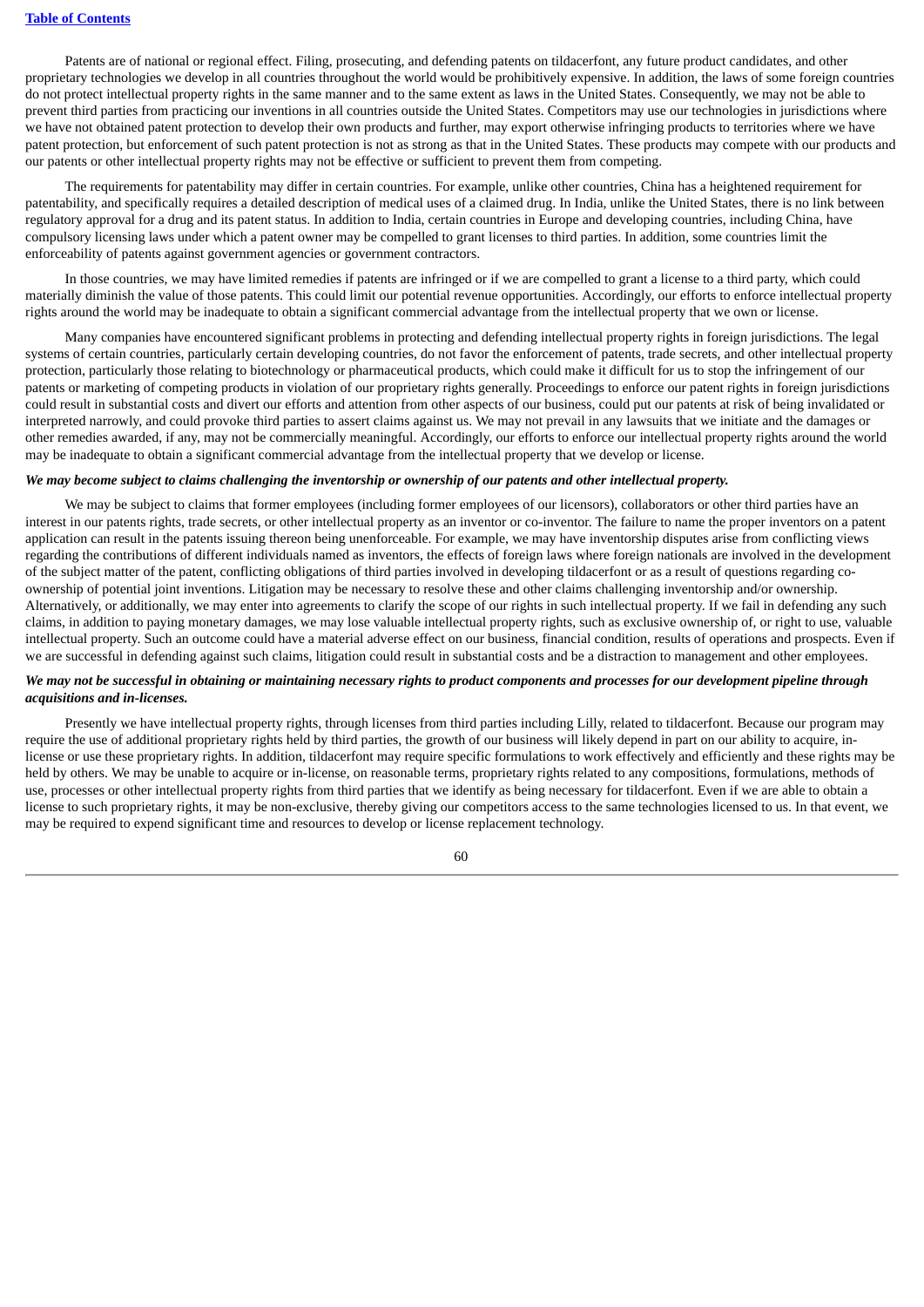Where we obtain licenses from or collaborate with third parties, we may not have the right to control the preparation, filing, and prosecution of patent applications, or to maintain the patents, covering technology that we license from third parties, or such activities, if controlled by us, may require the input of such third parties. We may also require the cooperation of our licensors and collaborators to enforce any licensed patent rights, and such cooperation may not be provided. Therefore, these patents and applications may not be prosecuted and enforced in a manner consistent with the best interests of our business, or in compliance with applicable laws and regulations, which may affect the validity and enforceability of such patents or any patents that may issue from such application. Moreover, if we do obtain necessary licenses, we will likely have obligations under those licenses, including making royalty and milestone payments, and any failure to satisfy those obligations could give our licensor the right to terminate the license. Termination of a necessary license, or expiration of licensed patents or patent applications, could have a material adverse impact on our business. Our business would suffer if any such licenses terminate, if the licensors fail to abide by the terms of the license, if the licensors fail to enforce licensed patents against infringing third parties, if the licensed patents or other rights are found to be invalid or unenforceable, or if we are unable to enter into necessary licenses on acceptable terms. Furthermore, if any licenses terminate, or if the underlying patents fail to provide the intended exclusivity, competitors or other third parties may gain the freedom to seek regulatory approval of, and to market, products identical or similar to ours. Moreover, our licensors may own or control intellectual property that has not been licensed to us and, as a result, we may be subject to claims, regardless of their merit, that we are infringing or otherwise violating the licensor's rights. In addition, while we cannot currently determine the amount of the royalty obligations we would be required to pay on sales of future products, if any, the amounts may be significant. The amount of our future royalty obligations will depend on the technology and intellectual property we use in products that we successfully develop and commercialize, if any. Therefore, even if we successfully develop and commercialize products, we may be unable to achieve or maintain profitability.

The licensing and acquisition of third-party proprietary rights is a competitive area, and companies, which may be more established, or have greater resources than we do, may also be pursuing strategies to license or acquire third-party proprietary rights that we may consider necessary or attractive in order to commercialize tildacerfont. More established companies may have a competitive advantage over us due to their size, cash resources and greater clinical development and commercialization capabilities.

For example, we may collaborate with U.S. and foreign academic institutions to accelerate our preclinical research or development under written agreements with these institutions. Typically, these institutions provide us with an option to negotiate an exclusive license to any of the institution's proprietary rights in technology resulting from the collaboration. Regardless of such option to negotiate a license, we may be unable to negotiate a license within the specified time frame or under terms that are acceptable to us. If we are unable to do so, the institution may offer, on an exclusive basis, their proprietary rights to other parties, potentially blocking our ability to pursue our program.

In addition, companies that perceive us to be a competitor may be unwilling to assign or license rights to us, either on reasonable terms, or at all. We also may be unable to license or acquire third-party intellectual property rights on terms that would allow us to make an appropriate return on our investment, or at all. If we are unable to successfully obtain rights to required third-party intellectual property rights on commercially reasonable terms, our ability to commercialize our products, and our business, financial condition, and prospects for growth, could suffer.

# Third-party claims alleging intellectual property infringement may prevent or delay our drug discovery and development efforts.

Our success depends in part on our avoiding infringement of the patents and proprietary rights of third parties. There is a substantial amount of litigation, both within and outside the United States, involving patents and other intellectual property rights in the biotechnology and pharmaceutical industries, as well as administrative proceedings for challenging patents, including *inter partes* review, interference and reexamination proceedings before the USPTO, or oppositions and other comparable proceedings in foreign jurisdictions. The America Invents Act introduced new procedures including *inter partes* review and post grant review. The implementation of these procedures brings uncertainty to the possibility of challenges to our patents in the future and the outcome of such challenges. Numerous U.S. and foreign issued patents and pending patent applications, which are owned by third parties, exist in the fields in which we are developing tildacerfont. As the biotechnology and pharmaceutical industries expand and more patents are issued, the risk increases that our activities related to tildacerfont may give rise to claims of infringement of the patent rights of others.

The pharmaceutical and biotechnology industries have produced a proliferation of patents, and it is not always clear to industry participants, including us, which patents cover various types of products or methods of use. The coverage of patents is subject to interpretation by the courts, and the interpretation is not always uniform. We cannot assure you that any of our current or future product candidates will not infringe existing or future patents. We may not be aware of patents that have already issued that a third party might assert are infringed by one of our current or future product candidates. Nevertheless, we are not aware of any issued patents that will prevent us from marketing tildacerfont.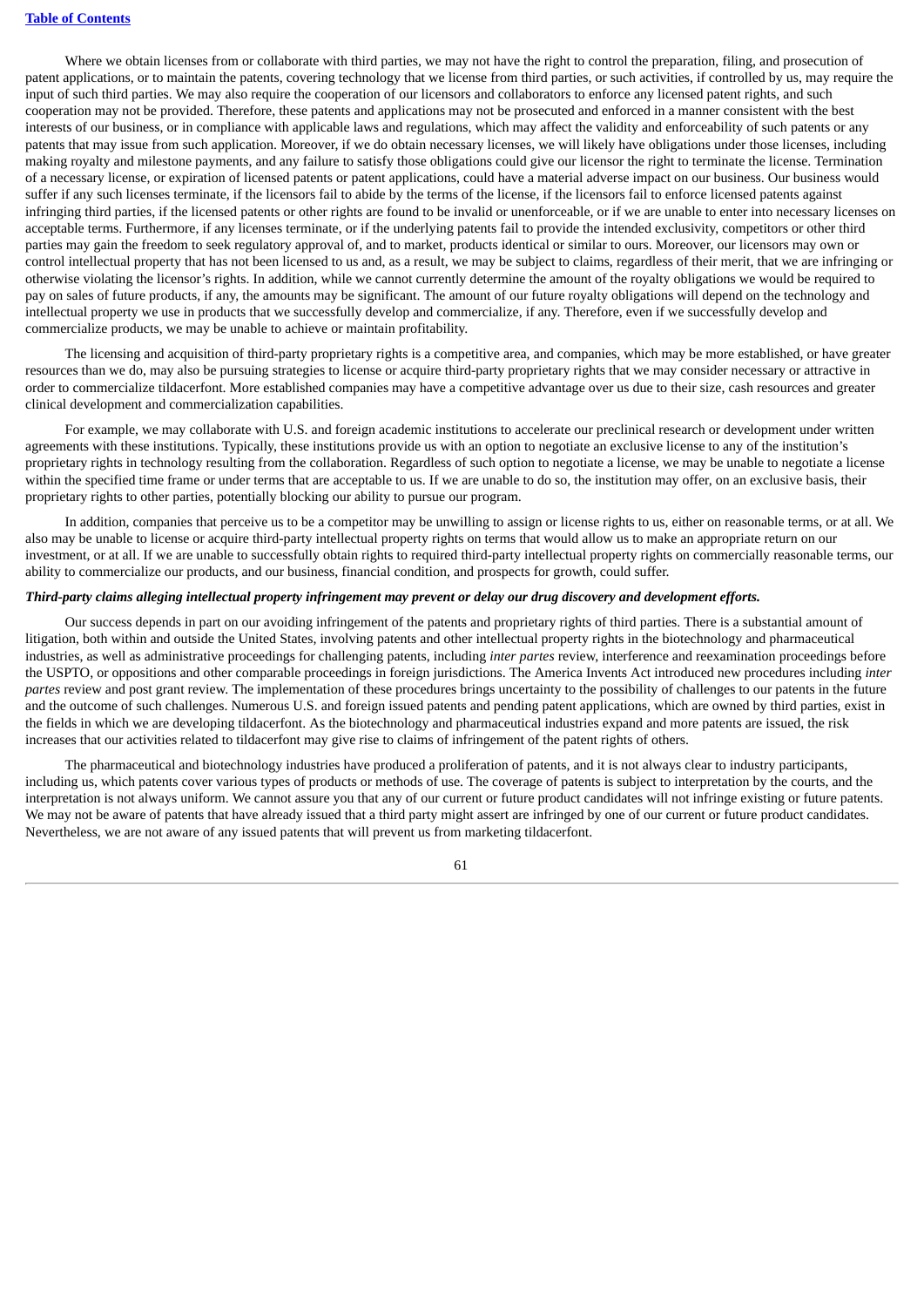Third parties may assert that we are employing their proprietary technology without authorization. There may be third-party patents of which we are currently unaware with claims to materials, formulations, methods of manufacture or methods for treatment related to the use or manufacture of tildacerfont. Because patent applications can take many years to issue and may be confidential for 18 months or more after filing, there may be currently pending third-party patent applications which may later result in issued patents that tildacerfont, any future product candidates, and other proprietary technologies may infringe, or which such third parties claim are infringed by the use of our technologies. Parties making claims against us for infringement or misappropriation of their intellectual property rights may seek and obtain injunctive or other equitable relief, which could effectively block our ability to further develop and commercialize tildacerfont or future product candidates. Defense of these claims, regardless of their merit, could involve substantial expenses and could be a substantial diversion of management and other employee resources from our business.

If we collaborate with third parties in the development of technology in the future, our collaborators may not properly maintain or defend our intellectual property rights or may use our proprietary information in such a way as to invite litigation that could jeopardize or invalidate our intellectual property or proprietary information or expose us to litigation or potential liability. Further, collaborators may infringe the intellectual property rights of third parties, which may expose us to litigation and potential liability. In the future, we may agree to indemnify our commercial collaborators against certain intellectual property infringement claims brought by third parties.

Any claims of patent infringement asserted by third parties would be time-consuming and could:

- result in costly litigation;
- divert the time and attention of our technical personnel and management;
- cause development delays:
- prevent us from commercializing tildacerfont or any future product candidates until the asserted patent expires or is finally held invalid, unenforceable, or not infringed in a court of law;
- require us to develop non-infringing technology, which may not be possible on a cost-effective basis;
- require us to pay damages to the party whose intellectual property rights we may be found to be infringing, which may include treble damages if we are found to have been willfully infringing such intellectual property;
- require us to pay the attorney's fees and costs of litigation to the party whose intellectual property rights we may be found to be willfully infringing; and/or
- require us to enter into royalty or license agreements, which may not be available on commercially reasonable terms, or at all.

If we are sued for patent infringement, we would need to demonstrate that our products or methods either do not infringe the patent claims of the relevant patent or that the patent claims are invalid or unenforceable, and we may not be able to do either. Proving invalidity or unenforceability is difficult. For example, in the United States, proving invalidity before federal courts requires a showing of clear and convincing evidence to overcome the presumption of validity enjoyed by issued patents. Even if we are successful in these proceedings, we may incur substantial costs and divert management's time and attention in pursuing these proceedings, which could have a material adverse effect on us. If we are unable to avoid infringing the patent rights of others, we may be required to seek a license, which may not be available, defend an infringement action or challenge the validity or enforceability of the patents in court. Patent litigation is costly and time-consuming. We may not have sufficient resources to bring these actions to a successful conclusion. In addition, if we do not obtain a license, develop or obtain non-infringing technology, fail to defend an infringement action successfully or have infringed patents declared invalid or unenforceable, we may incur substantial monetary damages, encounter significant delays in bringing tildacerfont to market and be precluded from developing, manufacturing or selling tildacerfont.

We do not always conduct independent reviews of pending patent applications of and patents issued to third parties. We cannot be certain that any of our or our licensors' patent searches or analyses, including but not limited to the identification of relevant patents, analysis of the scope of relevant patent claims or determination of the expiration of relevant patents, are complete or thorough, nor can we be certain that we have identified each and every thirdparty patent and pending application in the United States, Europe and elsewhere that is relevant to or necessary for the commercialization of our product candidates in any jurisdiction, because:

- some patent applications in the United States may be maintained in secrecy until the patents are issued;
- patent applications in the United States and elsewhere can be pending for many years before issuance, or unintentionally abandoned patents or applications can be revived;

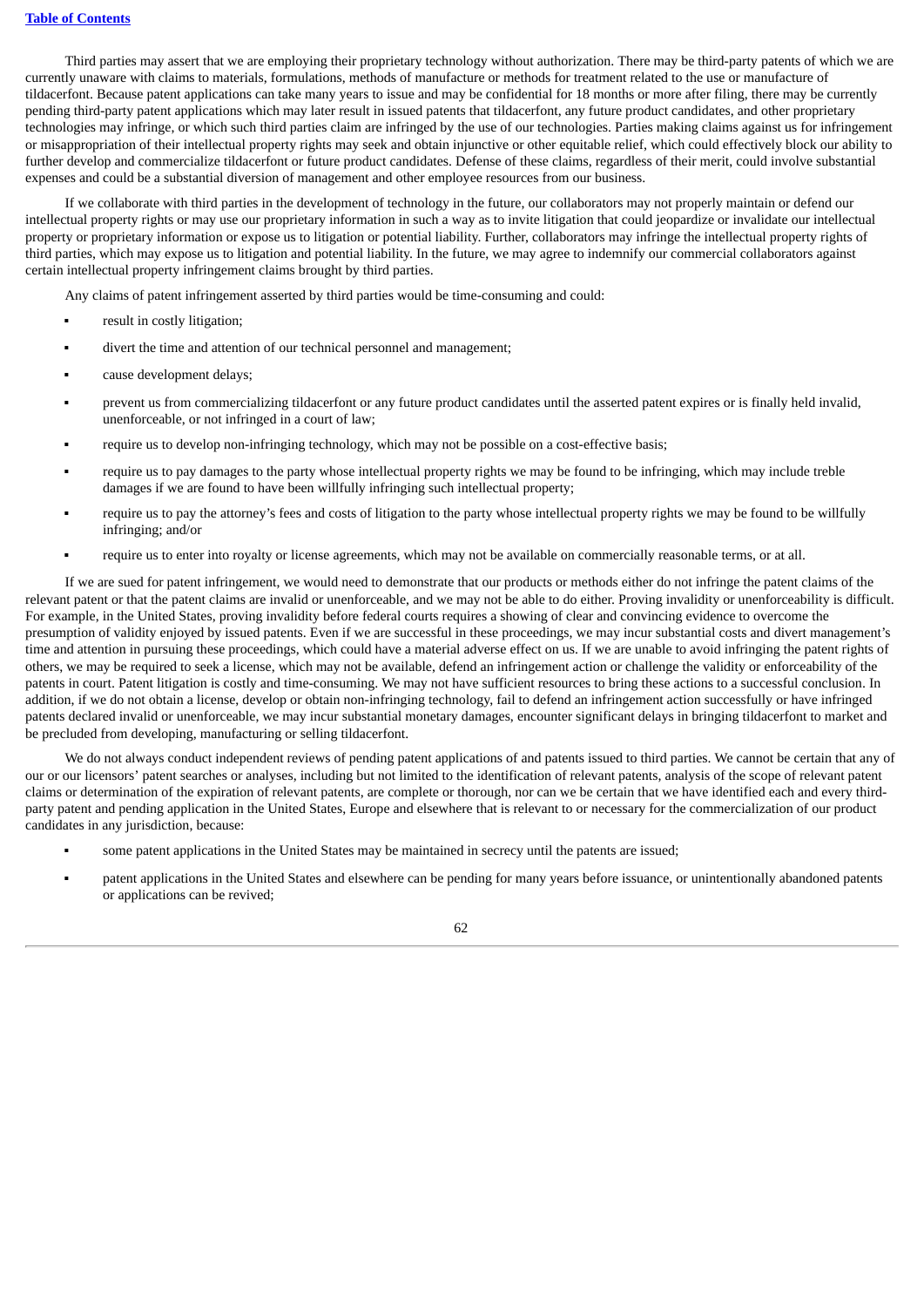- pending patent applications that have been published can, subject to certain limitations, be later amended in a manner that could cover our technologies, tildacerfont, and any future product candidates or the use of tildacerfont and any future product candidates;
- identification of third-party patent rights that may be relevant to our technology is difficult because patent searching is imperfect due to differences in terminology among patents, incomplete databases, and the difficulty in assessing the meaning of patent claims;
- patent applications in the United States are typically not published until 18 months after the priority date; and
- publications in the scientific literature often lag behind actual discoveries.

Furthermore, the scope of a patent claim is determined by an interpretation of the law, the written disclosure in a patent and the patent's prosecution history and can involve other factors such as expert opinion. Our interpretation of the relevance or the scope of claims in a patent or a pending application may be incorrect, which may negatively impact our ability to market our products. Further, we may incorrectly determine that our technologies, products, or product candidates are not covered by a third-party patent or may incorrectly predict whether a third party's pending patent application will issue with claims of relevant scope. Our determination of the expiration date of any patent in the United States or internationally that we consider relevant may be incorrect, which may negatively impact our ability to develop and market our products or product candidates.

Our competitors may have filed, and may in the future file, patent applications covering technology similar to ours, and others may have or obtain patents or proprietary rights that could limit our ability to make, use, sell, offer for sale or import tildacerfont and future approved products or impair our competitive position. Numerous third-party U.S. and foreign issued patents and pending patent applications exist in the fields in which we are developing product candidates. There may be third-party patents or patent applications with claims to materials, formulations, methods of manufacture or methods for treatment related to the use or manufacture of tildacerfont. Any such patent application may have priority over our patent applications, which could further require us to obtain rights to issued patents covering such technologies. If another party has filed a U.S. patent application on inventions similar to ours, we may have to participate in an interference proceeding declared by the USPTO to determine priority of invention in the United States. The costs of these proceedings could be substantial, and it is possible that such efforts would be unsuccessful if, unbeknownst to us, the other party had independently arrived at the same or similar invention prior to our own invention, resulting in a loss of our U.S. patent position with respect to such inventions. Other countries have similar laws that permit secrecy of patent applications and may be entitled to priority over our applications in such jurisdictions.

Some of our competitors may be able to sustain the costs of complex patent litigation more effectively than we can because they have substantially greater resources. In addition, any uncertainties resulting from the initiation and continuation of any litigation could have a material adverse effect on our ability to raise the funds necessary to continue our operations.

If a third party prevails in a patent infringement lawsuit against us, we may have to stop making and selling the infringing product, pay substantial damages, including treble damages and attorneys' fees if we are found to be willfully infringing a third party's patents, obtain one or more licenses from third parties, pay royalties or redesign our infringing products, which may be impossible or require substantial time and monetary expenditure.

We cannot predict whether any such license would be available at all or whether it would be available on commercially reasonable terms. Furthermore, even in the absence of litigation, we may need to obtain licenses from third parties to advance our research or allow commercialization of tildacerfont. We may fail to obtain any of these licenses at a reasonable cost or on reasonable terms, if at all. In that event, we would be unable to further develop and commercialize tildacerfont, which could harm our business significantly. Even if we were able to obtain a license, the rights may be nonexclusive, which may give our competitors access to the same intellectual property.

#### We may be subject to claims that we have wrongfully hired an employee from a competitor or that we or our employees have wrongfully used or *disclosed alleged confidential information or trade secrets of their former employers.*

As is common in the biotechnology and pharmaceutical industries, in addition to our employees, we engage the services of consultants to assist us in the development of tildacerfont, any future product candidates, and other proprietary technologies. Many of these consultants, and many of our employees, were previously employed at, or may have previously provided or may be currently providing consulting services to, other pharmaceutical companies including our competitors or potential competitors. We may become subject to claims that we, our employees or a consultant inadvertently or otherwise used or disclosed trade secrets or other information proprietary to their former employers or their former or current clients. Litigation may be necessary to defend against these claims. If we fail in defending any such claims, in addition to paying monetary damages, we may lose valuable intellectual property rights or personnel, which could adversely affect our business. Even if we are successful in defending against these claims, litigation could result in substantial costs and be a distraction to our management team and other employees.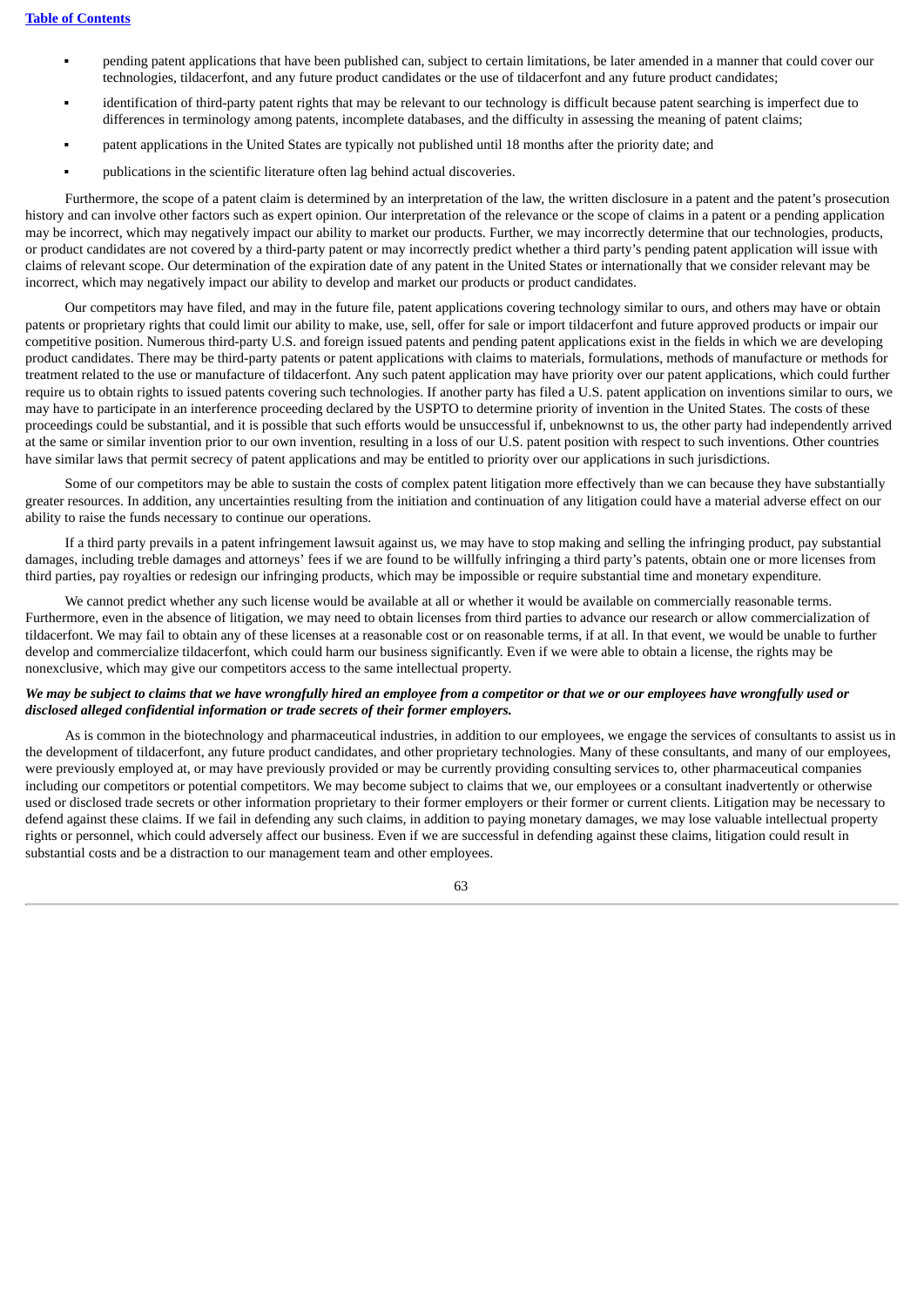# We may be involved in lawsuits to protect or enforce our patents or the patents of our licensors, which could be expensive, time-consuming, and unsuccessful. Further, our issued patents could be found invalid or unenforceable if challenged in court, and we may incur substantial costs as a result *of litigation or other proceedings relating to patent and other intellectual property rights.*

Third parties including competitors may infringe, misappropriate or otherwise violate our patents, patents that may issue to us in the future, or the patents of our licensors that are licensed to us. To counter infringement or unauthorized use, we may need to or choose to file infringement claims, which can be expensive and time-consuming. We may not be able to prevent, alone or with our licensors, infringement, misappropriation, or other violation of our intellectual property, particularly in countries where the laws may not protect those rights as fully as in the United States.

If we choose to go to court to stop another party from using the inventions claimed in our patents, that individual or company has the right to ask the court to rule that such patents are invalid, unenforceable, or should not be enforced against that third party for any number of reasons. In patent litigation in the United States, defendant counterclaims alleging invalidity and/or unenforceability are commonplace. Grounds for a validity challenge include an alleged failure to meet any of several statutory requirements for patentability, including lack of novelty, obviousness, lack of written description, indefiniteness, or non-enablement. Grounds for an unenforceability assertion could include an allegation that someone connected with prosecution of the patent withheld relevant information from the USPTO or made a misleading statement during prosecution, i.e., committed inequitable conduct. Third parties may also raise similar claims before the USPTO, even outside the context of litigation. Similar mechanisms for challenging the validity and enforceability of a patent exist in foreign patent offices and courts and may result in the revocation, cancellation, or amendment of any foreign patents we or our licensors hold now or in the future. The outcome following legal assertions of invalidity and unenforceability is unpredictable, and prior art could render our patents or those of our licensors invalid. If a defendant were to prevail on a legal assertion of invalidity and/or unenforceability, we would lose at least part, and perhaps all, of the patent protection on such product candidate. Such a loss of patent protection would have a material adverse impact on our business.

Interference or derivation proceedings provoked by third parties or brought by us or declared by the USPTO may be necessary to determine the priority of inventions with respect to our patents or patent applications or those of our licensors. An unfavorable outcome could require us to cease using the related technology or to attempt to license rights to it from the prevailing party. Our business could be harmed if the prevailing party does not offer us a license on commercially reasonable terms or at all, or if a non-exclusive license is offered and our competitors gain access to the same technology. Our defense of litigation or interference proceedings may fail and, even if successful, may result in substantial costs and distract our management and other employees. In addition, the uncertainties associated with litigation could have a material adverse effect on our ability to raise the funds necessary to continue our clinical trials, continue our research programs, license necessary technology from third parties, or enter into development or manufacturing partnerships that would help us bring tildacerfont and any future product candidates to market.

Even if resolved in our favor, litigation or other legal proceedings relating to our intellectual property rights may cause us to incur significant expenses and could distract our technical and management personnel from their normal responsibilities. In addition, there could be public announcements of the results of hearings, motions, or other interim proceedings or developments and if securities analysts or investors perceive these results to be negative, it could have a substantial adverse effect on the price of our common stock. Such litigation or proceedings could substantially increase our operating losses and reduce the resources available for development activities or any future sales, marketing, or distribution activities. We may not have sufficient financial or other resources to conduct such litigation or proceedings adequately. Some of our competitors may be able to sustain the costs of such litigation or proceedings more effectively than we can because of their greater financial resources. Uncertainties resulting from the initiation and continuation of patent litigation or other proceedings could compromise our ability to compete in the marketplace. Furthermore, because of the substantial amount of discovery required in connection with intellectual property litigation, there is a risk that some of our confidential information could be compromised by disclosure during this type of litigation.

Our ability to enforce our patent rights depends on our ability to detect infringement. It may be difficult to detect infringers who do not advertise the components or methods that are used in connection with their products and services. Moreover, it may be difficult or impossible to obtain evidence of infringement in a competitor's or potential competitor's product or service. We may not prevail in any lawsuits that we initiate and the damages or other remedies awarded if we were to prevail may not be commercially meaningful.

# Because of the expense and uncertainty of litigation, we may not be in a position to enforce our intellectual property rights against third parties.

Because of the expense and uncertainty of litigation, we may conclude that even if a third party is infringing our issued patent, any patents that may be issued as a result of our pending or future patent applications or other intellectual property rights, the risk-adjusted cost of bringing and enforcing such a claim or action may be too high or not in the best interest of our company or our stockholders. In such cases, we may decide that the more prudent course of action is to simply monitor the situation or initiate or seek some other non-litigious action or solution.

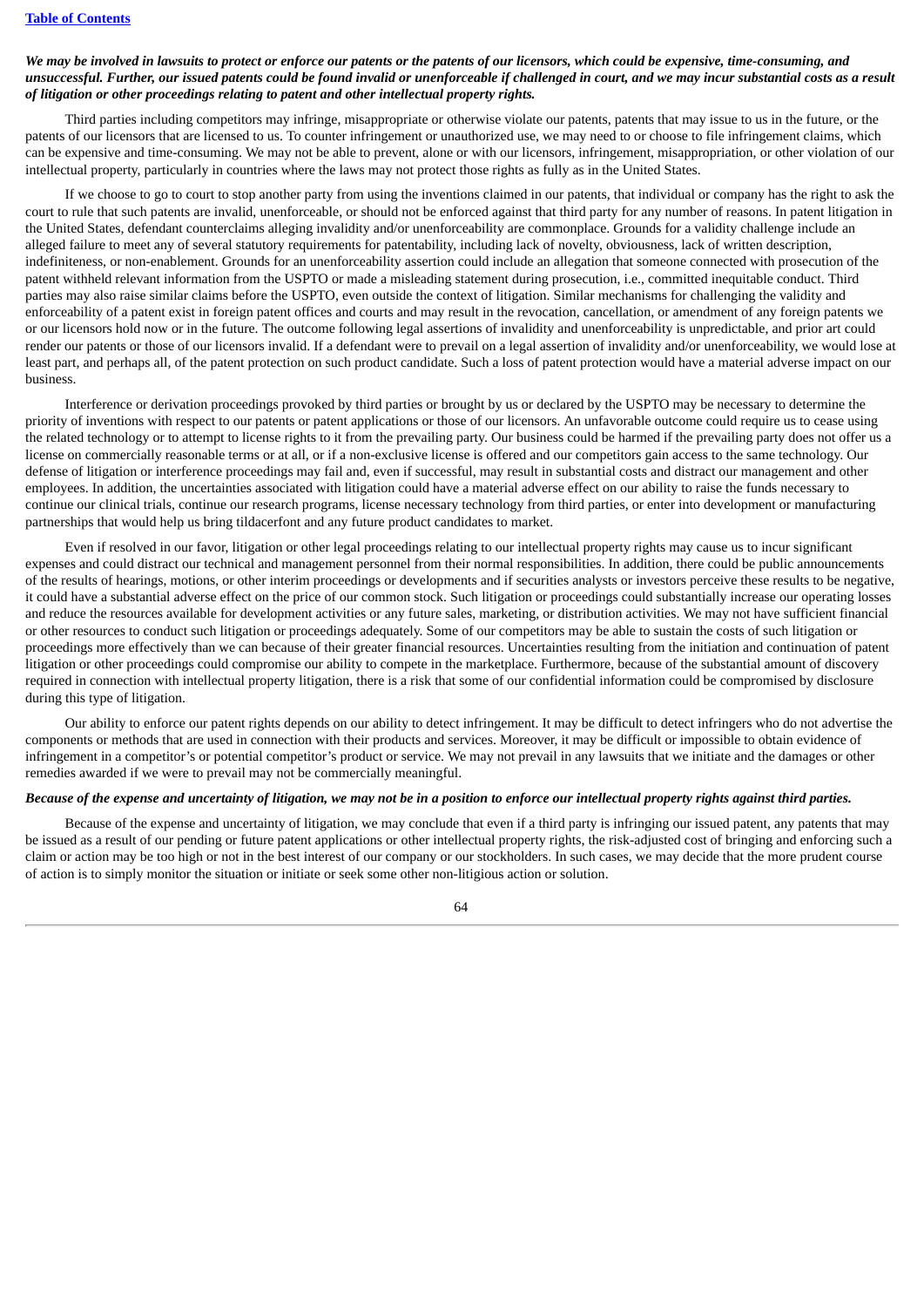# If we are unable to protect the confidentiality of our trade secrets, our business and competitive position would be harmed. Our reliance on third parties requires us to share our trade secrets, which increases the possibility that a competitor will discover them or that our trade secrets will be *misappropriated or disclosed.*

We rely on trade secrets to protect our proprietary technologies, especially where we do not believe patent protection is appropriate or obtainable. However, trade secrets are difficult to protect. We rely in part on confidentiality agreements with our employees, consultants, outside scientific collaborators, sponsored researchers, and other advisors, and inventions agreements with employees, consultants, and advisors, to protect our trade secrets and other proprietary information. In addition to contractual measures, we try to protect the confidential nature of our proprietary information using commonly accepted physical and technological security measures. Despite these efforts, we cannot provide any assurances that all such agreements have been duly executed, and these agreements may not effectively prevent disclosure of confidential information and may not provide an adequate remedy in the event of unauthorized disclosure of confidential information. In addition, others may independently discover our trade secrets and proprietary information. For example, the FDA, as part of its Transparency Initiative, is currently considering whether to make additional information publicly available on a routine basis, including information that we may consider to be trade secrets or other proprietary information, and it is not clear at the present time how the FDA's disclosure policies may change in the future, if at all. Costly and time-consuming litigation could be necessary to enforce and determine the scope of our proprietary rights, and failure to obtain or maintain trade secret protection could adversely affect our competitive business position.

In addition, such security measures may not provide adequate protection for our proprietary information, for example, in the case of misappropriation of a trade secret by an employee, consultant, customer, or third party with authorized access. Our security measures may not prevent an employee, consultant or customer from misappropriating our trade secrets and providing them to a competitor, and recourse we take against such misconduct may not provide an adequate remedy to protect our interests fully. Monitoring unauthorized uses and disclosures is difficult, and we do not know whether the steps we have taken to protect our proprietary technologies will be effective. Unauthorized parties may also attempt to copy or reverse engineer certain aspects of our products that we consider proprietary. Enforcing a claim that a party illegally disclosed or misappropriated a trade secret can be difficult, expensive and time-consuming, and the outcome is unpredictable. Even though we use commonly accepted security measures, the criteria for protection of trade secrets can vary among different jurisdictions.

Enforcing a claim that a party illegally disclosed or misappropriated a trade secret is difficult, expensive and time-consuming, and the outcome is unpredictable. In addition, some courts inside and outside the United States are less willing or unwilling to protect trade secrets. Moreover, third parties may still obtain this information or may come upon this or similar information independently, and we would have no right to prevent them from using that technology or information to compete with us. Trade secrets will over time be disseminated within the industry through independent development, the publication of journal articles, and the movement of personnel skilled in the art from company to company or academic to industry scientific positions. Though our agreements with third parties typically restrict the ability of our advisors, employees, collaborators, licensors, suppliers, third-party contractors, and consultants to publish data potentially relating to our trade secrets, our agreements may contain certain limited publication rights. If any of our trade secrets were to be lawfully obtained or independently developed by a competitor, we would have no right to prevent such competitor from using that technology or information to compete with us, which could harm our competitive position. Because from time to time we expect to rely on third parties in the development, manufacture, and distribution of our products and provision of our services, we must, at times, share trade secrets with them. Despite employing the contractual and other security precautions described above, the need to share trade secrets increases the risk that such trade secrets become known by our competitors, are inadvertently incorporated into the technology of others, or are disclosed or used in violation of these agreements. If any of these events occurs or if we otherwise lose protection for our trade secrets, the value of this information may be greatly reduced and our competitive position would be harmed. If we do not apply for patent protection prior to such publication or if we cannot otherwise maintain the confidentiality of our proprietary technology and other confidential information, then our ability to obtain patent protection or to protect our trade secret information may be jeopardized.

#### If our trademarks and trade names are not adequately protected, then we may not be able to build name recognition in our markets of interest and our *business may be adversely affected.*

Our future trademarks or trade names may be unable to be obtained, challenged, infringed, circumvented or declared generic or determined to be infringing on other marks. We may not be able to protect our rights to these trademarks and trade names, which we need to build name recognition among potential partners or customers in our markets of interest. At times, competitors may adopt trade names or trademarks similar to ours, thereby impeding our ability to build brand identity and possibly leading to market confusion. In addition, there could be potential trade name or trademark infringement claims brought by owners of other trademarks or trademarks that incorporate variations of our registered or unregistered trademarks or trade names. Over the long term, if we are unable to establish name recognition based on our trademarks and trade names, then we may not be able to compete effectively and our business may be adversely affected. We may license our trademarks and trade names to third parties, such as distributors. Though these license agreements may provide guidelines for how our trademarks and trade names may be used, a breach of these agreements or misuse of our trademarks and tradenames by our licensees may jeopardize our rights in or diminish the goodwill associated with

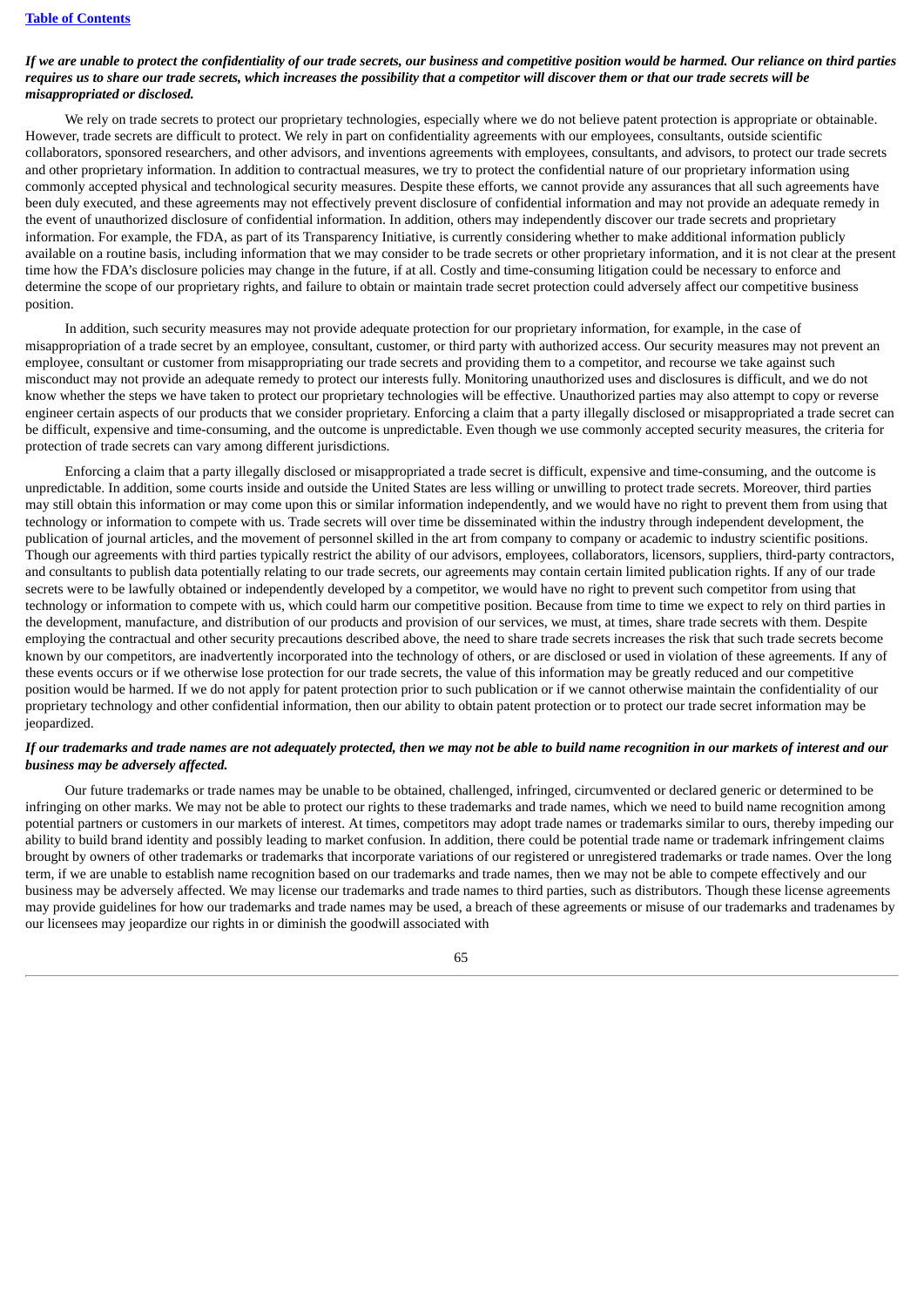our trademarks and trade names. Our efforts to enforce or protect our proprietary rights related to trademarks, trade names, trade secrets, domain names, copyrights, or other intellectual property may be ineffective and could result in substantial costs and diversion of resources and could adversely affect our financial condition or results of operations.

Moreover, any name we have proposed to use with tildacerfont in the United States must be approved by the FDA, regardless of whether we have registered it, or applied to register it, as a trademark. The FDA typically conducts a review of proposed product names, including an evaluation of potential for confusion with other product names. If the FDA (or an equivalent administrative body in a foreign jurisdiction) objects to any of our proposed proprietary product names, it may be required to expend significant additional resources in an effort to identify a suitable substitute name that would qualify under applicable trademark laws, not infringe the existing rights of third parties, and be acceptable to the FDA. Similar requirements exist in Europe. Furthermore, in many countries, owning and maintaining a trademark registration may not provide an adequate defense against a subsequent infringement claim asserted by the owner of a senior trademark. At times, competitors or other third parties may adopt trade names or trademarks similar to ours, thereby impeding our ability to build brand identity and possibly leading to market confusion. In addition, there could be potential trade name or trademark infringement claims brought by owners of other registered trademarks or trademarks that incorporate variations of our registered or unregistered trademarks or trade names. If we assert trademark infringement claims, a court may determine that the marks we have asserted are invalid or unenforceable, or that the party against whom we have asserted trademark infringement has superior rights to the marks in question. In this case, we could ultimately be forced to cease use of such trademarks.

# Any collaboration arrangements that we may enter into in the future may not be successful, which could adversely affect our ability to develop and *commercialize our products.*

Any future collaborations that we enter into may not be successful. The success of our collaboration arrangements will depend heavily on the efforts and activities of our collaborators. Collaborations are subject to numerous risks, which may include that:

- collaborators have significant discretion in determining the efforts and resources that they will apply to collaborations;
- collaborators may not pursue development and commercialization of our products or may elect not to continue or renew development or commercialization programs based on trial or test results, changes in their strategic focus due to the acquisition of competitive products, availability of funding, or other external factors, such as a business combination that diverts resources or creates competing priorities;
- collaborators could independently develop, or develop with third parties, products that compete directly or indirectly with tildacerfont and any future product candidates;
- a collaborator with marketing, manufacturing, and distribution rights to one or more products may not commit sufficient resources to or otherwise not perform satisfactorily in carrying out these activities;
- we could grant exclusive rights to our collaborators that would prevent us from collaborating with others;
- collaborators may not properly maintain or defend our intellectual property rights or may use our intellectual property or proprietary information in a way that gives rise to actual or threatened litigation that could jeopardize or invalidate our intellectual property or proprietary information or expose us to potential liability;
- disputes may arise between us and a collaborator that causes the delay or termination of the research, development, or commercialization of our current or future products or that results in costly litigation or arbitration that diverts management attention and resources;
- collaborations may be terminated, and, if terminated, may result in a need for additional capital to pursue further development or commercialization of the applicable current or future products;
- collaborators may own or co-own intellectual property covering our products that results from our collaborating with them, and in such cases, we would not have the exclusive right to develop or commercialize such intellectual property;
- we may not be able to obtain intellectual property rights in technologies or products resulting from the collaboration; under certain situations, the collaborators may provide us with an option to negotiate a license to such developed technologies or products, however, we may not be able to negotiate such license; and
- a collaborator's sales and marketing activities or other operations may not be in compliance with applicable laws resulting in civil or criminal proceedings.

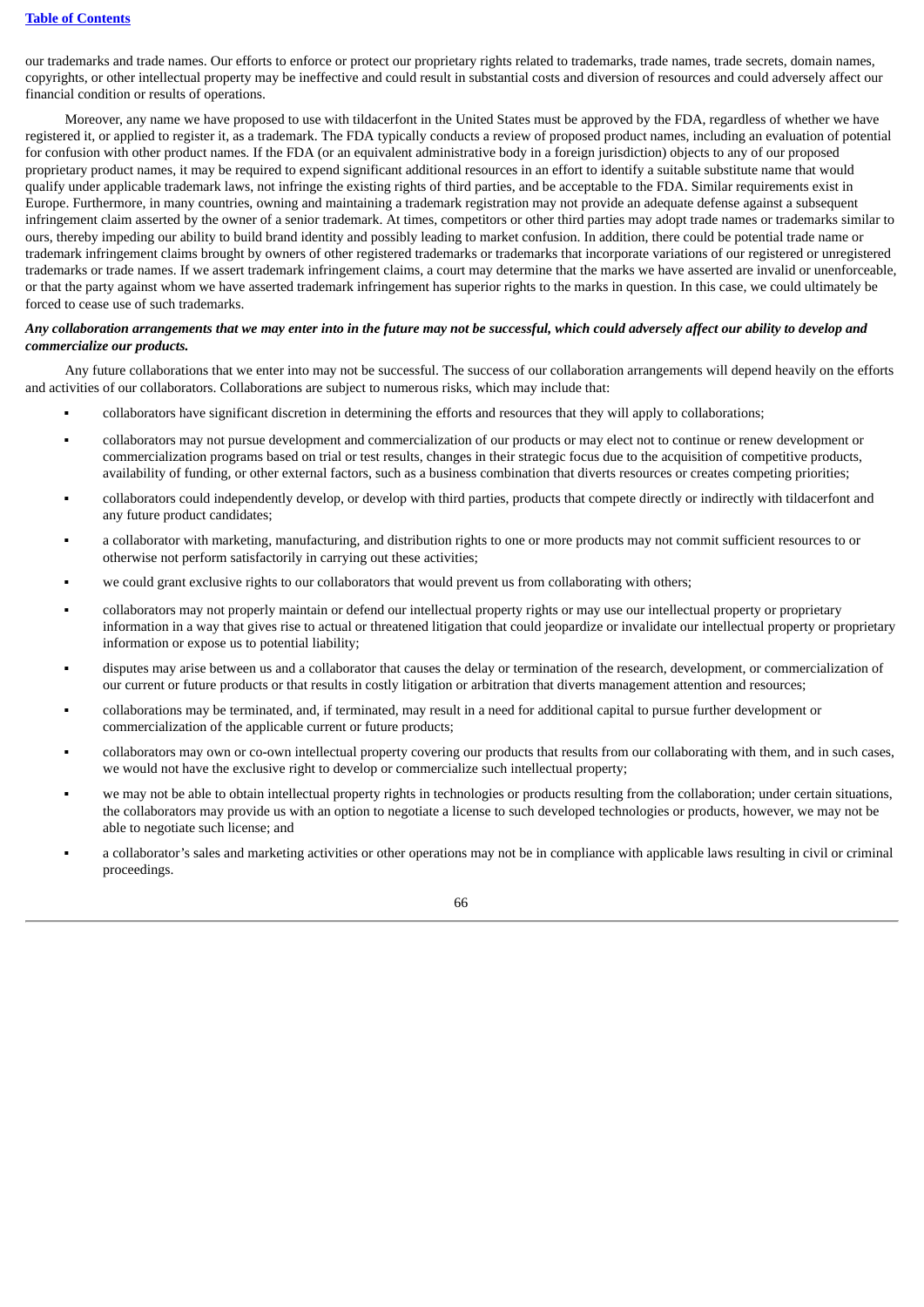#### **Risks Related to Ownership of Our Common Stock**

#### *An active, liquid and orderly trading market for our common stock may not be sustained.*

Prior to the closing of our IPO in October 2020, there was no public market for shares of our common stock. An active trading market for our shares may not be sustained. You may not be able to sell your shares quickly or at the market price if trading in shares of our common stock is not active. As a result of these and other factors, you may be unable to resell your shares of our common stock. Further, an inactive market may also impair our ability to raise capital by selling shares of our common stock and may impair our ability to enter into strategic partnerships or acquire companies or products by using our shares of common stock as consideration.

#### The trading price of our common stock may be volatile, and you could lose all or part of your investment.\*

The trading price of our common stock is likely to be highly volatile and could be subject to wide fluctuations in response to various factors, some of which are beyond our control, including limited trading volume. For example, the closing price of our common stock since its trading began on October 9, 2020 to May 11, 2021 has ranged from a low of \$14.63 to a high of \$32.42. In addition to the factors discussed in this "Risk Factors" section and elsewhere in this Quarterly Report on Form 10-Q, these factors include:

- the commencement, enrollment or results of our ongoing and planned clinical trials of tildacerfont or any future clinical trials we may conduct of tildacerfont and any future product candidates, or changes in the development status of tildacerfont and any future product candidates;
- acceptance by the FDA and EMA of data from our two Phase 2b clinical trials or any future clinical trials we conduct:
- any delay in our regulatory filings for tildacerfont and any future product candidates and any adverse development or perceived adverse development with respect to the applicable regulatory authority's review of such filings, including without limitation the FDA's issuance of a "refusal to file" letter or a request for additional information;
- adverse results or delays in clinical trials;
- our decision to initiate a clinical trial, not to initiate a clinical trial, or to terminate an existing clinical trial;
- adverse regulatory decisions, including failure to receive regulatory approval for tildacerfont and any future product candidates;
- changes in laws or regulations applicable to tildacerfont and any future product candidates, including but not limited to clinical trial requirements for approvals;
- the failure to obtain coverage and adequate reimbursement of tildacerfont and any future product candidates, if approved;
- changes on the structure of healthcare payment systems;
- adverse developments concerning our manufacturers;
- our inability to obtain adequate product supply for any approved drug product or inability to do so at acceptable prices;
- our inability to establish collaborations if needed;
- our failure to commercialize tildacerfont and any future product candidates;
- additions or departures of key scientific or management personnel;
- unanticipated serious safety concerns related to the use of tildacerfont and any future product candidates;
- introduction of new products or services offered by us or our competitors, or the release or publication of clinical trial results from competing product candidates;
- announcements of significant acquisitions, strategic partnerships, joint ventures, or capital commitments by us or our competitors;
- our ability to effectively manage our growth;
- the size and growth, if any, of the markets for classic CAH in adult and pediatric patients and a subpopulation of females with a rare form of PCOS, and other rare endocrine disorders that we may target;
- actual or anticipated variations in quarterly or annual operating results;
- our cash position;
- our failure to meet the estimates and projections of the investment community or that we may otherwise provide to the public;

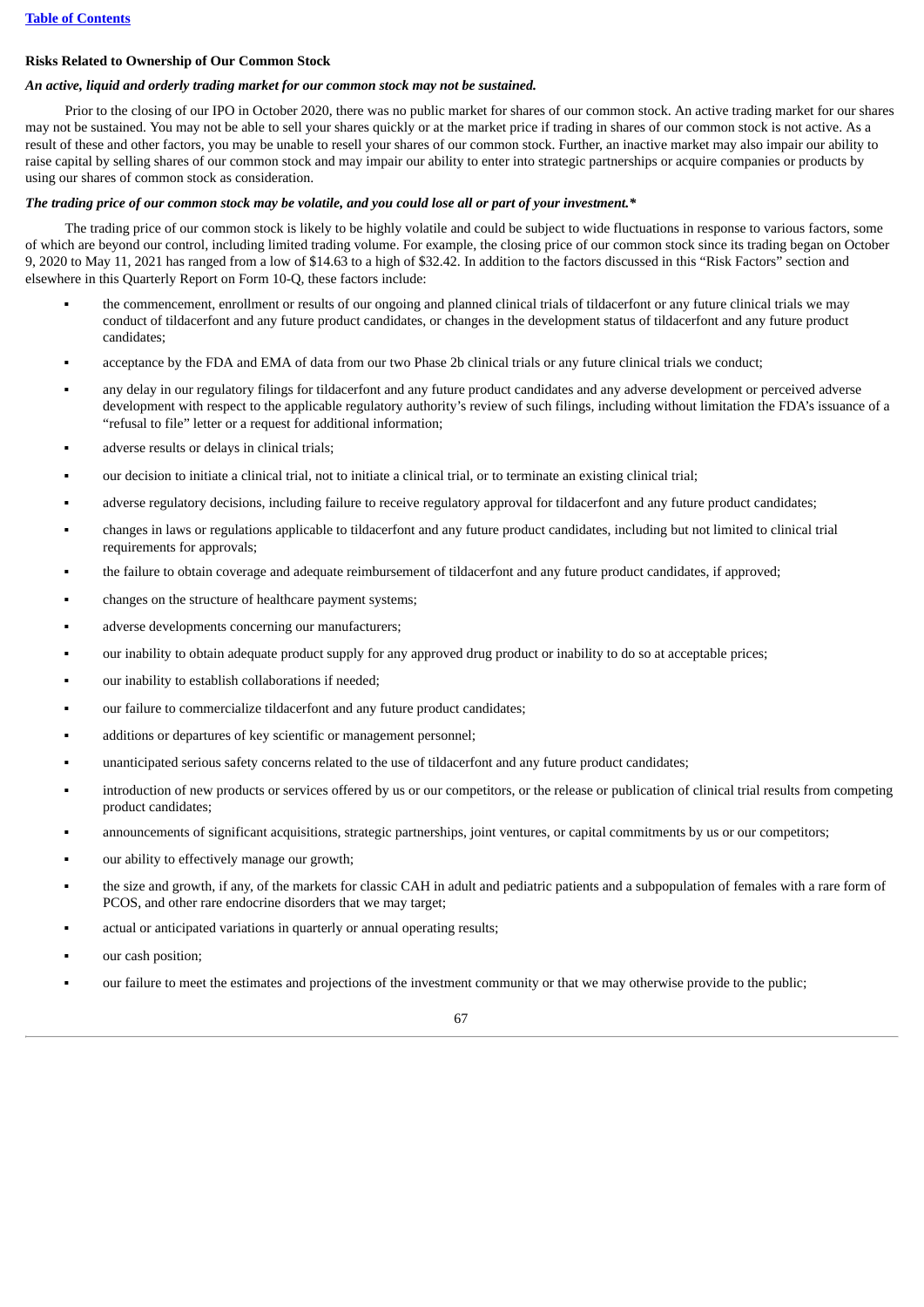- publication of research reports about us or our industry or positive or negative recommendations or withdrawal of research coverage by securities analysts;
- changes in the market valuations of similar companies;
- overall performance of the equity markets;
- issuances of debt or equity securities;
- sales of our common stock by us or our stockholders in the future:
- trading volume of our common stock;
- changes in accounting practices;
- ineffectiveness of our internal controls;
- disputes or other developments relating to proprietary rights, including patents, litigation matters, and our ability to obtain patent protection for our technologies;
- significant lawsuits, including patent or stockholder litigation;
- general political, health, and economic conditions, including the COVID-19 pandemic; and
- other events or factors, many of which are beyond our control.

In addition, the stock market in general, and biopharmaceutical companies in particular, have experienced extreme price and volume fluctuations that have often been unrelated or disproportionate to the operating performance of these companies. Broad market and industry factors may negatively affect the market price of our common stock, regardless of our actual operating performance. In the past, securities class action litigation has often been instituted against companies following periods of volatility in the market price of a company's securities. This type of litigation, if instituted, could result in substantial costs and a diversion of management's attention and resources, which would harm our business, operating results or financial condition.

#### We do not intend to pay dividends on our common stock so any returns will be limited to the value of our stock.

We have never declared or paid any cash dividend on our common stock. We currently anticipate that we will retain future earnings for the development, operation, and expansion of our business and do not anticipate declaring or paying any cash dividends for the foreseeable future. In addition, pursuant to the Loan Agreement, we are prohibited from paying cash dividends without the prior written consent of Silicon Valley Bank, and future debt instruments may materially restrict our ability to pay dividends on our common stock. Any return to stockholders would therefore be limited to the appreciation, if any, of their stock.

#### Our principal stockholders and management own a significant percentage of our stock and are able to exert significant control over matters subject to *stockholder approval.*

Our executive officers and directors, combined with our stockholders who own more than 5% of our outstanding capital stock, beneficially own shares representing a significant percentage of our common stock. Therefore, these stockholders have the ability to influence us through this ownership position. These stockholders may be able to determine all matters requiring stockholder approval. For example, these stockholders may be able to control elections of directors, amendments of our organizational documents, or approval of any merger, sale of assets, or other major corporate transaction. This may prevent or discourage unsolicited acquisition proposals or offers for our common stock that you may feel are in your best interest as one of our stockholders.

# We are an emerging growth company and a smaller reporting company, and the reduced reporting requirements applicable to emerging growth *companies and smaller reporting companies may make our common stock less attractive to investors.\**

We are an "emerging growth company" as defined in the JOBS Act. For as long as we continue to be an emerging growth company, we may take advantage of certain exemptions from various public company reporting requirements, including being permitted to provide only two years of audited financial statements, in addition to any required financial statements with correspondingly reduced "Management's Discussion and Analysis of Financial Condition and Results of Operations" disclosure in this Quarterly Report on Form 10-Q, not being required to have our internal control over financial reporting audited by our independent registered public accounting firm under Section 404 of the Sarbanes-Oxley Act or 2002, or the Sarbanes-Oxley Act, reduced disclosure obligations regarding executive compensation in our periodic reports and proxy statements, and exemptions from the requirements of holding a nonbinding advisory vote on executive compensation and stockholder approval of any golden parachute payments not previously approved. We may take advantage of these exemptions until December 31, 2025 or until we are no longer an emerging growth company, whichever is earlier. We will cease to be an emerging growth company prior to the end of such five-year period if certain earlier events occur, including if we become a "large accelerated filer" as defined in Rule 12b-2 under the Exchange Act, our annual gross revenues exceed \$1.07 billion or we issue more than \$1.0 billion of non-convertible debt in any three-year period.

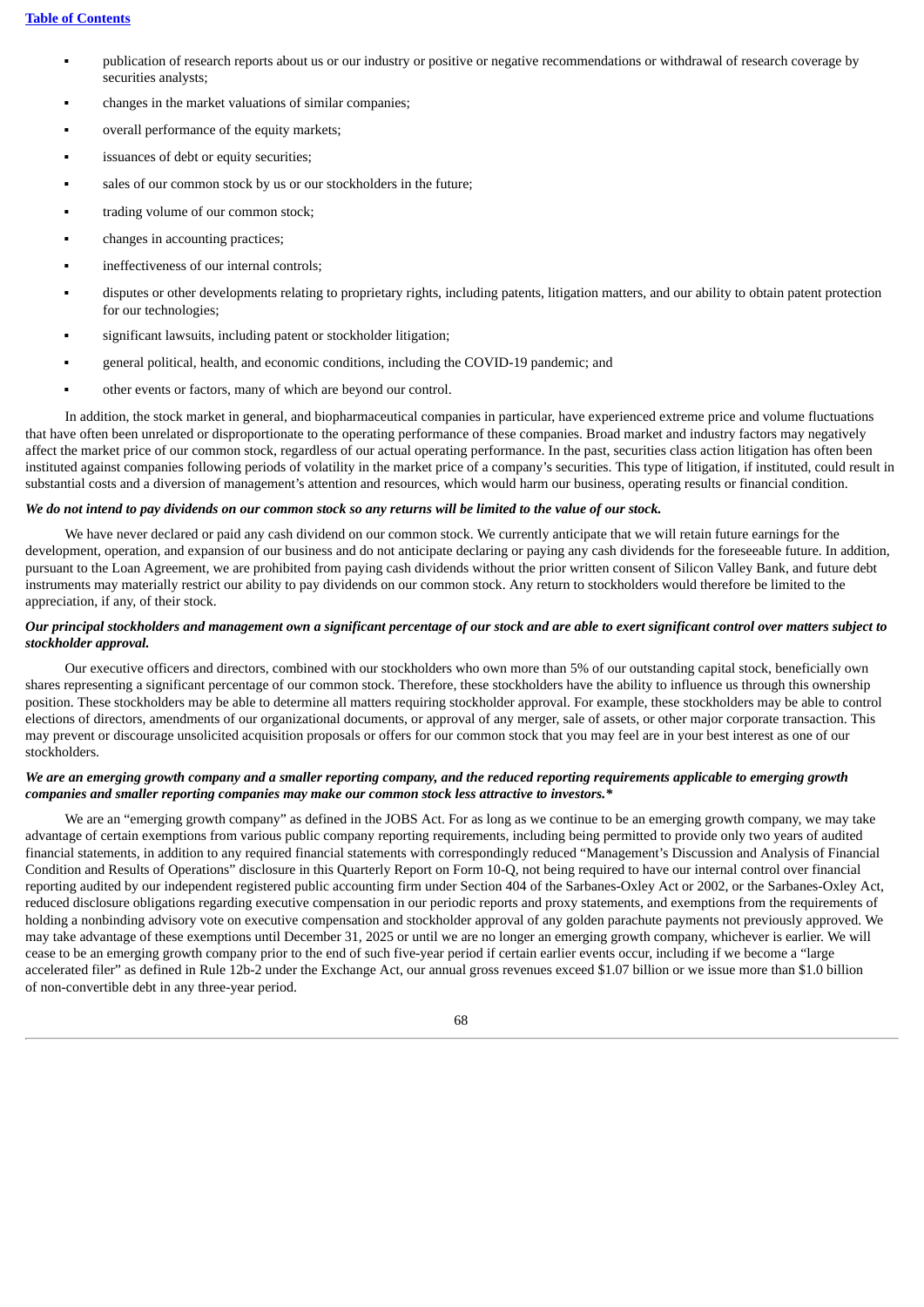Under the JOBS Act, emerging growth companies can also delay adopting new or revised accounting standards until such time as those standards apply to private companies. We have elected to use this extended transition period under the JOBS Act until the earlier of the date we (i) are no longer an emerging growth company or (ii) affirmatively and irrevocably opt out of the extended transition period provided in the JOBS Act.

We are also a "smaller reporting company" as defined in the Exchange Act. We may continue to be a smaller reporting company even after we are no longer an emerging growth company, which would allow us to take advantage of many of the same exemptions available to emerging growth companies, including not being required to comply with the auditor attestation requirements of Section 404 of the Sarbanes-Oxley Act and reduced disclosure obligations regarding executive compensation. We will be able to take advantage of these scaled disclosures for so long as our voting and nonvoting common stock held by non-affiliates is less than \$250.0 million measured on the last business day of our second fiscal quarter, or our annual revenue is less than \$100.0 million during the most recently completed fiscal year and our voting and non-voting common stock held by non-affiliates is less than \$700.0 million measured on the last business day of our second fiscal quarter. Investors may find our common stock less attractive because we may rely on these exemptions. If some investors find our common stock less attractive as a result, there may be a less active trading market for our common stock and our stock price may be more volatile.

# We previously identified and remediated a material weakness in our internal control over financial reporting and may identify material weaknesses in the future or otherwise fail to maintain proper and effective internal controls, which may impair our ability to produce accurate financial statements on *a timely basis.*

During the preparation of our financial statements for the years ended December 31, 2018 and 2019, we identified a material weakness in internal control over financial reporting primarily related to a lack of timely review over the financial statement close process. During these periods, we did not have a sufficient complement of qualified personnel within the accounting function and had a lack of segregation of duties to adequately conduct review and analysis of certain routine transactions.

A material weakness is a deficiency, or combination of deficiencies, in internal control over financial reporting, such that there is a reasonable possibility that a material misstatement of the annual or interim financial statements will not be prevented or detected on a timely basis. This material weakness could result in a misstatement of account balances or disclosures that would result in a material misstatement to the annual or interim financial statements that would not be prevented or detected. To address our material weakness, we added a chief financial officer and controller, and we implemented new processes and controls, formalized documentation of policies and procedures, and recruited additional accounting personnel. We have fully remediated the material weakness as of the filing date of our Annual Report for the fiscal year ending December 31, 2020. Completion of remediation does not provide assurance that our remediation or other controls will continue operating effectively. Remediation costs consisted primarily of additional personnel expenses, which did not have a material impact to our financial statements.

We are subject to the reporting requirements of the Exchange Act, the Sarbanes-Oxley Act, and the rules and regulations of Nasdaq. The Sarbanes-Oxley Act requires, among other things, that we maintain effective disclosure controls and procedures and internal controls over financial reporting. Commencing with our fiscal year ending December 31, 2021, we must perform system and process evaluation and testing of our internal controls over financial reporting to allow management to report on the effectiveness of our internal controls over financial reporting in our Form 10-K filing for that year, as required by Section 404 of the Sarbanes-Oxley Act. This will require that we incur substantial additional professional fees and internal costs to expand our accounting and finance functions and that we expend significant management efforts. Prior to our IPO, we have never been required to test our internal controls within a specified period, and, as a result, we may experience difficulty in meeting these reporting requirements in a timely manner.

We may discover weaknesses in our system of internal financial and accounting controls and procedures that could result in a material misstatement of our financial statements. Our internal control over financial reporting will not prevent or detect all errors and all fraud. A control system, no matter how well designed and operated, can provide only reasonable, not absolute, assurance that the control system's objectives will be met. Because of the inherent limitations in all control systems, no evaluation of controls can provide absolute assurance that misstatements due to error or fraud will not occur or that all control issues and instances of fraud will be detected.

If we are not able to comply with the requirements of Section 404 of the Sarbanes-Oxley Act in a timely manner, or if we are unable to maintain proper and effective internal controls, we may not be able to produce timely and accurate financial statements. If that were to happen, the market price of our stock could decline and we could be subject to sanctions or investigations by Nasdaq, the SEC or other regulatory authorities.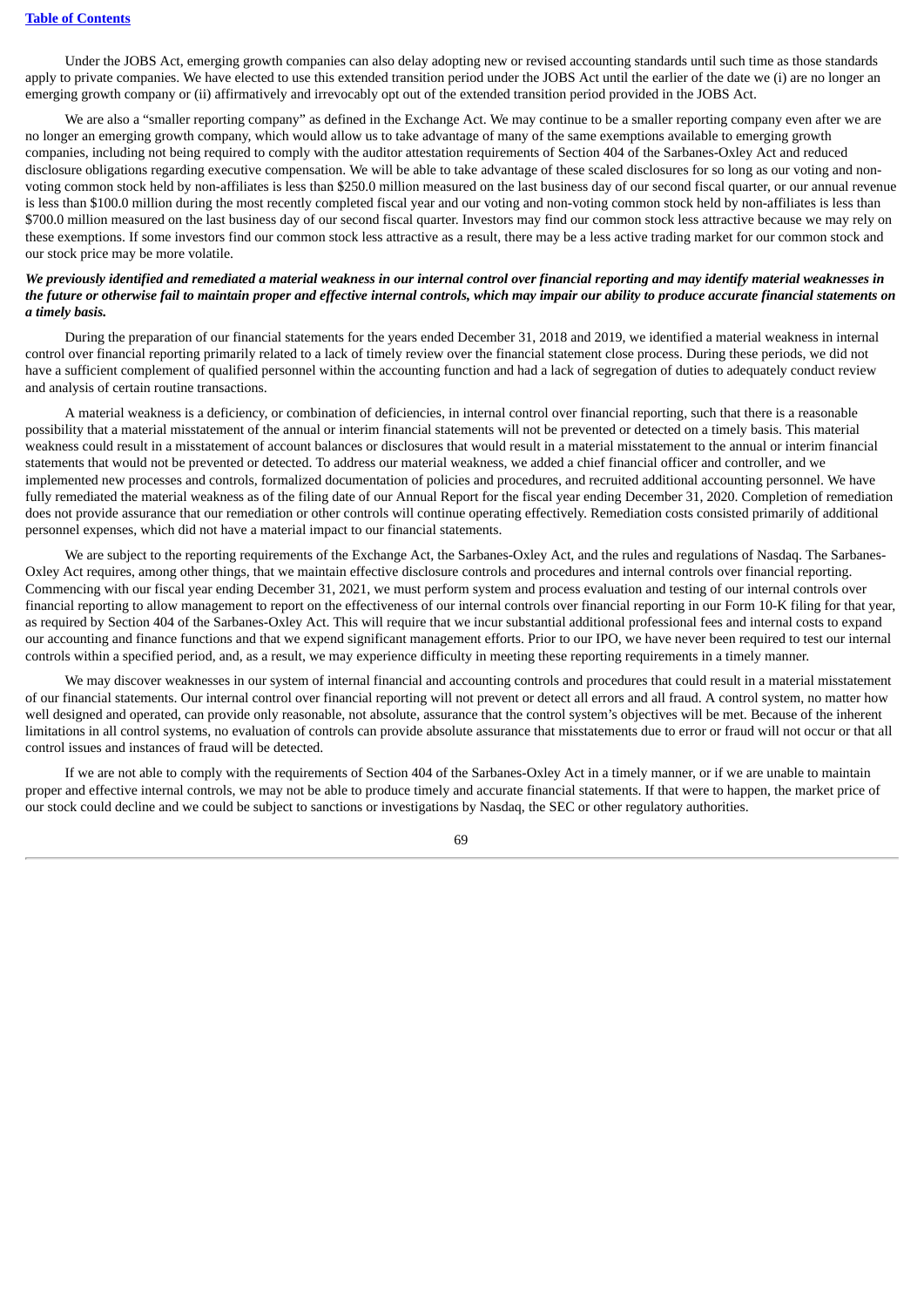#### **Table of [Contents](#page-1-0)**

The measures we have taken to date, and actions we may take in the future, may not be sufficient to remediate the control deficiencies that led to our material weakness in our internal control over financial reporting or to prevent or avoid potential future material weaknesses. We may not have identified all material weaknesses. Moreover, our current controls and any new controls that we develop may become inadequate because of changes in conditions in our business. Further, weaknesses in our disclosure controls and internal control over financial reporting may be discovered in the future. Any failure to develop or maintain effective controls or any difficulties encountered in their implementation or improvement could harm our operating results or cause us to fail to meet our reporting obligations and may result in a restatement of our financial statements for prior periods, which could cause the price of our common stock to decline. In addition, if we are not able to continue to meet these requirements, we may not be able to remain listed on Nasdaq.

### We have incurred and will continue to incur significant increased costs as a result of operating as a public company, and our management will be *required to devote substantial time to new compliance initiatives.*

As a public company, we have incurred and will continue to incur significant legal, accounting, and other expenses that we did not incur as a private company. We are subject to the reporting requirements of the Exchange Act, which require, among other things, that we file with the SEC annual, quarterly, and current reports with respect to our business and financial condition. In addition, the Sarbanes-Oxley Act, as well as rules subsequently adopted by the SEC and Nasdaq to implement provisions of the Sarbanes-Oxley Act, impose significant requirements on public companies, including requiring establishment and maintenance of effective disclosure and financial controls and changes in corporate governance practices. Further, in July 2010, the Dodd-Frank Wall Street Reform and Consumer Protection Act, or the Dodd-Frank Act, was enacted. There are significant corporate governance and executive compensation related provisions in the Dodd-Frank Act that require the SEC to adopt additional rules and regulations in these areas such as "say on pay" and proxy access. Emerging growth companies and smaller reporting companies are exempted from certain of these requirements, but we may be required to implement these requirements sooner than budgeted or planned and thereby incur unexpected expenses. Stockholder activism, the current political environment and the current high level of government intervention and regulatory reform may lead to substantial new regulations and disclosure obligations, which may lead to additional compliance costs and impact the manner in which we operate our business in ways we cannot currently anticipate.

We expect the rules and regulations applicable to public companies to continue to substantially increase our legal and financial compliance costs and to make some activities more time-consuming and costly. If these requirements divert the attention of our management and personnel from other business concerns, they could have a material adverse effect on our business, financial condition, and results of operations. The increased costs will decrease our net income or increase our net loss, and may require us to reduce costs in other areas of our business. For example, we expect these rules and regulations to make it more difficult and more expensive for us to obtain director and officer liability insurance and we may be required to incur substantial costs to maintain the same or similar coverage. We cannot predict or estimate the amount or timing of additional costs we may incur to respond to these requirements. The impact of these requirements could also make it more difficult for us to attract and retain qualified persons to serve on our board of directors, our board committees or as executive officers.

### Sales of a substantial number of shares of our common stock in the public market could cause our stock price to fall.\*

Sales of a substantial number of shares of our common stock in the public market could occur at any time. These sales, or the perception in the market that the holders of a large number of shares intend to sell shares, could reduce the market price of our common stock. As of March 31, 2021, there were 23,301,872 shares of our common stock outstanding.

In addition, shares of common stock that are either subject to outstanding options or reserved for future issuance under our employee benefit plans will become eligible for sale in the public market to the extent permitted by the provisions of various vesting schedules, Rule 144 and Rule 701 under the Securities Act of 1933, as amended, or the Securities Act. If these additional shares of common stock are sold, or if it is perceived that they will be sold, in the public market, the trading price of our common stock could decline.

Further, the holders of 15,492,019 shares of our common stock are entitled to rights with respect to the registration of their shares under the Securities Act. Registration of these shares under the Securities Act would result in the shares becoming freely tradable without restriction under the Securities Act, except for shares held by affiliates, as defined in Rule 144 under the Securities Act. Any sales of securities by these stockholders could have a material adverse effect on the trading price of our common stock.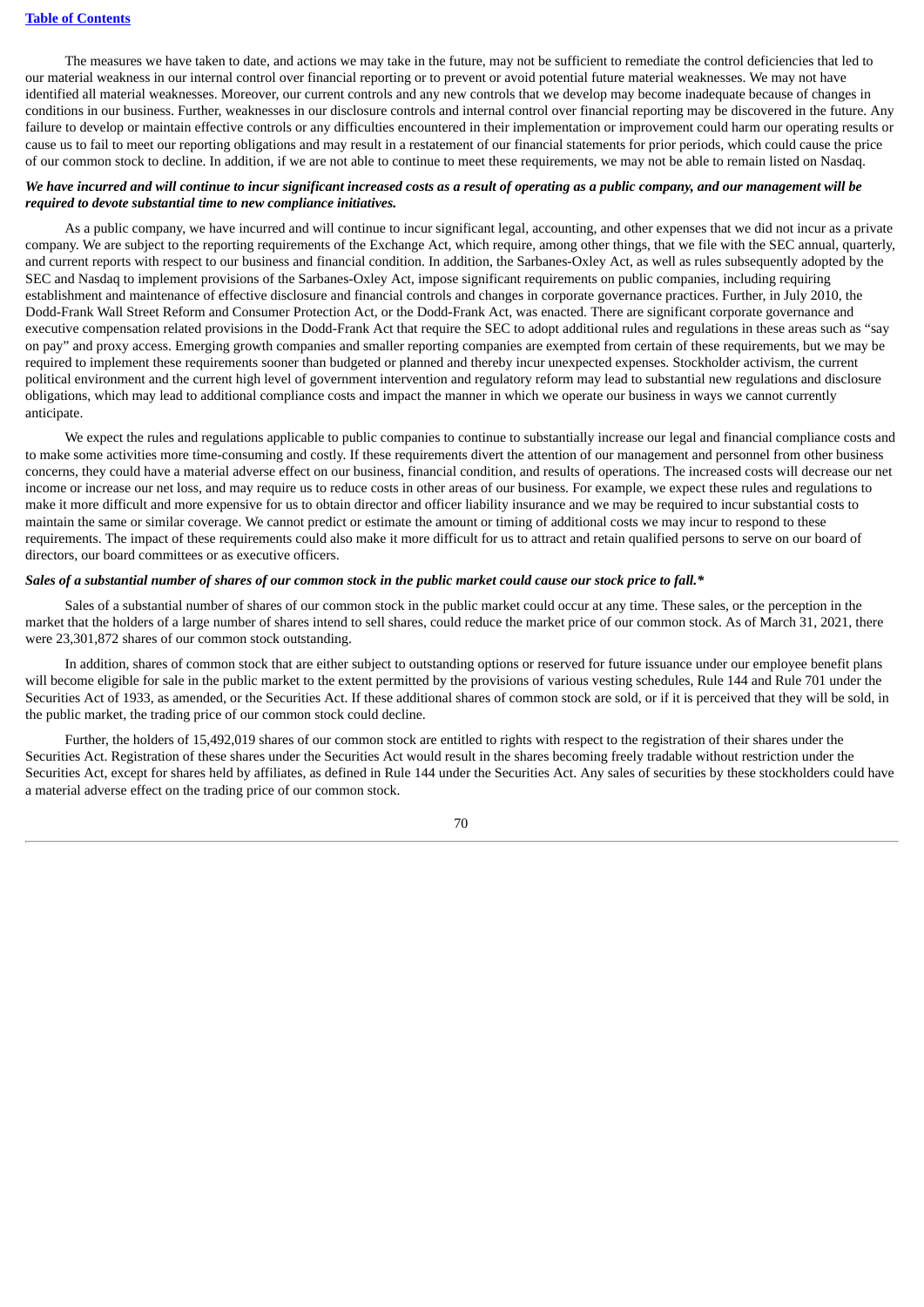### Future sales and issuances of our common stock or rights to purchase common stock, including pursuant to our equity incentive plans, could result in additional dilution of the percentage ownership of our stockholders and could cause our stock price to fall.

We expect that we will need significant additional capital in the future to continue our planned operations, including conducting clinical trials, commercialization efforts, expanded research and development activities, and costs associated with operating a public company. To raise capital, we may sell common stock, convertible securities or other equity securities in one or more transactions at prices and in a manner we determine from time to time. If we sell common stock, convertible securities or other equity securities, investors may be materially diluted by subsequent sales. Such sales may also result in material dilution to our existing stockholders, and new investors could gain rights, preferences and privileges senior to the holders of our common stock.

Pursuant to our 2020 Plan, our management is authorized to grant stock options and other stock awards to our employees, directors and consultants. Additionally, the number of shares of our common stock reserved for issuance under our 2020 Plan will automatically increase on January 1 of each year continuing through and including January 1, 2030, by 5% of the total number of shares of our capital stock outstanding on December 31 of the preceding calendar year, or a lesser number of shares determined by our board of directors. In addition, pursuant to our ESPP, the number of shares of our common stock reserved for issuance will automatically increase on January 1 of each calendar year continuing through January 1, 2030, by the lesser of (i) 1% of the total number of shares of our common stock outstanding on the last day of the calendar month before the date of the automatic increase, and (ii) 441,280 shares; provided that before the date of any such increase, our board of directors may determine that such increase will be less than the amount set forth in clauses (i) and (ii). Unless our board of directors elects not to increase the number of shares available for future grant each year, our stockholders may experience additional dilution, which could cause our stock price to fall.

# Anti-takeover provisions under our charter documents and Delaware law could delay or prevent a change of control which could limit the market price of our common stock and may prevent or frustrate attempts by our stockholders to replace or remove our current management.

Our amended and restated certificate of incorporation and amended and restated bylaws contain provisions that could delay or prevent a change of control of our company or changes in our board of directors that our stockholders might consider favorable. Some of these provisions include:

- a board of directors divided into three classes serving staggered three-year terms, such that not all members of the board will be elected at one time;
- a prohibition on stockholder action through written consent, which requires that all stockholder actions be taken at a meeting of our stockholders;
- a requirement that special meetings of stockholders be called only by the chairman of the board of directors, the chief executive officer, the president, or by a majority of the total number of authorized directors;
- advance notice requirements for stockholder proposals and nominations for election to our board of directors;
- a requirement that no member of our board of directors may be removed from office by our stockholders except for cause and, in addition to any other vote required by law, upon the approval of not less than two-thirds of all outstanding shares of our voting stock then entitled to vote in the election of directors;
- a requirement of approval of not less than two-thirds of all outstanding shares of our voting stock to amend any bylaws by stockholder action or to amend specific provisions of our certificate of incorporation; and
- the authority of the board of directors to issue preferred stock on terms determined by the board of directors without stockholder approval and which preferred stock may include rights superior to the rights of the holders of common stock.

In addition, because we are incorporated in Delaware, we are governed by the provisions of Section 203 of the Delaware General Corporate Law, which may prohibit certain business combinations with stockholders owning 15% or more of our outstanding voting stock. These anti-takeover provisions and other provisions in our amended and restated certificate of incorporation and amended and restated bylaws could make it more difficult for stockholders or potential acquirors to obtain control of our board of directors or initiate actions that are opposed by the then-current board of directors and could also delay or impede a merger, tender offer, or proxy contest involving our company. These provisions could also discourage proxy contests and make it more difficult for you and other stockholders to elect directors of your choosing or cause us to take other corporate actions you desire. Any delay or prevention of a change of control transaction or changes in our board of directors could cause the market price of our common stock to decline.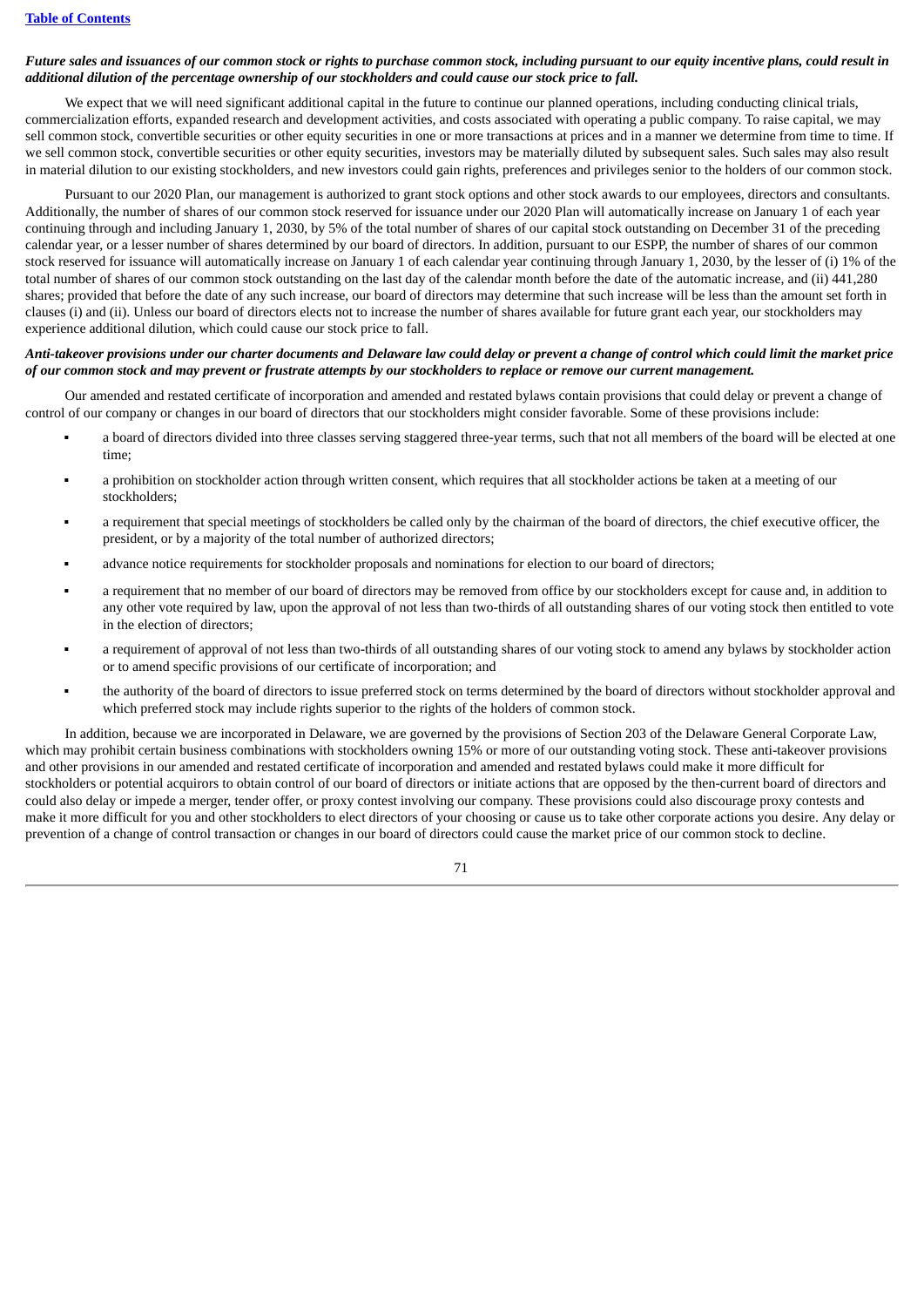# Our amended and restated certificate of incorporation and amended and restated bylaws provide that the Court of Chancery of the State of Delaware will be the exclusive forum for substantially all disputes between us and our stockholders, which could limit our stockholders' ability to obtain a *favorable judicial forum for disputes with us or our directors, officers or employees.*

Our amended and restated certificate of incorporation and amended and restated bylaws provide that the Court of Chancery of the State of Delaware (and any appellate court therefrom) is the sole and exclusive forum for the following types of actions or proceedings under Delaware statutory or common law: (i) any derivative claim or cause of action brought on our behalf; (ii) any claim or cause of action for breach of a fiduciary duty owed by any of our current or former directors, officers, or other employees to us or our stockholders; (iii) any claim or cause of action against us or any of our current or former directors, officers, or other employees, arising out of or pursuant to any provision of the Delaware General Corporation Law, our amended and restated certificate of incorporation or our amended and restated bylaws; (iv) any claim or cause of action seeking to interpret, apply, enforce, or determine the validity of our amended and restated certificate of incorporation or our amended and restated bylaws (in each case as may be amended from time to time); (v) any claim or cause of action as to which the Delaware General Corporation Law confers jurisdiction to the Court of Chancery of the State of Delaware; and (vi) any claim or cause of action against us or any of our current or former directors, officers, or other employees governed by the internal affairs doctrine, in all cases to the fullest extent permitted by law and subject to the court's having personal jurisdiction over the indispensable parties named as defendants. These provisions would not apply to claims or causes of action brought to enforce a duty or liability created by the Securities Act and the Exchange Act. Furthermore, Section 22 of the Securities Act creates concurrent jurisdiction for federal and state courts over all such Securities Act actions. Accordingly, both state and federal courts have jurisdiction to entertain such claims. To prevent having to litigate claims in multiple jurisdictions and the threat of inconsistent or contrary rulings by different courts, among other considerations, our amended and restated certificate of incorporation and our amended and restated bylaws further provide that, to the fullest extent permitted by law, the federal district courts of the United States of America is the exclusive forum for resolving any complaint asserting a cause of action arising under the Securities Act. While the Delaware courts have determined that such choice of forum provisions are facially valid, a stockholder may nevertheless seek to bring a claim in a venue other than those designated in the exclusive forum provisions. In such instance, we would expect to vigorously assert the validity and enforceability of the exclusive forum provisions of our amended and restated certificate of incorporation and our amended and restated bylaws. This may require significant additional costs associated with resolving such action in other jurisdictions and the provisions may not be enforced by a court in those other jurisdictions.

These exclusive forum provisions may limit a stockholder's ability to bring a claim in a judicial forum that it finds favorable for disputes with us or our directors, officers, or other employees and may discourage these types of lawsuits. Furthermore, the enforceability of similar choice of forum provisions in other companies' certificates of incorporation or bylaws has been challenged in legal proceedings, and it is possible that a court could find these types of provisions to be inapplicable or unenforceable. If a court were to find either exclusive forum provision contained in our amended and restated certificate of incorporation or amended and restated bylaws to be inapplicable or unenforceable in an action, we may incur further significant additional costs associated with resolving such action in other jurisdictions, all of which could seriously harm our business.

### **General Risk Factors**

### Our failure to meet Nasdaq's continued listing requirements could result in a delisting of our common stock.

If we fail to satisfy the continued listing requirements of Nasdaq, such as the corporate governance requirements or the minimum closing bid price requirement, Nasdaq may take steps to delist our common stock. Such a delisting would likely have a negative effect on the price of our common stock and would impair your ability to sell or purchase our common stock when you wish to do so. In the event of a delisting, we can provide no assurance that any action taken by us to restore compliance with listing requirements would allow our common stock to become listed again, stabilize the market price or improve the liquidity of our common stock, prevent our common stock from dropping below the Nasdaq minimum bid price requirement or prevent future non-compliance with the listing requirements of Nasdaq.

### If securities or industry analysts do not publish research or publish inaccurate or unfavorable research about our business, our stock price and trading *volume could decline.*

The trading market for our common stock depends in part on the research and reports that securities or industry analysts publish about us or our business. If one or more of the analysts who covers us downgrades our stock or publishes inaccurate or unfavorable research about our business, our stock price may decline. If one or more of these analysts ceases coverage of our company or fails to publish reports on us regularly, demand for our stock could decrease, which might cause our stock price and trading volume to decline.

# Business disruptions could seriously harm our future revenues and financial condition and increase our costs and expenses.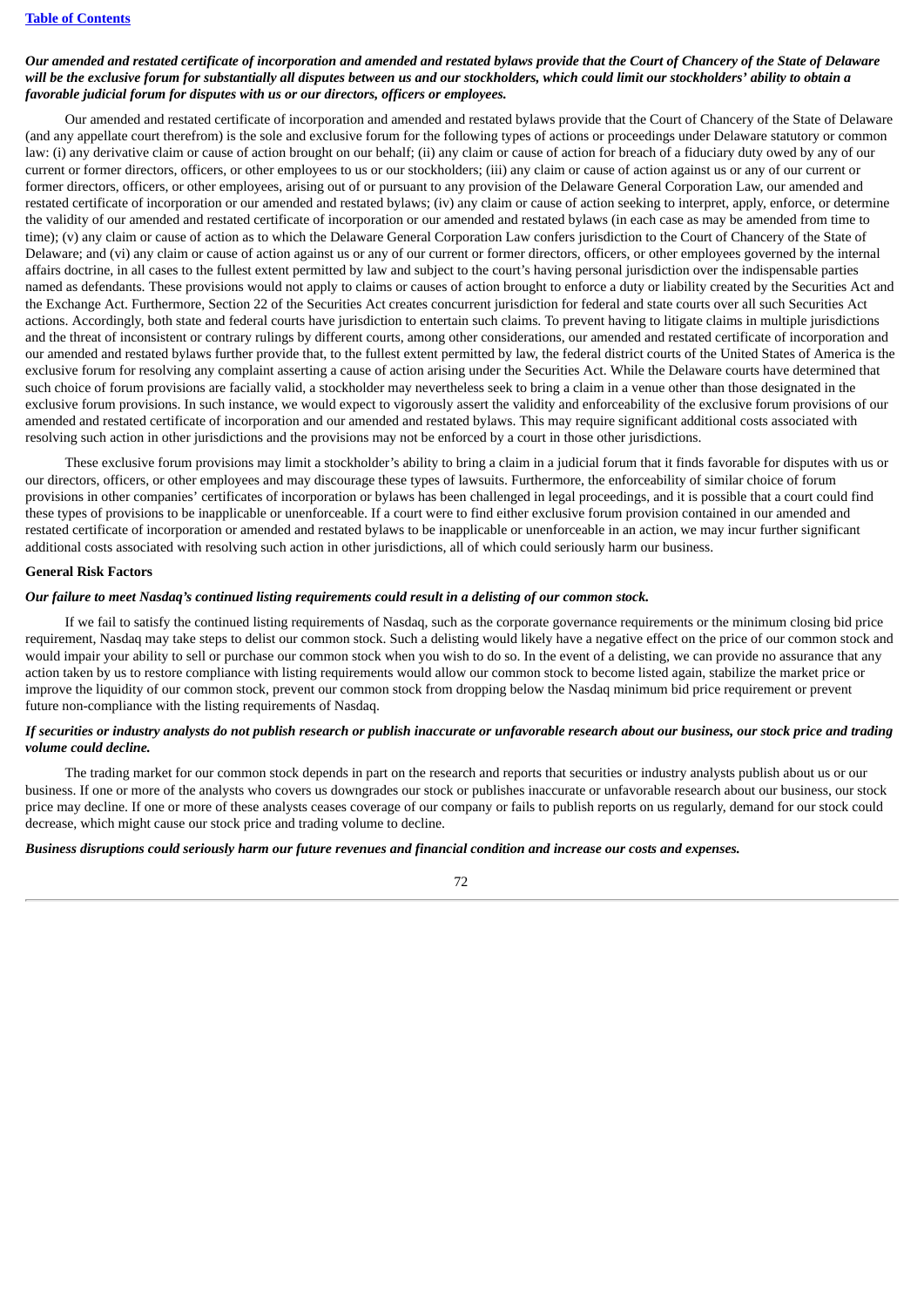Our operations, and those of our CROs and other contractors and consultants, could be subject to earthquakes, power shortages, telecommunications failures, water shortages, floods, hurricanes, typhoons, fires, extreme weather conditions, medical epidemics and other natural or man-made disasters or business interruptions, for which we are predominantly self-insured. The occurrence of any of these business disruptions could seriously harm our operations and financial condition and increase our costs and expenses. We rely on third-party manufacturers to produce tildacerfont. Our ability to obtain clinical supplies of tildacerfont and any future product candidates could be disrupted if the operations of these suppliers are affected by a man-made or natural disaster or other business interruption. Our corporate headquarters is located in California near major earthquake faults and fire zones. The ultimate impact on us, our suppliers and our general infrastructure of being located near major earthquake faults and fire zones and being consolidated in certain geographical areas is unknown, but our operations and financial condition could suffer in the event of a major earthquake, fire or other natural disaster.

#### *We could be subject to securities class action litigation.*

In the past, securities class action litigation has often been brought against a company following a decline in the market price of its securities. This risk is especially relevant for us because biopharmaceutical companies have experienced significant stock price volatility in recent years. If we face such litigation, it could result in substantial costs and a diversion of management's attention and resources, which could harm our business.

### **Item 2. Unregistered Sales of Equity Securities and Use of Proceeds**

#### **Unregistered Sales of Equity Securities**

None.

### **Use of Proceeds**

We commenced our IPO pursuant to the registration statement on Form S-1 (File Nos. 333-248924 and 333-249397) that was declared effective on October 8, 2020 and registered an aggregate of 6,900,000 shares of our common stock. On October 8, 2020, we sold 6,900,000 shares of our common stock at a public offering price of \$15.00 per share for aggregate gross proceeds of \$103.5 million. In October 2020, we completed our IPO. Cowen and Company, LLC, SVB Leerink LLC, Credit Suisse Securities (USA) LLC, and RBC Capital Markets, LLC served as joint book-running managers.

The net proceeds of the IPO were approximately \$93.4 million, after deducting underwriting discounts, commissions and offering expenses. No offering expenses were paid directly or indirectly to any of our directors or officers (or their associates) or persons owning ten percent or more of any class of our equity securities or to any other affiliates.

Upon receipt, the net proceeds from our IPO were held in cash and cash equivalents. Through March 31, 2021, we have not used any of the net proceeds from our IPO. We are investing these funds in accordance with our investment policy. We expect to use the net proceeds from our IPO as described under "Use of Proceeds" in the final prospectus filed with the SEC on October 9, 2020 pursuant to rule 424(b)(4) of the Securities Act. We cannot predict with certainty all of the particular uses for the net proceeds from our IPO, or the amounts that we will actually spend on the uses set forth above. The amounts and timing of our actual use of the net proceeds will vary depending on numerous factors, including our ability to access additional financing, the relative success and cost of our clinical trials. As a result, our management will have broad discretion in the application of the net proceeds, and investors will be relying on our judgment regarding the application of the net proceeds from our IPO.

#### **Item 3. Defaults Upon Senior Securities**

Not Applicable.

# **Item 4. Mine Safety Disclosures**

Not Applicable.

### **Item 5. Other Information**

None.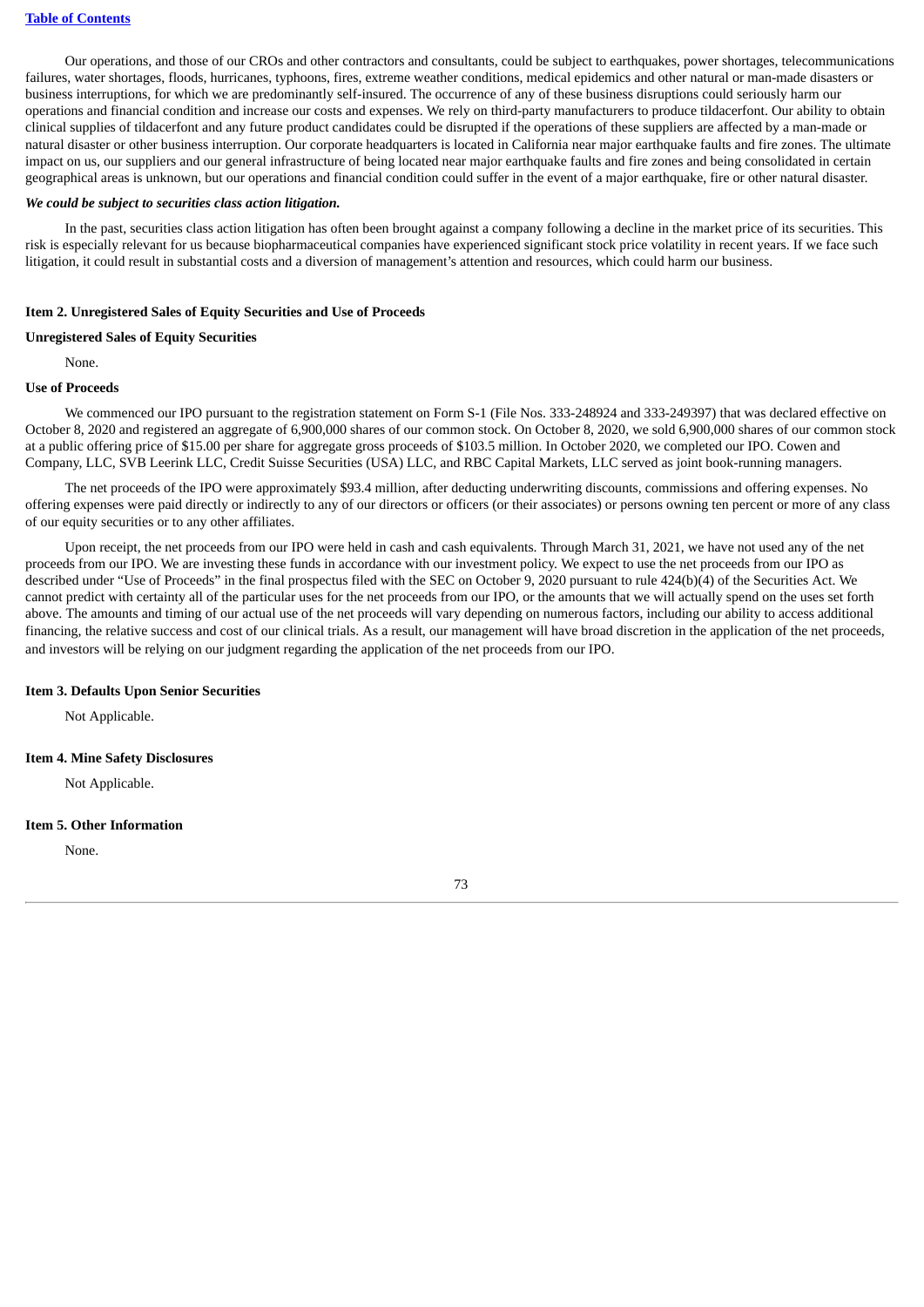# **Table of [Contents](#page-1-0)**

# **Item 6. Exhibits**

| Exhibit<br><b>Number</b>         | <b>Description</b>                                                                                                                                                                                                                                                                                                         |  |  |
|----------------------------------|----------------------------------------------------------------------------------------------------------------------------------------------------------------------------------------------------------------------------------------------------------------------------------------------------------------------------|--|--|
| 3.1                              | Amended and Restated Certificate of Incorporation of the Registrant (incorporated by reference to Exhibit 3.1 to the Registrant's Current<br>Report on Form 8-K, filed with the SEC on October 14, 2020).                                                                                                                  |  |  |
| 3.2                              | Amended and Restated Bylaws of the Registrant (incorporated by reference to Exhibit 3.2 to the Registrant's Current Report on Form 8-K,<br>filed with the SEC on October 14, 2020).                                                                                                                                        |  |  |
| 4.1                              | Form of Common Stock Certificate (incorporated by reference to Exhibit 4.1 to the Registrant's Registration Statement on Form S-1, as<br>amended (File No. 333-248924), filed with the SEC on October 5, 2020).                                                                                                            |  |  |
| 4.2                              | Amended and Restated Investors' Rights Agreement, by and among the Registrant and certain of its stockholders, dated November 5, 2018<br>(incorporated by reference to Exhibit 4.2 to the Registrant's Registration Statement on Form S-1, as amended (File No. 333-248924), filed<br>with the SEC on September 18. 2020). |  |  |
| $10.1$ <sup><math>+</math></sup> | First Amendment to Loan and Security Agreement, by and between the Registrant and Silicon Valley Bank dated March 19, 2021<br>(incorporated by reference to Exhibit 10.19 to the Registrant's Annual Report on Form 10-K (File No. 001-39594), filed with the SEC on<br>March 22, 2021.                                    |  |  |
| $10.2$ †                         | Letter Agreement, by and between the Registrant and Daniel Spiegelman, dated August 31, 2020 (incorporated by reference to Exhibit<br>10.20 to the Registrant's Registration Statement on Form S-1, as amended (File No. 333-248924), filed with the SEC on September 18.<br>$2020$ ).                                     |  |  |
| $31.1*$                          | Certification of Principal Executive Officer pursuant to Rules 13a-14(a) and 15d-14(a) under the Securities Exchange Act of 1934, as<br>amended, as adopted pursuant to Section 302 of the Sarbanes-Oxley Act of 2002.                                                                                                     |  |  |
| $31.2*$                          | Certification of Principal Financial Officer pursuant to Rules 13a-14(a) and 15d-14(a) under the Securities Exchange Act of 1934, as<br>amended, as adopted pursuant to Section 302 of the Sarbanes-Oxley Act of 2002.                                                                                                     |  |  |
| $32.1*$ #                        | Certification of Principal Executive Officer pursuant to 18 U.S.C. Section 1350, as adopted pursuant to Section 906 of the Sarbanes-Oxley<br><b>Act of 2002.</b>                                                                                                                                                           |  |  |
| $32.2**$ #                       | Certification of Principal Financial Officer pursuant to 18 U.S.C. Section 1350, as adopted pursuant to Section 906 of the Sarbanes-Oxley<br>Act of 2002.                                                                                                                                                                  |  |  |
| 101.INS*                         | <b>XBRL Instance Document</b>                                                                                                                                                                                                                                                                                              |  |  |
| 101.SCH*                         | <b>XBRL Taxonomy Extension Schema Document</b>                                                                                                                                                                                                                                                                             |  |  |
| $101.CAL*$                       | XBRL Taxonomy Extension Calculation Linkbase Document                                                                                                                                                                                                                                                                      |  |  |
| 101.DEF*                         | XBRL Taxonomy Extension Definition Linkbase Document                                                                                                                                                                                                                                                                       |  |  |
| 101.LAB*                         | XBRL Taxonomy Extension Label Linkbase Document                                                                                                                                                                                                                                                                            |  |  |
| 101.PRE*                         | XBRL Taxonomy Extension Presentation Linkbase Document                                                                                                                                                                                                                                                                     |  |  |

\* Filed herewith.

# The information in Exhibits 32.1 and 32.2 shall not be deemed "filed" for purposes of Section 18 of the Securities Exchange Act of 1934, as amended, or otherwise subject to the liabilities of that section, nor shall it be deemed incorporated by reference in any filing under the Securities Act of 1933, as amended, or the Securities Exchange Act of 1934, as amended (including this Quarterly Report on Form 10-Q), unless the Registrant specifically incorporates the foregoing information into those documents by reference.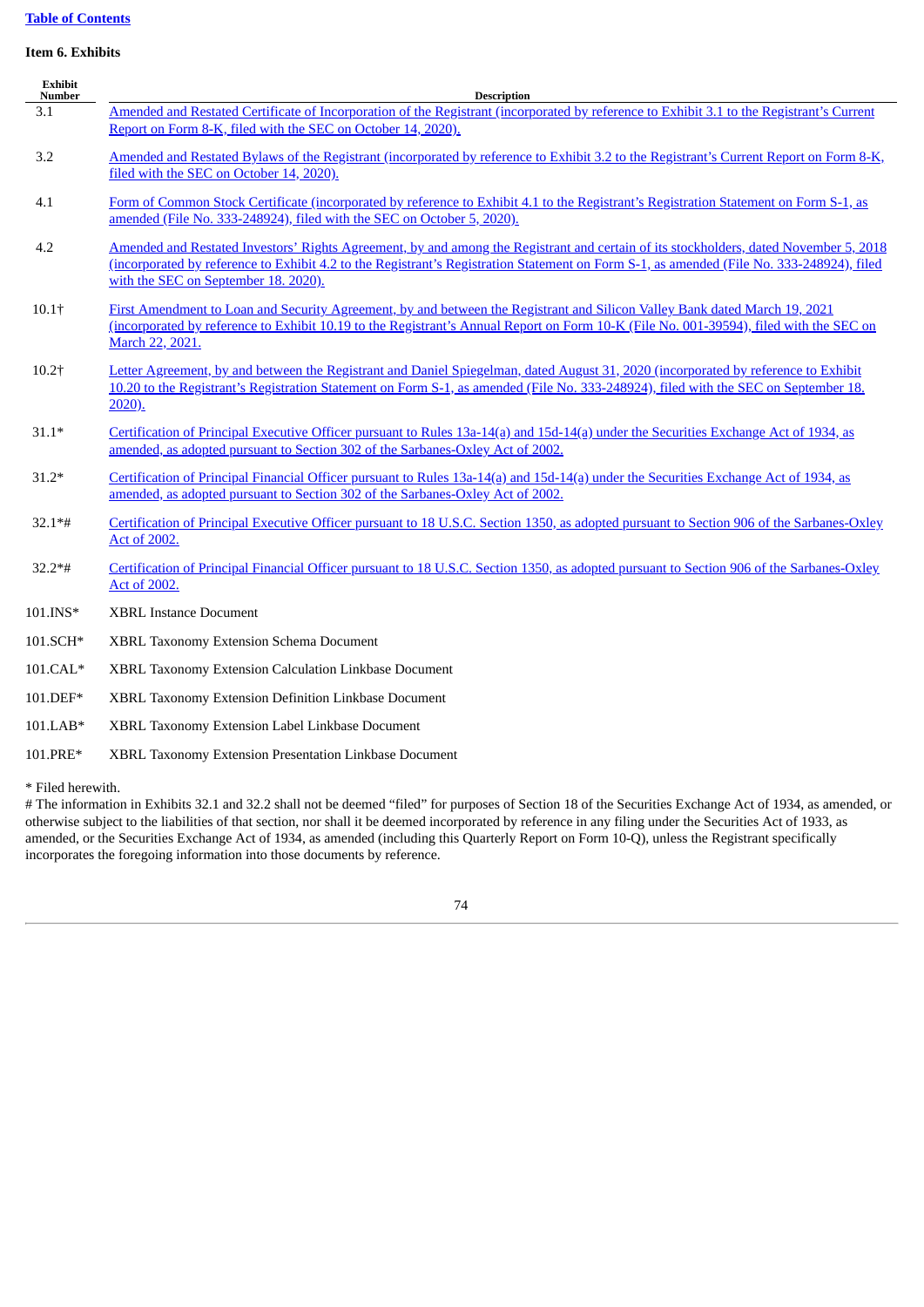# **SIGNATURES**

Pursuant to the requirements of the Securities Exchange Act of 1934, as amended, the registrant has duly caused this report to be signed on its behalf by the undersigned thereunto duly authorized.

# SPRUCE BIOSCIENCES, INC.

Chief Financial Officer (Principal Financial Officer)

| Date: May 12, 2021 | By: | /s/ Richard King               |
|--------------------|-----|--------------------------------|
|                    |     | Richard King                   |
|                    |     | <b>Chief Executive Officer</b> |
|                    |     | (Principal Executive Officer)  |
|                    |     |                                |
| Date: May 12, 2021 | Bv: | /s/ Samir Gharib               |
|                    |     | Samir Gharib                   |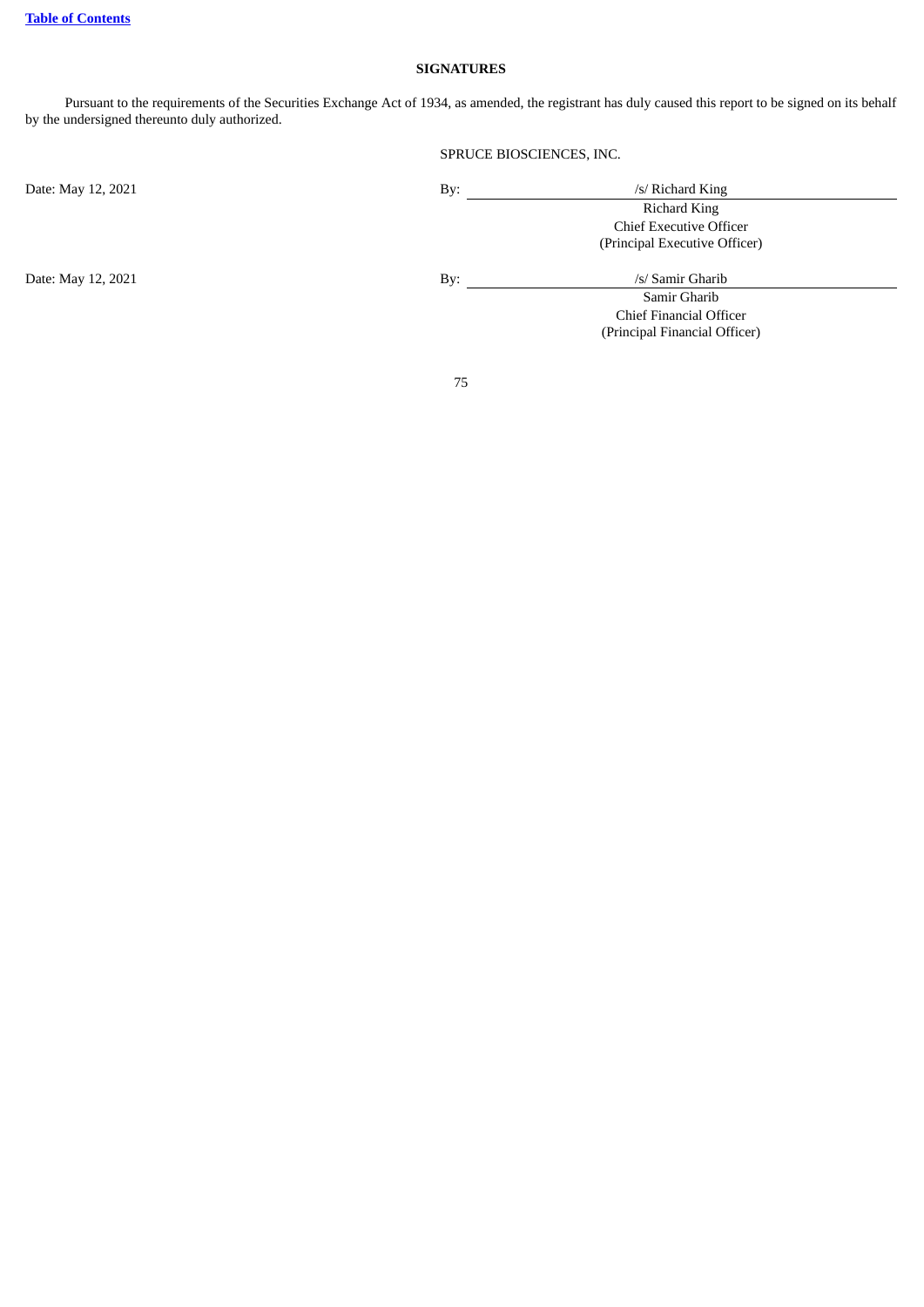# **CERTIFICATION PURSUANT TO RULES 13a-14(a) AND 15d-14(a) UNDER THE SECURITIES EXCHANGE ACT OF 1934, AS ADOPTED PURSUANT TO SECTION 302 OF THE SARBANES-OXLEY ACT OF 2002**

<span id="page-78-0"></span>I, Richard King, certify that:

- 1. I have reviewed this Quarterly Report on Form 10-Q of Spruce Biosciences, Inc.;
- 2. Based on my knowledge, this report does not contain any untrue statement of a material fact or omit to state a material fact necessary to make the statements made, in light of the circumstances under which such statements were made, not misleading with respect to the period covered by this report;
- 3. Based on my knowledge, the financial statements, and other financial information included in this report, fairly present in all material respects the financial condition, results of operations and cash flows of the registrant as of, and for, the periods presented in this report;
- 4. The registrant's other certifying officer(s) and I are responsible for establishing and maintaining disclosure controls and procedures (as defined in Exchange Act Rules 13a-15(e) and 15d-15(e)) for the registrant and have:
	- (a) Designed such disclosure controls and procedures, or caused such disclosure controls and procedures to be designed under our supervision, to ensure that material information relating to the registrant, including its consolidated subsidiaries, is made known to us by others within those entities, particularly during the period in which this report is being prepared;
	- (b) Evaluated the effectiveness of the registrant's disclosure controls and procedures and presented in this report our conclusions about the effectiveness of the disclosure controls and procedures, as of the end of the period covered by this report based on such evaluation; and
	- (c) Disclosed in this report any change in the registrant's internal control over financial reporting that occurred during the registrant's most recent fiscal quarter (the registrant's fourth fiscal quarter in the case of an annual report) that has materially affected, or is reasonably likely to materially affect, the registrant's internal control over financial reporting; and
- 5. The registrant's other certifying officer(s) and I have disclosed, based on our most recent evaluation of internal control over financial reporting, to the registrant's auditors and the audit committee of the registrant's board of directors (or persons performing the equivalent functions):
	- (a) All significant deficiencies and material weaknesses in the design or operation of internal control over financial reporting which are reasonably likely to adversely affect the registrant's ability to record, process, summarize and report financial information; and
	- (b) Any fraud, whether or not material, that involves management or other employees who have a significant role in the registrant's internal control over financial reporting.

Date: May 12, 2021 **By:** /s/ **Richard King** 

**Richard King Chief Executive Officer (Principal Executive Officer)**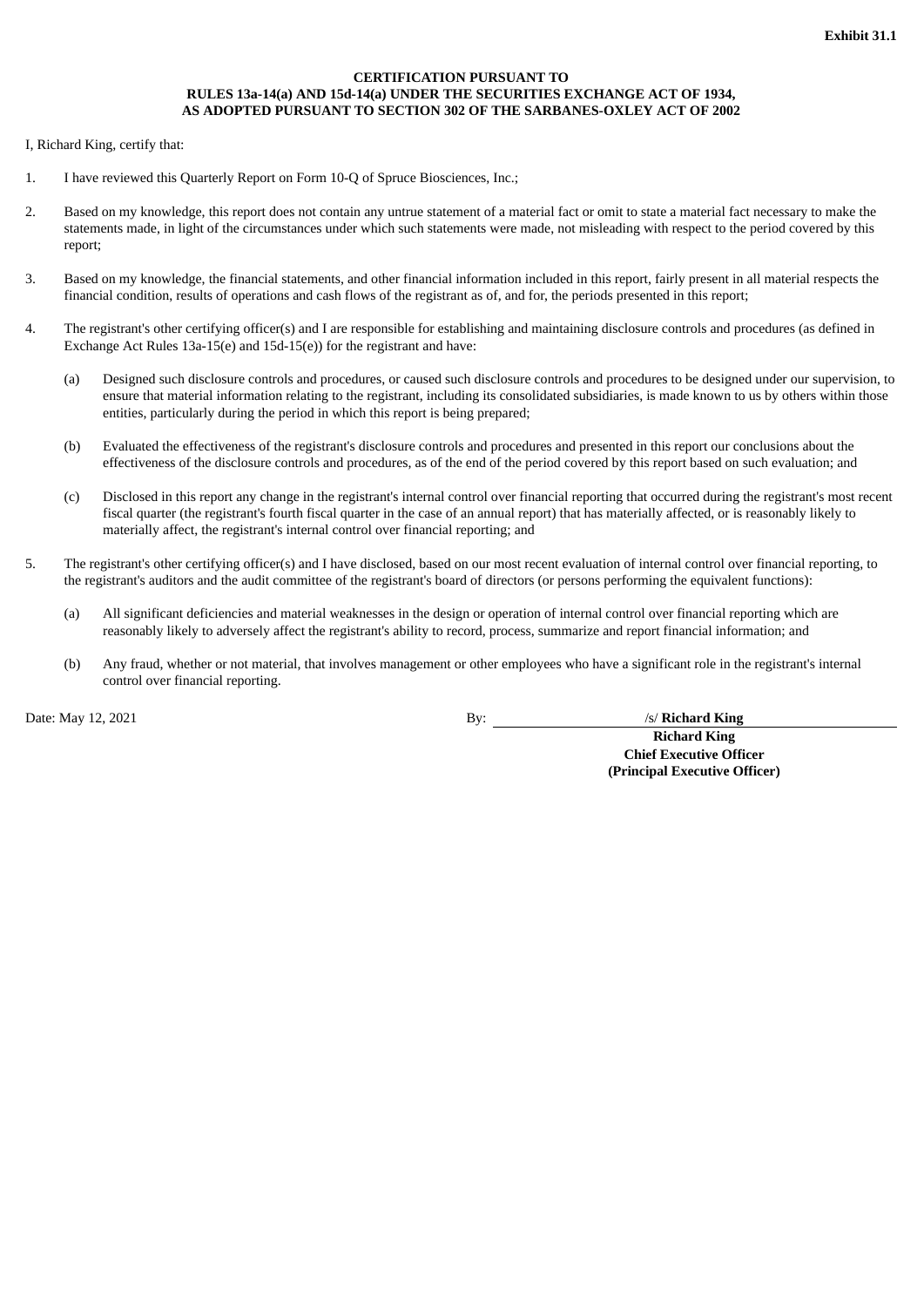# **CERTIFICATION PURSUANT TO RULES 13a-14(a) AND 15d-14(a) UNDER THE SECURITIES EXCHANGE ACT OF 1934, AS ADOPTED PURSUANT TO SECTION 302 OF THE SARBANES-OXLEY ACT OF 2002**

<span id="page-79-0"></span>I, Samir Gharib, certify that:

- 1. I have reviewed this Quarterly Report on Form 10-Q of Spruce Biosciences, Inc.;
- 2. Based on my knowledge, this report does not contain any untrue statement of a material fact or omit to state a material fact necessary to make the statements made, in light of the circumstances under which such statements were made, not misleading with respect to the period covered by this report;
- 3. Based on my knowledge, the financial statements, and other financial information included in this report, fairly present in all material respects the financial condition, results of operations and cash flows of the registrant as of, and for, the periods presented in this report;
- 4. The registrant's other certifying officer(s) and I are responsible for establishing and maintaining disclosure controls and procedures (as defined in Exchange Act Rules 13a-15(e) and 15d-15(e)) for the registrant and have:
	- (a) Designed such disclosure controls and procedures, or caused such disclosure controls and procedures to be designed under our supervision, to ensure that material information relating to the registrant, including its consolidated subsidiaries, is made known to us by others within those entities, particularly during the period in which this report is being prepared;
	- (b) Evaluated the effectiveness of the registrant's disclosure controls and procedures and presented in this report our conclusions about the effectiveness of the disclosure controls and procedures, as of the end of the period covered by this report based on such evaluation; and
	- (c) Disclosed in this report any change in the registrant's internal control over financial reporting that occurred during the registrant's most recent fiscal quarter (the registrant's fourth fiscal quarter in the case of an annual report) that has materially affected, or is reasonably likely to materially affect, the registrant's internal control over financial reporting; and
- 5. The registrant's other certifying officer(s) and I have disclosed, based on our most recent evaluation of internal control over financial reporting, to the registrant's auditors and the audit committee of the registrant's board of directors (or persons performing the equivalent functions):
	- (a) All significant deficiencies and material weaknesses in the design or operation of internal control over financial reporting which are reasonably likely to adversely affect the registrant's ability to record, process, summarize and report financial information; and
	- (b) Any fraud, whether or not material, that involves management or other employees who have a significant role in the registrant's internal control over financial reporting.

Date: May 12, 2021 By: /s/ Samir Gharib

**Samir Gharib**

**Chief Financial Officer (Principal Financial Officer)**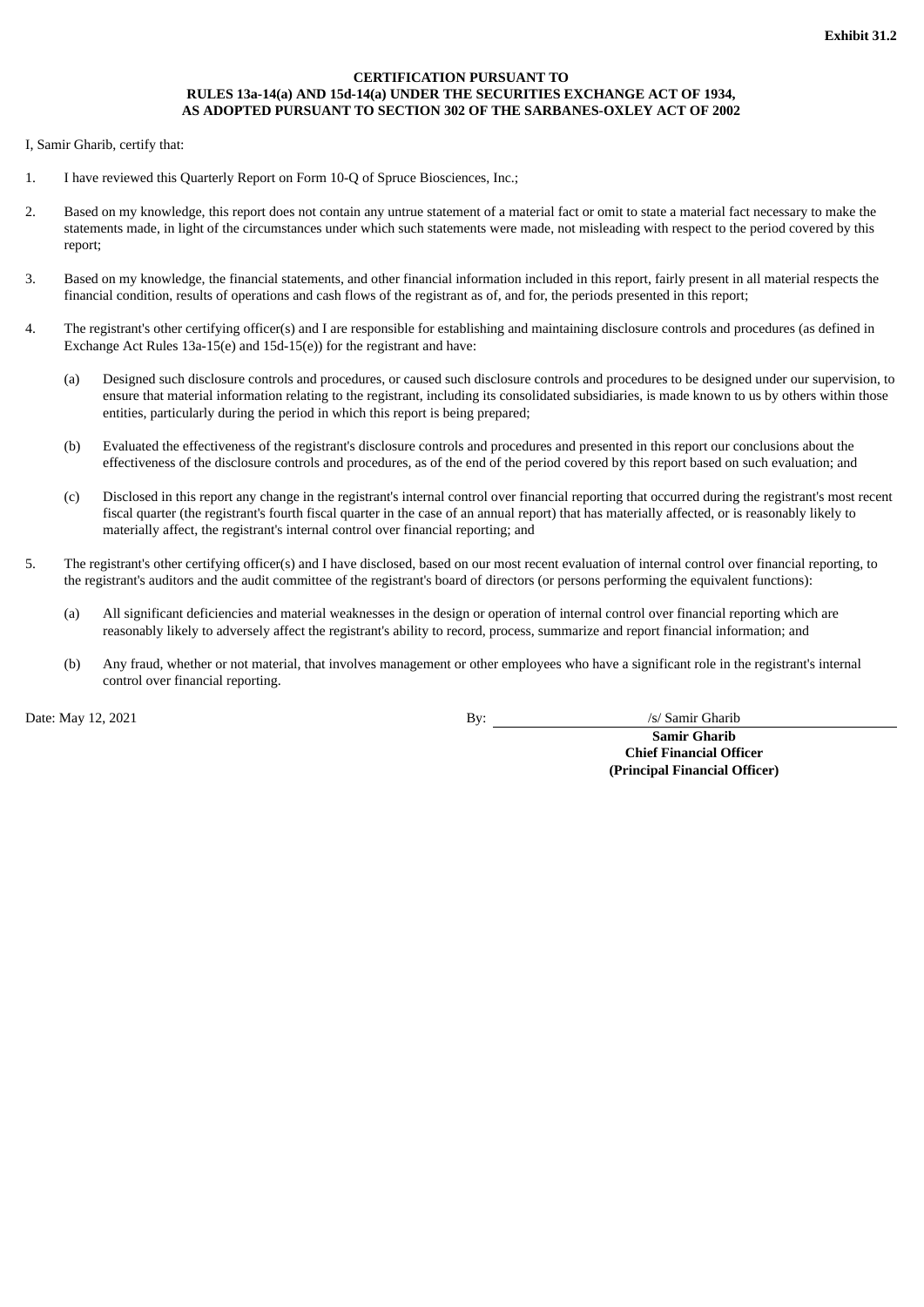# **CERTIFICATION PURSUANT TO 18 U.S.C. SECTION 1350, AS ADOPTED PURSUANT TO SECTION 906 OF THE SARBANES-OXLEY ACT OF 2002**

<span id="page-80-0"></span>In connection with the Quarterly Report of Spruce Biosciences, Inc. (the "Company") on Form 10-Q for the period ended March 31, 2021 as filed with the Securities and Exchange Commission on the date hereof (the "Report"), I certify, pursuant to 18 U.S.C. § 1350, as adopted pursuant to § 906 of the Sarbanes-Oxley Act of 2002, that:

- (1) The Report fully complies with the requirements of section 13(a) or 15(d) of the Securities Exchange Act of 1934, as amended; and
- (2) The information contained in the Report fairly presents, in all material respects, the financial condition and result of operations of the Company.

Date: May 12, 2021 By: /s/ Richard King

**Richard King Chief Executive Officer (Principal Executive Officer)**